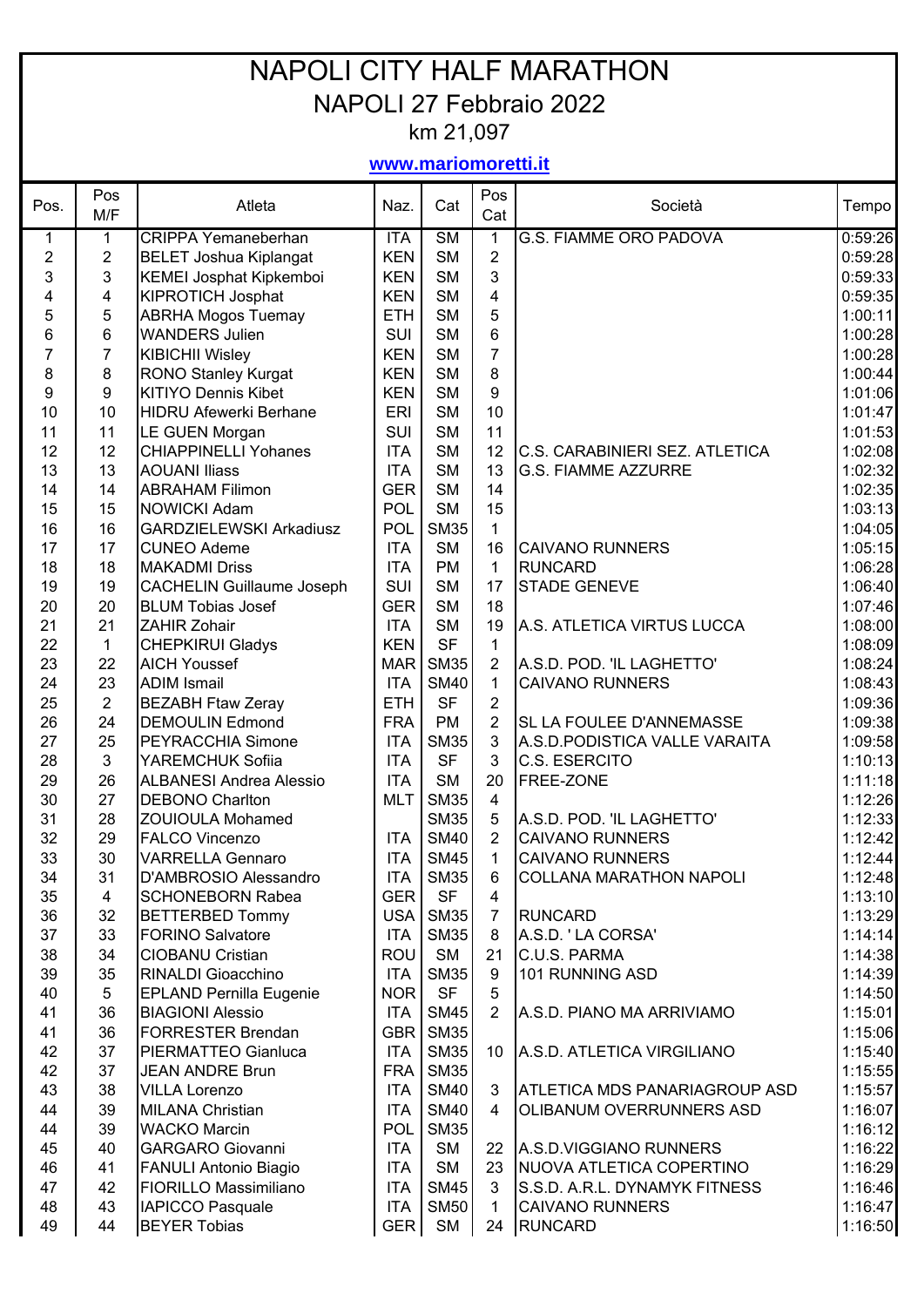| 50       | 45             | <b>MARTELLINI Roberto</b>                       | <b>ITA</b> | <b>SM45</b>              | 4                  | <b>SEVENLIFE SSD</b>                                             | 1:17:05 |
|----------|----------------|-------------------------------------------------|------------|--------------------------|--------------------|------------------------------------------------------------------|---------|
| 50       | 45             | LILLO GARCIA Ivan                               | <b>ESP</b> | <b>SM35</b>              |                    |                                                                  | 1:17:14 |
| 51       | 46             | POGGI Fabio                                     | <b>ITA</b> | <b>SM45</b>              | 5                  | <b>MODENA ATLETICA</b>                                           | 1:17:20 |
| 52       | 47             | <b>SCATTARELLI Francesco Sav</b>                | <b>ITA</b> | <b>SM40</b>              | 5                  | S.S.D. A.R.L. DYNAMYK FITNESS                                    | 1:17:26 |
| 53       | 48             | SILVESTRI Luigi                                 | <b>ITA</b> | <b>SM</b>                | 25                 | A.S.D. AMATORI VESUVIO                                           | 1:17:35 |
| 53       | 48             | <b>SCHOLTZ Bradley</b>                          | <b>RSA</b> | <b>SM</b>                |                    |                                                                  | 1:17:51 |
| 54       | 49             | <b>FRANCIER Giovanni</b>                        | <b>ITA</b> | <b>SM50</b>              | $\overline{2}$     | ASD INTERNATIONAL SECURITY S.                                    | 1:17:55 |
| 55       | 50             | DI DOMENICO Pasquale                            | <b>ITA</b> | <b>SM40</b>              | $6\phantom{1}$     | <b>ATLETICA CSI CAMPANIA</b>                                     | 1:17:56 |
| 56       | 51             | <b>SICIGNANO Giuseppe</b>                       | <b>ITA</b> | <b>SM40</b>              | $\overline{7}$     | <b>CAIVANO RUNNERS</b>                                           | 1:17:57 |
| 57       | 52             | DI MICCO Ciro                                   | <b>ITA</b> | <b>SM</b>                | 26                 | A.S.D. ATLETICA CAIVANO                                          | 1:17:58 |
| 58       | 53             | DI MARTINO Carlo                                | <b>ITA</b> | <b>SM45</b>              | 6                  | A.S.D. MARATHON CLUB STABIAE                                     | 1:18:05 |
| 59       | 54             | <b>CACACE Andrea</b>                            | <b>ITA</b> | <b>SM35</b>              | 11                 | A.S.D. MARATHON CLUB STABIAE                                     | 1:18:06 |
| 60       | 55             | <b>BERTACCHI Andrea</b>                         | <b>ITA</b> | <b>SM35</b>              | 12                 | A.S.D. PIANO MA ARRIVIAMO                                        | 1:18:11 |
| 61       | 56             | <b>FIORILE Giuseppe</b>                         | <b>ITA</b> | <b>SM</b>                | 27                 | ASD METALFER POD. BRIENZA 2000                                   | 1:18:11 |
| 62       | 57             | <b>IAMMARINO Pier Paolo</b>                     | <b>ITA</b> | <b>SM40</b>              | 8                  | A.S.D. DAUNIA RUNNING                                            | 1:18:14 |
| 63       | 58             | SEDEFIAN Hugo                                   | <b>FRA</b> | <b>SM</b>                | 28                 | <b>RUNCARD</b>                                                   | 1:18:32 |
| 64       | 59             | <b>SIGNORELLI Enrico</b>                        | <b>ITA</b> | <b>SM50</b>              | 3                  | A.S.D. AMATORI VESUVIO                                           | 1:18:38 |
| 65       | 60             | <b>MINICI Giuseppe</b>                          | <b>ITA</b> | <b>SM40</b>              | $\boldsymbol{9}$   | A.S.D. PIANO MA ARRIVIAMO                                        | 1:18:39 |
| 66       | 61             | <b>MORELLA Fiorenzo</b>                         | <b>ITA</b> | <b>SM45</b>              | $\overline{7}$     | S.S.D. TELESIA RUNNING TEAM                                      | 1:18:42 |
| 67       | 62             | <b>MASUCCI Gianmario</b>                        | <b>ITA</b> | <b>SM35</b>              | 13                 | <b>CILENTO RUN</b>                                               | 1:18:52 |
| 68       | 63             | PETITO Antonio                                  | <b>ITA</b> | <b>SM40</b>              | 10                 | ASD INTERNATIONAL SECURITY S.                                    | 1:19:12 |
| 69       | 64             | <b>BENINI Luca</b>                              | <b>ITA</b> | <b>SM35</b>              | 14                 | <b>RUNCARD EPS - RUNCARD</b>                                     | 1:19:14 |
| 70       | 65             | <b>AUGELLO Francesco Salvator</b>               | <b>ITA</b> | <b>SM40</b>              | 11                 | MARATHON CALTANISSETTA                                           | 1:19:15 |
| 71       | 66             | <b>LANGELLA Vittorio</b>                        | <b>ITA</b> | <b>SM45</b>              | 8                  | <b>RUNCARD</b>                                                   | 1:19:20 |
| 72       | 6              | <b>BIANCHI Maria Grazia</b>                     | <b>ITA</b> | <b>SF35</b>              | $\mathbf{1}$       | S.S. LAZIO ATLETICA LEGGERA                                      | 1:19:21 |
| 73       | 67             | DI MARTINO Marco                                | <b>ITA</b> | <b>SM45</b>              | 9                  | A.S.D. ATL. MARANO                                               | 1:19:23 |
| 73       | 67             | DONNELLY Jordan                                 | <b>GBR</b> | <b>SM35</b>              |                    |                                                                  | 1:19:24 |
| 74       | 68             | <b>VIOLA Arduino</b>                            | <b>ITA</b> | <b>SM35</b>              | 15                 | <b>ASD G.P. SILMA ATL. CRISTOFARO</b>                            | 1:19:28 |
| 75       | 69             | <b>WARNAKULASURIYA Ferna</b>                    | <b>ITA</b> | <b>SM35</b>              | 16                 | A.S.D. POD. 'IL LAGHETTO'                                        | 1:19:44 |
| 76       | 70             | <b>ARDITO Rosario</b>                           | <b>ITA</b> | <b>SM40</b>              | 12                 | <b>CAIVANO RUNNERS</b>                                           | 1:19:50 |
| 77       | 71             |                                                 | <b>ITA</b> | <b>PM</b>                | 3                  | A.S.D. NAPOLI NORD MARATHON                                      | 1:19:51 |
| 78       | 72             | <b>CANCEMI Giuseppe</b><br><b>MERONE Angelo</b> | <b>ITA</b> | <b>SM35</b>              | 17                 | <b>RUNCARD EPS - RUNCARD</b>                                     | 1:19:52 |
| 79       | 73             | <b>APICELLA Andrea</b>                          | <b>ITA</b> | <b>SM40</b>              | 13                 | <b>ASD SORRENTO RUNNERS</b>                                      | 1:19:55 |
|          | 74             | STELLA Giovanni                                 | <b>ITA</b> | <b>SM55</b>              |                    | A.S.D. PODISTICA TORINO                                          |         |
| 80<br>81 | 75             | <b>RUSSO Antonio</b>                            | <b>ITA</b> | <b>SM</b>                | $\mathbf{1}$<br>29 | A.S.D. PODISTICA MARCIANISE                                      | 1:20:05 |
|          | 76             |                                                 | <b>ITA</b> |                          |                    |                                                                  | 1:20:15 |
| 82       |                | <b>BOSSONE Saverio</b><br><b>MANCUSO Walter</b> |            | <b>SM</b><br><b>SM45</b> | 30                 | A.S.D. RUNNING SAVIANO                                           | 1:20:20 |
| 83       | 77             |                                                 | <b>ITA</b> | <b>SM40</b>              | 10                 | <b>ATLETICA WINNER FOLIGNO</b>                                   | 1:20:36 |
| 84       | 78             | PICCOLO Sebastiano                              | <b>ITA</b> |                          | 14                 | ASD INTERNATIONAL SECURITY S.<br><b>NUOVA ATLETICA COPERTINO</b> | 1:20:43 |
| 85       | 79             | LEO Flavio                                      | <b>ITA</b> | <b>SM40</b>              | 15                 |                                                                  | 1:20:44 |
| 86       | 80             | SAGGIOMO Francesco                              | <b>ITA</b> | <b>SM45</b>              | 11                 | A.S.D. AMATORI VESUVIO                                           | 1:20:51 |
| 87       | 81             | <b>DELLA CORTE Vincenzo</b>                     | <b>ITA</b> | <b>SM40</b>              | 16                 | <b>RUNCARD</b>                                                   | 1:20:54 |
| 88       | 82             | <b>BEHAR Benjamin</b>                           | <b>FRA</b> | <b>SM35</b>              | 18                 | <b>RUNCARD</b>                                                   | 1:21:02 |
| 89       | 83             | <b>GUERRA Prisco</b>                            | <b>ITA</b> | <b>SM35</b>              | 19                 | <b>LIONS VALLE UFITA</b>                                         | 1:21:10 |
| 90       | 84             | <b>TRAMONTANO Raffaele</b>                      | <b>ITA</b> | <b>SM</b>                | 31                 | <b>BORN TO RUN</b>                                               | 1:21:14 |
| 91       | 85             | <b>RUGGIERI Giuseppe</b>                        | <b>ITA</b> | <b>SM45</b>              | 12                 | A.S.D. BISCEGLIE RUNNING                                         | 1:21:26 |
| 92       | 86             | LEOMBRUNI Francesco                             | <b>ITA</b> | <b>SM35</b>              | 20                 | TERNANA MARATHON CLUB A.S.D.                                     | 1:21:39 |
| 93       | 87             | <b>DELVECCHIO Gianfranco</b>                    | <b>ITA</b> | <b>SM40</b>              | 17                 | <b>FREE RUNNERS MOLFETTA</b>                                     | 1:21:50 |
| 94       | 88             | <b>IMPROTA Carmine</b>                          | <b>ITA</b> | <b>SM40</b>              | 18                 | A.S.D. POD. 'IL LAGHETTO'                                        | 1:21:59 |
| 95       | 89             | DI BACCO Antonio                                | <b>ITA</b> | <b>SM35</b>              | 21                 | A.S.D. TOCCO RUNNER                                              | 1:22:11 |
| 96       | 90             | <b>KOLAVERI Sokol</b>                           | <b>ITA</b> | <b>SM45</b>              | 13                 | <b>CAIVANO RUNNERS</b>                                           | 1:22:21 |
| 97       | $\overline{7}$ | DE LA CRUZ AGUIRRE Luz                          | <b>ITA</b> | <b>SF35</b>              | $\overline{2}$     | <b>G.S.IL FIORINO</b>                                            | 1:22:23 |
| 98       | 91             | <b>BALLINI Marco</b>                            | <b>ITA</b> | <b>SM45</b>              | 14                 | UNIONE SPORTIVA NAVE ASD                                         | 1:22:32 |
| 99       | 92             | <b>ESPOSITO Alessandro</b>                      | <b>ITA</b> | <b>SM</b>                | 32                 | <b>CAIVANO RUNNERS</b>                                           | 1:22:43 |
| 99       | 92             | <b>ANTONCIC Julien</b>                          | <b>FRA</b> | <b>SM35</b>              |                    |                                                                  | 1:22:49 |
| 100      | 93             | <b>FRASSATI Roberto</b>                         | <b>ITA</b> | <b>SM45</b>              | 15                 | C.C.R.SPORT. ALPINI TROFARELLO                                   | 1:22:50 |
| 101      | 94             | DE FILIPPO Fabio                                | <b>ITA</b> | <b>SM35</b>              | 22                 | POL. ATLETICA CEPRANO                                            | 1:22:54 |
| 102      | 95             | <b>FIORINI Giuliano</b>                         | <b>ITA</b> | <b>SM40</b>              | 19                 | <b>ATLETICA MDS PANARIAGROUP ASD</b>                             | 1:22:54 |
| 103      | 96             | <b>MANENTI Marco</b>                            | <b>ITA</b> | <b>SM35</b>              | 23                 | <b>RUNCARD</b>                                                   | 1:22:55 |
| 104      | 97             | <b>PAUCIULO Giuseppe</b>                        | <b>ITA</b> | <b>SM40</b>              | 20                 | <b>ASD SORRENTO RUNNERS</b>                                      | 1:22:56 |
| 105      | 98             | <b>FUSCO Pierluigi</b>                          | <b>ITA</b> | <b>SM40</b>              | 21                 | <b>PUROSANGUE ATHLETICS CLUB</b>                                 | 1:22:57 |
| 106      | 99             | <b>ESPOSITO Luca</b>                            | <b>ITA</b> | <b>SM50</b>              | 4                  | A.S.D. FINANZA SPORT CAMPANIA                                    | 1:23:00 |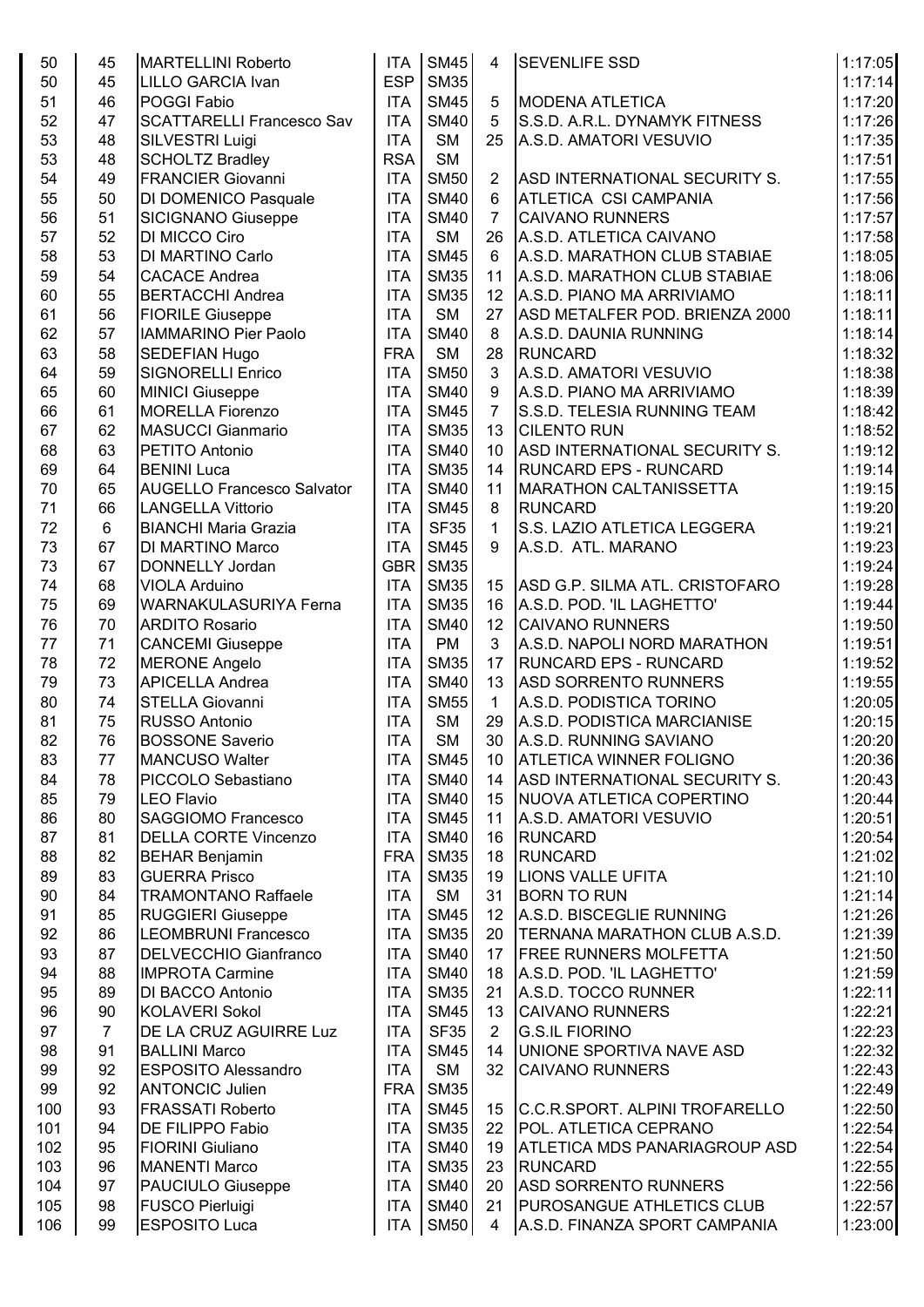| 107 | 100 | <b>CSONGOR Tankovics</b>      |            | HUN SM40    | 22             | <b>EU-SOLAR SE</b>                        | 1:23:01 |
|-----|-----|-------------------------------|------------|-------------|----------------|-------------------------------------------|---------|
| 108 | 101 | NAPOLITANO Daniele            | <b>ITA</b> | <b>SM40</b> | 23             | POD. VALLE CAUDINA                        | 1:23:02 |
| 109 | 102 | <b>DE MARCO Domenico</b>      | <b>ITA</b> | <b>SM45</b> | 16             | PODISTICA AVIS CAMPOBASSO                 | 1:23:06 |
| 110 | 103 | SICOLO Alessandro             | <b>ITA</b> | <b>SM45</b> | 17             | C.U.S. PARMA                              | 1:23:11 |
| 111 | 8   | <b>MANIACI Francesca</b>      | <b>ITA</b> | <b>SF45</b> | $\mathbf{1}$   | <b>CAIVANO RUNNERS</b>                    | 1:23:13 |
| 112 | 104 | <b>DI FRANCO Salvatore</b>    | <b>ITA</b> | <b>SM45</b> | 18             | A.S.D. POD. 'IL LAGHETTO'                 | 1:23:20 |
| 112 | 104 | <b>ZICH Radek</b>             | <b>CZE</b> | <b>SM35</b> |                |                                           | 1:23:23 |
| 113 | 105 | LI PIZZI Francesco            | <b>ITA</b> | <b>SM40</b> | 24             | <b>LIONS VALLE UFITA</b>                  | 1:23:24 |
| 114 | 106 | <b>IRNO Adriano</b>           | <b>ITA</b> | <b>SM</b>   | 33             | <b>CAIVANO RUNNERS</b>                    | 1:23:27 |
| 115 | 107 | <b>BENIGNO Maurizio</b>       | <b>ITA</b> | <b>SM50</b> | 5              | ASD POD.CAVA PIC.COSTA AMALFI             | 1:23:27 |
| 116 | 108 | <b>CRISTOFARO Salvatore</b>   | <b>ITA</b> | <b>SM40</b> | 25             | <b>ASD PODISTICA FRATTESE</b>             | 1:23:29 |
| 117 | 109 | <b>FORTINI Alessandro</b>     | <b>ITA</b> | <b>SM40</b> | 26             | CAMISANO RUNNING A.S.D.                   | 1:23:30 |
| 118 | 110 | <b>CANU Gian Piero</b>        | <b>ITA</b> | <b>SM45</b> | 19             | SPORTISOLA LA MADDALENA ASD               | 1:23:33 |
| 119 | 111 | <b>DEL VILLANO Cesare</b>     | <b>ITA</b> | <b>SM45</b> | 20             | <b>ASD CORRERE PER SEMPRE</b>             | 1:23:41 |
| 120 | 112 | <b>PERRELLA Mariano</b>       | <b>ITA</b> | <b>SM45</b> | 21             | <b>GRUPPO SPORTIVO VIRTUS</b>             | 1:23:42 |
| 121 | 113 | <b>FEROCE Marcello</b>        | <b>ITA</b> | <b>SM</b>   | 34             | <b>IK TJALVE</b>                          | 1:23:44 |
| 122 | 114 | <b>PARADISO Michele</b>       | <b>ITA</b> | <b>SM45</b> | 22             | <b>ATLETICA PRO CANOSA</b>                | 1:23:50 |
| 123 | 115 | <b>PROTO Luciano</b>          | <b>ITA</b> | <b>SM35</b> | 24             | <b>RUNCARD EPS - XXXX</b>                 | 1:23:54 |
| 124 | 116 | PORTA Andrea                  | <b>ITA</b> | <b>SM50</b> | $6\phantom{1}$ | <b>OLYMPIA VILLACIDRO</b>                 | 1:23:54 |
| 125 | 117 | <b>CHIMENZ Ferdinando</b>     | <b>ITA</b> | <b>SM</b>   | 35             | RUNCARD                                   | 1:23:55 |
| 126 | 118 | MIGLIO Marco                  | <b>ITA</b> | <b>SM45</b> | 23             | <b>ASD RUNRIVIERARUN</b>                  | 1:24:00 |
| 127 | 119 | <b>ARDITO Antonio</b>         | <b>ITA</b> | <b>SM40</b> | 27             | A.S.D. AMATORI VESUVIO                    | 1:24:00 |
| 128 | 120 | <b>SAVIANO Sossio</b>         | <b>ITA</b> | <b>SM45</b> | 24             | <b>ASD PODISTICA FRATTESE</b>             | 1:24:06 |
| 129 | 121 | <b>ROSSI Matteo</b>           | <b>ITA</b> | <b>SM40</b> | 28             | <b>RUNCARD</b>                            | 1:24:11 |
| 129 | 121 | <b>BARRERAS Margarito</b>     | <b>USA</b> | <b>SM40</b> |                |                                           | 1:24:11 |
| 130 | 122 | <b>COLACIOS GANAN Carmelo</b> | <b>ESP</b> | <b>SM45</b> | 25             | ASD NEW ATLETICA AFRAGOLA                 | 1:24:13 |
| 129 | 121 | PALOMBA Filomena              | <b>ITA</b> | <b>SF</b>   | 6              | <b>CAIVANO RUNNERS</b>                    | 1:24:15 |
| 129 | 121 | <b>MAREK Daniel</b>           | POL        | <b>SM45</b> |                |                                           | 1:24:21 |
| 132 | 123 | <b>CAROSELLA Natalino</b>     | <b>ITA</b> | <b>SM50</b> | $\overline{7}$ | ASD I LUPI D'ABRUZZO                      | 1:24:28 |
| 133 | 124 | <b>BOTTONE Salvatore</b>      | <b>ITA</b> | <b>SM40</b> | 29             | A.S.D. AMATORI VESUVIO                    | 1:24:30 |
| 134 | 125 | <b>MORETTI Luigi</b>          | <b>ITA</b> | <b>SM45</b> | 26             | <b>ASD ENTERPRISE SPORT &amp; SERVICE</b> | 1:24:33 |
| 135 | 126 | <b>MORELLI Remo</b>           | <b>ITA</b> | <b>SM50</b> | 8              | <b>TIFATA RUNNERS CASERTA</b>             | 1:24:36 |
| 136 | 127 | SORRENTINO Alessio            | <b>ITA</b> | <b>SM</b>   | 36             | <b>CILENTO RUN</b>                        | 1:24:36 |
| 137 | 10  | <b>KESSELS Kim</b>            | <b>NED</b> | <b>SF</b>   | $\overline{7}$ | <b>AV UNITAS</b>                          | 1:24:37 |
| 137 | 127 | <b>URBAN Thomas</b>           | <b>FRA</b> | <b>SM</b>   |                |                                           | 1:24:40 |
| 138 | 128 | <b>BRUNO Giovanni</b>         | <b>ITA</b> | <b>SM45</b> | 27             | <b>ATL. REGGIO ASD</b>                    | 1:24:54 |
| 139 | 129 | MAGLIANO Giovanni             | <b>ITA</b> | <b>SM45</b> | 28             | <b>CILENTO RUN</b>                        | 1:24:58 |
| 140 | 130 | <b>ESPOSITO Marcello</b>      | <b>ITA</b> | <b>SM35</b> | 25             | A.S.D. POD. 'IL LAGHETTO'                 | 1:25:01 |
| 141 | 131 | <b>IULIANI Massimo</b>        | <b>ITA</b> | <b>SM50</b> | 9              | POD. LUCERA                               | 1:25:05 |
| 142 | 132 | <b>GILIBERTI Michele</b>      | <b>ITA</b> | <b>SM40</b> | 30             | ASDATL. ISAURA VALLE DELL'IRNO            | 1:25:16 |
| 143 | 133 | <b>CAPONE Angelo Raffaele</b> | <b>ITA</b> | <b>SM35</b> | 26             | S.S.D. TELESIA RUNNING TEAM               | 1:25:18 |
| 143 |     | <b>FIRMIN Patrick</b>         | <b>FRA</b> | <b>SM45</b> |                |                                           | 1:25:22 |
| 143 |     | <b>YU Nancy</b>               | <b>USA</b> | <b>SF</b>   |                |                                           | 1:25:27 |
| 143 |     | <b>DELARROQUA Pierre</b>      | <b>FRA</b> | <b>SM</b>   |                |                                           | 1:25:28 |
| 144 | 134 | <b>DI TELLA Tammaro</b>       | <b>ITA</b> | <b>SM35</b> | 27             | <b>RUNLAB LITERNUM ALBANOVA BRI</b>       | 1:25:28 |
| 145 | 135 | MARZANO Franco                | <b>ITA</b> | <b>SM50</b> | 10             | <b>CAIVANO RUNNERS</b>                    | 1:25:30 |
| 146 | 136 | <b>BECCARO Davide</b>         | <b>ITA</b> | <b>SM40</b> | 31             | LA BOTTEGA CASINALBO ASD                  | 1:25:31 |
| 147 | 137 | <b>CICIRELLI Lorenzo</b>      | <b>ITA</b> | <b>SM40</b> | 32             | <b>ATLETIC CLUB ALTAMURA</b>              | 1:25:33 |
| 148 | 138 | PERONTI Marcello              | <b>ITA</b> | <b>SM45</b> | 29             | <b>ASD OLIMPIA LAZIO</b>                  | 1:25:34 |
| 148 |     | <b>MAOUCHE Rachid</b>         | <b>FRA</b> | <b>SM55</b> |                |                                           | 1:25:37 |
| 149 | 139 | <b>BERGO Stefano</b>          | <b>ITA</b> | <b>SM50</b> | 11             | <b>PASSO CAPPONI ASD</b>                  | 1:25:45 |
| 150 | 140 | <b>CARPINTERI Franco</b>      | <b>ITA</b> | <b>SM50</b> | 12             | A.S.D. MEGARA RUNNING                     | 1:25:48 |
| 151 | 141 | MIGLIOZZI Stefano             | <b>ITA</b> | <b>SM55</b> | 2              | <b>ATL. LEONE SAN MARCO PORDENON</b>      | 1:25:51 |
| 152 | 142 | <b>PELAGRILLI Paolo</b>       | <b>ITA</b> | <b>SM40</b> | 33             | <b>G.S.FILIPPIDE</b>                      | 1:25:55 |
| 153 | 143 | <b>QUARESIMA Francesco</b>    | <b>ITA</b> | <b>SM45</b> | 30             | A.S.D. ATLETICA CAIVANO                   | 1:25:56 |
| 154 | 144 | <b>GAMMELLA Antonio</b>       | <b>ITA</b> | <b>SM</b>   | 37             | <b>RUNCARD</b>                            | 1:25:58 |
| 155 | 145 | <b>MASCHERINI Ciro</b>        | <b>ITA</b> | <b>SM40</b> | 34             | <b>PICO RUNNERS</b>                       | 1:26:02 |
| 148 |     | NIKOLOVA Maria                | <b>BUL</b> | <b>SF</b>   |                |                                           | 1:26:07 |
| 156 | 146 | <b>LENOCI</b> Giuseppe        | <b>ITA</b> | <b>SM55</b> | 3              | <b>ATLETICA PRO CANOSA</b>                | 1:26:09 |
| 157 | 147 | <b>AGUILAR GALINDO Alvaro</b> | <b>ITA</b> | <b>PM</b>   | $\overline{4}$ | ASD AMATORI PODISMO BENEVENT              | 1:26:09 |
| 158 | 148 | PEROTTA Marcello              |            | ITA SM50    | 13             | <b>PUROSANGUE ATHLETICS CLUB</b>          | 1:26:10 |
|     |     |                               |            |             |                |                                           |         |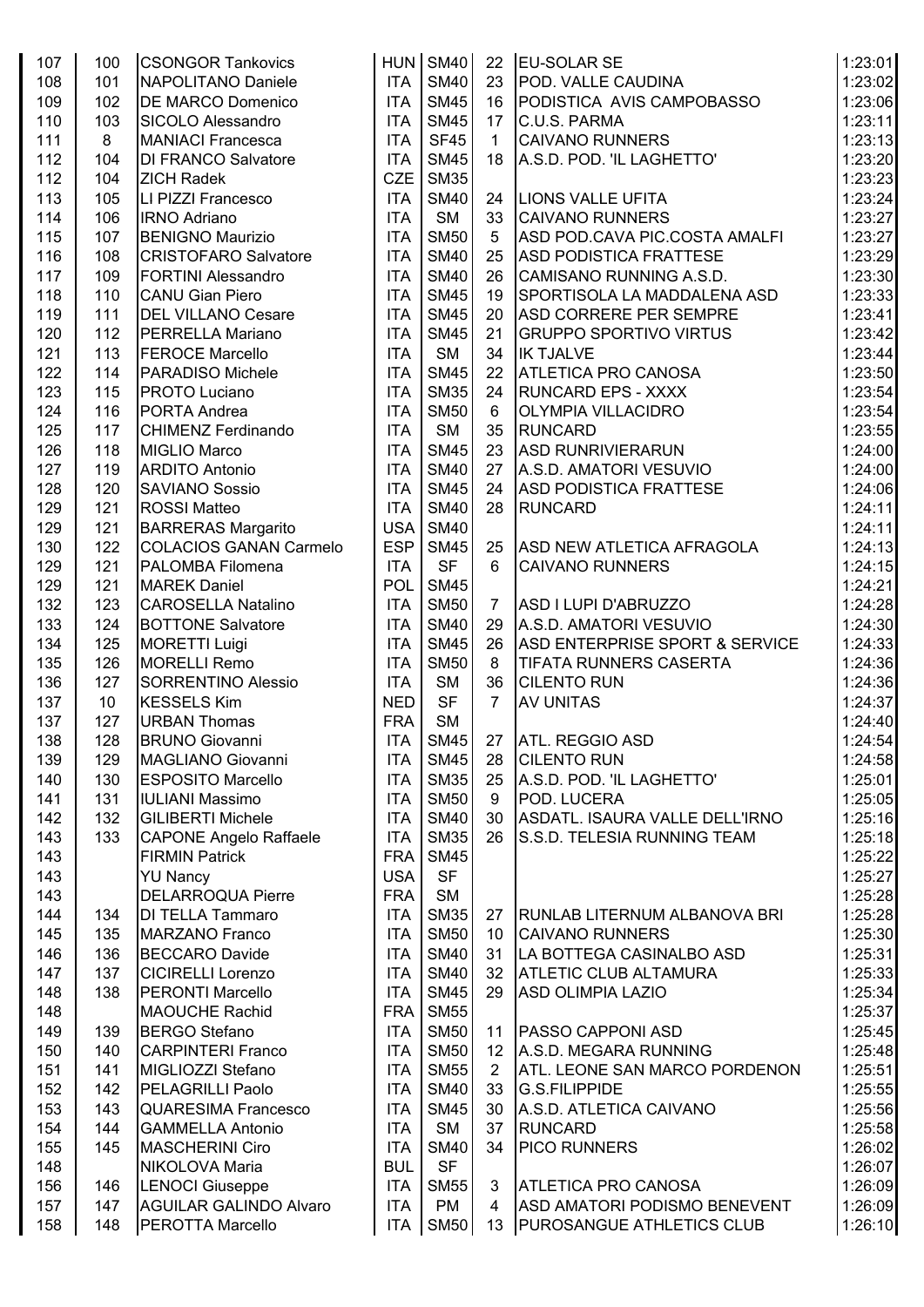| 159 | 149 | <b>CIURLIA PICCI Giovanni</b>  | <b>ITA</b> | <b>SM45</b> | 31             | GR. POD. A 13 ALBA TAURISANO              | 1:26:16 |
|-----|-----|--------------------------------|------------|-------------|----------------|-------------------------------------------|---------|
| 160 | 150 | <b>CASALAINA Carmelo</b>       | <b>ITA</b> | <b>SM50</b> | 14             | A.S.D. MEGARA RUNNING                     | 1:26:16 |
| 161 | 151 | <b>BASILE Carmine</b>          | <b>ITA</b> | <b>SM45</b> | 32             | A.S.D. POD. 'IL LAGHETTO'                 | 1:26:20 |
| 162 | 152 | <b>MACCAGLIA Marco Tiberio</b> | <b>ITA</b> | <b>SM35</b> | 28             | TERNANA MARATHON CLUB A.S.D.              | 1:26:21 |
| 163 | 153 | <b>MASIELLO Maurizio</b>       | <b>ITA</b> | <b>SM35</b> | 29             | RUNCARD EPS - ASD ROAD RUNNERS            | 1:26:23 |
|     |     |                                |            |             |                |                                           |         |
| 164 | 154 | <b>SOMMA Filippo</b>           | <b>ITA</b> | <b>SM45</b> | 33             | A.S.D. AT RUNNING                         | 1:26:23 |
| 165 | 155 | <b>ILARDO Roberto</b>          | <b>ITA</b> | <b>SM40</b> | 35             | A.S.D. PIANO MA ARRIVIAMO                 | 1:26:32 |
| 165 | 155 | POPA Adrian                    | <b>ROU</b> | <b>SM40</b> |                |                                           | 1:26:33 |
| 166 | 156 | <b>COMMENDATORE Sandro</b>     | <b>ITA</b> | <b>SM35</b> | 30             | <b>RUNCARD</b>                            | 1:26:33 |
| 167 | 157 | <b>LUCCHESI Francesco</b>      | <b>ITA</b> | <b>SM</b>   | 38             | <b>RUNCARD</b>                            | 1:26:34 |
| 168 | 158 | <b>FRATTA Fabio</b>            | <b>ITA</b> | <b>SM</b>   | 39             | ASD METALFER POD. BRIENZA 2000            | 1:26:35 |
| 168 | 158 | <b>GRUET Thomas</b>            | <b>FRA</b> | <b>SM</b>   |                |                                           | 1:26:37 |
| 169 | 159 | <b>MANGANIELLO Domenico</b>    | <b>ITA</b> | <b>SM35</b> | 31             | A.S.D.MOV.SPORT. BARTOLO LONGO            | 1:26:40 |
| 170 | 160 | GIOVANNETTI Stefano            | <b>ITA</b> | <b>SM45</b> | 34             | ATL.CASALGUIDI M.C.L.ARISTON              | 1:26:42 |
| 171 | 161 | <b>TARTAGLIONE Agostino</b>    | <b>ITA</b> | <b>SM40</b> | 36             | A.S.D. AT RUNNING                         | 1:26:42 |
|     | 162 |                                | <b>ITA</b> | <b>SM40</b> | 37             |                                           | 1:26:44 |
| 172 |     | <b>PANCI Andrea</b>            |            |             |                | <b>OLIBANUM OVERRUNNERS ASD</b>           |         |
| 173 | 163 | LOMBARDO Gerardo               | <b>ITA</b> | <b>SM40</b> | 38             | A.S.D.MARATH.CLUB IS. D'ISCHIA            | 1:26:49 |
| 174 | 164 | <b>BLACONA' Salvatore</b>      | <b>ITA</b> | <b>SM35</b> | 32             | A. S. D. MILONRUNNERS CROTONE             | 1:26:50 |
| 175 | 165 | LOMAGISTRO Domenico            | <b>ITA</b> | <b>SM</b>   | 40             | NUOVA ATLETICA LATERZA                    | 1:26:50 |
| 176 | 166 | PETRUZZELLA Giovanni           | <b>ITA</b> | <b>SM35</b> | 33             | A.MARATONETI ANDRIESI                     | 1:26:50 |
| 177 | 167 | <b>FASANO Davide</b>           | <b>ITA</b> | <b>SM</b>   | 41             | A.S.D. MARATHON CLUB STABIAE              | 1:26:50 |
| 178 | 168 | <b>LANGELLA Pasquale</b>       | <b>ITA</b> | <b>SM</b>   | 42             | A.S.D. AMATORI VESUVIO                    | 1:26:51 |
| 179 | 169 | <b>FERRARI Maurizio</b>        | <b>ITA</b> | <b>SM50</b> | 15             | A.S.D. ATLETICA SABAUDIA                  | 1:26:53 |
| 180 | 170 | <b>COSTANTINO Piero</b>        | <b>ITA</b> | <b>SM40</b> | 39             | NUOVA ATLETICA LATERZA                    | 1:26:53 |
| 181 | 171 | <b>QUARANTA Daniele</b>        | <b>ITA</b> | <b>SM50</b> | 16             | <b>CAIVANO RUNNERS</b>                    | 1:26:55 |
|     |     |                                |            |             |                |                                           |         |
| 182 | 172 | <b>FAMA' Francesco</b>         | <b>ITA</b> | <b>SM45</b> | 35             | C.U.S. PARMA                              | 1:26:55 |
| 183 | 173 | <b>CIMMINO Michele</b>         | <b>ITA</b> | <b>SM45</b> | 36             | A.S.D. MARATHON CLUB STABIAE              | 1:26:59 |
| 184 | 174 | <b>FUSCO Kimon</b>             | <b>ITA</b> | <b>SM40</b> | 40             | <b>ASD ENTERPRISE SPORT &amp; SERVICE</b> | 1:27:00 |
| 185 | 175 | <b>SANNA Gianluca</b>          | <b>ITA</b> | <b>SM50</b> | 17             | <b>BOSCAINI RUNNERS</b>                   | 1:27:01 |
| 186 | 176 | <b>DRAGANI Luca</b>            | <b>ITA</b> | <b>SM35</b> | 34             | <b>RUNCARD EPS - RUNCARD</b>              | 1:27:01 |
| 187 | 177 | <b>PANDINI Simone</b>          | <b>ITA</b> | <b>SM40</b> | 41             | ASD 3'.30" TEAM                           | 1:27:02 |
| 187 | 177 | <b>MAGDALENA Olivier</b>       | <b>FRA</b> | <b>SM35</b> |                |                                           | 1:27:05 |
| 188 | 178 | <b>D'AMELIO Carmine</b>        | <b>ITA</b> | <b>SM35</b> | 35             | A.S. LA FRATELLANZA 1874                  | 1:27:05 |
| 189 | 179 | <b>MARIN Sebastian</b>         | <b>ITA</b> | <b>SM40</b> | 42             | A.S.D. PODISTICA VEIO                     | 1:27:07 |
| 190 | 180 | <b>MIRRA Paolo</b>             | <b>ITA</b> | <b>SM40</b> | 43             | ASS.SPORT.DILETTANT.DRIBBLING             | 1:27:16 |
| 191 | 181 |                                | <b>ITA</b> | <b>SM40</b> | 44             | <b>TERRA DELLO SPORT A.S.D.</b>           | 1:27:17 |
|     |     | <b>CALISE Francesco</b>        |            |             |                |                                           |         |
| 192 | 182 | <b>FERRO Alessandro</b>        | <b>ITA</b> | <b>SM</b>   | 43             | A.S.D. NAPOLI NORD MARATHON               | 1:27:18 |
| 193 | 183 | <b>DALL'AGATA Matteo</b>       | <b>ITA</b> | <b>SM40</b> | 45             | IMPOSSIBLE226 TRIATHLON FORLI             | 1:27:21 |
| 194 | 184 | <b>MIOTTO Michele Simone</b>   | <b>ITA</b> | <b>SM50</b> | 18             | <b>ATLETICA MOTTENSE</b>                  | 1:27:21 |
| 195 | 185 | DI MAIO Michelangelo           | <b>ITA</b> | <b>SM50</b> | 19             | VALORE SALUTE, FORTI E VELOCI             | 1:27:22 |
| 196 | 186 | <b>CERABONA Giuseppe</b>       | <b>ITA</b> | <b>SM</b>   | 44             | <b>RUNNING TEAM TRAMUTOLA</b>             | 1:27:22 |
| 197 | 187 | <b>CARROZZO Stefano</b>        | <b>ITA</b> | <b>SM40</b> | 46             | <b>GPDM LECCE</b>                         | 1:27:25 |
| 198 | 188 | <b>MOSCA Massimo</b>           | <b>ITA</b> | <b>SM45</b> | 37             | 101 RUNNING ASD                           | 1:27:26 |
| 199 | 189 | VASSALLO Claudio               | <b>ITA</b> | <b>SM35</b> | 36             | <b>ASD ENTERPRISE SPORT &amp; SERVICE</b> | 1:27:27 |
| 200 | 190 | <b>CANNONI Mirko</b>           | <b>ITA</b> | <b>SM50</b> | 20             | <b>G.S.FILIPPIDE</b>                      | 1:27:29 |
|     |     | <b>BONGERMINO Vito</b>         |            | <b>SM45</b> | 38             | <b>NUOVA ATLETICA LATERZA</b>             |         |
| 201 | 191 |                                | <b>ITA</b> |             |                |                                           | 1:27:30 |
| 202 | 192 | <b>CRUDELE Domenico</b>        | <b>ITA</b> | <b>SM55</b> | $\overline{4}$ | <b>G.S.P. III REGIONE AEREA BARI</b>      | 1:27:35 |
| 203 | 193 | <b>ZANASI Luca</b>             | <b>ITA</b> | <b>SM40</b> | 47             | <b>ASD NAPOLI RUNNING</b>                 | 1:27:36 |
| 204 | 194 | <b>D'AQUINO Francesco</b>      | <b>ITA</b> | <b>SM55</b> | 5              | <b>RUNCARD</b>                            | 1:27:37 |
| 205 | 195 | <b>SCARZANELLA Giacomo</b>     | <b>ITA</b> | <b>SM35</b> | 37             | POLISPORTIVA ELLERA ASD                   | 1:27:38 |
| 206 | 196 | <b>MARENNA Daniele</b>         | <b>ITA</b> | <b>SM35</b> | 38             | S.S.D. TELESIA RUNNING TEAM               | 1:27:44 |
| 207 | 197 | <b>BUCRA Andrea</b>            | <b>ITA</b> | <b>SM45</b> | 39             | A.S.D. PIANO MA ARRIVIAMO                 | 1:27:45 |
| 207 | 197 | <b>ALAOUI CHRIFI Mehdi</b>     | <b>MAR</b> | <b>SM</b>   |                |                                           | 1:27:50 |
| 208 | 198 | PACIOTTI Antonio               | <b>ITA</b> | <b>SM</b>   | 45             | G.S. AVEZZANO                             | 1:27:52 |
| 209 | 199 | <b>PEZZELLA Francesco</b>      | <b>ITA</b> | <b>SM35</b> | 39             | <b>ASD PODISTICA FRATTESE</b>             | 1:27:53 |
|     |     |                                |            | <b>SF</b>   |                |                                           |         |
| 209 |     | <b>STEINER Nikita</b>          | SWE        |             |                |                                           | 1:27:53 |
| 210 | 200 | <b>ALBERICO Matteo</b>         | <b>ITA</b> | <b>SM40</b> | 48             | <b>RUNCARD EPS - A.S. ALVIGNANO RU</b>    | 1:27:54 |
| 211 | 201 | <b>PAROLISI Pietro</b>         | <b>ITA</b> | <b>SM40</b> | 49             | <b>CAIVANO RUNNERS</b>                    | 1:27:58 |
| 212 | 202 | <b>ESPOSITO Antonio</b>        | <b>ITA</b> | <b>SM40</b> | 50             | LIBERTAS ATLETICA 88 ACERRA               | 1:28:01 |
| 213 | 203 | PIZZUTO Paolo                  | <b>ITA</b> | <b>SM45</b> | 40             | <b>GRUPPO SPORTIVO VIRTUS</b>             | 1:28:02 |
| 214 | 204 | <b>CIRULLI Savino</b>          | ITA        | <b>SM45</b> | 41             | A.MARATONETI ANDRIESI                     | 1:28:09 |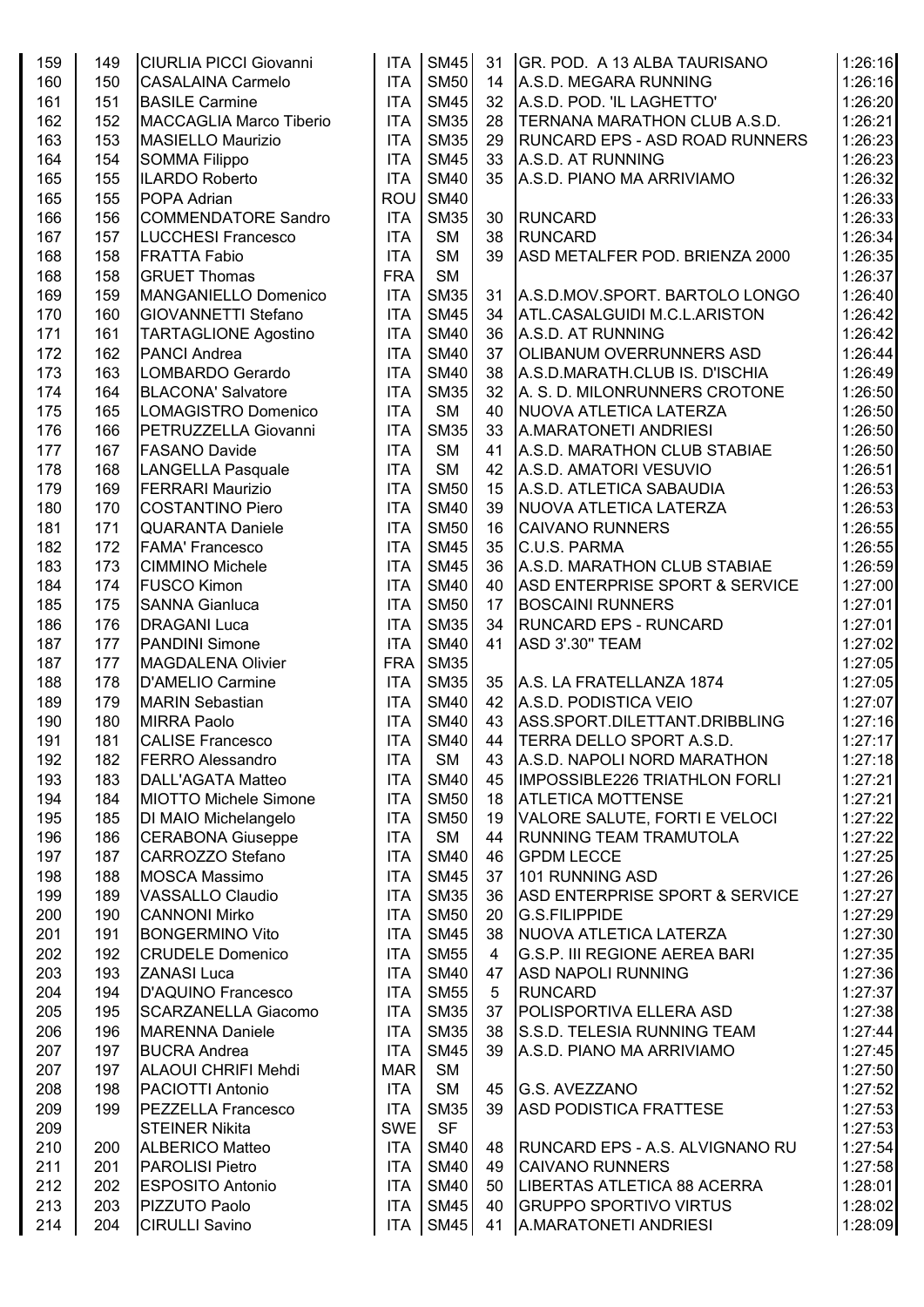| 215 | 205 | <b>PERCOPE Maurizio</b>        | <b>ITA</b>       | <b>SM45</b> | 42           | A.S.D. POD. 'IL LAGHETTO'             | 1:28:13 |
|-----|-----|--------------------------------|------------------|-------------|--------------|---------------------------------------|---------|
| 216 | 206 | <b>SILVESTRE Pasquale</b>      | <b>ITA</b>       | <b>SM</b>   | 46           | <b>RUNCARD EPS - A.S.D. RUNDAGI</b>   | 1:28:13 |
| 217 | 207 | <b>VILLANI Francesco</b>       | <b>ITA</b>       | <b>SM40</b> | 51           | RUNCARD                               | 1:28:16 |
| 217 | 207 | <b>MAREK Artur</b>             | <b>POL</b>       | <b>SM45</b> |              |                                       | 1:28:18 |
| 218 | 208 | <b>BORIN Michele</b>           | <b>ITA</b>       | <b>SM40</b> | 52           | <b>ATLETICA MOTTENSE</b>              | 1:28:18 |
| 219 | 209 | <b>GENTILE Michele</b>         | <b>ITA</b>       | <b>SM45</b> | 43           | A.S.D. AMATORI VESUVIO                | 1:28:20 |
| 220 | 210 | <b>VIGNALE Alessandro</b>      | <b>ITA</b>       | <b>SM35</b> | 40           | <b>RUNCARD</b>                        | 1:28:21 |
| 221 | 211 | <b>CORIALE Benedetto</b>       | <b>ITA</b>       | <b>SM40</b> | 53           | <b>SCUOLA ATLETICA KROTONIATE</b>     | 1:28:21 |
| 222 | 212 | PLACIDO Antonio                | <b>ITA</b>       | <b>SM35</b> | 41           | <b>RUNCARD</b>                        | 1:28:25 |
|     |     |                                | <b>ITA</b>       | <b>SM</b>   |              | A.S.D. AMATORI VESUVIO                |         |
| 223 | 213 | <b>MAROTTA Antonio</b>         |                  |             | 47           |                                       | 1:28:25 |
| 224 | 214 | DALLAGO Gianni                 | <b>ITA</b>       | <b>SM50</b> | 21           | PODISTICA POMEZIA A.S.D.              | 1:28:25 |
| 225 | 215 | <b>BENCIVENGA Michele</b>      | <b>ITA</b>       | <b>SM40</b> | 54           | PODISTICA SAMMARITANA A.S.D.          | 1:28:27 |
|     |     | <b>CHAREST Daniel</b>          | <b>USA</b>       | <b>SM</b>   |              |                                       | 1:28:30 |
| 226 | 216 | <b>SALIS Federico</b>          | <b>ITA</b>       | <b>SM35</b> | 42           | <b>ISOLARUN</b>                       | 1:28:32 |
| 227 | 217 | <b>AULETTA Angelo</b>          | <b>ITA</b>       | <b>SM45</b> | 44           | A.S.D. AMATORI VESUVIO                | 1:28:34 |
| 228 | 218 | <b>SETOLA Antonio</b>          | <b>ITA</b>       | <b>SM45</b> | 45           | A.S.D. PODISTICA CASORIA              | 1:28:36 |
| 229 | 219 | IZZO Giannicola                | <b>ITA</b>       | <b>SM40</b> | 55           | <b>RUNCARD EPS - ASD ROAD RUNNERS</b> | 1:28:36 |
| 230 | 220 | MANCUSO Fabio                  | <b>ITA</b>       | <b>SM45</b> | 46           | A.S.D. PIANO MA ARRIVIAMO             | 1:28:39 |
|     |     | <b>CELKIS Robertas</b>         | LTU              | <b>SM35</b> |              |                                       | 1:28:42 |
| 231 | 221 | <b>PAONE Giovanni</b>          | <b>ITA</b>       | <b>SM40</b> | 56           | <b>PUROSANGUE ATHLETICS CLUB</b>      | 1:28:42 |
| 232 | 222 | <b>MERCANTI Enrico</b>         | <b>ITA</b>       | <b>SM45</b> | 47           | <b>ASD PODISTICA CASTAGNITESE</b>     | 1:28:45 |
|     |     | WAWRZYNIAK-WACKO Zof           | POL              | <b>SF35</b> |              |                                       | 1:28:46 |
| 233 | 223 | <b>GARGIULO Giuseppe</b>       | <b>ITA</b>       | <b>SM40</b> | 57           | <b>ASD SORRENTO RUNNERS</b>           | 1:28:47 |
| 234 | 224 | DI DOMIZI Samuele Maria        | <b>ITA</b>       | JM          | $\mathbf 1$  | <b>GRUPPO SPORTIVO VIRTUS</b>         | 1:28:49 |
| 235 | 225 | <b>BARRA Gaetano</b>           | <b>ITA</b>       | <b>SM35</b> | 43           | <b>ASD PODISTICA FRATTESE</b>         | 1:28:49 |
|     |     | <b>LOMAS Tim</b>               | <b>GBR</b>       | <b>SM</b>   |              |                                       | 1:28:50 |
|     |     |                                |                  |             |              |                                       |         |
| 236 | 226 | RUSSO Aniello                  | <b>ITA</b>       | <b>SM45</b> | 48           | <b>CAIVANO RUNNERS</b>                | 1:28:50 |
| 237 | 227 | <b>COCCHIARARO Salvatore</b>   | <b>ITA</b>       | <b>SM45</b> | 49           | A.S.D. AMATORI VESUVIO                | 1:28:51 |
| 238 | 228 | <b>PIETRA Gianluca</b>         | <b>ITA</b>       | <b>SM45</b> | 50           | A.S.D. CANOTTIERI TICINO              | 1:28:52 |
| 239 | 229 | <b>ITALIANO Savino</b>         | <b>ITA</b>       | <b>SM40</b> | 58           | <b>ATLETICA PALAZZO</b>               | 1:28:54 |
| 240 | 11  | PISCOPO Luana Chiara           | <b>ITA</b>       | <b>SF40</b> | $\mathbf{1}$ | <b>RUNNERS DEL LEVANTE</b>            | 1:28:55 |
|     |     | <b>ROLLIN Sebastien</b>        | <b>ITA</b>       | <b>SM40</b> |              |                                       | 1:28:55 |
| 241 | 230 | <b>COSTABILE Biagio</b>        | <b>ITA</b>       | <b>SM35</b> | 44           | ASDATL. ISAURA VALLE DELL'IRNO        | 1:28:55 |
| 242 | 231 | <b>AMBROSECCHIA Antonio</b>    | <b>ITA</b>       | <b>SM45</b> | 51           | <b>RUNCARD EPS - RUNCARD</b>          | 1:28:56 |
|     |     | <b>ALBEROLA Guillem</b>        | <b>ESP</b>       | <b>SM</b>   |              |                                       | 1:28:58 |
| 243 | 232 | CIACCIO Giacomo Luca           | ITA              | <b>SM40</b> |              | 59 G.P. RUNNERS SULMONA               | 1:28:59 |
| 244 | 233 | <b>SETTEMBRE Carmine</b>       | <b>ITA</b>       | <b>SM35</b> | 45           | A.S.D. RUNNING SAVIANO                | 1:29:00 |
| 245 | 234 | LANDOLFO Salvatore             | <b>ITA</b>       | <b>SM55</b> | 6            | <b>DROMOS</b>                         | 1:29:03 |
| 246 | 235 | <b>AMORUSO Biagio</b>          | <b>ITA</b>       | <b>SM50</b> | 22           | <b>CAIVANO RUNNERS</b>                | 1:29:04 |
| 247 | 236 | <b>BONORA Mauro</b>            | <b>ITA</b>       | <b>SM60</b> | $\mathbf{1}$ | RUNNING CLUB VENEZIA A.S.D.           | 1:29:05 |
|     |     | <b>TRAN Roland</b>             | <b>FRA</b>       | <b>SM40</b> |              |                                       | 1:29:05 |
| 248 | 237 | <b>ARBOLETTI Salvatore</b>     | <b>ITA</b>       | <b>SM</b>   | 48           | <b>RUNCARD</b>                        | 1:29:06 |
|     |     | <b>DUQUESNE Alexia</b>         | <b>BEL</b>       | <b>SF</b>   |              |                                       | 1:29:08 |
| 249 | 238 | <b>FERRARA Massimo Maria</b>   | <b>ITA</b>       | <b>SM40</b> | 60           | <b>CAIVANO RUNNERS</b>                | 1:29:09 |
| 250 | 239 | <b>CATAPANO Michele</b>        | <b>ITA</b>       | <b>SM45</b> | 52           | <b>ASD G.P. SILMA ATL. CRISTOFARO</b> | 1:29:09 |
|     |     |                                |                  |             |              |                                       |         |
| 251 | 240 | <b>DI SANTI Vincenzo</b>       | <b>ITA</b>       | <b>SM45</b> | 53           | A.S.D. PODISTICA POLLESE              | 1:29:10 |
| 252 | 241 | DI MANNO Antonio Raffaele      | <b>ITA</b>       | <b>SM50</b> | 23           | <b>RUNCARD EPS - ASD RUN LIFE</b>     | 1:29:10 |
| 253 | 242 | <b>RUSSO Roberto</b>           | <b>ITA</b>       | <b>SM40</b> | 61           | PODISTICA SAMMARITANA A.S.D.          | 1:29:11 |
| 254 | 243 | <b>VERGANO Pietro</b>          | <b>ITA</b>       | <b>SM45</b> | 54           | <b>RUNCARD</b>                        | 1:29:11 |
| 255 | 244 | <b>MAGGI Orazio</b>            | <b>ITA</b>       | <b>SM40</b> | 62           | MARTINA FRANCA RUNNING A.S.D.         | 1:29:13 |
| 256 | 245 | <b>BORTOLOTTI Alberto</b>      | <b>ITA</b>       | <b>SM45</b> | 55           | ASD 3'.30" TEAM                       | 1:29:15 |
| 257 | 246 | <b>STRUPF Michael</b>          | GER <sup>I</sup> | <b>SM</b>   | 49           | <b>RUNCARD</b>                        | 1:29:20 |
|     |     | LOUTOBY Andréas                | <b>FRA</b>       | <b>SM35</b> |              |                                       | 1:29:21 |
| 258 | 247 | <b>FERRARO Giuseppe</b>        | <b>ITA</b>       | <b>SM40</b> | 63           | <b>RUNCARD</b>                        | 1:29:23 |
| 259 | 248 | <b>ILARDI Ciro</b>             | <b>ITA</b>       | <b>SM45</b> | 56           | A.S.D. AMATORI VESUVIO                | 1:29:25 |
| 260 | 249 | <b>PROFITA Antonio</b>         | <b>ITA</b>       | <b>SM45</b> | 57           | G.S. ORECCHIELLA GARFAGNANA           | 1:29:26 |
|     |     | <b>DUMON Gauthier</b>          | <b>FRA</b>       | <b>SM</b>   |              |                                       | 1:29:27 |
| 261 | 250 | <b>MOLINARI Francesco</b>      | <b>ITA</b>       | <b>SM40</b> | 64           | G.S.P. III REGIONE AEREA BARI         | 1:29:28 |
| 262 | 251 | MORGANTI Giuseppe              | <b>ITA</b>       | <b>SM45</b> | 58           | ASD I PODISTI DI NEMO                 | 1:29:29 |
| 263 | 252 | <b>IMPARATO Michele</b>        | <b>ITA</b>       | <b>SM</b>   | 50           | <b>RUNCARD EPS - RUNCARD</b>          | 1:29:35 |
| 264 | 253 | <b>DELLO MARGIO Ferdinando</b> | ITA              | <b>SM</b>   | 51           | <b>CAIVANO RUNNERS</b>                | 1:29:36 |
|     |     |                                |                  |             |              |                                       |         |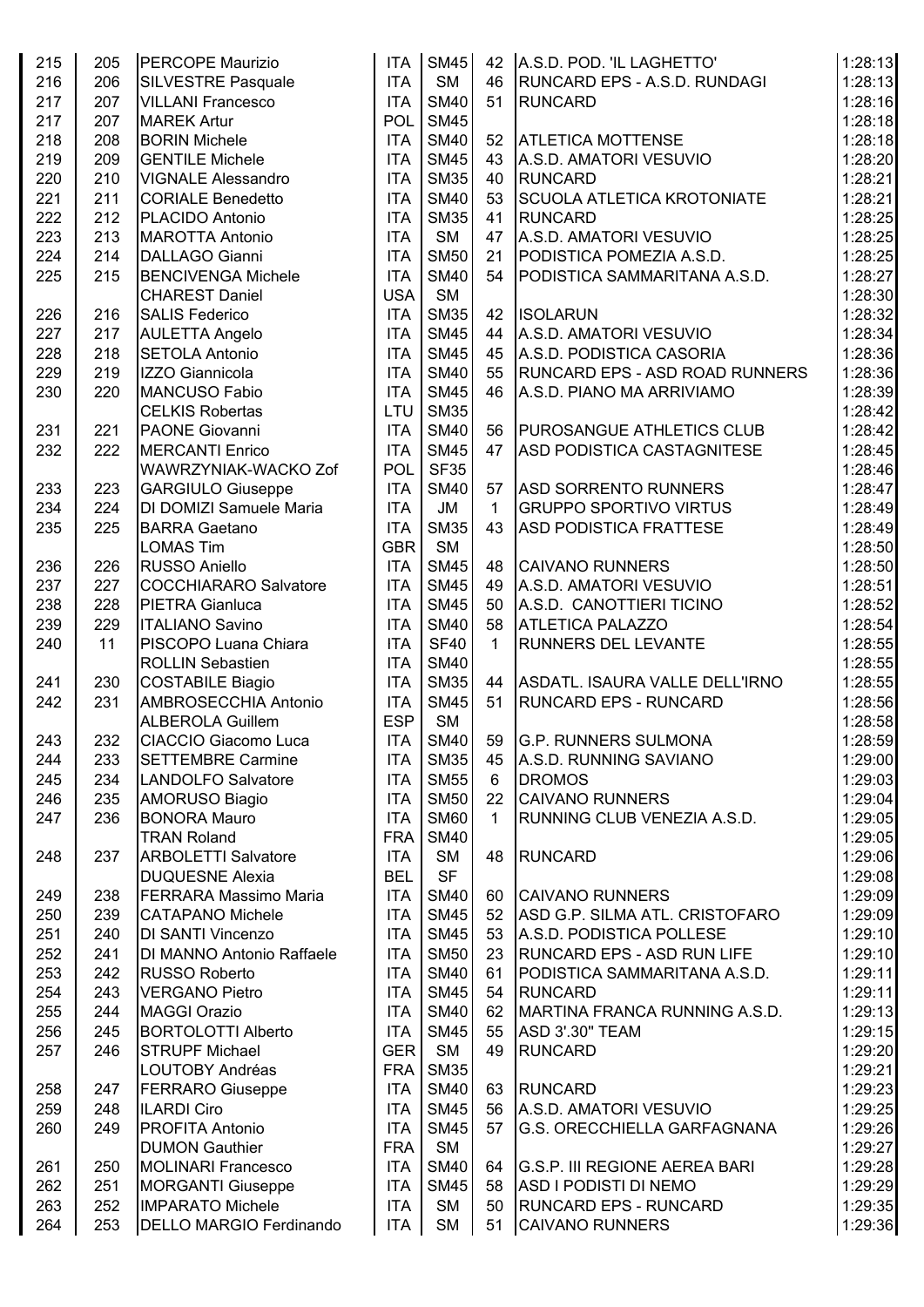|     |     | <b>PROKOPOV Todor</b>       | <b>BUL</b> | <b>SM40</b> |                |                                        | 1:29:37 |
|-----|-----|-----------------------------|------------|-------------|----------------|----------------------------------------|---------|
| 265 | 254 | <b>FAZIO Filippo</b>        | <b>ITA</b> | <b>SM35</b> | 46             | C.C.R.SPORT. ALPINI TROFARELLO         | 1:29:38 |
| 266 | 12  | PALAZZI Irene               | <b>ITA</b> | <b>SF40</b> | $\overline{2}$ | PODISTI CORDENONS                      | 1:29:39 |
| 267 | 255 | MANZELLA Sebastiano         | <b>ITA</b> | <b>SM</b>   | 52             | A.S.D. ORTIGIA MARCIA                  | 1:29:43 |
| 268 | 256 | <b>SEIDL Honza</b>          | <b>CZE</b> | <b>SM35</b> | 47             | <b>CZECH MARATHON CLUB</b>             | 1:29:54 |
| 269 | 257 | NAPOLETANO Luciano          | <b>ITA</b> | <b>SM45</b> | 59             | <b>ATLETICA SAN NICOLA</b>             | 1:29:54 |
| 270 | 258 | <b>CATENA Massimo</b>       | <b>ITA</b> | <b>SM35</b> | 48             | <b>RUNLAB LITERNUM ALBANOVA BRI</b>    | 1:29:54 |
|     | 259 |                             | <b>ITA</b> | <b>SM</b>   | 53             |                                        |         |
| 271 |     | <b>LOMBARDI Antonio</b>     |            |             |                | ASD INTERNATIONAL SECURITY S.          | 1:29:55 |
| 272 | 260 | <b>RUGGIERO Guido</b>       | <b>ITA</b> | <b>SM40</b> | 65             | <b>RUN FOR LOVE PROJ.ANNA CERBON</b>   | 1:29:55 |
| 273 | 261 | PALMIERI Alessandro         | <b>ITA</b> | <b>SM45</b> | 60             | <b>RUNCARD</b>                         | 1:29:57 |
| 274 | 262 | <b>MERIGA Andrea</b>        | <b>ITA</b> | <b>SM50</b> | 24             | A.S.D. BRANCALEONE ASTI                | 1:30:00 |
| 275 | 263 | <b>MARINO Pablo</b>         | <b>ITA</b> | <b>SM45</b> | 61             | <b>PIETRO MICCA BIELLA RUNNING</b>     | 1:30:01 |
| 276 | 264 | <b>FILIPPI Luca</b>         | <b>ITA</b> | <b>SM50</b> | 25             | <b>ATLETICA SALUZZO</b>                | 1:30:03 |
| 277 | 265 | <b>CIANCIOLO Marco</b>      | <b>ITA</b> | <b>SM50</b> | 26             | <b>BARLETTA SPORTIVA</b>               | 1:30:05 |
| 278 | 266 | SIMEOLI Rosario             | <b>ITA</b> | <b>SM40</b> | 66             | A.S.D. AMATORI VESUVIO                 | 1:30:12 |
| 279 | 267 | <b>LONGO Cristian</b>       | <b>ITA</b> | <b>SM40</b> | 67             | A.S.D. MONTI ROSSI NICOLOSI            | 1:30:17 |
| 280 | 268 | <b>STRIPPOLI Giuseppe</b>   | <b>ITA</b> | <b>SM35</b> | 49             | A.S.D. NAPOLI NORD MARATHON            | 1:30:19 |
| 281 | 269 | <b>BRAGHINI Andrea</b>      | <b>ITA</b> | <b>SM40</b> | 68             | <b>ATLETICA CORRIFERRARA</b>           | 1:30:20 |
| 282 | 270 | <b>SABATELLI Michele</b>    | <b>ITA</b> | <b>SM40</b> | 69             | A.S.D. ATL. PADRE PIO S.G.R.           | 1:30:24 |
| 283 | 271 | <b>ESPOSITO Giuseppe</b>    | <b>ITA</b> | <b>SM55</b> | $\overline{7}$ | A.S.D. NAPOLI NORD MARATHON            | 1:30:24 |
| 284 | 272 | <b>BARTOLI Fabrizio</b>     | <b>ITA</b> | <b>SM50</b> | 27             | <b>RUNCARD</b>                         | 1:30:25 |
| 285 | 273 | <b>DIBENEDETTO Vincenzo</b> | <b>ITA</b> | <b>SM35</b> | 50             | <b>BARLETTA SPORTIVA</b>               | 1:30:27 |
| 286 | 274 | <b>ARNESE Giuseppe</b>      | <b>ITA</b> | <b>SM</b>   | 54             | I SARACENI DI LUCERA                   | 1:30:29 |
| 287 | 275 | POSTIGLIONE Nicola          | <b>ITA</b> | <b>SM50</b> | 28             | A.S.D. ATL. MARANO                     | 1:30:33 |
| 288 | 276 | MIGLIORE Alessandro         | <b>ITA</b> | <b>SM35</b> | 51             | C.C.R.SPORT. ALPINI TROFARELLO         | 1:30:34 |
| 289 | 13  | <b>MAGRINI Simona</b>       | <b>ITA</b> | <b>SF45</b> | $\overline{2}$ | <b>OLIBANUM OVERRUNNERS ASD</b>        | 1:30:36 |
| 290 | 277 | <b>CAPUTO Antonio</b>       | <b>ITA</b> | <b>SM50</b> | 29             | A.S.D. AMATORI VESUVIO                 | 1:30:38 |
|     |     |                             |            | <b>SM40</b> |                |                                        | 1:30:39 |
| 291 | 278 | <b>MARCELLINO Silvio</b>    | <b>ITA</b> |             | 70             | <b>RUNNERS DESIO</b>                   |         |
| 292 | 279 | <b>LEHNERT Adrian</b>       | <b>CZE</b> | <b>SM45</b> | 62             | RUNCZECH                               | 1:30:42 |
| 293 | 280 | <b>SCOTTO Sandro</b>        | <b>ITA</b> | <b>SM50</b> | 30             | A.S.D. POD. 'IL LAGHETTO'              | 1:30:43 |
| 294 | 281 | D'OPPIDO Pietro             | <b>ITA</b> | <b>SM</b>   | 55             | A. S. D. MILONRUNNERS CROTONE          | 1:30:43 |
|     |     | <b>MALINOWSKI Kamil</b>     | POL        | <b>SM</b>   |                |                                        | 1:30:46 |
| 295 | 282 | <b>CAPUTO Andrea</b>        | <b>ITA</b> | <b>SM40</b> | 71             | <b>PARMARATHON ASD</b>                 | 1:30:48 |
| 296 | 283 | DI LECCE Stefano            | <b>ITA</b> | <b>SM</b>   | 56             | <b>ASD RUNNERS PESCARA</b>             | 1:30:49 |
|     |     | POPCZYK Grzegorz            | <b>POL</b> | <b>SM40</b> |                |                                        | 1:30:51 |
|     |     | PETRASEK Vaclav             |            | $CZE$ SM40  |                |                                        | 1:30:55 |
|     |     | <b>BORDEN Malcolm</b>       | USA        | <b>SM35</b> |                |                                        | 1:31:01 |
| 297 | 284 | <b>VIEIRA Florent</b>       | FRA        | <b>SM40</b> | 72             | RUNCARD                                | 1:31:01 |
| 298 | 285 | <b>CORONELLA Girolamo</b>   | <b>ITA</b> | <b>SM45</b> | 63             | A.S.D. PODISTICA NORMANNA              | 1:31:04 |
|     |     | <b>BONET Jessica</b>        | <b>ESP</b> | <b>SF40</b> |                |                                        | 1:31:08 |
| 299 | 286 | <b>ANGELINI Andrea</b>      | <b>ITA</b> | <b>SM45</b> | 64             | <b>G.P.A. SAN MARINO</b>               | 1:31:09 |
| 300 | 287 | <b>ESPOSITO Luigi</b>       | <b>ITA</b> | <b>SM50</b> | 31             | A.S.D. ATLETICA CAIVANO                | 1:31:12 |
| 301 | 288 | <b>SARDELLI Marco</b>       | <b>ITA</b> | <b>SM40</b> | 73             | A.S.D. FLORIDIA RUNNING                | 1:31:19 |
| 302 | 289 | <b>ACIERNO Stefano</b>      | <b>ITA</b> | <b>SM45</b> | 65             | <b>ATLETICA SAN NICOLA</b>             | 1:31:19 |
| 303 | 290 | <b>ACETO Antonio</b>        | <b>ITA</b> | <b>SM50</b> | 32             | <b>RUNCARD EPS - RUNCARD</b>           | 1:31:20 |
| 304 | 291 | PANICO Stefano              | <b>ITA</b> | <b>SM35</b> | 52             | ASD G.P. SILMA ATL. CRISTOFARO         | 1:31:21 |
|     |     | SPANOVA Vendula             | <b>CZE</b> | <b>SF</b>   |                |                                        | 1:31:22 |
| 305 | 292 | <b>FIORE Giuseppe</b>       | <b>ITA</b> | <b>SM35</b> | 53             | NUOVA ATLETICA COPERTINO               | 1:31:23 |
|     |     | <b>CHARLES Fabrice</b>      | <b>FRA</b> | <b>SM45</b> |                |                                        | 1:31:25 |
| 306 | 293 | <b>PIANO Simone</b>         | <b>ITA</b> | JM          | $\overline{2}$ | A.S.D. ATL. PADRE PIO S.G.R.           | 1:31:28 |
| 307 | 294 | <b>FERRO Francesco</b>      | <b>ITA</b> | <b>SM35</b> | 54             | ASD METALFER POD. BRIENZA 2000         | 1:31:29 |
| 308 | 295 |                             | <b>ITA</b> | <b>SM35</b> | 55             | I SARACENI DI LUCERA                   | 1:31:29 |
|     |     | PLACENTINO Filippo          |            |             |                |                                        |         |
| 309 | 296 | <b>TONELLI Riccardo</b>     | <b>ITA</b> | <b>SM</b>   | 57             | <b>RUNCARD EPS - ASD BRIGANTI D'AB</b> | 1:31:29 |
| 310 | 297 | <b>FUSARO Alfonso</b>       | <b>ITA</b> | <b>SM55</b> | 8              | <b>PARMARATHON ASD</b>                 | 1:31:30 |
| 311 | 298 | <b>BONETTI Roberto</b>      | <b>ITA</b> | <b>SM50</b> | 33             | <b>ASD 3'.30" TEAM</b>                 | 1:31:35 |
| 312 | 299 | <b>OLIVIERI Luca</b>        | <b>ITA</b> | <b>SM40</b> | 74             | <b>PUROSANGUE ATHLETICS CLUB</b>       | 1:31:38 |
| 313 | 300 | <b>BIANCHI Danilo</b>       | <b>ITA</b> | <b>SM50</b> | 34             | <b>PUROSANGUE ATHLETICS CLUB</b>       | 1:31:40 |
| 314 | 301 | <b>ALINOVI Davide</b>       | <b>ITA</b> | <b>SM45</b> | 66             | C.U.S. PARMA                           | 1:31:46 |
| 315 | 302 | <b>DE PALMA Luigi</b>       | <b>ITA</b> | <b>SM</b>   | 58             | <b>RUNNERS DEL LEVANTE</b>             | 1:31:48 |
| 316 | 303 | <b>DI STEFANO Marco</b>     | <b>ITA</b> | <b>SM40</b> | 75             | NUOVA ATLETICA LATERZA                 | 1:31:49 |
| 317 | 304 | <b>RISPOLI Salvatore</b>    | ITA        | <b>SM35</b> | 56             | A.S.D. POD. 'IL LAGHETTO'              | 1:31:51 |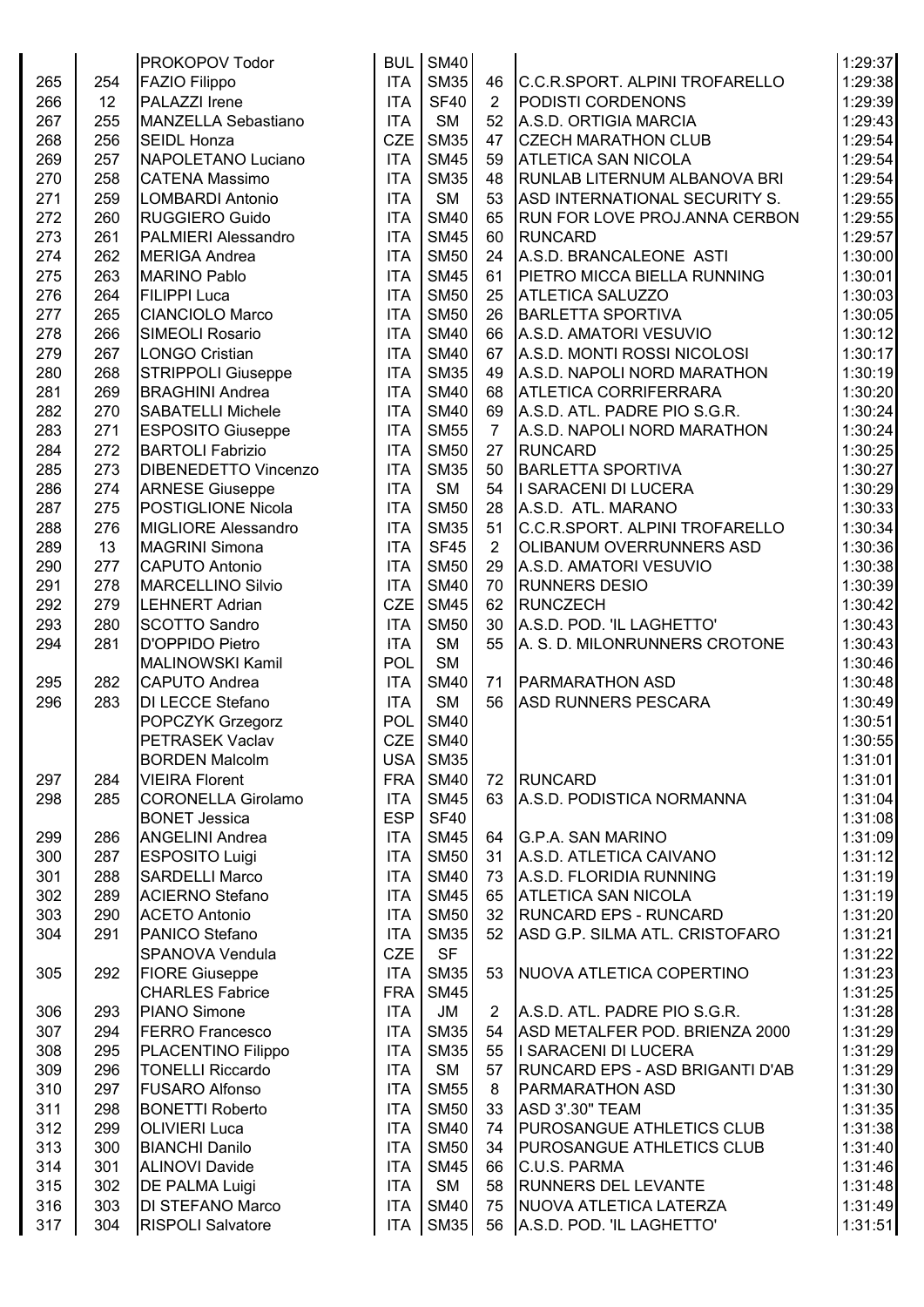| 318 | 305 | <b>DI BIASE Giuseppe</b>         | <b>ITA</b> | <b>SM35</b> | 57             | PODISTICA AVIS CAMPOBASSO              | 1:31:52 |
|-----|-----|----------------------------------|------------|-------------|----------------|----------------------------------------|---------|
| 319 | 306 | <b>ESPOSITO Luigi</b>            | <b>ITA</b> | <b>SM40</b> | 76             | <b>TERRA DELLO SPORT A.S.D.</b>        | 1:31:52 |
| 320 | 307 | <b>MANNONI Pietro</b>            | <b>ITA</b> | <b>SM55</b> | 9              | <b>CAIVANO RUNNERS</b>                 | 1:31:52 |
| 321 | 308 | <b>ILIUCCI Luca</b>              | <b>ITA</b> | <b>SM50</b> | 35             | <b>RUNCARD EPS - A.S.D. RUNDAGI</b>    | 1:31:56 |
| 322 | 309 | <b>D'AURIA Giovanni</b>          | <b>ITA</b> | <b>SM40</b> | 77             | ATLETICA 2000                          | 1:31:57 |
|     |     | <b>TOPPER Robert</b>             | <b>USA</b> | <b>SM45</b> |                |                                        | 1:31:58 |
|     |     | <b>DEREVJANIK Miroslav</b>       | SVK        | <b>SM40</b> |                |                                        | 1:31:58 |
|     |     |                                  |            |             |                |                                        |         |
| 323 | 310 | <b>COZZUTO Antonio</b>           | <b>ITA</b> | <b>SM35</b> | 58             | ASD G.P. BUDOKAN CLUB PORTICI          | 1:32:00 |
| 324 | 311 | <b>VERNACI Francesco</b>         | <b>ITA</b> | <b>SM55</b> | 10             | A.S.D. DAUNIA RUNNING                  | 1:32:04 |
| 325 | 312 | <b>CELIENTO Pietro</b>           | <b>ITA</b> | <b>SM40</b> | 78             | A.S.D. ATLETICA CAIVANO                | 1:32:04 |
|     |     | <b>DONALDSON Fraser</b>          | <b>GBR</b> | <b>SM50</b> |                |                                        | 1:32:07 |
| 326 | 313 | DE BENEDETTO Vincenzo            | <b>ITA</b> | <b>SM45</b> | 67             | A.S PODISTICA TARAS                    | 1:32:10 |
| 327 | 314 | <b>FIMIANI Mario</b>             | <b>ITA</b> | <b>SM</b>   | 59             | ASDATL. ISAURA VALLE DELL'IRNO         | 1:32:13 |
| 328 | 315 | PALADINO Sandro                  | <b>ITA</b> | <b>SM45</b> | 68             | <b>CILENTO RUN</b>                     | 1:32:17 |
| 329 | 316 | <b>PANZA Francesco</b>           | <b>ITA</b> | <b>SM35</b> | 59             | A.S.D. PODISTICA POLLESE               | 1:32:18 |
| 330 | 317 | <b>BRUNO Romeo</b>               | <b>ITA</b> | <b>SM70</b> | 1              | I PODISTI DI CAPITANATA                | 1:32:19 |
| 331 | 318 | PARDOS Ignasi                    | <b>ITA</b> | <b>SM45</b> | 69             | RUNCARD                                | 1:32:20 |
| 332 | 319 | <b>CERCHIAI II Yong</b>          | <b>ITA</b> | <b>SM60</b> | $\overline{2}$ | <b>RUNCARD EPS - GRUPPO SPORTIVO V</b> | 1:32:22 |
| 333 | 320 | <b>GRIECO Roberto</b>            | <b>ITA</b> | <b>SM40</b> | 79             | A.S.D. CARMAX CAMALDOLESE              | 1:32:23 |
| 334 | 321 | <b>MURANO Franco Enrico</b>      | <b>ITA</b> | <b>SM50</b> | 36             | RUNCARD EPS - ASD PODISMO E SPO        | 1:32:25 |
| 335 | 322 | <b>FIORE Ciro</b>                | <b>ITA</b> | <b>SM50</b> | 37             | A.S.D. FINANZA SPORT CAMPANIA          | 1:32:25 |
| 336 | 323 | <b>CUSENZA Gianluigi</b>         | <b>ITA</b> | <b>SM45</b> | 70             | <b>ASD POLISPORTIVA EPPE MERLA</b>     | 1:32:30 |
| 337 | 324 | <b>CERCHIELLO Antonio</b>        | <b>ITA</b> | <b>SM40</b> | 80             | A.S.D. ESERCITO - GARIBALDI            | 1:32:30 |
| 338 | 325 | <b>COLANDREA Michele Alessio</b> | <b>ITA</b> | <b>SM35</b> | 60             | <b>VICTORIA PARK HARRIERS AND TOW</b>  | 1:32:31 |
| 339 | 326 | DI LORENZO Giuseppe              | <b>ITA</b> | <b>SM45</b> | 71             | A.S.D. AMATORI VESUVIO                 | 1:32:33 |
| 340 | 327 | <b>LANZA Carlo</b>               | <b>ITA</b> | <b>SM50</b> | 38             | RARI NANTES TORINO S.S.D.A R.L         | 1:32:34 |
| 341 | 328 | POLISCIANO Carlo                 | <b>ITA</b> | <b>SM45</b> | 72             | A.S.D. CARMAX CAMALDOLESE              | 1:32:35 |
| 342 | 329 | DAL BOSCO ERCOLE Fabian          | <b>ITA</b> | <b>SM</b>   | 60             | VERONA RUNNER TOGETHER FREE            | 1:32:36 |
| 343 | 330 | <b>DIBENEDETTO Francesco</b>     | <b>ITA</b> | <b>SM55</b> | 11             | <b>BARLETTA SPORTIVA</b>               | 1:32:42 |
| 344 | 331 | <b>INCELLI Antonio</b>           | <b>ITA</b> | <b>SM50</b> | 39             | RUNCARD                                | 1:32:42 |
| 345 | 332 | <b>VIZZINI Marco</b>             | <b>ITA</b> | <b>SM45</b> | 73             | C.U.S. PARMA                           | 1:32:43 |
| 346 | 333 | <b>MELE Salvatore</b>            | <b>ITA</b> | <b>SM35</b> | 61             | PIETRO MICCA BIELLA RUNNING            | 1:32:44 |
|     |     | <b>ESPOSITO Roberto</b>          | <b>ITA</b> | <b>SM55</b> |                |                                        | 1:32:44 |
| 347 | 334 |                                  |            |             | 12             | <b>COLLANA MARATHON NAPOLI</b>         |         |
| 348 | 335 | <b>MANGANELLI Domenico</b>       | <b>ITA</b> | <b>SM45</b> | 74             | <b>PUROSANGUE ATHLETICS CLUB</b>       | 1:32:45 |
|     |     | <b>LURZ Tobias</b>               | <b>GER</b> | <b>SM35</b> |                |                                        | 1:32:45 |
|     |     | KÄLLROOS Robin                   | SWE        | <b>SM</b>   |                |                                        | 1:32:47 |
| 349 | 336 | <b>CAIAZZO Raffaele</b>          | <b>ITA</b> | <b>SM35</b> | 62             | <b>RUNCARD EPS - A.S.D. RUNDAGI</b>    | 1:32:47 |
| 350 | 337 | <b>JORIO Valerio</b>             | <b>ITA</b> | <b>SM55</b> | 13             | <b>GSBR</b>                            | 1:32:48 |
|     |     | VáSQUEZ PROSOPIO Juan            | <b>ESP</b> | <b>SM</b>   |                |                                        | 1:32:49 |
|     |     | <b>HRADIL Zbynek</b>             | <b>CZE</b> | <b>SM45</b> |                |                                        | 1:32:49 |
| 351 | 338 | <b>ESPOSITO Luciano</b>          | <b>ITA</b> | <b>SM45</b> | 75             | <b>RUNCARD EPS - ASD TEGLANUM RU</b>   | 1:32:49 |
| 352 | 339 | <b>SAVIANO Giovanni</b>          | <b>ITA</b> | <b>SM50</b> | 40             | <b>RUN FOR LOVE PROJ.ANNA CERBON</b>   | 1:32:50 |
| 353 | 340 | <b>RISPOLI Giuseppe</b>          | <b>ITA</b> | <b>SM65</b> | $\mathbf{1}$   | A.S.D. POD. 'IL LAGHETTO'              | 1:32:52 |
| 354 | 341 | NOLE' Giuseppe                   | <b>ITA</b> | <b>SM45</b> | 76             | RUNCARD                                | 1:32:53 |
| 355 | 342 | D'AMICO Vincenzo                 | <b>ITA</b> | <b>SM40</b> | 81             | A.S.D. ATLETICA CAIVANO                | 1:32:55 |
| 356 | 343 | <b>CARUSO Pietro</b>             | <b>ITA</b> | <b>SM</b>   | 61             | A.S.D. PODISTICA POLLESE               | 1:32:57 |
|     |     | <b>KEKESI Donat</b>              | HUN        | <b>SM35</b> |                |                                        | 1:32:57 |
| 357 | 344 | <b>BOCCHINO Renato</b>           | <b>ITA</b> | <b>SM60</b> | 3              | A.S.D. JANULA SPORT                    | 1:32:58 |
| 358 | 345 | <b>MINOPOLI Antonio</b>          | <b>ITA</b> | <b>SM40</b> | 82             | <b>POLISPORTIVA ELLERA ASD</b>         | 1:32:58 |
| 359 | 346 | <b>IMPROTA Carlo</b>             | <b>ITA</b> | <b>SM50</b> | 41             | <b>ASD NEW ATLETICA AFRAGOLA</b>       | 1:33:00 |
| 360 | 347 | D'APUZZO Antonio                 | <b>ITA</b> | <b>SM60</b> | 4              | COLLANA MARATHON NAPOLI                | 1:33:02 |
| 361 | 348 | <b>FUMARULO Vito</b>             | <b>ITA</b> | <b>SM35</b> | 63             | NUOVA ATLETICA LATERZA                 | 1:33:04 |
| 362 | 349 | <b>MORRA Paolo</b>               | <b>ITA</b> | <b>SM35</b> | 64             | <b>ASD PODISTICA FRATTESE</b>          | 1:33:06 |
| 363 | 350 | <b>CANDIDO Patrizio</b>          | <b>ITA</b> | <b>SM50</b> | 42             | C.U.S. PARMA                           | 1:33:06 |
| 364 | 351 | <b>BONCOMPAGNI Ugo</b>           | <b>ITA</b> | <b>SM55</b> | 14             | <b>LA CHIANINA"</b>                    | 1:33:07 |
| 365 | 352 | <b>SULLUTRONE Fabio</b>          | <b>ITA</b> | <b>SM40</b> | 83             | POLIGOLFO                              | 1:33:08 |
| 366 | 353 | <b>VISONE Aniello</b>            | <b>ITA</b> | <b>SM40</b> | 84             | <b>RUNCARD EPS - RUNCARD</b>           | 1:33:09 |
| 367 | 354 | <b>VERDONE Piero</b>             | <b>ITA</b> | <b>SM45</b> | 77             | <b>RUNCARD EPS - RADIOSA PRIMAVER</b>  | 1:33:11 |
| 368 | 355 | <b>MALANDRA Carmine</b>          | <b>ITA</b> | <b>SM45</b> | 78             | <b>RUNCARD EPS - RUNCARD</b>           | 1:33:13 |
| 369 | 356 | <b>CACCIAPAGLIA Pietro</b>       | <b>ITA</b> | <b>SM45</b> | 79             | <b>RUNCARD</b>                         | 1:33:13 |
| 370 | 357 | DE BIASE Luigi                   | ITA        | <b>SM50</b> | 43             | SCUOLA ATLETICA KROTONIATE             | 1:33:14 |
|     |     |                                  |            |             |                |                                        |         |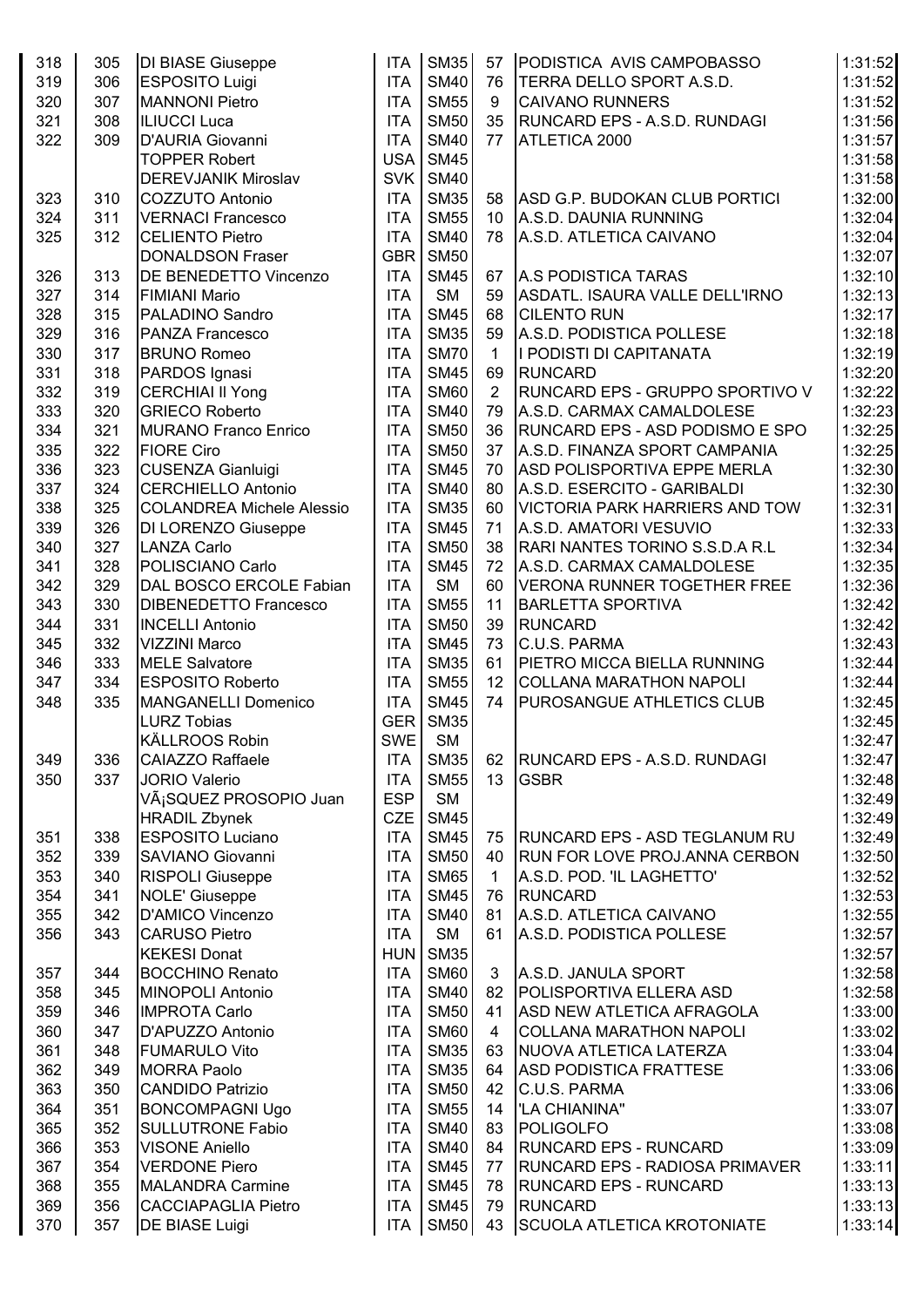| 371 | 358 | <b>PIRAS Raffaele</b>           | <b>ITA</b> | <b>SM50</b> | 44             | <b>ALGHERO MARATHON</b>               | 1:33:15 |
|-----|-----|---------------------------------|------------|-------------|----------------|---------------------------------------|---------|
| 372 | 359 | <b>DI GIANVITTORIO Piero</b>    | <b>ITA</b> | <b>SM</b>   | 62             | S.ATL. S.G.BOSCO PALAGIANELLO         | 1:33:17 |
| 373 | 360 | <b>BIANCHI Ugo</b>              | <b>ITA</b> | <b>SM50</b> | 45             | A.S.D. ATLETICA GIUGLIANO             | 1:33:20 |
| 374 | 361 | <b>SELLITTO Ernesto</b>         | <b>ITA</b> | <b>SM50</b> | 46             | <b>MERATE ATLETICA PROMOLINE</b>      | 1:33:21 |
|     |     | <b>KNIESCHAN Sebastian</b>      | <b>GER</b> | <b>SM</b>   |                |                                       | 1:33:22 |
| 375 | 362 | <b>GARBUIO Leonardo</b>         | <b>ITA</b> | <b>SM</b>   | 63             | <b>RUNCARD</b>                        | 1:33:22 |
| 376 | 363 | <b>ANTENUCCI Fabio</b>          | <b>ITA</b> | <b>SM50</b> | 47             | ASD PODISTICA SAN SALVO               | 1:33:22 |
| 377 | 364 | <b>COSTANZO Carmine</b>         | <b>ITA</b> | <b>SM40</b> | 85             | ASD G.P. SILMA ATL. CRISTOFARO        | 1:33:23 |
| 378 | 365 | <b>DE LUCA Gennaro</b>          | <b>ITA</b> | <b>SM50</b> | 48             | <b>ASD NEW ATLETICA AFRAGOLA</b>      | 1:33:24 |
| 379 | 366 | <b>ARVEDA Dario</b>             | <b>ITA</b> | <b>SM45</b> | 80             | C.C.R.SPORT. ALPINI TROFARELLO        | 1:33:26 |
| 380 | 367 | <b>SCAPARRINO Franco</b>        | <b>ITA</b> | <b>SM60</b> | 5              | 0131RUN OF MADE A.S.D.                | 1:33:27 |
| 381 | 368 | <b>DE ROSA Antonio</b>          | <b>ITA</b> | <b>SM45</b> | 81             | TERRA DELLO SPORT A.S.D.              | 1:33:28 |
| 382 | 369 | PIERNO Saverio                  | <b>ITA</b> | <b>SM55</b> | 15             | <b>BARLETTA SPORTIVA</b>              | 1:33:29 |
| 383 | 14  | <b>TRAVAGLIO Barbara</b>        | <b>ITA</b> | <b>SF40</b> | 3              | A.S.D. DAUNIA RUNNING                 | 1:33:31 |
| 384 | 370 | <b>IORIO Pasquale</b>           | <b>ITA</b> | <b>SM35</b> | 65             | A.S.D.POD.BOSCO DI CAPODIMONTE        | 1:33:31 |
| 385 | 371 | <b>IACONO Antonio</b>           | <b>ITA</b> | <b>SM35</b> | 66             | G.S. AVIS - SEREGNO                   | 1:33:32 |
| 386 | 372 | <b>SICCOTTI Raffaele</b>        | <b>ITA</b> | <b>SM45</b> | 82             | RUNCARD                               | 1:33:32 |
|     | 373 |                                 | <b>ITA</b> | <b>SM45</b> | 83             | A.S.D. FOGGIA RUNNING                 |         |
| 387 |     | DI TULLIO Gianluca M.           |            |             |                |                                       | 1:33:35 |
| 388 | 374 | <b>GRASSI Filippo</b>           | <b>ITA</b> | <b>SM</b>   | 64             | C.U.S. PARMA                          | 1:33:36 |
| 389 | 15  | <b>WIEDER Mary Elizabeth</b>    | <b>ITA</b> | <b>SF35</b> | 3              | A.S.D. TEAM KM SPORT                  | 1:33:36 |
| 390 | 375 | <b>IACOMINO Vincenzo Junior</b> | <b>ITA</b> | <b>SM35</b> | 67             | RUNCARD                               | 1:33:37 |
| 391 | 16  | <b>CANTARA Leonarda</b>         | <b>ITA</b> | <b>SF45</b> | 3              | <b>GS MONTE ACUTO MARATHON</b>        | 1:33:37 |
| 392 | 376 | <b>FRESCO Alessio</b>           | <b>ITA</b> | <b>SM35</b> | 68             | <b>RUNCARD EPS - RUNCARD</b>          | 1:33:40 |
| 393 | 377 | <b>ANGELINO Antonio</b>         | <b>ITA</b> | <b>SM50</b> | 49             | A.S.D. ATLETICA CAIVANO               | 1:33:41 |
| 394 | 378 | <b>VALENTINO Luca</b>           | <b>ITA</b> | <b>SM</b>   | 65             | <b>ASD PODISTICA FRATTESE</b>         | 1:33:41 |
| 395 | 379 | <b>VALENTINO Giuseppe</b>       | <b>ITA</b> | <b>SM50</b> | 50             | <b>FRECCE RUNNING CLUB SAVIANO</b>    | 1:33:44 |
| 396 | 380 | <b>VENOSA Giuseppe</b>          | <b>ITA</b> | <b>SM50</b> | 51             | A.S.D. PODISTICA POLLESE              | 1:33:45 |
| 397 | 381 | <b>TEODONNO Giorgio</b>         | <b>ITA</b> | <b>SM40</b> | 86             | <b>TERRA DELLO SPORT A.S.D.</b>       | 1:33:46 |
| 398 | 382 | <b>GALLINA Alessandro</b>       | <b>ITA</b> | <b>SM35</b> | 69             | A.S.D. ATLETICA CAIVANO               | 1:33:52 |
| 399 | 383 | <b>ROCCA Gianluca</b>           | <b>ITA</b> | <b>SM40</b> | 87             | <b>RUNCARD</b>                        | 1:33:52 |
| 400 | 384 | DI MARZO Vincenzo               | <b>ITA</b> | <b>SM35</b> | 70             | 1 TO RUN A.S.D.                       | 1:33:54 |
| 401 | 385 | <b>BORTOLETTO Alberto</b>       | <b>ITA</b> | <b>SM40</b> | 88             | C.U.S. PADOVA                         | 1:33:54 |
| 402 | 386 | <b>DI MAURO Simone Antonio</b>  | <b>ITA</b> | <b>SM</b>   | 66             | RUNCARD                               | 1:33:55 |
| 403 | 387 | <b>FASCIANA Giuseppe</b>        | <b>ITA</b> | <b>SM55</b> | 16             | <b>MARATHON CALTANISSETTA</b>         | 1:33:57 |
| 404 | 388 | <b>ALTAMURA Sean</b>            | <b>ITA</b> | <b>SM45</b> | 84             | A.S.D. NAPOLI NORD MARATHON           | 1:33:58 |
| 405 | 389 | <b>CELOTTO Aniello</b>          | <b>ITA</b> | <b>SM40</b> | 89             | <b>ANTARES FREE RUNNER STABIA</b>     | 1:34:01 |
|     |     | <b>UPHOFF Henning</b>           | <b>GER</b> | <b>SM</b>   |                |                                       | 1:34:01 |
| 406 | 390 | <b>BUCCIERO Filippo</b>         | <b>ITA</b> | <b>SM55</b> | 17             | <b>RUNCARD EPS - ASD ROAD RUNNERS</b> | 1:34:02 |
| 407 | 391 | <b>RIGNANESE Antonio</b>        | <b>ITA</b> | <b>SM40</b> | 90             | <b>RUNCARD</b>                        | 1:34:02 |
| 408 | 392 | <b>CATALANO Luigi</b>           | <b>ITA</b> | <b>SM45</b> | 85             | <b>RUNCARD FIDAL</b>                  | 1:34:03 |
| 409 | 393 | <b>TADDEO Fulvio</b>            | <b>ITA</b> | <b>SM60</b> | 6              | ASD A.S.A. DETUR NAPOLI               | 1:34:05 |
| 410 | 394 | PAOLILLO Massimiliano           | <b>ITA</b> | <b>SM50</b> | 52             | ASD POD.CAVA PIC.COSTA AMALFI         | 1:34:07 |
| 411 | 395 | <b>SESSA Fabrizio</b>           | <b>ITA</b> | <b>SM35</b> | 71             | <b>COLLANA MARATHON NAPOLI</b>        | 1:34:10 |
| 412 | 396 | <b>GARGIULO Giovanni</b>        | <b>ITA</b> | <b>SM45</b> | 86             | <b>RUNCARD EPS - RUNCARD</b>          | 1:34:10 |
| 413 | 397 | <b>RUGGHIA Domenico</b>         | <b>ITA</b> | <b>SM45</b> | 87             | ASD USA SPORTING CLUB AVEZZAN         | 1:34:12 |
| 414 | 398 | <b>CELIENTO Vincenzo</b>        | <b>ITA</b> | <b>SM60</b> | $\overline{7}$ | A.S.D. ATLETICA CAIVANO               | 1:34:12 |
| 415 | 399 | POSSAMAI Andrea                 | <b>ITA</b> | <b>SM55</b> | 18             | <b>ANA ATL.FELTRE</b>                 | 1:34:13 |
|     |     | <b>BRIONGOS IZQUIERDO Jorg</b>  | <b>ESP</b> | <b>SM40</b> |                |                                       | 1:34:14 |
| 416 | 400 | ROSAMILIA Angelo Gerardo        | <b>ITA</b> | <b>SM35</b> | 72             | A.S.D.MOV.SPORT. BARTOLO LONGO        | 1:34:16 |
| 417 | 401 | LICCIARDELLO Matteo             | <b>ITA</b> | <b>SM</b>   | 67             | RUNCARD                               | 1:34:17 |
| 418 | 402 | PICCOLO Salvatore               | <b>ITA</b> | <b>SM40</b> | 91             | <b>ASD NEW ATLETICA AFRAGOLA</b>      | 1:34:17 |
| 419 | 403 | PALMIERO Ferdinando             | <b>ITA</b> | <b>SM45</b> | 88             | <b>CAIVANO RUNNERS</b>                | 1:34:18 |
|     |     |                                 |            |             |                |                                       |         |
| 420 | 404 | <b>VENTIMIGLIA Carmelo</b>      | <b>ITA</b> | <b>SM55</b> | 19             | <b>GIOIA RUNNING A.S.D.</b>           | 1:34:18 |
|     |     | <b>ALBATOV Maxim</b>            | <b>RUS</b> | <b>SM</b>   |                |                                       | 1:34:19 |
| 421 | 405 | PLACENTINO Luigi                | <b>ITA</b> | <b>SM35</b> | 73             | A.S.D. ATL. PADRE PIO S.G.R.          | 1:34:22 |
| 422 | 406 | <b>ANGELLOTTI Luca</b>          | <b>ITA</b> | <b>SM35</b> | 74             | <b>RUNCARD EPS - RUNCARD</b>          | 1:34:22 |
|     |     | <b>MAUPIN Ferdinand</b>         | <b>FRA</b> | <b>SM</b>   |                |                                       | 1:34:22 |
| 423 | 407 | DI MEGLIO Pasquale              | <b>ITA</b> | <b>SM40</b> | 92             | <b>RUNCARD</b>                        | 1:34:27 |
| 424 | 408 | <b>MARZARO</b> Michele          | <b>ITA</b> | <b>SM40</b> | 93             | A.S.D. CORRITREVISO                   | 1:34:28 |
| 425 | 409 | <b>FANTASIA Michele</b>         | <b>ITA</b> | <b>SM45</b> | 89             | <b>RUNCARD</b>                        | 1:34:28 |
| 426 | 410 | PALMIERO Giuseppe               | <b>ITA</b> | <b>SM45</b> | 90             | <b>CAIVANO RUNNERS</b>                | 1:34:28 |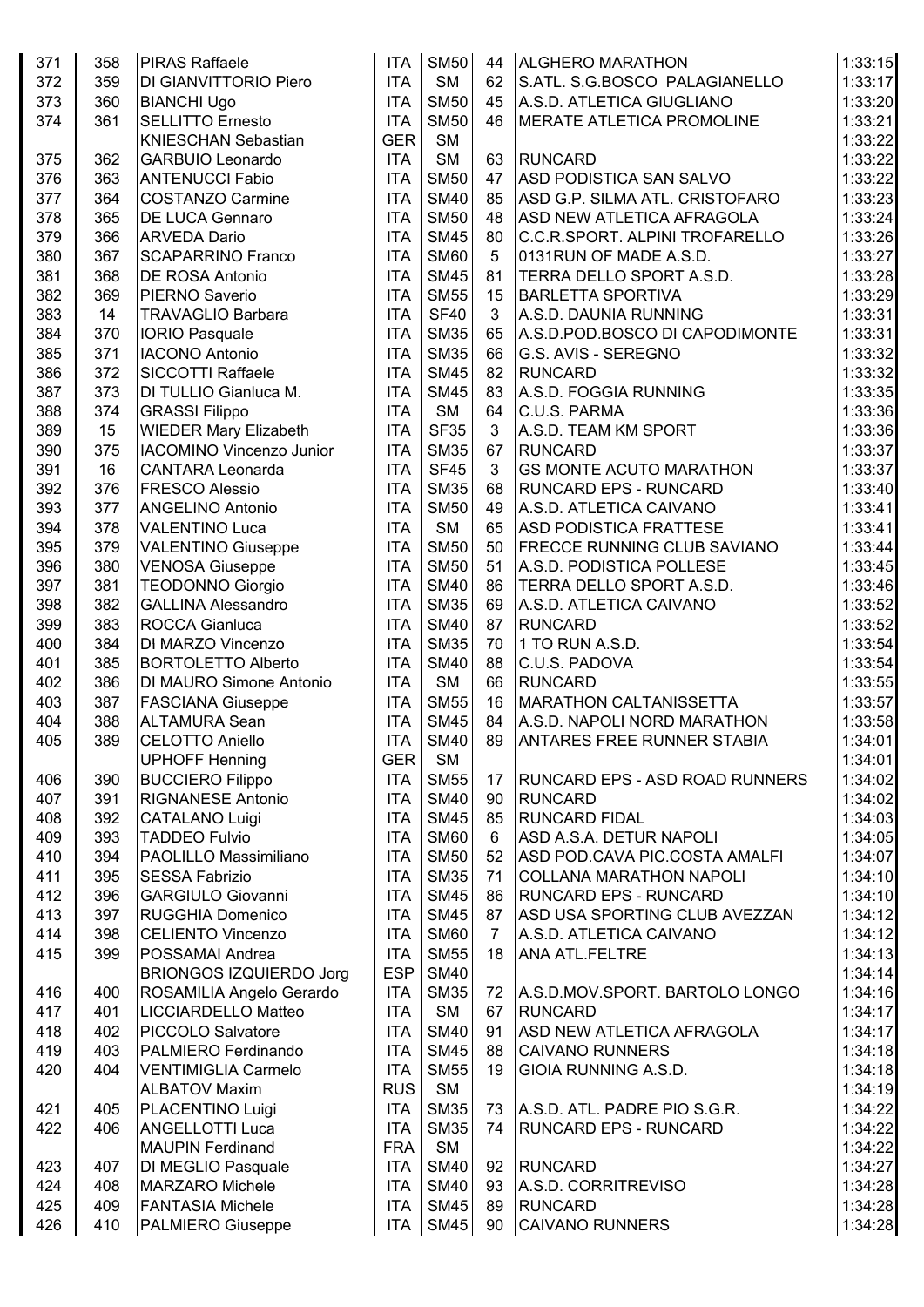|     |     | <b>BIZOUARN Jerome</b>       | <b>FRA</b> | <b>SM</b>   |                |                                       | 1:34:31 |
|-----|-----|------------------------------|------------|-------------|----------------|---------------------------------------|---------|
| 427 | 411 | <b>PELOSI Tullio</b>         | <b>ITA</b> | <b>SM40</b> | 94             | PODISTICA SOLIDARIETA'                | 1:34:32 |
| 428 | 412 | PARRAVICINI Andrea Giusep    | <b>ITA</b> | <b>SM50</b> | 53             | G.A.P. SARONNO                        | 1:34:32 |
| 429 | 413 | <b>PROVESI Fabio</b>         | <b>ITA</b> | <b>SM40</b> | 95             | SPORT & WELLNESS S.R.L.               | 1:34:32 |
| 430 | 414 | <b>GIUDICI Fulvio</b>        | <b>ITA</b> | <b>SM50</b> | 54             | CANISCIOLTI                           | 1:34:33 |
| 431 | 415 | <b>CAPPELLETTI Fabio</b>     | <b>ITA</b> | <b>SM45</b> | 91             | <b>SALERNO MARATHON</b>               | 1:34:37 |
| 432 | 416 | <b>MARINO Stefano</b>        | <b>ITA</b> | <b>SM45</b> | 92             | <b>GRUPPO SPORTIVO VIRTUS</b>         | 1:34:38 |
|     |     | <b>TURTEV Vladimir</b>       | <b>CZE</b> | <b>SM</b>   |                |                                       | 1:34:39 |
| 433 | 417 | <b>SAEZ Adrian</b>           | <b>ESP</b> | <b>SM</b>   | 68             | C.U.S. VENEZIA                        | 1:34:39 |
| 434 | 418 | MALOZON Pascal               | <b>FRA</b> | <b>SM40</b> | 96             | <b>RUNCARD</b>                        | 1:34:39 |
| 435 | 419 | <b>AMABILE Francesco</b>     | <b>ITA</b> | <b>SM40</b> | 97             | <b>ASD PODISTICA FRATTESE</b>         | 1:34:41 |
| 436 | 420 | <b>MELE Luigi</b>            | <b>ITA</b> | <b>SM40</b> | 98             | PIETRO MICCA BIELLA RUNNING           | 1:34:41 |
| 437 | 421 | <b>VOZZA Michele</b>         | <b>ITA</b> | <b>SM45</b> | 93             | S.S.D. REGGIA POWER A.R.L.            | 1:34:41 |
| 438 | 422 | <b>ATZENI Luciano</b>        | <b>ITA</b> | <b>SM60</b> | 8              | <b>OLYMPIA VILLACIDRO</b>             | 1:34:41 |
| 439 | 423 | <b>SASSO Gianluca</b>        | <b>ITA</b> | <b>SM</b>   | 69             | A.S.D. ATLETICA BITRITTO              | 1:34:41 |
| 440 | 424 | <b>CERVO Giuseppe</b>        | <b>ITA</b> | <b>SM65</b> | $\overline{2}$ | <b>VIVATLETICA CICCIANO MARATHON</b>  | 1:34:43 |
| 441 | 425 | <b>AVERSANA Salvatore</b>    | <b>ITA</b> | <b>SM</b>   | 70             | <b>RUNCARD EPS - RUN4FUN ASD</b>      | 1:34:44 |
| 442 | 426 | <b>DE SIMONE Giuseppe</b>    | <b>ITA</b> | <b>SM50</b> | 55             | A.S.D. AMATORI VESUVIO                | 1:34:44 |
| 443 | 427 | <b>BERTINI Paolo</b>         | <b>ITA</b> | <b>SM60</b> | 9              | ATL. SANTHIA'                         | 1:34:45 |
| 444 | 428 | PAOLA Francesco              | <b>ITA</b> | <b>SM45</b> | 94             | ASD NISSOLINO INTESATLETICA           | 1:34:46 |
| 445 | 429 | <b>ACCETTULLO Pasquale</b>   | <b>ITA</b> | <b>SM45</b> | 95             | A.S. DIL. ATL.AUGUSTA CLUB S.         | 1:34:48 |
| 446 | 430 | DI DATO Giuseppe             | <b>ITA</b> | <b>SM50</b> | 56             | A.S.D. AMATORI VESUVIO                | 1:34:48 |
|     |     | PEROCCO João Lucas           | <b>BRA</b> | <b>SM</b>   |                |                                       | 1:34:49 |
| 447 | 431 | <b>DI PRISCO Antonio</b>     | <b>ITA</b> | <b>SM60</b> | 10             | <b>LIONS VALLE UFITA</b>              | 1:34:50 |
| 448 | 432 | <b>CAMPO</b> Ivan            | <b>ITA</b> | <b>SM50</b> | 57             | <b>GRUPPO PODISTICO ARCENE A.S.D.</b> | 1:34:50 |
| 449 | 433 | <b>LAMBERTI Michele</b>      | <b>ITA</b> | <b>SM60</b> | 11             | A.S.D. ATLETICA SALERNO               | 1:34:52 |
| 450 | 434 | RENZO Giancarlo              | <b>ITA</b> | <b>SM60</b> | 12             | <b>APROCIS RUNNERS TEAM</b>           | 1:34:53 |
| 451 | 435 | <b>MELI Alessio</b>          | <b>ITA</b> | <b>SM35</b> | 75             | PIETRO MICCA BIELLA RUNNING           | 1:34:56 |
|     |     | <b>VONDRAK Nic</b>           | <b>USA</b> | <b>SM40</b> |                |                                       | 1:34:57 |
| 452 | 436 | <b>DEL GIUDICE Giancarlo</b> | <b>ITA</b> | <b>PM</b>   | 5              | A.S.D. AMATORI VESUVIO                | 1:34:58 |
| 453 | 437 | PLATANIA Santi Erasmo        | <b>ITA</b> | <b>SM45</b> | 96             | RUNCARD                               | 1:34:58 |
| 454 | 438 | <b>VECCHI Massimiliano</b>   | <b>ITA</b> | <b>SM35</b> | 76             | <b>ASD 3'.30" TEAM</b>                | 1:35:02 |
| 455 | 439 | <b>SACCO Luigi</b>           | <b>ITA</b> | <b>SM40</b> | 99             | <b>TERRA DELLO SPORT A.S.D.</b>       | 1:35:02 |
|     |     | <b>GILL Edward</b>           | GBR        | <b>SM45</b> |                |                                       | 1:35:02 |
|     |     | <b>ISLAS Fabian</b>          |            | MEX SM40    |                |                                       | 1:35:02 |
| 456 | 440 | <b>MARMO Luigi</b>           | ITA        | <b>SM45</b> |                | 97   RUNCARD EPS - ASD MANNARA RUN    | 1:35:02 |
| 457 | 441 | <b>VARRONE Gaetano</b>       | <b>ITA</b> | <b>SM</b>   | 71             | <b>ATLETICA SAN NICOLA</b>            | 1:35:03 |
|     |     | SABO Jozef                   | <b>SVK</b> | <b>SM</b>   |                |                                       | 1:35:05 |
| 458 | 442 | <b>PALMIERI Francesco</b>    | <b>ITA</b> | <b>SM40</b> |                | 100   A.S.D. PODISTICA NORMANNA       | 1:35:06 |
|     |     | <b>SZCZEPANIK Renata</b>     | <b>POL</b> | <b>SF40</b> |                |                                       | 1:35:07 |
| 459 | 443 | <b>GRIPPO Rocco</b>          | <b>ITA</b> | <b>SM35</b> | 77             | <b>PODISTICA AMATORI POTENZA</b>      | 1:35:07 |
|     |     | <b>RUSTARAZO David</b>       | <b>ESP</b> | <b>SM40</b> |                |                                       | 1:35:07 |
| 460 | 444 | <b>MUNGARI Francesco</b>     | <b>ITA</b> | <b>SM50</b> | 58             | A. S. D. MILONRUNNERS CROTONE         | 1:35:09 |
| 461 | 445 | <b>DEL GIOVANE Ivano</b>     | <b>ITA</b> | <b>SM55</b> | 20             | PODISTICA POMEZIA A.S.D.              | 1:35:09 |
| 462 | 446 | MOLISANI Angelo              | <b>ITA</b> | <b>SM45</b> | 98             | <b>RUNCARD EPS - RUNCARD</b>          | 1:35:10 |
| 463 | 447 | <b>DALLA COSTA Federico</b>  | <b>ITA</b> | <b>SM</b>   | 72             | <b>RUNNERS TEAM ZANE'</b>             | 1:35:11 |
| 464 | 448 | <b>IMPROTA Salvatore</b>     | <b>ITA</b> | <b>SM45</b> | 99             | A.S.D. POD. 'IL LAGHETTO'             | 1:35:14 |
| 465 | 449 | GILIBERTO Ivano              | <b>ITA</b> | <b>SM50</b> | 59             | ASS. NAZIONALE BERSAGLIERI BAR        | 1:35:17 |
| 466 | 450 | <b>MARZANO Raffaele</b>      | <b>ITA</b> | <b>SM55</b> | 21             | <b>CAIVANO RUNNERS</b>                | 1:35:21 |
| 467 | 451 | <b>PONE Antonino</b>         | <b>ITA</b> | <b>SM45</b> | 100            | ASD NEW ATLETICA AFRAGOLA             | 1:35:22 |
| 468 | 452 | <b>LAURENZO Oreste</b>       | <b>ITA</b> | JM          | 3              | <b>COLLANA MARATHON NAPOLI</b>        | 1:35:26 |
| 469 | 453 | <b>TARTAGLIA Roberto</b>     | <b>ITA</b> | <b>SM50</b> | 60             | C.C.R.SPORT. ALPINI TROFARELLO        | 1:35:26 |
| 470 | 454 | SILVANO Paolo                | <b>ITA</b> | <b>SM45</b> | 101            | <b>HAPPY RUNNERS ALTAMURA</b>         | 1:35:27 |
| 471 | 455 | <b>FERRANTINO Marco</b>      | <b>ITA</b> | <b>SM</b>   | 73             | PIETRO MICCA BIELLA RUNNING           | 1:35:29 |
| 472 | 456 | DI BERNARDO Fabio            | <b>ITA</b> | <b>SM40</b> | 101            | <b>FABIO DI BERNARDO</b>              | 1:35:29 |
| 473 | 457 | <b>BORGIA Antonio</b>        | <b>ITA</b> | <b>SM50</b> | 61             | <b>CASARUN ASD</b>                    | 1:35:30 |
| 474 | 458 | <b>DEPALMA Francesco</b>     | <b>ITA</b> | <b>SM50</b> | 62             | <b>BITONTO SPORTIVA</b>               | 1:35:30 |
| 475 | 459 | <b>MANGUSO Giosue</b>        | <b>ITA</b> | <b>SM45</b> |                | 102 CILENTO RUN                       | 1:35:30 |
| 476 | 460 | <b>DEL PARCO Claudio</b>     | <b>ITA</b> | <b>SM45</b> |                | 103 RUNCARD                           | 1:35:31 |
| 477 | 461 | <b>VITALE Antonio</b>        | <b>ITA</b> | <b>SM55</b> | 22             | ASD POD.CAVA PIC.COSTA AMALFI         | 1:35:33 |
| 478 | 462 | <b>CASELLI Luca</b>          | ITA        |             |                | SM45   104   C.U.S. PARMA             | 1:35:34 |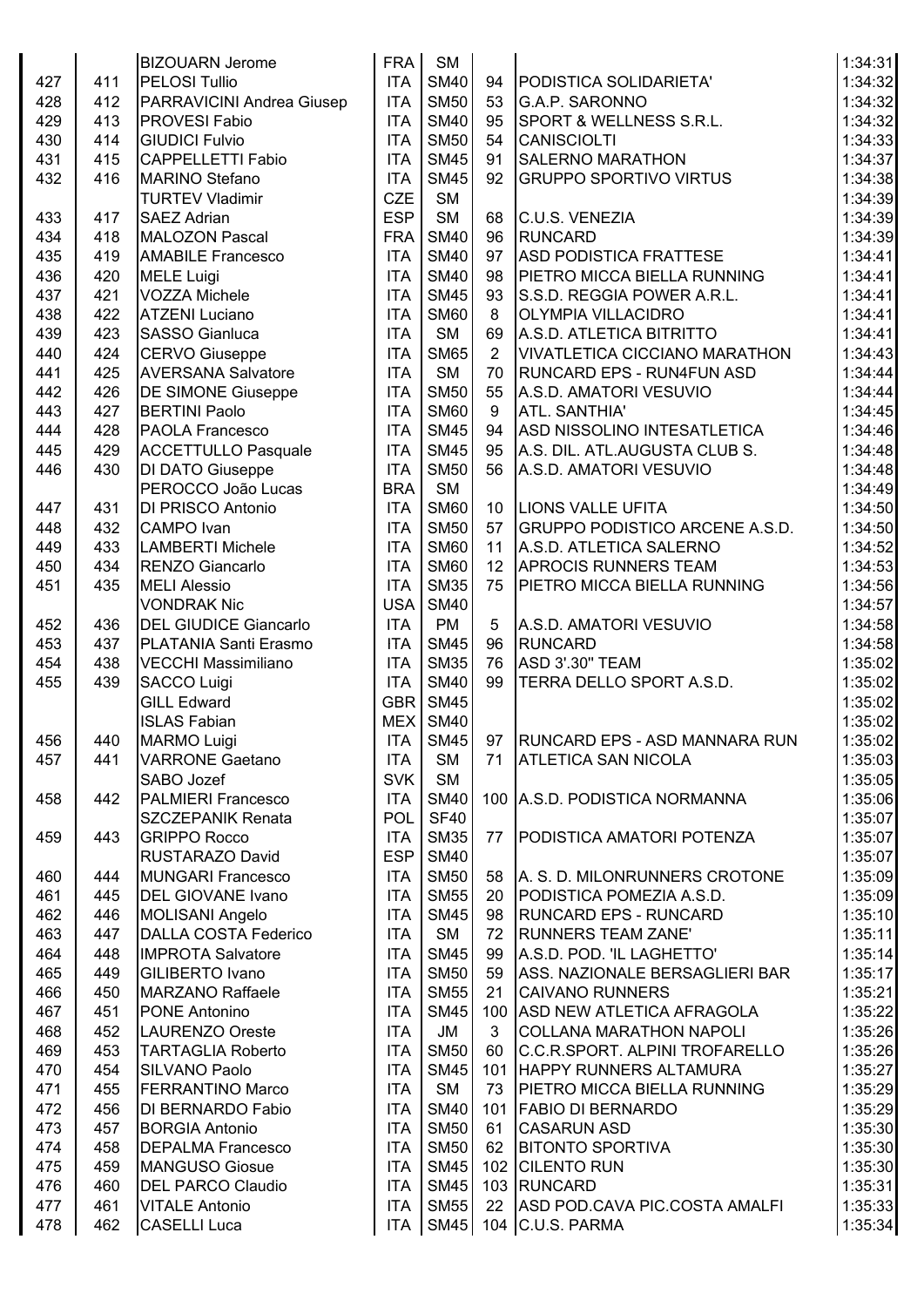| 479 | 463 | LOFFREDO Gennaro                | <b>ITA</b> | <b>SM50</b> | 63             | A.S.D. 'IL PARCO'                     | 1:35:35 |
|-----|-----|---------------------------------|------------|-------------|----------------|---------------------------------------|---------|
| 480 | 464 | <b>ZAGARIA Michele</b>          | <b>ITA</b> | <b>SM45</b> | 105            | BARLETTA SPORTIVA                     | 1:35:35 |
| 481 | 465 | <b>RICCO Domenico</b>           | <b>ITA</b> | <b>SM35</b> | 78             | <b>BARLETTA SPORTIVA</b>              | 1:35:36 |
| 482 | 466 | <b>TUPPUTI Andrea</b>           | <b>ITA</b> | <b>SM55</b> | 23             | <b>BARLETTA SPORTIVA</b>              | 1:35:37 |
| 483 | 467 | <b>SESSA Carmine</b>            | <b>ITA</b> | <b>SM50</b> | 64             | A. S. D. MILONRUNNERS CROTONE         | 1:35:37 |
| 484 | 468 | <b>CERBINI Alessandro</b>       | <b>ITA</b> | <b>SM50</b> | 65             | <b>RUNCARD EPS - RUNCARD</b>          | 1:35:38 |
| 485 | 469 | <b>DE FILIPPIS Michele</b>      | <b>ITA</b> | <b>SM50</b> | 66             | A.S.D. FILIPPIDE MONTESILVANO         | 1:35:39 |
| 486 | 470 | <b>GARGIULO Gerardo</b>         | <b>ITA</b> | <b>SM45</b> | 106            | A.S.D. MARATHON CLUB STABIAE          | 1:35:39 |
| 487 | 471 | <b>GADALETA Cosmo</b>           | <b>ITA</b> | <b>SM50</b> | 67             | <b>FREE RUNNERS MOLFETTA</b>          | 1:35:43 |
| 488 | 472 | <b>SPATAFORA Maurizio</b>       | <b>ITA</b> | <b>SM50</b> | 68             | <b>PIACENZA NATURAL SPORTAL</b>       | 1:35:45 |
| 489 | 473 | PEPE Pasquale                   | <b>ITA</b> | <b>SM50</b> | 69             | <b>CAIVANO RUNNERS</b>                | 1:35:46 |
| 490 | 474 | <b>IERNIERO Fabio</b>           | <b>ITA</b> | <b>SM40</b> | 102            | <b>RUNCARD</b>                        | 1:35:50 |
| 491 | 475 | <b>MILANO Walter</b>            | <b>ITA</b> | <b>SM60</b> | 13             | A.P.D. AENEAS RUN                     | 1:35:51 |
| 492 | 476 | <b>CASANOVA Domenico</b>        | <b>ITA</b> | <b>SM50</b> | 70             | S.S.D. REGGIA POWER A.R.L.            | 1:35:52 |
| 493 | 477 | <b>TORTORELLA Pietro</b>        | <b>ITA</b> | <b>SM60</b> | 14             | <b>RUNNERS GINOSA</b>                 | 1:35:53 |
| 494 | 478 | <b>MARZOCCA Francesco</b>       | <b>ITA</b> | <b>SM50</b> | 71             | <b>AVELLINO RUNNER</b>                | 1:35:53 |
| 495 | 479 | <b>DOMENICI Antonio</b>         | <b>ITA</b> | <b>SM50</b> | 72             | <b>PUROSANGUE ATHLETICS CLUB</b>      | 1:35:54 |
| 496 | 480 | <b>PASCARELLA Mario</b>         | <b>ITA</b> | <b>SM</b>   | 74             | <b>ATLETICA MACASPORT ASD</b>         | 1:35:55 |
| 497 | 481 | PETRUZZIELLO Carlo              | <b>ITA</b> | <b>SM40</b> | 103            | A.S.D.MOV.SPORT. BARTOLO LONGO        | 1:35:56 |
| 498 | 482 | <b>PINGARO Rosario</b>          | <b>ITA</b> | <b>SM50</b> | 73             | <b>CILENTO RUN</b>                    | 1:35:56 |
| 499 | 483 | <b>FUSCHILLO Antonio</b>        | <b>ITA</b> | <b>SM35</b> | 79             | <b>RUNCARD EPS - TROP RUNNER NOLA</b> | 1:35:57 |
| 500 | 484 | <b>FILIPPI Francesco</b>        | <b>ITA</b> | <b>SM40</b> | 104            | ASD L.I.P.A. ATLETICA ALCAMO          | 1:35:57 |
| 501 | 17  | <b>VASTAG Fanni</b>             | <b>HUN</b> | <b>SF</b>   | 8              | <b>EU-SOLAR SE</b>                    | 1:35:59 |
| 502 | 485 | <b>DIODATI Antonio</b>          | <b>ITA</b> | <b>SM40</b> | 105            | A.S.D. ESERCITO - GARIBALDI           | 1:35:59 |
| 503 | 486 | <b>SCODELLARO Alfredo</b>       | <b>ITA</b> | <b>SM45</b> | 107            | <b>CAIVANO RUNNERS</b>                | 1:35:59 |
| 504 | 487 | <b>BARBONE Giovan Giuseppe</b>  | <b>ITA</b> | <b>SM55</b> | 24             | <b>ASD PODISTICA FRATTESE</b>         | 1:35:59 |
| 505 | 488 | <b>CARICCHIA Francesco</b>      | <b>ITA</b> | <b>SM40</b> |                | 106   PODISTICA SAMMARITANA A.S.D.    | 1:36:01 |
| 506 | 489 | <b>BRUNETTI Francesco Paolo</b> | <b>ITA</b> | <b>SM35</b> | 80             | <b>SALERNO MARATHON</b>               | 1:36:02 |
| 507 | 490 | MAGALETTI Antonio               | <b>ITA</b> | <b>SM50</b> | 74             | ASD PER ASPERA AD ASTRA BARI          | 1:36:03 |
| 508 | 491 | <b>CIRILLO Davide</b>           | <b>ITA</b> | <b>SM40</b> | 107            | <b>SCUOLA ATLETICA KROTONIATE</b>     | 1:36:04 |
| 509 | 18  | PASI Norma                      | <b>ITA</b> | <b>SF35</b> | $\overline{4}$ | <b>ALGHERO MARATHON</b>               | 1:36:05 |
| 510 | 492 | <b>LEONE Francesco</b>          | <b>ITA</b> | <b>SM45</b> | 108            | A.MARATONETI ANDRIESI                 | 1:36:05 |
| 511 | 493 | <b>GASCHINO Andrea</b>          | <b>ITA</b> | <b>SM45</b> | 109            | <b>SPORTIFICATION</b>                 | 1:36:06 |
| 512 | 494 | <b>GRASSO Liberatore</b>        | <b>ITA</b> | <b>SM55</b> | 25             | ASD MARATHON CL. ARIANO IRPINO        | 1:36:07 |
| 513 | 495 | D'AGOSTINO Mauro                | <b>ITA</b> | <b>SM45</b> | 110            | A.S.D. PIANO MA ARRIVIAMO             | 1:36:07 |
| 514 | 496 | <b>ESPOSITO Stefano</b>         | <b>ITA</b> | <b>SM40</b> |                | 108 A.S.D. AMATORI VESUVIO            | 1:36:09 |
| 515 | 497 | <b>BUCCIANTE Aldo</b>           | <b>ITA</b> | <b>SM50</b> | 75             | <b>RUNCARD EPS - RUNCARD</b>          | 1:36:11 |
|     |     | <b>BOSZE Balazs</b>             | <b>HUN</b> | <b>SM40</b> |                |                                       | 1:36:13 |
| 516 | 498 | <b>QUARANTA Vincenzo</b>        | <b>ITA</b> | <b>SM55</b> | 26             | <b>ASD AMATORI PODISMO BENEVENT</b>   | 1:36:15 |
| 517 | 499 | <b>TIANO Antonio</b>            | <b>ITA</b> | <b>SM50</b> | 76             | <b>RUNCARD EPS - RUNCARD</b>          | 1:36:16 |
| 518 | 500 | ALLOCCA Sebastiano              | <b>ITA</b> | <b>SM45</b> | 111            | G.P. CODOGNO 82                       | 1:36:16 |
|     | 501 |                                 | <b>ITA</b> | <b>SM40</b> |                | 109 ASD RUNNNER TEAM                  | 1:36:17 |
| 519 |     | <b>COLELLA Simone</b>           |            |             |                |                                       |         |
| 520 | 502 | <b>FONTANA Pantaleone</b>       | <b>ITA</b> | <b>SM45</b> |                | 112 ATLETICA ZARAPOTI                 | 1:36:19 |
| 521 | 503 | <b>CICCARESE Piero</b>          | <b>ITA</b> | <b>SM45</b> |                | 113 NUOVA ATLETICA COPERTINO          | 1:36:19 |
| 522 | 504 | ALTERIO Angelo                  | <b>ITA</b> | <b>SM50</b> | 77             | A.S.D. PODISTICA VESUVIANA            | 1:36:21 |
| 523 | 505 | <b>DI SERIO Fabio</b>           | <b>ITA</b> | <b>SM40</b> | 110            | A.S.D. PODISTICA NORMANNA             | 1:36:22 |
| 524 | 506 | DI TOMMASO Pasquale             | <b>ITA</b> | <b>SM45</b> |                | 114 A.S.D. PODISTICA NORMANNA         | 1:36:23 |
| 525 | 507 | <b>VITRI Francesco</b>          | <b>ITA</b> | <b>SM35</b> | 81             | <b>RUNCARD</b>                        | 1:36:23 |
| 526 | 19  | <b>NUGNES Gilemma</b>           | <b>ITA</b> | <b>SF40</b> | 4              | <b>RUNCARD</b>                        | 1:36:23 |
| 527 | 508 | <b>MARTONE Raffaele</b>         | <b>ITA</b> | <b>SM</b>   | 75             | TERRA DELLO SPORT A.S.D.              | 1:36:24 |
|     |     | <b>MACKINLAY Javier</b>         | <b>ESP</b> | <b>SM50</b> |                |                                       | 1:36:25 |
|     |     | <b>KABALINA Elina</b>           | LAT        | <b>SF</b>   |                |                                       | 1:36:26 |
| 528 | 509 | <b>BERRETTI Matteo</b>          | <b>ITA</b> | <b>SM40</b> | 111            | VRM TEAM ASD                          | 1:36:26 |
| 529 | 510 | MILITINO Carlo                  | <b>ITA</b> | <b>SM45</b> |                | 115 CAIVANO RUNNERS                   | 1:36:27 |
| 530 | 511 | <b>SCIARAPPA Franco</b>         | <b>ITA</b> | <b>SM55</b> | 27             | <b>G.A.P. SARONNO</b>                 | 1:36:27 |
| 531 | 512 | URSO Domenico                   | <b>ITA</b> | <b>SM50</b> | 78             | <b>ASD RUNNERS FOR EMERGENCY</b>      | 1:36:27 |
| 532 | 513 | MASULLO Gianluca                | <b>ITA</b> | <b>SM45</b> |                | 116 A.S.D. AMATORI VESUVIO            | 1:36:29 |
| 533 | 514 | <b>PEPE Daniele</b>             | <b>ITA</b> | <b>SM60</b> | 15             | A.S. DILETT. G.S.ATL.MAZARA           | 1:36:31 |
| 534 | 515 | <b>PATRUNO Antonio</b>          | <b>ITA</b> | <b>SM35</b> | 82             | <b>BASE RUNNING</b>                   | 1:36:31 |
| 535 | 516 | MUSCATI Lorenzo                 | <b>ITA</b> | <b>SM</b>   | 76             | A.S.D. FINANZA SPORT CAMPANIA         | 1:36:33 |
| 536 | 517 | <b>VICIDOMINI Stefano</b>       | ITA        | <b>SM55</b> | 28             | RUNCARD EPS - ASD TEGLANUM RU         | 1:36:34 |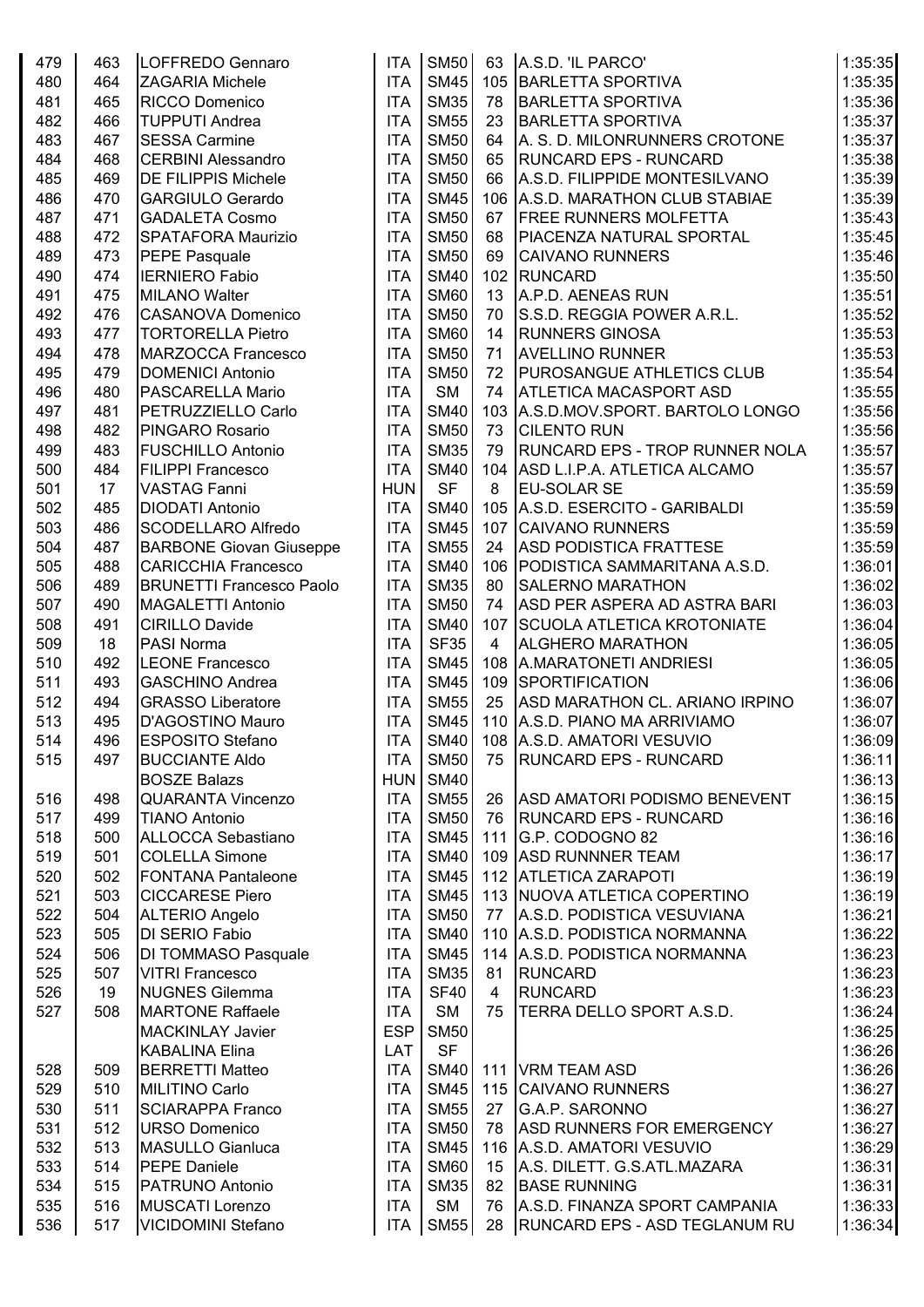| 537 | 518 | <b>DE ROSA Mario</b>             | <b>ITA</b> | <b>SM45</b> |                | 117 A.S.D. AMATORI VESUVIO          | 1:36:34 |
|-----|-----|----------------------------------|------------|-------------|----------------|-------------------------------------|---------|
| 538 | 519 | DOTTI Fabrizio                   | <b>ITA</b> | <b>SM55</b> | 29             | C.U.S. PARMA                        | 1:36:38 |
| 539 | 520 | <b>GALETTA Giuseppe</b>          | <b>ITA</b> | <b>SM</b>   | 77             | <b>ATLETIC CLUB ALTAMURA</b>        | 1:36:42 |
| 540 | 521 | DI MAIO Michele                  | <b>ITA</b> | <b>SM50</b> | 79             | VALORE SALUTE, FORTI E VELOCI       | 1:36:46 |
| 541 | 522 | MIRABILIO Rudi                   | <b>ITA</b> | <b>SM50</b> | 80             | A.S.D. FILIPPIDE MONTESILVANO       | 1:36:51 |
| 542 | 20  | LA TORRE Pamela                  | <b>ITA</b> | <b>SF45</b> | $\overline{4}$ | IKKOS ATLETI TARANTO A.S.D.         | 1:36:52 |
| 543 | 21  | <b>CARELLA Maddalena</b>         | <b>ITA</b> | <b>SF50</b> | 1              | A.S.D. LA FENICE                    | 1:36:54 |
| 544 | 523 | <b>MINOPOLI Marcello</b>         | <b>ITA</b> | <b>SM50</b> | 81             | <b>RUNCARD</b>                      | 1:36:54 |
| 545 | 524 | <b>MANCINI Carlo</b>             | <b>ITA</b> | <b>SM50</b> | 82             | NUOVA ATLETICA COPERTINO            | 1:36:55 |
| 546 | 525 | D'AMBROSIO Pasquale              | <b>ITA</b> | <b>SM50</b> | 83             | <b>RUNCARD</b>                      | 1:36:56 |
| 547 | 526 | <b>SORBI Alessio</b>             | <b>ITA</b> | <b>SM</b>   | 78             | <b>ASD 3'.30" TEAM</b>              | 1:36:57 |
| 548 | 527 | <b>FATIGATI Massimiliano</b>     | <b>ITA</b> | <b>SM45</b> | 118            | <b>CAIVANO RUNNERS</b>              | 1:36:57 |
| 549 | 528 | <b>BONAVOLONTÁ Gianfranco</b>    | <b>ITA</b> | <b>SM50</b> | 84             | <b>RUNCARD</b>                      | 1:36:58 |
| 550 | 529 | PIERLEONI Giovanni Paolo         | <b>ITA</b> | <b>SM35</b> | 83             | <b>RUNCARD EPS - RUNCARD</b>        | 1:37:04 |
|     | 530 |                                  | <b>ITA</b> | <b>SM60</b> |                |                                     | 1:37:05 |
| 551 |     | <b>MARZANO Michele</b>           |            |             | 16             | A.S.D. ATLETICA CAIVANO             |         |
| 552 | 531 | <b>ZITO Michele</b>              | <b>ITA</b> | <b>SM55</b> | 30             | RUNCARD EPS - SCI CLUB FONDO MA     | 1:37:05 |
| 553 | 532 | DE ROSA Tiziano                  | <b>ITA</b> | <b>SM40</b> | 112            | <b>RUNNING TEAM TRAMUTOLA</b>       | 1:37:07 |
| 554 | 533 | <b>CORTESE Paolo</b>             | <b>ITA</b> | <b>SM50</b> | 85             | <b>GSBR</b>                         | 1:37:08 |
| 555 | 534 | <b>RUSSO Stefano</b>             | <b>ITA</b> | <b>SM55</b> | 31             | COLLANA MARATHON NAPOLI             | 1:37:08 |
| 556 | 22  | <b>BONGERMINO Angela</b>         | <b>ITA</b> | <b>SF35</b> | 5              | NUOVA ATLETICA LATERZA              | 1:37:08 |
| 557 | 535 | <b>PASSARELLA Carmine</b>        | <b>ITA</b> | <b>SM35</b> | 84             | <b>RUNNING TEAM TRAMUTOLA</b>       | 1:37:09 |
| 558 | 536 | <b>PILLA Morris</b>              | <b>ITA</b> | <b>SM</b>   | 79             | <b>RUNCARD</b>                      | 1:37:10 |
| 559 | 537 | <b>TORTORELLI Ludovico Giuse</b> | <b>ITA</b> | <b>SM35</b> | 85             | <b>RUNCARD EPS - RUNCARD</b>        | 1:37:11 |
| 560 | 538 | NISCOLA Maurizio                 | <b>ITA</b> | <b>SM45</b> |                | 119 RUNCARD                         | 1:37:11 |
|     |     | <b>VOYNOV Valentin</b>           | <b>BUL</b> | <b>SM35</b> |                |                                     | 1:37:12 |
| 561 | 539 | PELLOUX Luca                     | <b>ITA</b> | <b>SM40</b> |                | 113 A.S.D. CAFFARELLA RUNNERS       | 1:37:13 |
| 562 | 540 | <b>MORELLI Silvano</b>           | <b>ITA</b> | <b>SM50</b> | 86             | <b>RUNCARD EPS - RUNCARD</b>        | 1:37:15 |
| 563 | 541 | <b>LEONI</b> Sacha               | <b>ITA</b> | <b>SM</b>   | 80             | <b>RUNCARD</b>                      | 1:37:16 |
| 564 | 542 | <b>TRAPASSO Raffaele</b>         | <b>ITA</b> | <b>SM40</b> | 114            | <b>ATLETICA ZARAPOTI</b>            | 1:37:17 |
| 565 | 543 | PIERRO Vincenzo                  | <b>ITA</b> | <b>SM60</b> | 17             | <b>RUNCARD</b>                      | 1:37:20 |
| 566 | 544 | <b>FENILI Marco</b>              | <b>ITA</b> | <b>SM</b>   | 81             | <b>RUNCARD</b>                      | 1:37:22 |
| 567 | 545 | <b>MURO Riccardo</b>             | <b>ITA</b> | <b>SM40</b> |                | 115 A.S.D. PODISTICA POLLESE        | 1:37:22 |
| 568 | 546 | LA MOTTA Antonio                 | <b>ITA</b> | <b>SM40</b> |                | 116 A.S.D. ATLETICA CAIVANO         | 1:37:24 |
| 569 | 547 | <b>RAMIREZ Luis Miguel</b>       | COL        | <b>SM</b>   | 82             | <b>RUNCARD</b>                      | 1:37:24 |
| 570 | 548 | <b>FUSCO Michele</b>             | <b>ITA</b> | <b>SM35</b> | 86             | <b>CAIVANO RUNNERS</b>              | 1:37:28 |
| 571 | 549 | <b>DE VIVO Vincenzo</b>          | <b>ITA</b> | <b>SM50</b> | 87             | A.S.D. AMATORI VESUVIO              | 1:37:28 |
| 572 | 550 | <b>DE LUCIA Pio</b>              | <b>ITA</b> | <b>SM45</b> |                | 120 A.S.D. BRANCALEONE ASTI         | 1:37:29 |
|     |     | <b>HAMPTON lain</b>              | GBR        | <b>SM35</b> |                |                                     | 1:37:31 |
| 573 | 551 | <b>MOLITIERNO Alberto</b>        | <b>ITA</b> | <b>SM40</b> |                | 117   RUNLAB LITERNUM ALBANOVA BRI  | 1:37:31 |
| 574 | 23  | <b>MOGNON Eva Liz</b>            | <b>ITA</b> | <b>SF35</b> | 6              | <b>VICENZA MARATHON</b>             | 1:37:33 |
| 575 | 552 | <b>GESA Raffaele</b>             | <b>ITA</b> | <b>SM60</b> | 18             | <b>LIONS VALLE UFITA</b>            | 1:37:34 |
| 576 | 553 | <b>DENTE Antonio</b>             | <b>ITA</b> | <b>SM45</b> | 121            | <b>ASD AMATORI PODISMO BENEVENT</b> | 1:37:35 |
| 577 | 554 | <b>QUACQUARELLI Fabio Massi</b>  | <b>ITA</b> | <b>SM50</b> | 88             | <b>RUN &amp; SMILE ASD</b>          | 1:37:36 |
|     |     | <b>DETTO Maité</b>               | <b>FRA</b> | <b>SF40</b> |                |                                     | 1:37:36 |
| 578 | 555 | <b>VITALE Carlo</b>              | <b>ITA</b> | <b>SM45</b> |                | 122 RUN FOR LOVE PROJ.ANNA CERBON   | 1:37:39 |
| 579 | 556 | <b>TROCCHIA Raffaele</b>         | <b>ITA</b> | <b>SM45</b> |                | 123 RUNCARD EPS - TROP RUNNER NOLA  | 1:37:42 |
|     |     | KINTER Jiří                      | <b>CZE</b> | <b>SM40</b> |                |                                     | 1:37:42 |
|     |     | <b>KIRWAN John</b>               | <b>IRL</b> | <b>SM35</b> |                |                                     | 1:37:43 |
| 580 | 557 | <b>SARNO Rosario</b>             | <b>ITA</b> | <b>SM35</b> | 87             | A.S.D. PODISTICA POLLESE            | 1:37:43 |
| 581 | 558 | <b>TAURINO Marco</b>             | <b>ITA</b> | <b>SM45</b> |                | 124 ASD WELOVEINSULINA TEAM         | 1:37:45 |
| 582 | 559 | <b>YIAKOUMI Marios</b>           | <b>CYP</b> | <b>SM40</b> |                | 118 RUNCARD                         | 1:37:45 |
| 583 | 560 | <b>MINGIONE Prisco</b>           | <b>ITA</b> | <b>SM35</b> | 88             | <b>RUNCARD</b>                      | 1:37:48 |
| 584 | 561 | <b>MARINGONI Vittorio</b>        | <b>ITA</b> | <b>SM45</b> |                | 125 RUNCARD                         | 1:37:48 |
| 585 | 562 | <b>D'URSI Carmine</b>            | <b>ITA</b> | <b>SM40</b> |                | 119 S.S.D. REGGIA POWER A.R.L.      | 1:37:49 |
| 586 | 563 | <b>BORELLI Giuseppe</b>          | <b>ITA</b> | <b>SM45</b> |                | 126 A.S.D. VIGONECHECORRE           | 1:37:49 |
| 587 | 564 | <b>FORGIONE Matteo</b>           | <b>ITA</b> | <b>SM45</b> | 127            | <b>PADOVA TRIATHLON E DUATHLON</b>  | 1:37:50 |
|     |     |                                  |            |             |                |                                     |         |
| 588 | 565 | SPIRI Antonio Carmine            | <b>ITA</b> | <b>SM40</b> |                | 120 CASARUN ASD                     | 1:37:50 |
| 589 | 24  | PETRI Claudia                    | <b>ITA</b> | <b>SF45</b> | 5              | <b>CENTRO ATLETICA COPPARO</b>      | 1:37:52 |
| 590 | 566 | <b>MORO</b> Antonio              | <b>ITA</b> | <b>SM60</b> | 19             | <b>ATL LEGG PORTO TORRES</b>        | 1:37:53 |
| 591 | 567 | VIOLA Egidio                     | <b>ITA</b> | <b>SM50</b> | 89             | <b>ATLETICA CORREREPOLLINO</b>      | 1:37:53 |
| 592 | 568 | <b>ESPOSITO Antonio</b>          | ITA        | <b>SM65</b> | 3              | A.S.D. NAPOLI NORD MARATHON         | 1:37:53 |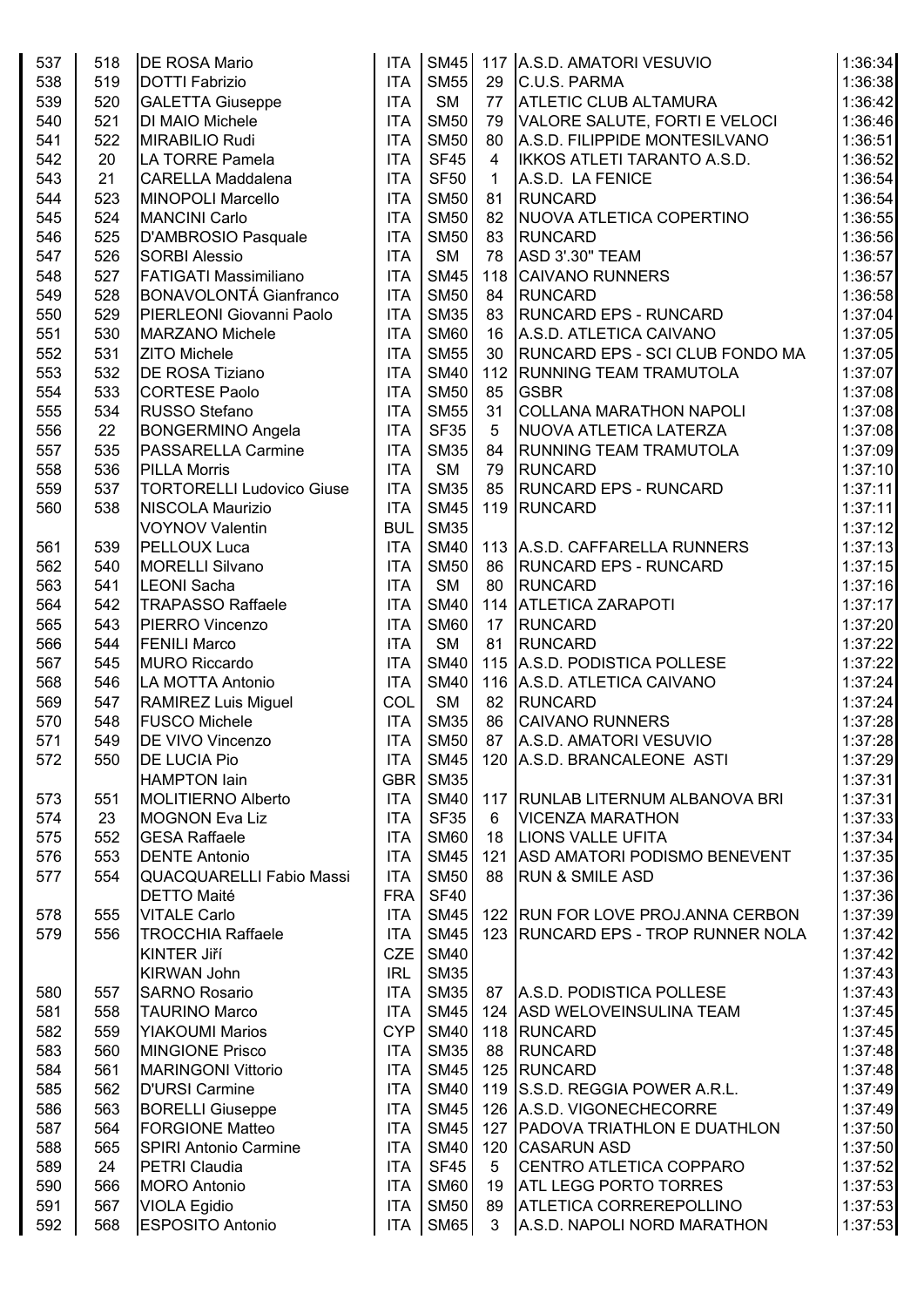| 593 | 569 | <b>BOSCOLO NATA Simone</b>    | <b>ITA</b> | SM          | 83             | <b>RUNCARD</b>                     | 1:37:53 |
|-----|-----|-------------------------------|------------|-------------|----------------|------------------------------------|---------|
| 594 | 570 | <b>ANNUNZIATA Mauro</b>       | <b>ITA</b> | <b>SM40</b> | 121            | <b>RUNCARD</b>                     | 1:37:54 |
| 595 | 571 | MICCHETTI Leopoldo            | <b>ITA</b> | <b>SM50</b> | 90             | <b>RUNCARD EPS - RUNCARD</b>       | 1:37:55 |
| 596 | 572 | <b>VITALE Carlo</b>           | <b>ITA</b> | <b>SM55</b> | 32             | <b>NESSUNA</b>                     | 1:37:57 |
| 597 | 573 | <b>CIRILLO Francesco</b>      | <b>ITA</b> | <b>SM35</b> | 89             | <b>RUNCARD</b>                     | 1:37:59 |
|     |     | <b>BETHOULE Mickael</b>       | <b>FRA</b> | <b>SM40</b> |                |                                    | 1:38:00 |
| 598 | 574 | <b>RINALDI Francesco</b>      | <b>ITA</b> | <b>SM50</b> | 91             | A.S.D. ATL. PADRE PIO S.G.R.       | 1:38:01 |
|     |     |                               |            |             |                |                                    |         |
| 599 | 575 | <b>VALLONE Antonio</b>        | <b>ITA</b> | <b>SM55</b> | 33             | <b>RUNCARD EPS - RUNCARD</b>       | 1:38:01 |
| 600 | 576 | <b>PIETRANTONI Domenico</b>   | <b>ITA</b> | <b>SM35</b> | 90             | <b>RUNAWAY MILANO A.S.D.</b>       | 1:38:01 |
| 601 | 577 | D'ANGELO Andrea               | <b>ITA</b> | <b>SM40</b> | 122            | RUNCARD                            | 1:38:01 |
| 602 | 578 | DE MARTINO Alfonso            | <b>ITA</b> | <b>SM45</b> | 128            | A.S.D. ATLETICA SALERNO            | 1:38:01 |
| 603 | 579 | <b>CATUOGNO Marco</b>         | <b>ITA</b> | <b>SM35</b> | 91             | <b>RUNCARD</b>                     | 1:38:01 |
| 604 | 580 | <b>MORINA Faton</b>           | <b>ALB</b> | <b>SM35</b> | 92             | <b>RUNCARD</b>                     | 1:38:02 |
| 605 | 581 | <b>CAPONIGRO Orlando</b>      | <b>ITA</b> | <b>SM50</b> | 92             | <b>SALERNO MARATHON</b>            | 1:38:02 |
|     |     | <b>BOUACHRA Hassan</b>        | <b>FRA</b> | <b>SM35</b> |                |                                    | 1:38:03 |
| 606 | 25  | DE STEFANO Daniela            | <b>ITA</b> | <b>SF40</b> | 5              | <b>SPORT E BENESSERE ASD</b>       | 1:38:03 |
|     |     | <b>VILAFRANCA MURCIA Borj</b> | <b>ESP</b> | <b>SM40</b> |                |                                    | 1:38:05 |
|     |     | LOPEZ DOMENECH Alejandr       | <b>ESP</b> | <b>SM40</b> |                |                                    | 1:38:05 |
| 607 | 582 | <b>FIORE Gianluca</b>         | <b>ITA</b> | <b>SM</b>   | 84             | NUOVA ATLETICA COPERTINO           | 1:38:07 |
| 608 | 583 | <b>ROSSI Pino</b>             | <b>ITA</b> | <b>SM45</b> | 129            | A.S.D. PODISTICA APRILIA           | 1:38:09 |
| 609 | 584 | <b>LAURINO Valerio</b>        | <b>ITA</b> | <b>SM40</b> | 123            | <b>ASD PICERNO RUN</b>             | 1:38:10 |
| 610 | 585 | <b>CRISPI Raffaele</b>        | <b>ITA</b> | <b>SM60</b> | 20             | <b>RUNCARD</b>                     | 1:38:11 |
| 611 | 586 | <b>GHINFANTI Mauro</b>        | <b>ITA</b> | <b>SM55</b> | 34             | <b>FORUM SPORT CENTER SSD SRL</b>  | 1:38:11 |
|     |     | <b>JAUNMUKTANE Karina</b>     | LAT        | <b>SF</b>   |                |                                    | 1:38:12 |
| 612 | 587 | SARUBBI Stefano               | <b>ITA</b> | <b>SM35</b> | 93             | <b>ATLETICA CORREREPOLLINO</b>     | 1:38:12 |
| 613 | 588 | <b>VANOLI Cristian</b>        | <b>ITA</b> | <b>SM35</b> | 94             | ATL. PRESEZZO                      | 1:38:12 |
| 614 | 589 | ROBERTI Giuseppe              | <b>ITA</b> | <b>SM50</b> | 93             | <b>RUN PADOVA ASD</b>              | 1:38:15 |
| 615 | 590 | <b>CERASUOLO Francesco</b>    | <b>ITA</b> | <b>SM55</b> | 35             | A.S.D. AMATORI VESUVIO             | 1:38:17 |
| 616 | 591 | <b>TRAMONTE Umberto</b>       | CAN        | <b>SM45</b> | 130            | RUNCARD                            | 1:38:17 |
| 617 | 26  | <b>RUSSO Patrizia</b>         | <b>ITA</b> | <b>SF50</b> | $\overline{2}$ | <b>CDBA</b>                        | 1:38:17 |
| 618 | 592 | <b>LEUZZI Francesco</b>       | <b>ITA</b> | <b>SM</b>   | 85             | <b>SALERNO MARATHON</b>            | 1:38:18 |
| 619 | 593 | MASSARO Crescenzo             | <b>ITA</b> | <b>SM40</b> | 124            | <b>CAIVANO RUNNERS</b>             | 1:38:19 |
| 620 | 594 | <b>FERRO Paolo</b>            | <b>ITA</b> | <b>SM45</b> | 131            | <b>RUNCARD</b>                     | 1:38:21 |
| 621 | 595 | <b>MENEGHINI Adriano</b>      | <b>ITA</b> | <b>SM55</b> | 36             | RUNNING CLUB VENEZIA A.S.D.        | 1:38:21 |
| 622 | 596 | <b>CAPRIGLIONE Antonio</b>    | <b>ITA</b> | <b>SM55</b> | 37             | A.S.D. MARATHON CLUB STABIAE       | 1:38:23 |
| 623 | 597 | <b>ALTIERI Giuseppe</b>       | <b>ITA</b> | <b>SM50</b> | 94             | FORUM SPORT CENTER SSD SRL         | 1:38:23 |
| 624 | 598 | <b>MENDICINO Giuseppe</b>     | <b>ITA</b> | <b>SM45</b> |                | 132 A. S. D. MILONRUNNERS CROTONE  | 1:38:24 |
| 625 | 599 | <b>NOVOTNY Lubos</b>          | <b>CZE</b> | <b>SM45</b> |                | 133 RUNCZECH                       | 1:38:25 |
| 626 | 600 | DI MARO Domenico              | <b>ITA</b> | <b>SM60</b> | 21             | <b>ASD AVIS OGGIONO</b>            | 1:38:25 |
| 627 | 601 | <b>SCHIAVONE Marco</b>        | <b>ITA</b> | <b>SM35</b> | 95             | POLISPORT CICLO CLUB FASANO        | 1:38:26 |
| 628 | 602 | MINOPOLI Stefano              | <b>ITA</b> | <b>SM40</b> |                | 125 ASD ENTERPRISE SPORT & SERVICE | 1:38:26 |
| 629 | 603 | <b>ZAPPI Arcangelo</b>        | <b>ITA</b> | <b>SM35</b> | 96             | A.S. AMATORI VILLA PAMPHILI        | 1:38:26 |
| 630 | 604 | <b>GONZALEZ HERNANDEZ Br</b>  | <b>ITA</b> | <b>SM</b>   | 86             | <b>GSBR</b>                        | 1:38:27 |
| 631 | 605 | PAZIENZA Luigi                | <b>ITA</b> | <b>SM70</b> | $\overline{2}$ | A.S.D. ATL. PADRE PIO S.G.R.       | 1:38:27 |
| 632 | 606 | <b>ALTOMARE Antonio</b>       | <b>ITA</b> | <b>SM55</b> | 38             | <b>BARLETTA SPORTIVA</b>           | 1:38:28 |
| 633 | 607 | ROMANO Carlo                  | <b>ITA</b> | <b>SM40</b> |                | 126 ASD PODISTICA CASERTA          | 1:38:28 |
| 634 | 27  | <b>MACINENTI Francesca</b>    | <b>ITA</b> | <b>SF50</b> | 3              | A.S.D. CENTRO FITNESS MONTELLO     | 1:38:29 |
|     | 608 | <b>CAMILLO Nunzio</b>         | <b>ITA</b> | <b>SM55</b> | 39             | <b>CAIVANO RUNNERS</b>             |         |
| 635 |     |                               |            |             | 134            |                                    | 1:38:30 |
| 636 | 609 | PIRILLO Adriano               | <b>ITA</b> | <b>SM45</b> |                | A. S. D. MILONRUNNERS CROTONE      | 1:38:30 |
|     |     | ŠTIKA Martin                  | <b>CZE</b> | <b>SM35</b> |                |                                    | 1:38:31 |
| 637 | 610 | <b>IAVARONE Vito</b>          | <b>ITA</b> | <b>SM60</b> | 22             | A.S.D. NAPOLI NORD MARATHON        | 1:38:32 |
| 638 | 611 | <b>DI LENA Alessandro</b>     | <b>ITA</b> | <b>SM40</b> | 127            | RUNCARD                            | 1:38:33 |
| 639 | 28  | <b>RICCIARDI Tiziana</b>      | <b>ITA</b> | <b>SF45</b> | 6              | A.S.D. NAPOLI NORD MARATHON        | 1:38:34 |
| 640 | 612 | <b>MARTIGNANI Paolo</b>       | <b>ITA</b> | <b>SM40</b> |                | 128 A.S. 100 KM DEL PASSATORE      | 1:38:34 |
| 641 | 613 | MICCOLO Antonio               | <b>ITA</b> | <b>SM45</b> |                | 135 ATLETICA SAN NICOLA            | 1:38:35 |
| 642 | 614 | <b>SALGARELLA Giorgio</b>     | <b>ITA</b> | <b>SM50</b> | 95             | <b>RUNCARD EPS - RUNCARD</b>       | 1:38:35 |
| 643 | 615 | <b>BRUMMER Lukas</b>          | <b>GER</b> | <b>SM</b>   | 87             | <b>RUNCARD</b>                     | 1:38:35 |
| 644 | 616 | PALOMBA Gaetano               | <b>ITA</b> | <b>SM40</b> | 129            | A.S.D. 'IL PARCO'                  | 1:38:36 |
| 645 | 617 | <b>RANAURO Raffaele</b>       | <b>ITA</b> | <b>SM50</b> | 96             | ASD AMATORI PODISMO BENEVENT       | 1:38:37 |
|     |     | KOTATKOVA Vera                | <b>CZE</b> | <b>SF40</b> |                |                                    | 1:38:39 |
| 646 | 618 | DE CICCO Michele              | <b>ITA</b> | <b>SM</b>   | 88             | <b>RUNCARD</b>                     | 1:38:39 |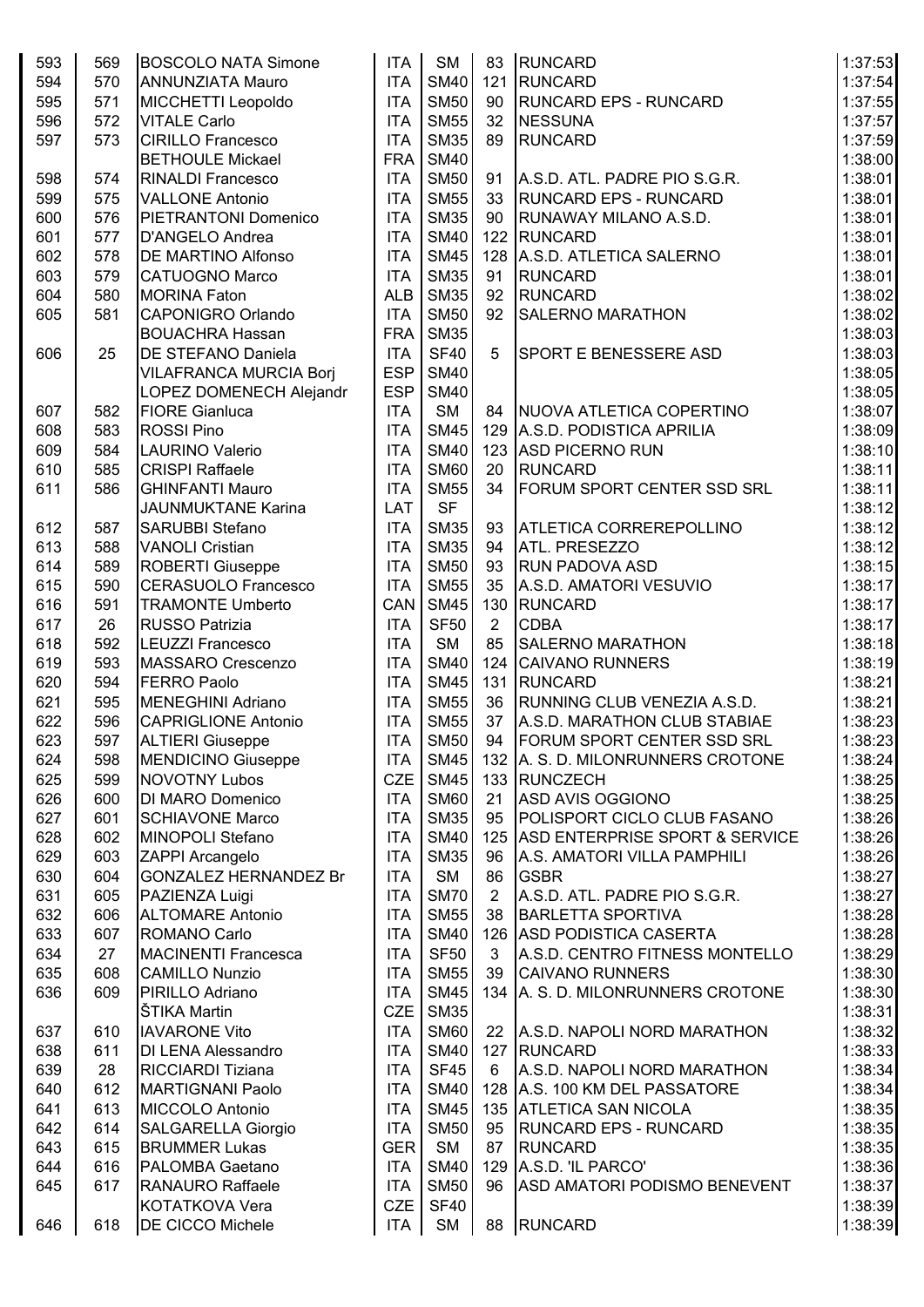| 647        | 619        | <b>CAVAIUOLO Francesco Giuse</b>                      | <b>ITA</b>               | <b>SM</b>                  | 89             | <b>RUNCARD</b>                                 | 1:38:40            |
|------------|------------|-------------------------------------------------------|--------------------------|----------------------------|----------------|------------------------------------------------|--------------------|
| 648        | 620        | DI FONZO Roberto                                      | <b>ITA</b>               | <b>SM40</b>                | 130            | <b>SPORTIFICATION</b>                          | 1:38:40            |
| 649        | 29         | <b>VICIDOMINI Maria</b>                               | <b>ITA</b>               | <b>SF</b>                  | 9              | <b>CAIVANO RUNNERS</b>                         | 1:38:41            |
| 650        | 621        | <b>MASELLI Alessandro</b>                             | <b>ITA</b>               | <b>SM55</b>                | 40             | <b>PARMARATHON ASD</b>                         | 1:38:41            |
| 651        | 622        | <b>CATOZZI Marcello</b>                               | <b>ITA</b>               | <b>SM45</b>                | 136            | <b>ATLETICA CORRIFERRARA</b>                   | 1:38:43            |
| 652        | 623        | SCHIANO DI COLA Antonio                               | <b>ITA</b>               | <b>SM55</b>                | 41             | <b>RUNCARD EPS - ALBA BACOLI</b>               | 1:38:43            |
| 653        | 624        | <b>FERRARA Alessio</b>                                | <b>ITA</b>               | <b>SM35</b>                | 97             | <b>G.S.ATLETICA AMATORI CORATO</b>             | 1:38:43            |
| 654        | 625        | <b>ZANETTA Piero</b>                                  | <b>ITA</b>               | <b>SM55</b>                | 42             | <b>RUNCARD</b>                                 | 1:38:44            |
|            |            | <b>DESMARAIS Catherine</b>                            | CAN                      | <b>SF40</b>                |                |                                                | 1:38:45            |
| 655        | 626        | <b>CARDONE Gennaro</b>                                | <b>ITA</b>               | <b>SM60</b>                | 23             | <b>RUN FOR LOVE PROJ.ANNA CERBON</b>           | 1:38:45            |
|            |            | <b>SINGH Paramvir</b>                                 | <b>IND</b>               | <b>SM</b>                  |                |                                                | 1:38:45            |
| 656        | 627        | DELL'ANNO Gianpiero                                   | <b>ITA</b>               | <b>SM40</b>                | 131            | <b>POD. VALLE CAUDINA</b>                      | 1:38:46            |
| 657        | 628        | <b>PINTO Gianluca</b>                                 | <b>ITA</b>               | <b>SM35</b>                | 98             | <b>G.S.ATLETICA AMATORI CORATO</b>             | 1:38:46            |
| 658        | 629        | PEROTTI Domenico                                      | <b>ITA</b>               | <b>SM40</b>                | 132            | <b>RUNCARD EPS - RUNCARD</b>                   | 1:38:47            |
| 659        | 30         | <b>MARCELLI Sabrina</b>                               | <b>ITA</b>               | <b>SF50</b>                | $\overline{4}$ | A.S.D. PODISTICA VEIO                          | 1:38:48            |
| 660        | 630        | <b>ILLIANO Francesco</b>                              | <b>ITA</b>               | <b>SM60</b>                | 24             | <b>RUNCARD EPS - RUNCARD</b>                   | 1:38:48            |
| 661        | 631        | <b>VELLANI Cesare</b>                                 | <b>ITA</b>               | <b>SM45</b>                | 137            | ASD 3'.30" TEAM                                | 1:38:49            |
| 662        | 632        | SANTOPAOLO Lorenzo                                    | <b>ITA</b>               | <b>SM35</b>                | 99             | RUNCARD                                        | 1:38:52            |
| 663        | 633        | <b>PIZZUTI Gabriele</b>                               | <b>ITA</b>               | JM                         | $\overline{4}$ | A. S. D. MILONRUNNERS CROTONE                  | 1:38:53            |
| 664        | 634        | CIRILLO Geppino                                       | <b>ITA</b>               | <b>SM50</b>                | 97             | <b>OSTERIA DEI PODISTI</b>                     | 1:38:55            |
| 665        | 635        | <b>CAIAFA Salvatore</b>                               | <b>ITA</b>               | <b>SM45</b>                | 138            | RUNCARD                                        | 1:38:56            |
| 666        | 636        | <b>GORGONIO Francesco</b>                             | <b>ITA</b>               | <b>SM60</b>                | 25             | S.S.D. TELESIA RUNNING TEAM                    | 1:38:59            |
| 667        | 637        | <b>ROPA Luca</b>                                      | <b>ITA</b>               | <b>SM50</b>                | 98             | <b>RUNCARD EPS - RUNCARD</b>                   | 1:39:00            |
| 668        | 638        | LA PIANA Antonino                                     | <b>ITA</b>               | <b>SM40</b>                |                | 133 RUNCARD                                    | 1:39:00            |
| 669        | 31         | <b>MATRONE Lara</b>                                   | <b>ITA</b>               | <b>SF40</b>                | 6              | <b>RUNCARD</b>                                 | 1:39:01            |
| 670        | 639        | <b>FECAROTTA Oreste</b>                               | <b>ITA</b>               | <b>SM35</b>                | 100            | RUNCARD                                        | 1:39:04            |
| 671        | 640        | DI DOMENICO Maurizio                                  | <b>ITA</b>               | <b>SM45</b>                | 139            | A.S.D. ATL. MARANO                             | 1:39:04            |
|            |            |                                                       | <b>GRE</b>               | <b>SM</b>                  |                |                                                | 1:39:04            |
| 672        | 641        | <b>GIAKAS Grigorios</b><br><b>VASTARELLA Raffaele</b> | <b>ITA</b>               | <b>SM55</b>                | 43             | <b>CAIVANO RUNNERS</b>                         | 1:39:06            |
| 673        | 642        | <b>BEDNÁŘ Richard</b>                                 | <b>CZE</b>               | <b>SM35</b>                | 101            | <b>CZECH MARATHON CLUB</b>                     | 1:39:07            |
| 674        |            |                                                       |                          | <b>SM55</b>                |                |                                                |                    |
|            | 643<br>644 | <b>MANGANO Mario</b><br>MAREČEK Jan                   | <b>ITA</b><br><b>CZE</b> | <b>SM40</b>                | 44             | <b>ASD AMATORI PODISMO BENEVENT</b>            | 1:39:08<br>1:39:09 |
| 675        |            |                                                       |                          | <b>SM40</b>                |                | 134 CZECH MARATHON CLUB<br><b>ASD RUN LIFE</b> | 1:39:09            |
| 676        | 645        | <b>CIARDULLO Giuseppe</b><br><b>MAGNETTA Vincenzo</b> | <b>ITA</b>               |                            | 135            | ASD NEW ATLETICA AFRAGOLA                      | 1:39:09            |
| 677        | 646        | <b>GIRARDI Silvio</b>                                 | <b>ITA</b>               | <b>SM50</b>                | 99<br>45       |                                                | 1:39:10            |
| 678        | 647<br>648 |                                                       | <b>ITA</b>               | <b>SM55</b><br><b>SM50</b> |                | <b>ASD RUN LIFE</b><br>100 BARLETTA SPORTIVA   |                    |
| 679<br>680 | 649        | DAGOSTINO Luigi                                       | <b>ITA</b><br><b>ITA</b> | <b>SM55</b>                | 46             | <b>COLLANA MARATHON NAPOLI</b>                 | 1:39:11<br>1:39:11 |
|            |            | <b>AMBROSIO Giuseppe</b><br><b>DRAGOS Benea</b>       | ROU                      | <b>SM45</b>                |                |                                                | 1:39:13            |
|            | 650        | <b>ALTIERI Christian</b>                              | <b>ITA</b>               | <b>SM40</b>                |                | 136 A.S.D. PODISTICA VEIO                      | 1:39:15            |
| 681        |            |                                                       | <b>USA</b>               | <b>SM</b>                  |                |                                                | 1:39:16            |
|            |            | <b>BAILEY David</b><br><b>FARINA Mauro</b>            | <b>ITA</b>               | <b>SM50</b>                |                | 101 RUNNERS TEAM ZANE'                         | 1:39:17            |
| 682        | 651<br>652 |                                                       | <b>ITA</b>               | <b>SM40</b>                |                | 137 ASD SORRENTO RUNNERS                       | 1:39:18            |
| 683        |            | PONTECORVO Aniello                                    |                          | <b>SM55</b>                |                | A.S.D. FINANZA SPORT CAMPANIA                  |                    |
| 684        | 653        | PEPE Gennaro                                          | <b>ITA</b>               | <b>SM40</b>                | 47             |                                                | 1:39:20            |
| 685        | 654        | <b>DIODATI Vittorio</b>                               | <b>ITA</b>               | <b>SM</b>                  |                | 138 A.S.D. ESERCITO - GARIBALDI                | 1:39:20            |
| 686        | 655        | <b>FULMINE Francesco</b>                              | <b>ITA</b>               |                            | 90             | A.S.D. FINANZA SPORT CAMPANIA                  | 1:39:22            |
| 687        | 32         | <b>MILANESE Laura</b>                                 | <b>ITA</b>               | <b>SF45</b>                | $\overline{7}$ | <b>ATLETICA AVIANO</b>                         | 1:39:24            |
| 688        | 656        | <b>GIANFRANCESCO Antonio</b>                          | <b>ITA</b>               | <b>SM50</b>                |                | 102 RUNCARD EPS - RUNNING PENTRIA              | 1:39:24            |
| 689        | 657        | <b>FESTEVOLE Michele</b>                              | <b>ITA</b>               | <b>SM45</b>                |                | 140 ASDATL. ISAURA VALLE DELL'IRNO             | 1:39:26            |
| 690        | 658        | DE ANGELIS Carlo Tommaso                              | <b>ITA</b>               | <b>SM50</b>                |                | 103 A.S.D. PODISTICA POLLESE                   | 1:39:29            |
| 691        | 33         | <b>BURANTI Lara</b>                                   | <b>ITA</b>               | <b>SF45</b>                | 8              | AMICI DELLA FATICA CESENA                      | 1:39:29            |
| 692        | 659        | <b>GIANGRANDE Pierpaolo</b>                           | <b>ITA</b>               | <b>SM50</b>                | 104            | PODISMO SPV MY DOMO                            | 1:39:31            |
| 693        | 660        | <b>BOVOLENTA Milo</b>                                 | <b>ITA</b>               | <b>SM45</b>                | 141            | <b>ALPAGO TORNADO RUN</b>                      | 1:39:31            |
| 694        | 661        | LEONCAVALLO Lorenzo                                   | <b>ITA</b>               | <b>SM45</b>                |                | 142 A.S. 100 KM DEL PASSATORE                  | 1:39:32            |
| 695        | 662        | <b>UMMARINO Pasquale</b>                              | <b>ITA</b>               | <b>SM55</b>                | 48             | <b>CAIVANO RUNNERS</b>                         | 1:39:32            |
|            |            | <b>BARTOLOMÃE Ruben</b>                               | <b>ESP</b>               | <b>SM</b>                  |                |                                                | 1:39:32            |
| 696        | 663        | <b>GIRONE Luigi</b>                                   | <b>ITA</b>               | <b>SM50</b>                |                | 105 CAIVANO RUNNERS                            | 1:39:34            |
| 697        | 34         | <b>SCHULZ Dana</b>                                    | <b>ITA</b>               | <b>SF40</b>                | $\overline{7}$ | <b>SUEDTIROLER LV SPARKASSE</b>                | 1:39:34            |
| 698        | 664        | NAPOLITANO Claudio                                    | <b>ITA</b>               | <b>SM35</b>                |                | 102 A.S.D. ESERCITO - GARIBALDI                | 1:39:34            |
| 699        | 665        | CAPUTO Adamo                                          | <b>ITA</b>               | <b>SM50</b>                |                | 106 VALORE SALUTE, FORTI E VELOCI              | 1:39:35            |
| 700        | 666        | <b>BENEDUCE Giuseppe</b>                              | <b>ITA</b>               | <b>SM45</b>                |                | 143 A.S.D. CARMAX CAMALDOLESE                  | 1:39:37            |
| 701        | 35         | <b>CECCHINI Claudia</b>                               | <b>ITA</b>               | SF <sub>50</sub>           | 5              | G.A.P. SARONNO                                 | 1:39:38            |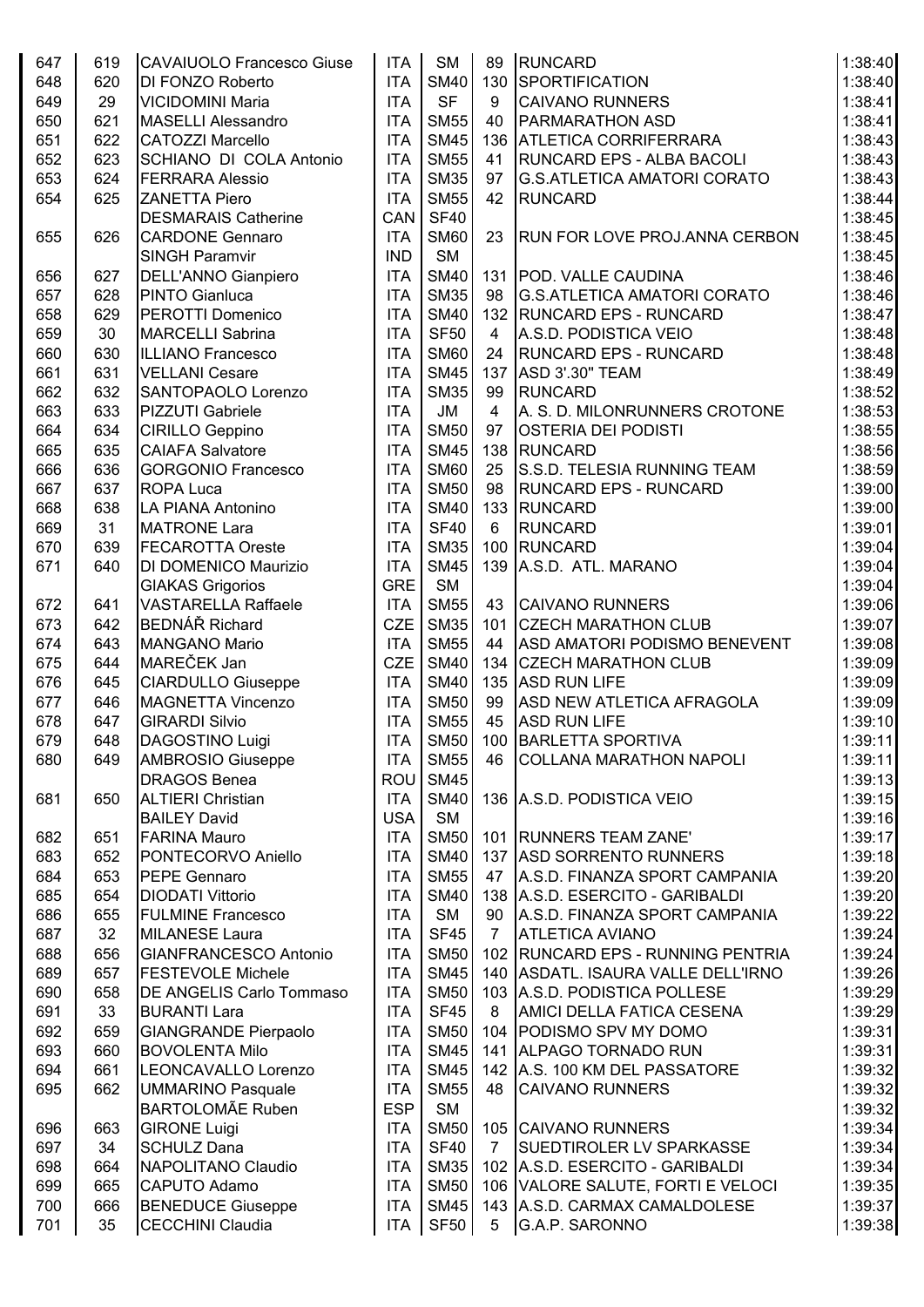| 702        | 36         | <b>TESTA Alessandra</b>                                | <b>ITA</b> | <b>SF55</b> | 1              | <b>GSBR</b>                                     | 1:39:39 |
|------------|------------|--------------------------------------------------------|------------|-------------|----------------|-------------------------------------------------|---------|
| 703        | 667        | <b>VOLLARO Massimo</b>                                 | <b>ITA</b> | <b>SM45</b> |                | 144 ASD RUNNINGZEN                              | 1:39:39 |
| 704        | 668        | <b>GALA Fulvio</b>                                     | <b>ITA</b> | <b>SM40</b> |                | 139 RUNCARD                                     | 1:39:40 |
| 705        | 669        | <b>MASSARO Donato</b>                                  | <b>ITA</b> | <b>SM45</b> |                | 145   LUCANI FREE RUNNERS                       | 1:39:41 |
| 706        | 670        | <b>LETIZIA Dario</b>                                   | <b>ITA</b> | <b>SM50</b> |                | 107 RUNCARD                                     | 1:39:43 |
| 707        | 671        | RICCIO Vincenzo                                        | <b>ITA</b> | <b>SM50</b> |                | 108 ATL. ARCI FAVARO                            | 1:39:43 |
| 708        | 672        | <b>VARRICCHIO Antonio</b>                              | <b>ITA</b> | <b>SM45</b> |                | 146 ASD POD.CAVA PIC.COSTA AMALFI               | 1:39:43 |
| 709        | 673        | NAPPO Luca                                             | <b>ITA</b> | <b>SM</b>   | 91             | A.S.D. AMATORI VESUVIO                          | 1:39:46 |
| 710        | 674        | <b>ESPOSITO Giovanni</b>                               | <b>ITA</b> | <b>SM70</b> | 3              | A.S.D. NAPOLI NORD MARATHON                     | 1:39:46 |
|            |            | <b>DRAGOS Cremene</b>                                  | <b>ROU</b> | <b>SM50</b> |                |                                                 | 1:39:47 |
| 711        | 675        | <b>RUSSANO Antimo</b>                                  | <b>ITA</b> | <b>SM55</b> | 49             | <b>RUNLAB LITERNUM ALBANOVA BRI</b>             | 1:39:50 |
| 712        | 676        | <b>TORELLI Giuseppe</b>                                | <b>ITA</b> | <b>SM50</b> |                | 109 G.S.ATLETICA AMATORI CORATO                 | 1:39:52 |
| 713        | 677        | <b>MARRA Francesco</b>                                 | <b>ITA</b> | <b>SM</b>   | 92             | <b>RUNLAB LITERNUM ALBANOVA BRI</b>             | 1:39:52 |
| 714        | 678        | LANGELLOTTO Gabriele                                   | <b>ITA</b> | <b>SM45</b> |                | 147 A.S.D. MARATHON CLUB STABIAE                | 1:39:54 |
| 715        | 679        | <b>BIANCO Vito</b>                                     | <b>ITA</b> | <b>SM45</b> |                | 148 NOVA SIRI MARATHON                          | 1:39:54 |
| 716        | 680        | <b>BRIZZI Francesco</b>                                | <b>ITA</b> | <b>SM45</b> |                | 149 ASD A.S.A. DETUR NAPOLI                     | 1:39:55 |
| 717        | 681        | <b>SCARRONE Agostino</b>                               | <b>ITA</b> | <b>SM50</b> |                | 110 ASD PODISTICA FRATTESE                      | 1:39:56 |
| 718        | 682        | <b>BORRELLI Gennaro</b>                                | <b>ITA</b> | <b>SM40</b> |                | 140 RUNCARD                                     | 1:39:56 |
|            |            | <b>BIELEC Karol</b>                                    | POL        | <b>SM</b>   |                |                                                 | 1:39:58 |
| 719        | 683        | DI GIROLAMO Andrea                                     | <b>ITA</b> | <b>SM45</b> |                | 150 POLIGOLFO                                   | 1:39:58 |
| 720        | 684        | LA MARCA Alessandro                                    | <b>ITA</b> | <b>SM</b>   | 93             | <b>RUNCARD EPS - TROP RUNNER NOLA</b>           | 1:40:01 |
| 721        | 685        | <b>GIGANTE Rocco</b>                                   | <b>ITA</b> | <b>SM60</b> | 26             | G.A.P. SARONNO                                  | 1:40:02 |
| 722        | 686        | <b>SELLITTO Giuseppe</b>                               | <b>ITA</b> | <b>SM45</b> | 151            | <b>RUN FOR LOVE PROJ.ANNA CERBON</b>            | 1:40:02 |
| 723        | 687        | <b>NANNA Vito</b>                                      | <b>ITA</b> | <b>SM35</b> |                | 103 AMICA ASD - I SSSIAN                        | 1:40:02 |
| 724        | 688        | <b>CIRILLO Luigi</b>                                   | <b>ITA</b> | <b>SM60</b> | 27             | TORRE ANNUNZIATA - TRECASE RUN                  | 1:40:02 |
| 725        | 689        | <b>SPLENDIANI Livio</b>                                | <b>ITA</b> | <b>SM55</b> | 50             | <b>RUNCARD EPS - RUNCARD</b>                    | 1:40:03 |
| 726        | 37         | <b>COZZA Nadia</b>                                     | <b>ITA</b> | <b>SF45</b> | 9              | A.S.D. ATLETICA SALERNO                         | 1:40:03 |
| 727        | 690        | <b>TAFUTO Maurizio</b>                                 | <b>ITA</b> | <b>SM45</b> |                | 152 FRECCE RUNNING CLUB SAVIANO                 | 1:40:04 |
|            |            | <b>HUSTE Yves</b>                                      | <b>FRA</b> | <b>SM45</b> |                |                                                 | 1:40:04 |
| 728        | 691        | <b>VENTURINO Mario</b>                                 | <b>ITA</b> | <b>SM70</b> | $\overline{4}$ | <b>CUS CASSINO</b>                              | 1:40:05 |
| 729        | 692        | <b>CAIANO Alessandro</b>                               | <b>ITA</b> | <b>SM40</b> |                | 141 A.S.D. AMATORI VESUVIO                      | 1:40:05 |
| 730        | 693        | <b>SCARCELLI Vito</b>                                  | <b>ITA</b> | <b>SM45</b> |                | 153 G.S.ATLETICA AMATORI CORATO                 | 1:40:07 |
| 731        | 694        | PAZIENZA Giovanni                                      | <b>ITA</b> | <b>SM65</b> | $\overline{4}$ | A.S.D. ATL. PADRE PIO S.G.R.                    | 1:40:08 |
| 732        | 695        | BIASUZZO Giacomo                                       | <b>ITA</b> | SM          | 94             | <b>RUNCARD</b>                                  | 1:40:09 |
| 733        | 696        | <b>BATTISTI Umberto</b>                                | <b>ITA</b> | <b>SM55</b> | 51             | <b>NUOVA PODISTICA LATINA</b>                   | 1:40:09 |
| 734        | 697        | <b>GRECO Antonio</b>                                   | <b>ITA</b> | <b>SM35</b> |                | 104 POL. MAGNA GRAECIA ASD CASSAN               | 1:40:10 |
| 735        | 698        | <b>GRISO Alessandro</b>                                | <b>ITA</b> | <b>SM55</b> | 52             | <b>PREMANA</b>                                  | 1:40:12 |
| 736        | 699        | <b>AUTUNNO Emilio</b>                                  | <b>ITA</b> | <b>SM40</b> |                | 142 BRAMEA VULTUR RUNNERS                       | 1:40:13 |
| 737        | 700        | <b>TRIVIERI Francesco</b>                              | <b>ITA</b> | <b>SM50</b> |                | 111 SCUOLA ATLETICA KROTONIATE                  | 1:40:15 |
|            |            | <b>SUAIDEN Eduardo</b>                                 | <b>BRA</b> | <b>SM35</b> |                |                                                 | 1:40:15 |
| 738        | 38         | <b>PAOLANTONI Elisa</b>                                | <b>ITA</b> | <b>SF40</b> | 8              | <b>AMATORI PODISTICA TERNI</b>                  | 1:40:19 |
| 739        | 701        | SCOTECE Gerardo                                        | <b>ITA</b> | <b>SM50</b> |                | 112   PODISTI DI CAPITANATA                     | 1:40:20 |
| 740        | 702        | <b>PUGLIESE Giulio</b>                                 | <b>ITA</b> | <b>SM55</b> | 53             | <b>ASD ATLETICA PRATO</b>                       | 1:40:20 |
| 741        | 703        | <b>BENEDUCE Raffaele</b>                               | <b>ITA</b> | <b>SM50</b> |                | 113 ASD NEW ATLETICA AFRAGOLA                   | 1:40:20 |
| 742        | 704        | <b>SICA Bruno</b>                                      | <b>ITA</b> | <b>SM55</b> | 54             | NAVIGLIO RUNNING TEAM ASD                       | 1:40:21 |
| 743        | 705        | PORRICELLI Paolo                                       | <b>ITA</b> | <b>SM40</b> |                | 143 ASD NEW ATLETICA AFRAGOLA                   | 1:40:21 |
| 744        | 706        | <b>BUNIELLO Gianluca</b>                               | <b>ITA</b> | <b>SM40</b> |                | 144   TERRA DELLO SPORT A.S.D.                  | 1:40:21 |
|            |            | <b>TREDER Ivo</b>                                      | <b>GER</b> | <b>SM50</b> |                |                                                 | 1:40:22 |
| 745        | 707        | <b>DELLA PIETRA Giovanni</b>                           | <b>ITA</b> | <b>SM55</b> | 55             | <b>ASD 'NOCERA RUNNERS FOLGORE'</b>             | 1:40:24 |
| 746        | 708        | <b>IOLLI Umberto</b>                                   | <b>ITA</b> | <b>SM40</b> |                | 145 A.S.D. AMATORI VESUVIO                      | 1:40:24 |
| 747        | 709        | <b>MORRA Domenico</b>                                  | <b>ITA</b> | <b>SM45</b> |                | 154   PASSO CAPPONI ASD                         | 1:40:25 |
| 748        | 710        | <b>FLORIO Fabio</b>                                    | <b>ITA</b> | <b>SM55</b> | 56             | PODISTICA SOLIDARIETA'                          | 1:40:26 |
|            | 711        | <b>BARRASSO Antonio</b>                                | <b>ITA</b> | <b>SM55</b> |                | <b>RUNCARD</b>                                  | 1:40:26 |
| 749<br>750 | 712        | <b>SALINARDI Gerardo</b>                               | <b>ITA</b> | <b>SM40</b> | 57             | 146   PODISTICA AMATORI POTENZA                 | 1:40:26 |
| 751        | 713        |                                                        | <b>ITA</b> | <b>SM</b>   | 95             | <b>RUNCARD</b>                                  | 1:40:31 |
|            |            | <b>FORMISANO Luigi</b>                                 | <b>GBR</b> | <b>SM</b>   |                |                                                 | 1:40:32 |
|            |            | <b>ROBINSON Christopher</b><br><b>DELMONTE Massimo</b> | <b>ITA</b> | <b>SM55</b> |                |                                                 | 1:40:32 |
| 752<br>753 | 714<br>715 | <b>GALANO Francesco</b>                                | <b>ITA</b> | <b>SM50</b> | 58             | <b>C.U.S. PARMA</b><br>114 ASD SORRENTO RUNNERS | 1:40:34 |
| 754        | 716        | PALERMO Giovanni                                       | <b>ITA</b> | <b>SM</b>   | 96             | A.S.D. FINANZA SPORT CAMPANIA                   | 1:40:34 |
| 755        | 717        | <b>MARINO Domenico</b>                                 | <b>ITA</b> | <b>SM45</b> |                | 155 CAIVANO RUNNERS                             | 1:40:35 |
| 756        | 718        | <b>CORTESELLI Alberico</b>                             | ITA        |             |                | SM45   156   ASD ENTERPRISE SPORT & SERVICE     | 1:40:36 |
|            |            |                                                        |            |             |                |                                                 |         |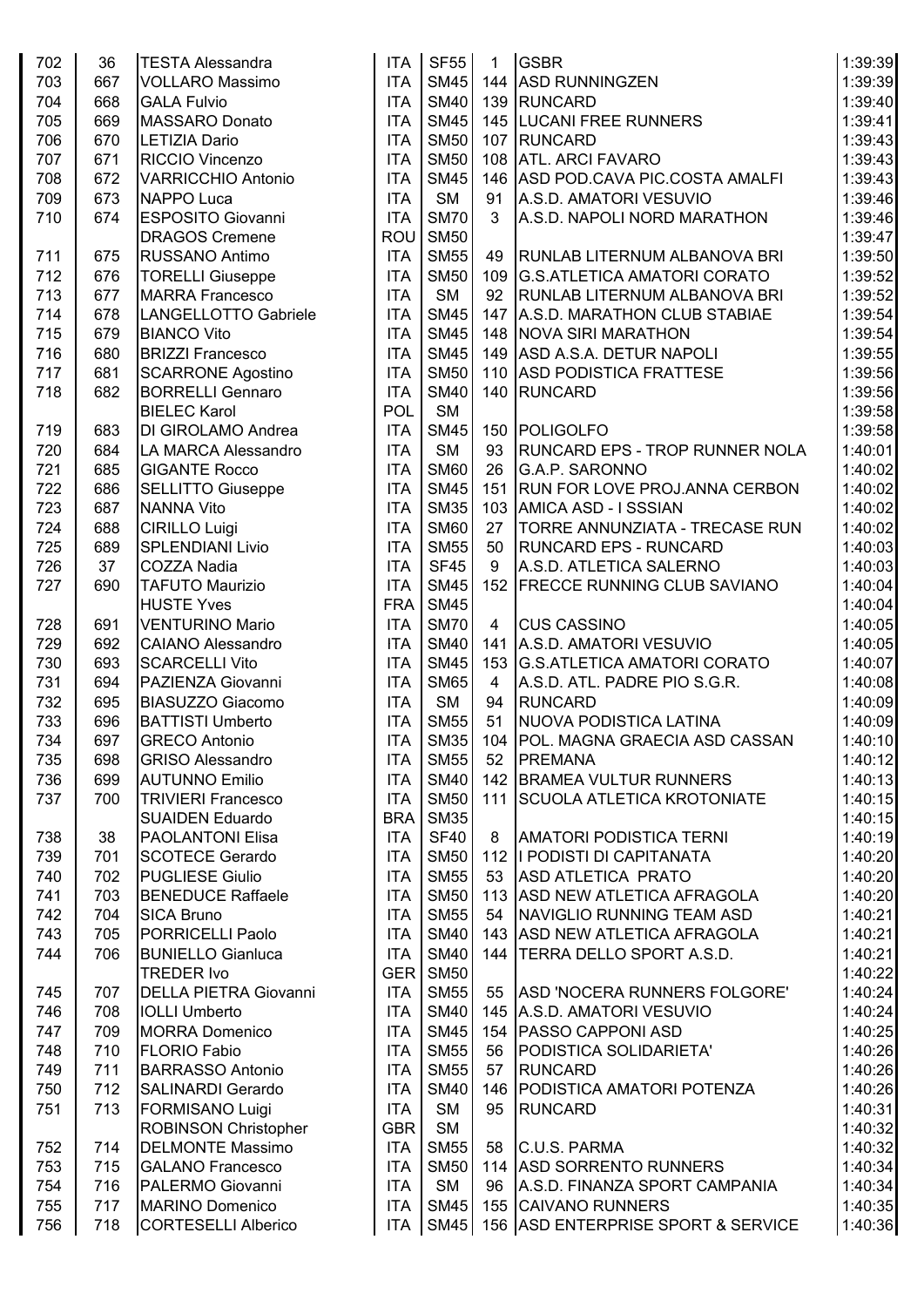| 757 | 719 | <b>MOLELLA Dario</b>           | <b>ITA</b> | <b>SM55</b> | 59  | <b>MARATONA MAGNANO</b>               | 1:40:37 |
|-----|-----|--------------------------------|------------|-------------|-----|---------------------------------------|---------|
| 758 | 720 | COZZOLINO Vittorio             | <b>ITA</b> | <b>SM50</b> |     | 115 ASD PODISTICA FRATTESE            | 1:40:37 |
|     |     | <b>CELKIENE Simona</b>         | LTU        | <b>SF</b>   |     |                                       | 1:40:39 |
| 759 | 721 | <b>LANDRISCINA Gianfranco</b>  | <b>ITA</b> | <b>SM50</b> |     | 116 BARLETTA SPORTIVA                 | 1:40:40 |
|     |     | LA MARCA Salvatore             |            |             |     |                                       | 1:40:40 |
| 760 | 722 |                                | <b>ITA</b> | <b>SM50</b> | 117 | <b>FRECCE RUNNING CLUB SAVIANO</b>    |         |
| 761 | 723 | <b>FRANCAVILLA Sergio</b>      | <b>ITA</b> | <b>SM45</b> |     | 157 RUN & SMILE ASD                   | 1:40:41 |
| 762 | 724 | <b>MASULLO Nicola</b>          | <b>ITA</b> | <b>SM45</b> |     | 158   TEAM@ANIMATRAIL ASD             | 1:40:44 |
| 763 | 725 | <b>TEDESCO Augusto</b>         | <b>ITA</b> | <b>SM50</b> |     | 118   RUNCARD EPS - A.S.D. MDB CASERT | 1:40:46 |
| 764 | 726 | DE SOSSI Armando Maria         | <b>ITA</b> | <b>SM55</b> | 60  | <b>GSBR</b>                           | 1:40:47 |
| 765 | 727 | <b>BENCIVENGA Giuseppe</b>     | <b>ITA</b> | <b>SM40</b> |     | 147 A.S.D. ATLETICA CAIVANO           | 1:40:47 |
| 766 | 728 | LAURITO Pierpaolo              | <b>ITA</b> | <b>SM</b>   | 97  | A.S.D. TRA LE RIGHE                   | 1:40:47 |
| 767 | 729 | <b>BOZZELLI Francesco</b>      | <b>ITA</b> | <b>SM35</b> |     | 105 GIOIA RUNNING A.S.D.              | 1:40:48 |
| 768 | 730 | <b>COLOMBU Emanuele</b>        | <b>ITA</b> | <b>SM45</b> |     | 159   TIBURTINA RUNNING ROMA A.S.D.   | 1:40:49 |
| 769 | 731 | <b>SPERANZA Marco</b>          | <b>ITA</b> | <b>SM50</b> |     | 119 A.S.D. NAPOLI NORD MARATHON       | 1:40:49 |
| 770 | 732 | ROSSINI Alessandro             | <b>ITA</b> | <b>SM50</b> |     | 120 G.A.P. SARONNO                    | 1:40:54 |
| 771 | 733 | <b>VARCHETTA Fabio</b>         | <b>ITA</b> | <b>SM45</b> |     | 160 RUNCARD                           | 1:40:56 |
| 772 | 734 | <b>BUGATTI Fabio</b>           | <b>ITA</b> | <b>SM45</b> | 161 | <b>ATLETICA AVIS PERUGIA</b>          | 1:40:57 |
| 773 | 735 |                                | <b>ITA</b> | <b>SM40</b> |     | 148 ASD MARATHON CAVALLI MARINI       | 1:40:58 |
|     |     | NORDIO Daniele                 |            |             |     |                                       |         |
| 774 | 736 | <b>FONDERICO Massimiliano</b>  | <b>ITA</b> | <b>SM50</b> | 121 | A.S.D. NAPOLI NORD MARATHON           | 1:41:00 |
| 775 | 737 | <b>RIZZELLO Antonio</b>        | <b>ITA</b> | <b>SM55</b> | 61  | <b>CASARUN ASD</b>                    | 1:41:00 |
| 776 | 738 | <b>VILLANI Giovanni</b>        | <b>ITA</b> | <b>SM45</b> |     | 162 POD. VALLE CAUDINA                | 1:41:01 |
| 777 | 739 | <b>GALASSO Paolo</b>           | <b>ITA</b> | <b>SM60</b> | 28  | <b>GSBR</b>                           | 1:41:02 |
| 778 | 740 | D'ISA Giovanni                 | <b>ITA</b> | <b>SM50</b> |     | 122 A.S.D. ATLETICA CAIVANO           | 1:41:02 |
| 779 | 741 | <b>VITALE Alfonso</b>          | <b>ITA</b> | <b>SM50</b> |     | 123 ASD POD.CAVA PIC.COSTA AMALFI     | 1:41:03 |
| 780 | 742 | <b>COLLEONI Umberto</b>        | <b>ITA</b> | <b>SM50</b> |     | 124 CANTO DI CORSA                    | 1:41:04 |
|     |     | KIPSCHULL Stefanie             | <b>GER</b> | <b>SF35</b> |     |                                       | 1:41:04 |
|     |     | SIEGERT Robin Jonas            | <b>GER</b> | <b>SM35</b> |     |                                       | 1:41:04 |
|     |     | <b>HOLLY Vladimir</b>          | <b>CZE</b> | <b>SM</b>   |     |                                       | 1:41:05 |
| 781 | 743 | <b>PRISCO Tommaso</b>          | <b>ITA</b> | <b>SM40</b> |     | 149 A.S.D. ESERCITO - GARIBALDI       | 1:41:05 |
| 782 | 744 | DI LORENZO Luca                | <b>ITA</b> | <b>SM35</b> |     | 106 RUNCARD                           | 1:41:09 |
| 783 | 745 | <b>BERSAGLIA Antonio</b>       | <b>ITA</b> | <b>SM50</b> |     | 125 POLISPORTIVA MONTALTO ASD         | 1:41:12 |
| 784 | 746 | <b>DI ROSA Francesco</b>       | <b>ITA</b> | <b>SM55</b> | 62  | <b>ASD PODISTICA FRATTESE</b>         | 1:41:13 |
|     |     | <b>CHNAOUI Karim</b>           | CAN        | <b>SM45</b> |     |                                       | 1:41:14 |
|     |     |                                |            |             |     |                                       |         |
| 785 | 747 | <b>FANTASIA Nicola</b>         | <b>ITA</b> | <b>SM55</b> | 63  | <b>PIETRO MICCA BIELLA RUNNING</b>    | 1:41:15 |
| 786 | 748 | <b>FEOLA Salvatore</b>         | <b>ITA</b> | <b>SM50</b> |     | 126 A.S.D. AMATORI VESUVIO            | 1:41:16 |
| 787 | 749 | <b>DENTALE Armando</b>         | <b>ITA</b> | <b>SM</b>   | 98  | A.S.D. ATLETICA CAIVANO               | 1:41:16 |
| 788 | 750 | LAPORTA Ruggiero               | <b>ITA</b> | <b>SM55</b> | 64  | <b>BARLETTA SPORTIVA</b>              | 1:41:21 |
| 789 | 751 | <b>MODRONE Giovanni</b>        | <b>ITA</b> | <b>SM55</b> | 65  | <b>PODISTICA AMATORI POTENZA</b>      | 1:41:22 |
| 790 | 752 | <b>MALINCONICO Michele</b>     | <b>ITA</b> | <b>SM40</b> | 150 | <b>RUNCARD EPS - ASD TEGLANUM RU</b>  | 1:41:22 |
|     |     | <b>ZHELYAZKOV Krasimir</b>     | <b>BUL</b> | <b>SM</b>   |     |                                       | 1:41:22 |
| 791 | 753 | <b>VITALE Stefano</b>          | <b>ITA</b> | <b>SM45</b> |     | 163 RUNCARD EPS - RUNCARD             | 1:41:23 |
| 792 | 754 | <b>PERCHIAZZI Antonio</b>      | <b>ITA</b> | <b>SM55</b> | 66  | ASD ROAD RUNNERS MADDALONI            | 1:41:23 |
| 793 | 755 | <b>PELLEGRINI Luca</b>         | <b>ITA</b> | <b>SM45</b> |     | 164 ASD RUNNERS PESCARA               | 1:41:24 |
| 794 | 756 | <b>BERTERAME Fabio Gerardo</b> | <b>ITA</b> | <b>SM</b>   | 99  | <b>RUNCARD</b>                        | 1:41:24 |
| 795 | 757 | <b>DEL MONACO Levino</b>       | <b>ITA</b> | <b>SM60</b> | 29  | <b>RUNCARD</b>                        | 1:41:27 |
| 796 | 758 | <b>BERTERAME Donato</b>        | <b>ITA</b> | <b>SM60</b> | 30  | <b>PODISTICA AMATORI POTENZA</b>      | 1:41:27 |
|     |     | <b>TRANCHON Cédric</b>         | <b>FRA</b> | <b>SM40</b> |     |                                       | 1:41:30 |
| 797 | 759 | <b>FERRENTINO Giovanni</b>     | <b>ITA</b> | <b>SM</b>   |     | 100   RUNCARD EPS - ASD MANNARA RUN   | 1:41:31 |
| 798 | 760 |                                | <b>ITA</b> | <b>SM50</b> |     | 127 ASD POD CAVA PIC COSTA AMALFI     | 1:41:32 |
|     |     | <b>TURCO Gianpaolo</b>         |            |             |     |                                       |         |
| 799 | 761 | DI TOMMASO Luca                | <b>ITA</b> | <b>SM35</b> | 107 | <b>ASD 3'.30" TEAM</b>                | 1:41:34 |
|     |     | <b>BOROWIK Mariusz</b>         | POL        | <b>SM</b>   |     |                                       | 1:41:35 |
| 800 | 762 | <b>BELLI Alessandro</b>        | <b>ITA</b> | <b>SM50</b> |     | 128 RUNCARD                           | 1:41:36 |
| 801 | 763 | <b>CHIRIATTI Gianni</b>        | <b>ITA</b> | <b>SM45</b> |     | 165 NUOVA ATLETICA COPERTINO          | 1:41:36 |
| 802 | 764 | <b>DE ROSA Salvatore</b>       | <b>ITA</b> | <b>SM40</b> |     | 151 ASD 'NOCERA RUNNERS FOLGORE'      | 1:41:37 |
| 803 | 765 | DI NOLA Mario                  | <b>ITA</b> | <b>SM45</b> |     | 166 A.P.D. ATLETICA SCAFATI           | 1:41:38 |
| 804 | 766 | D'AURIA Stefano                | <b>ITA</b> | <b>SM50</b> |     | 129 A.S.D. NAPOLI NORD MARATHON       | 1:41:39 |
| 805 | 767 | <b>ANGARELLI Sebastiano</b>    | <b>ITA</b> | <b>SM45</b> |     | 167 FRECCE RUNNING CLUB SAVIANO       | 1:41:39 |
| 806 | 768 | <b>CIVALE Francesco</b>        | <b>ITA</b> | <b>SM50</b> |     | 130 ASD TOP RUN                       | 1:41:39 |
| 807 | 769 | <b>SCOGNAMIGLIO Giuseppe</b>   | <b>ITA</b> | <b>SM60</b> | 31  | A.S.D. AMATORI VESUVIO                | 1:41:39 |
| 808 | 770 | <b>CARIMANDO Claudio</b>       | <b>ITA</b> | <b>SM50</b> |     | 131 A.S.D. PODISTICA POLLESE          | 1:41:40 |
| 809 | 771 | CIMMINO Luca                   | ITA        |             |     | SM45   168   A.S.D. AMATORI VESUVIO   | 1:41:40 |
|     |     |                                |            |             |     |                                       |         |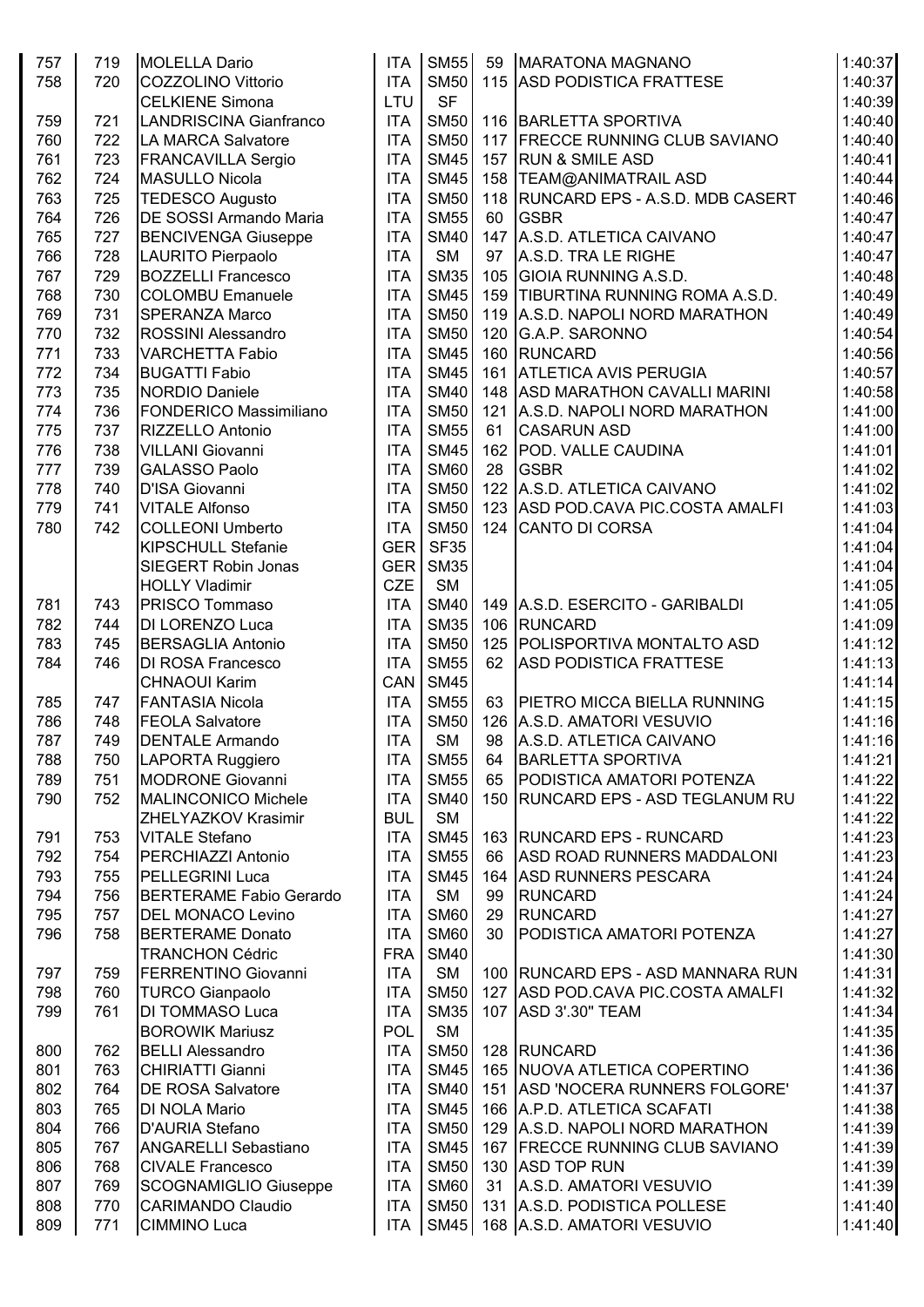|     |     | <b>KARASIAK Dominika</b>    | <b>POL</b> | <b>SF</b>   |                 |                                      | 1:41:40 |
|-----|-----|-----------------------------|------------|-------------|-----------------|--------------------------------------|---------|
| 810 | 39  | <b>COLANTONI Vincenzina</b> | <b>ITA</b> | <b>SF50</b> | 6               | RUNLAB LITERNUM ALBANOVA BRI         | 1:41:40 |
| 811 | 772 | DIBENEDETTO Ruggiero        | <b>ITA</b> | <b>SM</b>   |                 | 101 BARLETTA SPORTIVA                | 1:41:41 |
| 812 | 773 | <b>ERIOLI Roberto</b>       | <b>ITA</b> | <b>SM50</b> |                 | 132 9.92 RUNNING ASD                 | 1:41:42 |
| 813 | 774 | MARCODOPPIDO Gianluca       | <b>ITA</b> | <b>SM45</b> |                 | 169 PODISTICA AMATORI POTENZA        | 1:41:42 |
| 814 | 40  | <b>TUFANO Manuela</b>       | <b>ITA</b> | <b>SF</b>   | 10              | ASD NEW ATLETICA AFRAGOLA            | 1:41:43 |
| 815 | 41  | <b>VANCIN Barbara</b>       | <b>ITA</b> | <b>SF40</b> | 9               | <b>PADOVA TRIATHLON E DUATHLON</b>   | 1:41:43 |
| 816 | 775 | <b>BIANCARDI Salvatore</b>  | <b>ITA</b> | <b>SM45</b> |                 | 170 A.S.D. BARBONI DI LUSSO          | 1:41:45 |
|     |     |                             | POL        | <b>SM45</b> |                 |                                      | 1:41:45 |
|     |     | <b>GURANOWSKI Mikolaj</b>   |            |             |                 |                                      |         |
| 817 | 776 | <b>VOGNA Italo</b>          | <b>ITA</b> | <b>SM50</b> |                 | 133 ASD PODISTICA FRATTESE           | 1:41:46 |
| 818 | 777 | <b>MERCURI Tiziano</b>      | <b>ITA</b> | <b>SM60</b> | 32              | A.S.D. PIANO MA ARRIVIAMO            | 1:41:47 |
| 819 | 778 | <b>AMIRANTE Armando</b>     | <b>ITA</b> | <b>SM50</b> |                 | 134 RUNCARD                          | 1:41:48 |
| 820 | 42  | <b>IAZZETTA Carmela</b>     | <b>ITA</b> | <b>SF45</b> | 10              | <b>RUNLAB LITERNUM ALBANOVA BRI</b>  | 1:41:48 |
| 821 | 779 | <b>APPERTI Francesco</b>    | <b>ITA</b> | <b>SM45</b> |                 | 171 ASD PODISTICA CASERTA            | 1:41:48 |
| 822 | 780 | <b>FORNARI Antonio</b>      | <b>ITA</b> | <b>SM55</b> | 67              | A.S.D. PIANO MA ARRIVIAMO            | 1:41:48 |
| 823 | 781 | <b>SCOLLETTA Fabrizio</b>   | <b>ITA</b> | <b>SM50</b> |                 | 135 ATLETICA PRO CANOSA              | 1:41:50 |
| 824 | 782 | <b>FRATICELLI Matteo</b>    | <b>ITA</b> | <b>SM</b>   |                 | 102 ASD POLISPORTIVA EPPE MERLA      | 1:41:53 |
| 825 | 783 | <b>CATALANO Maurizio</b>    | <b>ITA</b> | <b>SM50</b> |                 | 136 A.S.D. PODISTICA NORMANNA        | 1:41:54 |
| 826 | 784 | <b>TUORTO Aniello</b>       | <b>ITA</b> | <b>SM50</b> |                 | 137 A.S.D. AMATORI VESUVIO           | 1:41:57 |
| 827 | 785 | <b>MAIONE Massimo</b>       | <b>ITA</b> | <b>SM55</b> | 68              | A.S.D. AMATORI VESUVIO               | 1:41:58 |
| 828 | 786 | ANGELINO Angelo             | <b>ITA</b> | <b>SM55</b> | 69              | A.S.D. ATLETICA CAIVANO              | 1:41:58 |
|     |     | <b>DANIEL David</b>         | <b>GBR</b> | <b>SM40</b> |                 |                                      | 1:41:59 |
| 829 | 787 | <b>MONTEFUSCO Michele</b>   | <b>ITA</b> | <b>SM45</b> |                 | 172 ASDATL. ISAURA VALLE DELL'IRNO   | 1:42:01 |
| 830 | 788 | <b>LONGO Antonio</b>        | <b>ITA</b> | <b>SM60</b> | 33              | A.S.D. ATL. PADRE PIO S.G.R.         | 1:42:01 |
| 831 | 789 | DI GIOVANNI Marcello        | <b>ITA</b> | <b>SM40</b> |                 | 152 RUNCARD                          | 1:42:01 |
| 832 | 43  | <b>CORAGGIO Virginia</b>    | <b>ITA</b> | <b>SF50</b> | $\overline{7}$  | <b>CAIVANO RUNNERS</b>               | 1:42:01 |
| 833 | 790 | <b>FALZOI Fabiano</b>       | <b>ITA</b> | <b>SM50</b> |                 | 138 BIO CORRENDO AVIS                | 1:42:01 |
| 834 | 791 | DI CUNZOLO Lucio            | <b>ITA</b> | <b>SM40</b> |                 | 153 ASD SELE MARATHON EBOLI          | 1:42:02 |
| 835 | 792 | <b>RUSSO Ernesto</b>        | <b>ITA</b> | <b>SM50</b> |                 | 139 A.S.D. AMATORI VESUVIO           | 1:42:02 |
| 836 | 793 | <b>LIONETTI Vincenzo</b>    | <b>ITA</b> | <b>SM50</b> |                 | 140 BARLETTA SPORTIVA                | 1:42:03 |
| 837 | 44  | WOJTAL Agnieszka Malgorza   | <b>POL</b> | <b>SF40</b> | 10              | A.S.D. CENTRO FITNESS MONTELLO       | 1:42:03 |
| 838 | 794 | <b>DE LUCA Francesco</b>    | <b>ITA</b> | <b>SM55</b> | 70              | <b>RUNCARD EPS - ASD TEGLANUM RU</b> | 1:42:03 |
|     |     | <b>BUMEDER Josef</b>        | GER        | <b>SM45</b> |                 |                                      |         |
|     |     |                             |            |             |                 |                                      | 1:42:04 |
| 839 | 795 | <b>CORBELLO Cosimo</b>      | <b>ITA</b> | <b>SM35</b> |                 | 108 AVELLINO RUNNER                  | 1:42:05 |
| 840 | 796 | <b>PROIETTI Andrea</b>      | <b>ITA</b> | <b>PM</b>   | 6               | <b>LBM SPORT TEAM</b>                | 1:42:07 |
| 841 | 797 | D'ALESSANDRO Giorgio        |            |             |                 | ITA SM40 154 RUNCARD                 | 1:42:07 |
| 842 | 798 | <b>TISI Domenico</b>        | ITA        | <b>SM45</b> |                 | 173 A.S.D. PODISMO BENEVENTO         | 1:42:09 |
| 843 | 799 | <b>MEOLI Pompeo</b>         | <b>ITA</b> | <b>SM55</b> | 71              | A.S.D. PODISMO BENEVENTO             | 1:42:10 |
| 844 | 800 | <b>SANTORO Rocco</b>        | <b>ITA</b> | <b>SM65</b> | 5               | <b>RUNNING SARONNO</b>               | 1:42:13 |
| 845 | 801 | <b>FORMOSA Andrea</b>       | <b>ITA</b> | <b>SM40</b> |                 | 155 A.S.D. PIANO MA ARRIVIAMO        | 1:42:14 |
| 846 | 802 | <b>DINALE Francesco</b>     | <b>ITA</b> | <b>SM45</b> |                 | 174 C.U.S. PARMA                     | 1:42:15 |
|     |     | <b>GLUSAC Mario</b>         | <b>CRO</b> | <b>SM</b>   |                 |                                      | 1:42:15 |
| 847 | 803 | <b>DEL PRETE Vincenzo</b>   | <b>ITA</b> | <b>SM60</b> | 34              | <b>ASD PODISTICA FRATTESE</b>        | 1:42:15 |
| 848 | 804 | <b>COLA Piero Robertino</b> | <b>ITA</b> | <b>SM</b>   |                 | 103 RUNCARD                          | 1:42:15 |
| 849 | 805 | <b>CIPRIANI Alessio</b>     | <b>ITA</b> | <b>SM</b>   |                 | 104 RUNCARD                          | 1:42:16 |
| 850 | 806 | <b>CANALI Francesco</b>     | <b>ITA</b> | <b>SM50</b> |                 | 141 ASD PODISTICA FRATTESE           | 1:42:16 |
| 851 | 807 | <b>MONTOTTI Pietro</b>      | <b>ITA</b> | <b>SM50</b> |                 | 142 S.S. LAZIO ATLETICA LEGGERA      | 1:42:16 |
|     |     | <b>LEMOINE Sébastien</b>    | <b>FRA</b> | <b>SM35</b> |                 |                                      | 1:42:17 |
| 852 | 808 | <b>BERGAMINI Paolo</b>      | <b>ITA</b> | <b>SM60</b> | 35              | A.S.D. PODISTICA TORINO              | 1:42:19 |
| 853 | 809 | <b>MATRECANO Luca</b>       | <b>ITA</b> | <b>SM55</b> | 72              | <b>CAIVANO RUNNERS</b>               | 1:42:19 |
| 854 | 810 | <b>GUARALDI Stefano</b>     | <b>ITA</b> | <b>SM45</b> |                 | 175 9.92 RUNNING ASD                 | 1:42:19 |
| 855 | 811 | <b>BOTTIGLIERI Alfredo</b>  | <b>ITA</b> | <b>SM55</b> | 73              | <b>CAIVANO RUNNERS</b>               | 1:42:20 |
| 856 | 812 | <b>ROVETO Domenico</b>      | <b>ITA</b> | <b>SM50</b> |                 | 143   TEAM BASILE                    | 1:42:20 |
| 857 | 813 | <b>PETROGALLI Paolo</b>     | <b>ITA</b> | <b>SM45</b> |                 | 176   POOL SOC.ATL.ALTA VALSERIANA   | 1:42:20 |
| 858 | 45  | <b>BALBONI Anna</b>         | <b>ITA</b> | <b>SF45</b> | 11              | S.G.LA PATRIA 1879 CARPI             | 1:42:21 |
| 859 | 814 | <b>VARRECCHIA Francesco</b> | <b>ITA</b> | <b>SM70</b> | 5               | <b>ASD MANFREDONIA CORRE</b>         | 1:42:21 |
| 860 | 815 | DI LASCIO Vincenzo Rosario  | <b>ITA</b> | <b>SM65</b> | 6               | ASD METALFER POD. BRIENZA 2000       | 1:42:23 |
|     |     |                             | <b>ITA</b> |             |                 |                                      |         |
| 861 | 816 | <b>MAROCCHINO Pietro</b>    |            | <b>SM35</b> |                 | 109 PUGLIA MARATHON                  | 1:42:23 |
| 862 | 46  | <b>FORLINETTI Giulia</b>    | <b>ITA</b> | <b>SF</b>   | 11              | RUNCARD                              | 1:42:23 |
| 863 | 817 | <b>SABATINO Vincenzo</b>    | <b>ITA</b> | <b>SM45</b> |                 | 177   RUNLAB LITERNUM ALBANOVA BRI   | 1:42:24 |
| 864 | 47  | <b>CARACCIO Paola</b>       | ITA        | SF45        | 12 <sup>°</sup> | SAI FRECCE BIANCHE TRIATHLON         | 1:42:24 |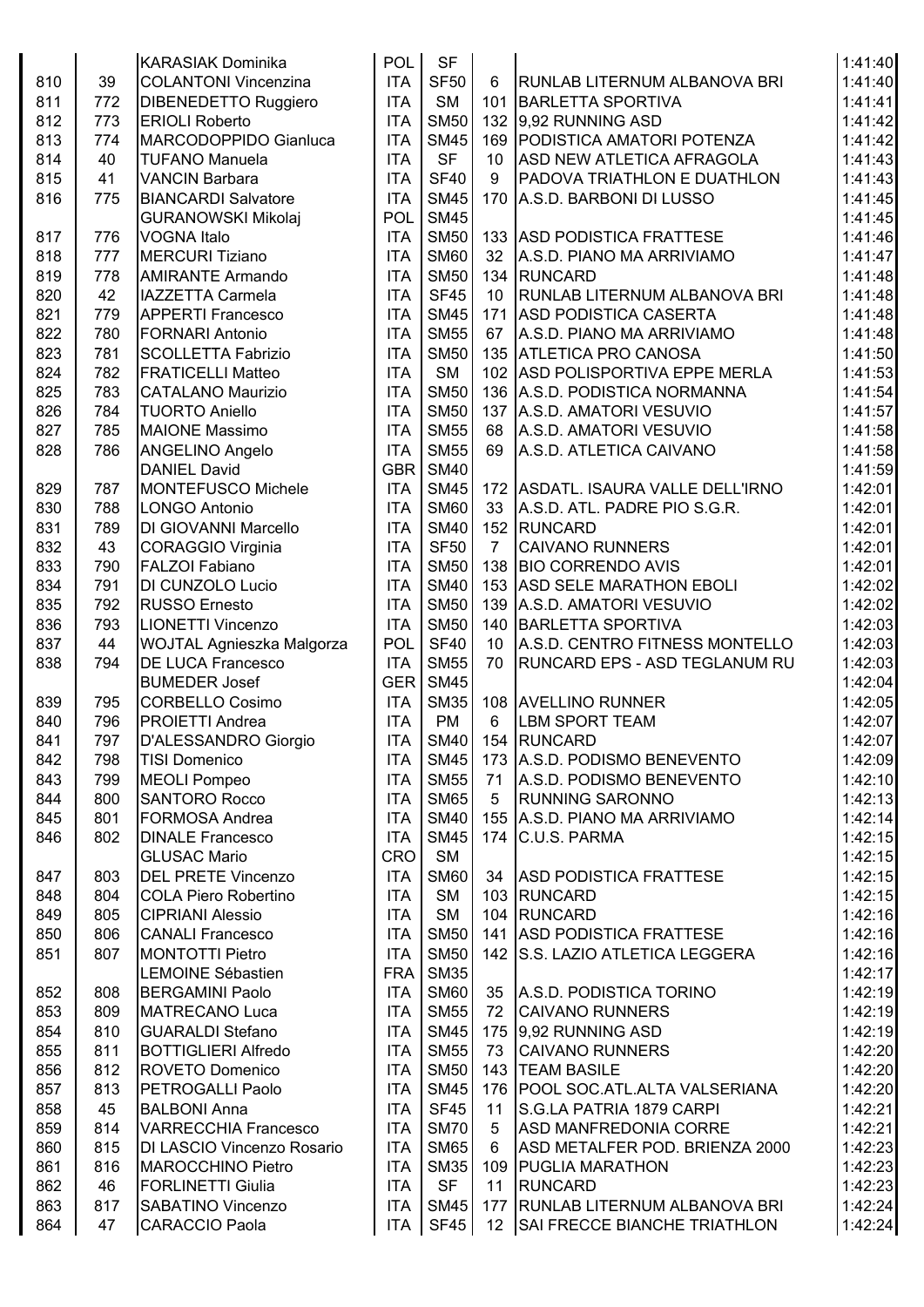| 865 | 818 | MARANIELLO Alessandro          | <b>SUI</b>               |             |                | SM45 178 RUNCARD                                                   | 1:42:24            |
|-----|-----|--------------------------------|--------------------------|-------------|----------------|--------------------------------------------------------------------|--------------------|
| 866 | 819 | NOCCO Sergio                   | <b>ITA</b>               | <b>SM45</b> |                | 179 A.S.D. GRECIA SALENTINA                                        | 1:42:24            |
| 867 | 820 | <b>SIMONELLI Flavio</b>        | <b>ITA</b>               | <b>SM60</b> |                | 36 A.S.D. GO RUNNING                                               | 1:42:24            |
|     |     | <b>REKSTAD Viktor</b>          | <b>NOR</b>               | JM          |                |                                                                    | 1:42:24            |
| 868 | 821 | <b>MONTEFERRI Mauro</b>        | <b>ITA</b>               | <b>SM55</b> | 74             | <b>GIOVANNI SCAVO VELLETRI</b>                                     | 1:42:27            |
|     |     | <b>KLEPIKOV Aleksandr</b>      | <b>EST</b>               | <b>SM40</b> |                |                                                                    | 1:42:27            |
| 869 | 822 | GIANFRANCESCO Fernando         | <b>ITA</b>               | <b>SM50</b> |                | 144 RUNCARD EPS - RUNCARD                                          | 1:42:28            |
| 870 | 823 | <b>CHIARO Alex</b>             | <b>ITA</b>               | <b>SM</b>   |                | 105 RUNCARD                                                        | 1:42:29            |
| 871 | 824 | DI CARLO Pasquale              | <b>ITA</b>               | <b>SM65</b> | $\overline{7}$ | A.S.D. ATL. PADRE PIO S.G.R.                                       | 1:42:30            |
| 872 | 825 | <b>PALMIGIANO Salvatore</b>    | <b>ITA</b>               | <b>SM60</b> | 37             | <b>RUNCARD EPS - ASD TEGLANUM RU</b>                               | 1:42:30            |
| 873 | 826 | <b>CASCETTA Vittorio</b>       | <b>ITA</b>               | <b>SM35</b> |                | 110 A.S.D. NAPOLI NORD MARATHON                                    | 1:42:30            |
|     |     | <b>SKYPALA Tomas</b>           | <b>CZE</b>               | <b>SM35</b> |                |                                                                    | 1:42:30            |
| 874 | 827 | <b>CALDARELLI Francesco</b>    | <b>ITA</b>               | <b>SM40</b> |                | 156 A.S.D. PODISTICA VESUVIANA                                     | 1:42:31            |
|     |     | <b>PONEC Michal</b>            | <b>CZE</b>               | <b>SM</b>   |                |                                                                    | 1:42:32            |
| 875 | 828 | <b>SELVAGGIO Nicola</b>        | <b>ITA</b>               | <b>SM50</b> |                | 145 PODISTICA AVIS CAMPOBASSO                                      | 1:42:33            |
| 876 | 829 | ZIZZI Vitantonio               | <b>ITA</b>               | <b>SM45</b> |                | 180 DORANDO PIETRI                                                 | 1:42:33            |
| 877 | 830 | MUSELLI Luca                   | <b>ITA</b>               | <b>SM45</b> |                | 181 A.S.D. POD. 'IL LAGHETTO'                                      | 1:42:33            |
| 878 | 831 | <b>GIACOMETTI Filippo</b>      | <b>ITA</b>               | <b>SM50</b> |                | 146 RUNCARD                                                        | 1:42:33            |
| 879 | 832 | <b>SCOGNAMIGLIO Domenico</b>   | <b>ITA</b>               | <b>SM50</b> |                | 147 A.S.D. POD. 'IL LAGHETTO'                                      | 1:42:33            |
| 880 | 833 | <b>OSTUNI Sante</b>            | <b>ITA</b>               | <b>SM40</b> |                | 157   DORANDO PIETRI                                               | 1:42:34            |
| 881 | 834 | COZZOLINO Ciro                 | <b>ITA</b>               | <b>SM45</b> |                | 182 A.S.D. 'IL PARCO'                                              | 1:42:35            |
|     |     | MACIEJEWSKI Adam               | <b>POL</b>               | <b>SM35</b> |                |                                                                    | 1:42:35            |
| 882 | 835 | <b>ATTANASIO Gennaro</b>       | <b>ITA</b>               | <b>SM40</b> |                | 158 A.S.D. POD. 'IL LAGHETTO'                                      | 1:42:38            |
| 883 | 836 | PADOVANO Giovanni              | <b>ITA</b>               | <b>SM45</b> |                | 183 TERRA DELLO SPORT A.S.D.                                       | 1:42:38            |
|     |     | <b>ROSLANIEC Mateusz</b>       | <b>POL</b>               | <b>PM</b>   |                |                                                                    | 1:42:38            |
|     | 837 |                                |                          | <b>SM40</b> |                |                                                                    |                    |
| 884 |     | <b>VILLANI Vincenzo</b>        | <b>ITA</b><br><b>ITA</b> | <b>SM50</b> |                | 159   RUNCARD EPS - ASD MANNARA RUN<br>148 A.P.D. ATLETICA SCAFATI | 1:42:39<br>1:42:39 |
| 885 | 838 | <b>BUONDONNA Stefano</b>       |                          |             |                |                                                                    |                    |
| 886 | 839 | <b>NOCERINO Pietro</b>         | <b>ITA</b>               | <b>SM40</b> |                | 160 A.S.D. PODISTICA VESUVIANA                                     | 1:42:39            |
|     |     | <b>GASNAULT Pierre</b>         | <b>FRA</b>               | <b>SM55</b> |                |                                                                    | 1:42:40            |
| 887 | 840 | <b>FRASCELLA Donato</b>        | <b>ITA</b>               | <b>SM55</b> |                | 75 BRAMEA VULTUR RUNNERS                                           | 1:42:42            |
| 888 | 841 | DELLO IACOVO Cosimo            | <b>ITA</b>               | <b>SM55</b> | 76             | <b>CAIVANO RUNNERS</b>                                             | 1:42:43            |
| 889 | 48  | <b>RUSSO Rita</b>              | <b>ITA</b>               | <b>SF45</b> | 13             | <b>COLLANA MARATHON NAPOLI</b>                                     | 1:42:44            |
| 890 | 842 | LOMBARDO Cesare                | <b>ITA</b>               | <b>SM60</b> | 38             | <b>ATLETICA ZARAPOTI</b>                                           | 1:42:46            |
| 891 | 49  | <b>RUSSO Valentina</b>         | <b>ITA</b>               | <b>SF50</b> | 8              | <b>ATLETICA POSILLIPO</b>                                          | 1:42:46            |
| 892 | 843 | <b>FELIZIANI Marco</b>         | <b>ITA</b>               | <b>SM45</b> |                | 184   PUROSANGUE ATHLETICS CLUB                                    | 1:42:47            |
| 893 | 844 | STRINO Gennaro                 | <b>ITA</b>               |             |                | SM45 185 RUNCARD                                                   | 1:42:48            |
| 894 | 845 | <b>ZUCCA Paolo</b>             | <b>ITA</b>               | <b>SM60</b> | 39             | <b>ACQUIRUNNERS</b>                                                | 1:42:49            |
| 895 | 846 | <b>MARINIELLO Aniello</b>      | <b>ITA</b>               | <b>SM50</b> |                | 149 CAIVANO RUNNERS                                                | 1:42:49            |
| 896 | 847 | <b>PIERDET Francois Marc</b>   | <b>ITA</b>               | <b>SM50</b> |                | 150   PUROSANGUE ATHLETICS CLUB                                    | 1:42:49            |
| 897 | 50  | <b>SUPRINA PETROVIC Ileana</b> | <b>ITA</b>               | <b>SF</b>   |                | 12 A.S.D. PODISTICA TORINO                                         | 1:42:50            |
| 898 | 848 | <b>IODICE Mario</b>            | <b>ITA</b>               | <b>SM45</b> |                | 186 A.S.D. PODISTICA MARCIANISE                                    | 1:42:50            |
| 899 | 849 | <b>DIMASTROMATTEO Carlo</b>    | <b>ITA</b>               | <b>SM50</b> |                | 151 BARLETTA SPORTIVA                                              | 1:42:50            |
| 900 | 850 | <b>ATTARDI Carmine</b>         | <b>ITA</b>               | <b>SM40</b> |                | 161 A.S.D. RUNNING SAVIANO                                         | 1:42:51            |
| 901 | 851 | SISMUNDO Luigi                 | <b>ITA</b>               | <b>SM50</b> |                | 152 ASD PODISTICA FRATTESE                                         | 1:42:53            |
| 902 | 852 | LOPS Giovanni                  | <b>ITA</b>               | <b>SM50</b> |                | 153   A.S.D. ATL. PADRE PIO S.G.R.                                 | 1:42:53            |
| 903 | 853 | <b>DE ROSA Massimo</b>         | <b>ITA</b>               | <b>SM55</b> | 77             | A.S.D. ATL. FOSSANO '75                                            | 1:42:55            |
|     |     | WORTHING-SMITH Jeremy          | AUT                      | <b>SM65</b> |                |                                                                    | 1:42:55            |
| 904 | 854 | <b>SCARPA Luigi</b>            | <b>ITA</b>               | <b>SM55</b> | 78             | TORRE ANNUNZIATA - TRECASE RUN                                     | 1:42:56            |
|     |     | <b>AASMUNDSEN Tommy</b>        | NOR                      | <b>SM50</b> |                |                                                                    | 1:42:56            |
| 905 | 855 | <b>CIMINO Vito</b>             | <b>ITA</b>               | <b>SM55</b> | 79             | A. S. D. MILONRUNNERS CROTONE                                      | 1:42:57            |
| 906 | 856 | PISCOPO Gennaro                | <b>ITA</b>               | <b>SM40</b> |                | 162 RUN FOR LOVE PROJ.ANNA CERBON                                  | 1:42:58            |
|     |     | CZAJA Małgorzata               | <b>POL</b>               | <b>SF45</b> |                |                                                                    | 1:42:59            |
|     |     | <b>ZAVADIL Martin</b>          | <b>CZE</b>               | <b>SM40</b> |                |                                                                    | 1:42:59            |
| 907 | 51  | <b>SCHEMBRI Immacolata</b>     | <b>ITA</b>               | <b>SF40</b> | 11             | <b>RUNCARD EPS - ASD MANNARA RUN</b>                               | 1:43:00            |
|     |     | <b>ROJAS Jose Luis</b>         | <b>ESP</b>               | <b>SM50</b> |                |                                                                    | 1:43:00            |
| 908 | 857 | <b>FAZIOLI Franco</b>          | <b>ITA</b>               | <b>SM55</b> | 80             | 9,92 RUNNING ASD                                                   | 1:43:01            |
| 909 | 858 | <b>SOGNI Mattia</b>            | <b>ITA</b>               | <b>SM</b>   | 106            |                                                                    | 1:43:01            |
| 910 | 859 | <b>DE LIETO Massimo</b>        | <b>ITA</b>               | SM35        |                | 111 A.S.D. ATLETICA CAIVANO                                        | 1:43:02            |
| 911 | 860 | <b>BARRETTA Luigi</b>          | <b>ITA</b>               | <b>SM45</b> |                | 187 RUNCARD EPS - RUN4FUN ASD                                      | 1:43:05            |
| 912 | 861 | <b>BAGGIO Giacomo</b>          | <b>ITA</b>               | <b>SM</b>   |                | 107 RUNCARD                                                        | 1:43:05            |
| 913 | 862 | <b>D'AMICO Giuseppe</b>        |                          |             |                | ITA SM45   188 A.S.D. PODISTICA POLLESE                            | 1:43:05            |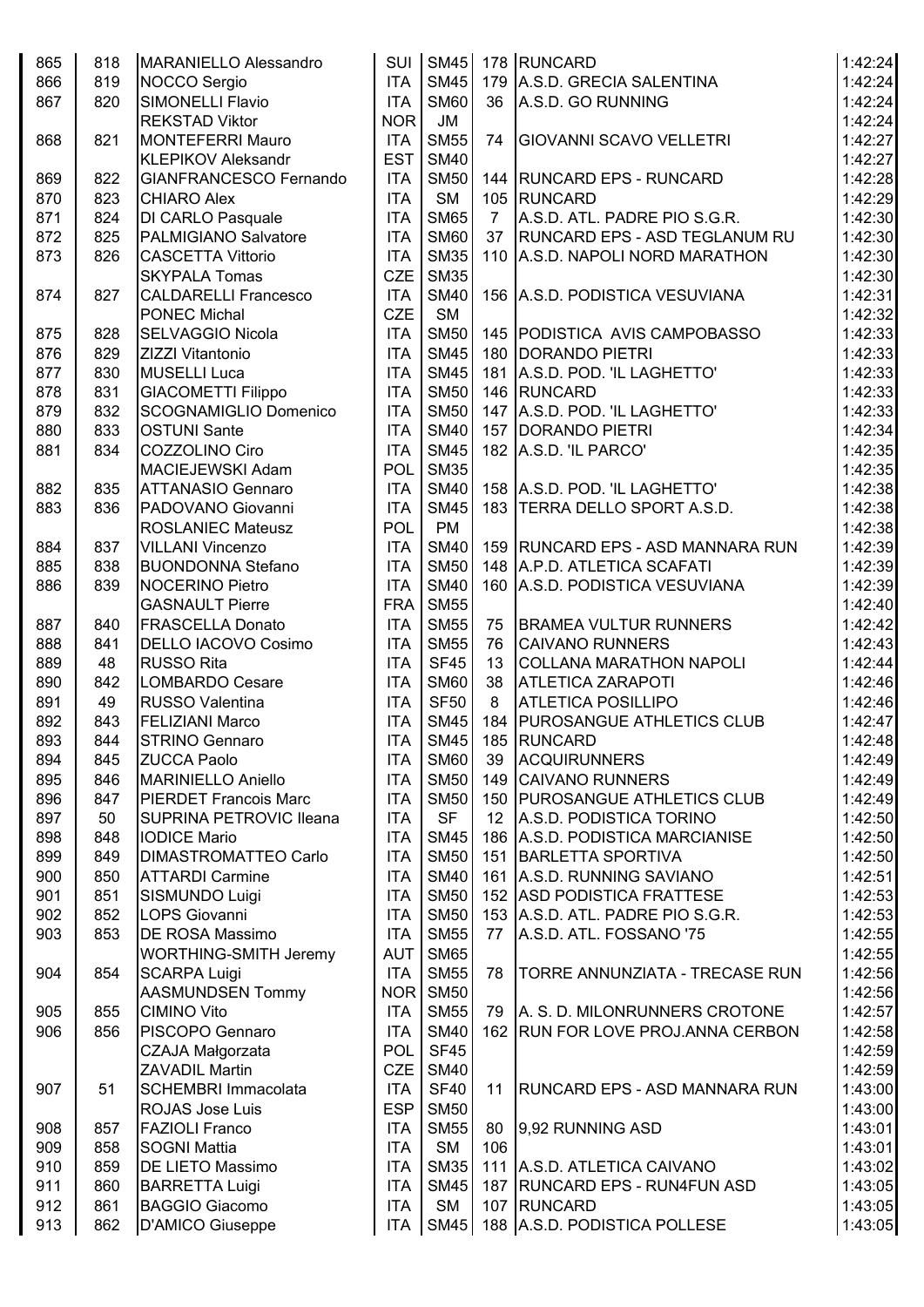|     |     | <b>MORLEY Chris</b>             |            | GBR SM40    |                 |                                     | 1:43:06 |
|-----|-----|---------------------------------|------------|-------------|-----------------|-------------------------------------|---------|
| 914 | 863 | SODANO Massimiliano             | <b>ITA</b> | <b>SM50</b> |                 | 154   PISA ROAD RUNNERS CLUB        | 1:43:06 |
| 915 | 864 | <b>MARESCA Agostino</b>         | <b>ITA</b> | <b>SM55</b> | 81              | A.S.D. DINAMO SPORT                 | 1:43:07 |
| 916 | 52  | DI GIOVAN PAOLO Francesca       | <b>ITA</b> | <b>SF50</b> | 9               | PUROSANGUE ATHLETICS CLUB           | 1:43:07 |
|     |     | FOX Ciarán                      | <b>IRL</b> | <b>SM</b>   |                 |                                     | 1:43:07 |
| 917 | 865 | <b>FIERRO Davide</b>            | <b>ITA</b> | <b>SM35</b> |                 | 112 A.S.D. PIANO MA ARRIVIAMO       | 1:43:09 |
| 918 | 866 | DI FRANCO Eduardo               | <b>ITA</b> | <b>SM50</b> | 155             | <b>ATLETICA CORREREPOLLINO</b>      | 1:43:10 |
|     |     |                                 | <b>GER</b> | <b>SM40</b> |                 |                                     |         |
|     |     | <b>ADOLPH Johannes</b>          |            |             |                 |                                     | 1:43:10 |
| 919 | 53  | <b>BRUZZONE Michela</b>         | <b>ITA</b> | <b>SF50</b> | 10              | <b>ASD ATLETICA AMARANTO</b>        | 1:43:11 |
|     |     | <b>BURAUEN Florian</b>          | <b>GER</b> | <b>SM</b>   |                 |                                     | 1:43:12 |
| 920 | 867 | <b>BIANCOTTI Marino</b>         | <b>ITA</b> | <b>SM55</b> | 82              | <b>ASD ATLETICA AMARANTO</b>        | 1:43:13 |
| 921 | 868 | <b>CIRILLO Valerio</b>          | <b>ITA</b> | <b>SM</b>   | 108             | RUNCARD                             | 1:43:14 |
| 922 | 869 | <b>ZUBBA Antonio</b>            | <b>ITA</b> | <b>SM55</b> | 83              | A.S.D. AMATORI VESUVIO              | 1:43:15 |
| 923 | 870 | <b>ZENATTO Claudio</b>          | <b>ITA</b> | <b>SM50</b> | 156             | VRM TEAM ASD                        | 1:43:15 |
| 924 | 871 | <b>DI PASQUALE Vincenzo</b>     | <b>ITA</b> | <b>SM55</b> | 84              | <b>CALCATERRA SPORT ASD</b>         | 1:43:18 |
| 925 | 54  | <b>DEL PRETE Rosa</b>           | <b>ITA</b> | <b>SF</b>   | 13              | <b>CAIVANO RUNNERS</b>              | 1:43:21 |
| 926 | 872 | <b>FERRARI Marco</b>            | <b>ITA</b> | <b>SM</b>   | 109             | RUNCARD                             | 1:43:22 |
| 927 | 873 | <b>FARRO Pietro</b>             | <b>ITA</b> | <b>SM40</b> | 163             | TORRE ANNUNZIATA - TRECASE RUN      | 1:43:24 |
|     |     | <b>BRISCHEN Karine</b>          | <b>FRA</b> | <b>SF45</b> |                 |                                     | 1:43:25 |
| 928 | 874 | <b>VIOLA Antonio</b>            | <b>ITA</b> | <b>SM55</b> | 85              | C.C.R.SPORT. ALPINI TROFARELLO      | 1:43:25 |
| 929 | 875 | <b>GONNELLA Giuseppe</b>        | <b>ITA</b> | <b>SM55</b> | 86              | ASD PER ASPERA AD ASTRA BARI        | 1:43:25 |
| 930 | 876 | <b>GALLUCCIO Felice</b>         | <b>ITA</b> | <b>SM45</b> | 189             | RUNCARD                             | 1:43:25 |
| 931 | 877 | <b>VITIELLO Giuseppe</b>        | <b>ITA</b> | <b>SM55</b> | 87              | A.S.D. AMATORI VESUVIO              | 1:43:26 |
| 932 | 878 | <b>GIUGLIANO Ciro</b>           | <b>ITA</b> | <b>SM50</b> | 157             | <b>CAIVANO RUNNERS</b>              | 1:43:27 |
| 933 | 879 | AMBROSINO Antonio               | <b>ITA</b> | <b>SM50</b> |                 | 158 A.S.D. RUNNING SAVIANO          | 1:43:27 |
| 934 | 880 | <b>D'ESPOSITO Natale</b>        | <b>ITA</b> | <b>SM40</b> |                 | 164 ASD SORRENTO RUNNERS            | 1:43:28 |
| 935 | 881 | <b>DE ROSA Vincenzo</b>         | <b>ITA</b> | <b>SM45</b> |                 | 190 ATLETICA MARATHON ALMENNO S.S   | 1:43:28 |
| 936 | 882 | <b>CANNAVACCIUOLO Marco</b>     | <b>ITA</b> | <b>SM55</b> | 88              | A.S.D. MARATHON CLUB STABIAE        | 1:43:29 |
| 937 | 883 | <b>SCIMONETTI Paolo</b>         | <b>ITA</b> | <b>SM60</b> | 40              | A.S.D. NAPOLI NORD MARATHON         | 1:43:29 |
|     |     | <b>KLEINSASSER Axel</b>         | <b>AUT</b> | <b>SM55</b> |                 |                                     | 1:43:29 |
| 938 | 884 | <b>COLAZZA Walter</b>           | <b>ITA</b> | <b>SM35</b> | 113             | RUNCARD                             | 1:43:29 |
|     |     |                                 | <b>FRA</b> | PF          |                 |                                     | 1:43:30 |
|     |     | <b>PECH Agathe</b>              |            |             |                 |                                     |         |
| 939 | 885 | MANZO Enrico                    | <b>ITA</b> | <b>SM45</b> | 191             | A.S.D. ATLETICA CAIVANO             | 1:43:30 |
| 940 | 886 | <b>PERSIA Alessandro</b>        | <b>ITA</b> | <b>SM60</b> | 41              | ADRIATICO TEAM POLISPORTIVA         | 1:43:31 |
| 941 | 887 | <b>DI TELLA Marco</b>           | <b>ITA</b> | <b>SM50</b> |                 | 159 A.S.D. POD. 'IL LAGHETTO'       | 1:43:32 |
| 942 | 888 | <b>GATTO Romeo</b>              | ITA        |             |                 | SM50   160   ATLETICA SAN NICOLA    | 1:43:32 |
| 943 | 889 | <b>GATTO Massimiliano</b>       | <b>ITA</b> | <b>SM35</b> |                 | 114 RUNCARD                         | 1:43:33 |
| 944 | 890 | MASTRANGELO Sergio              | <b>ITA</b> | <b>SM60</b> | 42              | <b>IDEATLETICA AURORA</b>           | 1:43:33 |
| 945 | 891 | <b>SOLA Alessandro</b>          | <b>ITA</b> | <b>SM40</b> |                 | 165 RUNCARD                         | 1:43:33 |
| 946 | 892 | MANELLI Leonardo                | <b>ITA</b> | <b>SM35</b> |                 | 115 OSTUNI RUNNER'S                 | 1:43:33 |
| 947 | 55  | <b>ABATE Arianna</b>            | <b>ITA</b> | <b>SF</b>   | 14              | ASD US ACLI MARATHON CHIETI         | 1:43:34 |
| 948 | 893 | <b>NARDI Mario</b>              | <b>ITA</b> | <b>SM60</b> | 43              | ASD NEW ATLETICA AFRAGOLA           | 1:43:34 |
| 949 | 894 | NOTARO Luigi                    | <b>ITA</b> | <b>SM40</b> |                 | 166 A.S.D. RUNNING SAVIANO          | 1:43:36 |
| 950 | 895 | <b>BRUNO Gaetano</b>            | <b>ITA</b> | <b>SM50</b> | 161             | G.S.R. FERRERO A.S.D.               | 1:43:37 |
| 951 | 56  | <b>TIBERI Roberta</b>           | <b>ITA</b> | <b>SF</b>   | 15              | A.S.D. PIANO MA ARRIVIAMO           | 1:43:38 |
| 952 | 896 | PIZZUTI Antonio                 | <b>ITA</b> | <b>SM50</b> | 162             | A. S. D. MILONRUNNERS CROTONE       | 1:43:38 |
| 953 | 897 | <b>COVINO Francesco</b>         | <b>ITA</b> | <b>SM50</b> |                 | 163 RUNCARD                         | 1:43:38 |
| 954 | 898 | CILLO Roberto                   | <b>ITA</b> | <b>SM55</b> | 89              | ASD PODISTI S.GIORGIO D SANNIO      | 1:43:39 |
| 955 | 899 | <b>DEMMA Fabrizio</b>           | <b>ITA</b> | <b>SM50</b> | 164             | RUNCARD                             | 1:43:40 |
|     |     | <b>GINCAITE Giedre</b>          | LTU        | <b>SF35</b> |                 |                                     | 1:43:40 |
| 956 | 57  | <b>RONCA Francesca</b>          | <b>ITA</b> | <b>SF45</b> | 14              | <b>ASD SORRENTO RUNNERS</b>         | 1:43:42 |
| 957 | 900 | <b>BORELLA VENTURINI Matte</b>  | <b>ITA</b> | <b>SM45</b> |                 | 192 ATLETICA VIS ABANO              | 1:43:43 |
|     |     |                                 |            |             |                 |                                     |         |
| 958 | 901 | MANZO Gaetano                   | <b>ITA</b> | <b>SM60</b> | 44              | A.S.D. AMATORI VESUVIO              | 1:43:43 |
| 959 | 902 | <b>BORZACCHELLI Biagio Dani</b> | <b>ITA</b> | <b>SM45</b> |                 | 193 RUNCARD                         | 1:43:44 |
| 960 | 903 | DI LEO Rino                     | <b>ITA</b> | <b>SM55</b> | 90              | A.S.D. PODISTICA POLLESE            | 1:43:44 |
| 961 | 904 | <b>TAMMARO Salvatore</b>        | <b>ITA</b> | <b>SM45</b> |                 | 194 A.S.D. POD. 'IL LAGHETTO'       | 1:43:44 |
| 962 | 905 | NAZZI Mauro                     | <b>ITA</b> | <b>SM50</b> |                 | 165 RUNCARD EPS - RUN FOR LOVE PROJ | 1:43:47 |
| 963 | 906 | RUSSO Alessandro                | <b>ITA</b> | <b>SM</b>   |                 | 110   POL. PORTA SARAGOZZA          | 1:43:49 |
| 964 | 907 | <b>PUGLIESE Francesco</b>       | <b>ITA</b> | <b>SM</b>   | 111             | RUNCARD                             | 1:43:52 |
| 965 | 908 | <b>STRAZZANTI Michele</b>       | <b>ITA</b> | <b>SM70</b> | 6               | A.S.D. BARRAFRANCA RUNNING          | 1:43:53 |
| 966 | 58  | STURNIOLO Valeria               | ITA        | <b>SF40</b> | 12 <sup>°</sup> | <b>PISA ROAD RUNNERS CLUB</b>       | 1:43:53 |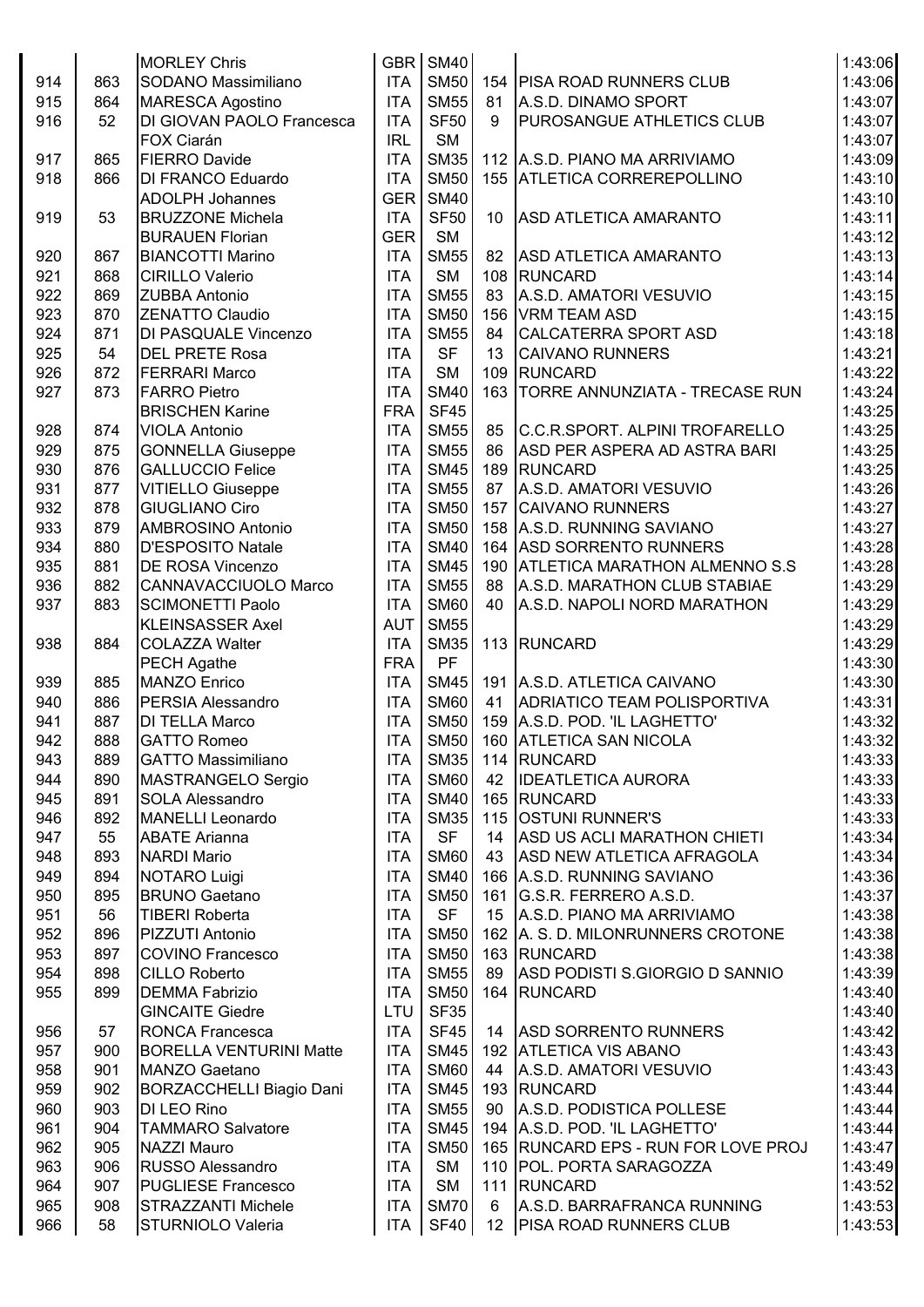| 967  | 909 | <b>BORRICELLI Davide</b>       | <b>ITA</b>       | <b>SM40</b> |             | SM35 116 RUNCARD<br>167 A.S.D. RUNNING SAVIANO | 1:43:54 |
|------|-----|--------------------------------|------------------|-------------|-------------|------------------------------------------------|---------|
| 968  | 910 | <b>AMELIO Luigi</b>            | <b>ITA</b>       |             |             |                                                | 1:43:55 |
|      |     | PASCOAL Paulo                  | POR              | <b>SM55</b> |             |                                                | 1:43:56 |
| 969  | 911 | <b>CARUSO Antonio Walter</b>   | <b>ITA</b>       | <b>SM55</b> | 91          | RUNCARD                                        | 1:43:58 |
|      |     | <b>TSANKOVA Irena</b>          | <b>BUL</b>       | <b>SF</b>   |             |                                                | 1:43:58 |
| 970  | 912 | DE VIVO Vero                   | <b>ITA</b>       | <b>SM45</b> |             | 195 A.S.D. RUNNING SAVIANO                     | 1:43:59 |
| 971  | 913 | PEDANA Tammaro                 | <b>ITA</b>       | <b>SM50</b> |             | 166 RUNLAB LITERNUM ALBANOVA BRI               | 1:43:59 |
| 972  | 914 | <b>DI FRUSCIA Giuliano</b>     | <b>ITA</b>       | <b>SM50</b> |             | 167 DROMOS                                     | 1:44:00 |
| 973  | 915 | <b>DEL GIUDICE Guido</b>       | <b>ITA</b>       | <b>SM65</b> | 8           | <b>ASD NAPOLI RUNNING</b>                      | 1:44:03 |
| 974  | 59  | AL QARYOUTI Beissan            | <b>ITA</b>       | <b>SF45</b> | 15          | <b>G.S. CAT SPORT ROMA</b>                     | 1:44:05 |
| 975  | 916 | <b>SABATINI Gabriele</b>       | <b>ITA</b>       | <b>SM35</b> | 117         | <b>ASD SUBBIANO MARATHON</b>                   | 1:44:06 |
| 976  | 60  | DI LENA Mariangela             | <b>ITA</b>       | <b>SF40</b> | 13          | <b>TOP RUNNERS LATERZA</b>                     | 1:44:07 |
| 977  | 61  | <b>BUSCARDO Tiziana</b>        | <b>ITA</b>       | <b>SF40</b> | 14          | <b>VRM TEAM ASD</b>                            | 1:44:08 |
|      |     | <b>SHANI Yair</b>              | <b>ISR</b>       | <b>SM45</b> |             |                                                | 1:44:09 |
| 978  | 917 | <b>ORFEO Gennaro</b>           | <b>ITA</b>       | <b>SM45</b> |             | 196   LIBERTAS ATLETICA 88 ACERRA              | 1:44:09 |
|      |     | <b>CHERANA Mihai</b>           | ROU <sup></sup>  | <b>SM40</b> |             |                                                | 1:44:10 |
| 979  | 62  | <b>BIDONE Alessandra</b>       | <b>ITA</b>       | <b>SF</b>   | 16          | RUNCARD                                        | 1:44:12 |
| 980  | 918 | <b>KNESPL Vojta</b>            | <b>CZE</b>       | <b>SM</b>   |             | 112 CZECH MARATHON CLUB                        | 1:44:13 |
| 981  | 919 | PASCARELLA Ciro                | <b>ITA</b>       | <b>SM55</b> | 92          | <b>ATLETICA SAN NICOLA</b>                     | 1:44:14 |
| 982  | 63  | <b>CAPUA Katiuscia</b>         | <b>ITA</b>       | <b>SF40</b> | 15          | <b>ATLETICA SAN NICOLA</b>                     | 1:44:14 |
| 983  | 920 | PRISCO Amodio                  | <b>ITA</b>       | <b>SM60</b> | 45          | <b>IDEATLETICA AURORA</b>                      | 1:44:15 |
| 984  | 921 | LOCALZO Marco                  | <b>ITA</b>       | <b>SM55</b> | 93          | <b>GSBR</b>                                    | 1:44:15 |
|      |     | <b>SEVERIENS Julia</b>         | GER <sup>I</sup> | <b>SF35</b> |             |                                                | 1:44:15 |
| 985  | 922 | <b>ISOARDI Andrea</b>          | <b>ITA</b>       | <b>SM35</b> |             | 118 RUNCARD                                    | 1:44:15 |
| 986  | 923 | LA MURA Cataldo                | <b>ITA</b>       | <b>SM50</b> |             | 168 A.S.D. AMATORI VESUVIO                     | 1:44:16 |
| 987  | 924 | <b>GUARINO Davide</b>          | <b>ITA</b>       | <b>SM</b>   |             | 113 A.S.D. FINANZA SPORT CAMPANIA              | 1:44:16 |
|      |     | <b>KROSCH Magdalena</b>        | <b>GER</b>       | <b>SF</b>   |             |                                                | 1:44:16 |
| 988  | 925 | <b>CASCELLA Vincenzo</b>       | <b>ITA</b>       | <b>SM50</b> |             | 169 BARLETTA SPORTIVA                          | 1:44:16 |
| 989  | 926 | <b>MAIENZA Pietro</b>          | <b>ITA</b>       | <b>SM45</b> |             | 197 ATLETICA SAN NICOLA                        | 1:44:16 |
| 990  | 927 | FIX Jiří                       | <b>CZE</b>       | <b>SM45</b> |             | 198 CZECH MARATHON CLUB                        | 1:44:16 |
| 991  | 928 | <b>FARANO Vito</b>             | <b>ITA</b>       | <b>SM55</b> | 94          | BARLETTA SPORTIVA                              | 1:44:17 |
| 992  | 929 | <b>FACCIORUSSO Matteo</b>      | <b>ITA</b>       | <b>SM60</b> | 46          | A.S.D. ATL. PADRE PIO S.G.R.                   | 1:44:18 |
| 993  | 930 | <b>SICONOLFI Antonio</b>       | <b>ITA</b>       | <b>SM55</b> | 95          | C.C.R.SPORT. ALPINI TROFARELLO                 | 1:44:18 |
| 994  | 931 | <b>PASCARELLA Silvestro</b>    | <b>ITA</b>       | <b>SM55</b> | 96          | <b>ASD REGGIA RUNNING</b>                      | 1:44:19 |
|      |     | ROTH Zdeněk                    | <b>CZE</b>       | <b>SM50</b> |             |                                                | 1:44:20 |
| 995  | 932 | <b>ABELARDO Franco</b>         |                  |             |             | ITA SM50 170 RUNNING TEAM TRAMUTOLA            | 1:44:20 |
| 996  | 933 | <b>BIANCOFIORE Antonio Pio</b> | <b>ITA</b>       | <b>SM</b>   |             | 114 A.S.D. ATL. PADRE PIO S.G.R.               | 1:44:20 |
| 997  | 934 | <b>FALCO Diamante</b>          | <b>ITA</b>       | <b>SM45</b> |             | 199 A.S.D. RUNNING SAVIANO                     | 1:44:21 |
| 998  | 935 | <b>D'ANTONI Michele</b>        | <b>ITA</b>       | <b>SM50</b> |             | 171 ATLETICA RIVIERA DEL BRENTA                | 1:44:22 |
| 999  | 64  | <b>OCCHINERI Paola</b>         | <b>ITA</b>       | <b>SF50</b> | 11          | MARATHON CLUB CITTA' DI CASTEL                 | 1:44:22 |
|      |     | <b>CASTELLI Paolo</b>          | <b>USA</b>       | <b>SM40</b> |             |                                                | 1:44:23 |
| 1000 | 936 | <b>TARQUINIO Michele</b>       | <b>ITA</b>       | <b>SM65</b> | 9           | I PODISTI DI CAPITANATA                        | 1:44:24 |
|      |     | <b>LESAICHERRE William</b>     | <b>FRA</b>       | <b>SM</b>   |             |                                                | 1:44:24 |
| 1001 | 937 | <b>ARTIACO Raffaele</b>        | <b>ITA</b>       | <b>SM65</b> | 10          | A.S.D. NAPOLI NORD MARATHON                    | 1:44:24 |
| 1002 | 65  | PIAZZA Ilaria                  | <b>ITA</b>       | <b>SF45</b> | 16          | <b>PRO SESTO ATL.</b>                          | 1:44:25 |
| 1003 | 66  | POPA Elena                     | <b>ITA</b>       | <b>SF35</b> | $7^{\circ}$ | A.S.D. RUNNING SAVIANO                         | 1:44:26 |
| 1004 | 938 | <b>BORGONOVO Sergio</b>        | <b>ITA</b>       | <b>SM45</b> |             | 200   PRO SESTO ATL.                           | 1:44:26 |
| 1005 | 67  | <b>DEL REGNO Serena</b>        | <b>ITA</b>       | <b>SF35</b> | 8           | <b>RUNCARD</b>                                 | 1:44:27 |
| 1006 | 939 |                                | <b>ITA</b>       | <b>SM40</b> |             | 168   RUNCARD EPS - ASD MANNARA RUN            | 1:44:28 |
|      |     | <b>BASSANO Luciano</b>         |                  |             |             |                                                |         |
| 1007 | 940 | <b>CAVARRA Marco</b>           | <b>ITA</b>       | <b>SM50</b> |             | 172 $ GSBR$                                    | 1:44:29 |
| 1008 | 941 | <b>PENZA Michele</b>           | <b>ITA</b>       | <b>SM45</b> |             | 201 BARLETTA SPORTIVA                          | 1:44:30 |
| 1009 | 942 | <b>ALIBERTI Luigi</b>          | <b>ITA</b>       | <b>SM40</b> |             | 169 A.S.D. ATLETICA ERMES                      | 1:44:30 |
| 1010 | 68  | PAGANO Maria Antonietta        | <b>ITA</b>       | <b>SF45</b> | 17          | PODISTICA COPERTINO                            | 1:44:33 |
| 1011 | 943 | <b>MELLONI Michele</b>         | <b>ITA</b>       | <b>SM50</b> |             | 173 GRIFO RUNNERS PERUGIA ASD                  | 1:44:34 |
| 1012 | 944 | <b>DE VIVO Raffaele</b>        | <b>ITA</b>       | <b>SM45</b> |             | 202 A.S.D. PODISTICA VESUVIANA                 | 1:44:37 |
| 1013 | 945 | <b>COLELLA Aurelio</b>         | <b>ITA</b>       | <b>SM35</b> |             | 119 AVELLINO RUNNER                            | 1:44:37 |
|      |     | MOKRÝ Jiri                     | <b>CZE</b>       | <b>SM40</b> |             |                                                | 1:44:37 |
| 1014 | 946 | <b>NOCE Gerardo</b>            | <b>ITA</b>       | <b>SM45</b> |             | 203 RUNCARD EPS - ASD TORRICE RUNN             | 1:44:38 |
| 1015 | 947 | <b>PESOLE Rosario</b>          | <b>ITA</b>       | <b>SM55</b> | 97          | <b>ASD PODISTICA FRATTESE</b>                  | 1:44:38 |
| 1016 | 948 | <b>CEGLIE Francesco</b>        | <b>ITA</b>       | <b>SM40</b> |             | 170 9.92 RUNNING ASD                           | 1:44:38 |
| 1017 | 949 | <b>GARGIULO Giovanni</b>       |                  | ITA SM55    |             | 98 A.S.D. NAPOLI NORD MARATHON                 | 1:44:39 |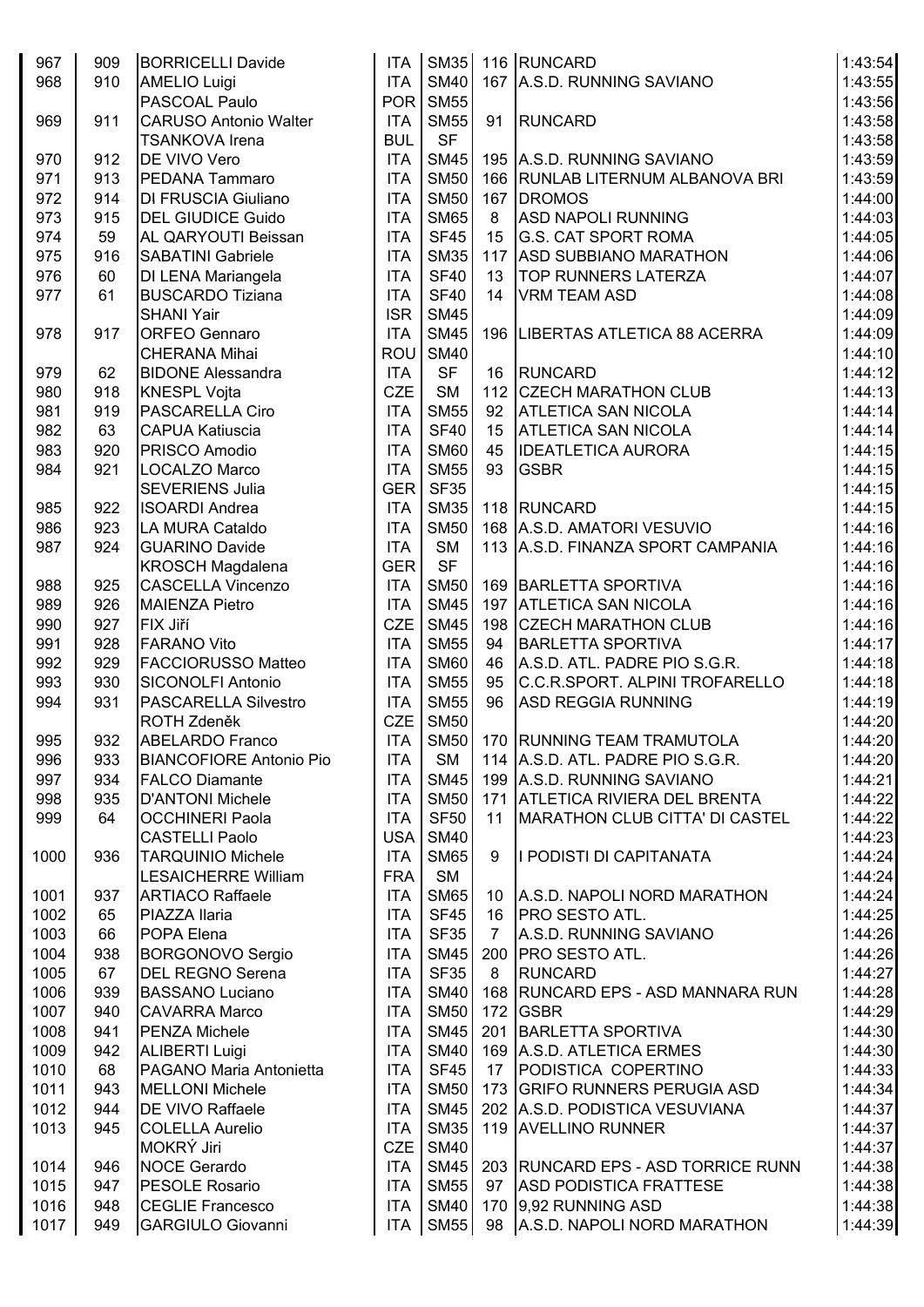|      |     | <b>BUJNY Jedrzej</b>          |            | POL SM45    |                 |                                     | 1:44:40 |
|------|-----|-------------------------------|------------|-------------|-----------------|-------------------------------------|---------|
| 1018 | 950 | <b>FALCO Luigi</b>            | <b>ITA</b> | <b>SM45</b> |                 | 204 CAIVANO RUNNERS                 | 1:44:40 |
|      |     | FILOCHOWSKI Daniel            | POL        | <b>SM45</b> |                 |                                     | 1:44:40 |
| 1019 | 951 | PENZO Achille                 | <b>ITA</b> | <b>SM55</b> | 99              | <b>ASD MARATHON CAVALLI MARINI</b>  | 1:44:41 |
| 1020 | 952 | CICCOLELLA Ignazio            | <b>ITA</b> | <b>SM55</b> |                 | 100 A. P. D. HIPPOS CAMPI FLEGREI   | 1:44:41 |
| 1021 | 953 | PISCOPO Sabato                | <b>ITA</b> | <b>SM40</b> | 171             | <b>ATLETICA SAN NICOLA</b>          | 1:44:42 |
| 1022 | 954 | <b>CASARDI Domenico</b>       | <b>ITA</b> | <b>SM50</b> |                 | 174 BARLETTA SPORTIVA               | 1:44:42 |
| 1023 | 955 | ROMANO Biagio                 | <b>ITA</b> | <b>SM50</b> |                 | 175 RUNCARD EPS - RUN4FUN ASD       | 1:44:44 |
| 1024 | 956 | <b>MASTROPIETRO Salvatore</b> | <b>ITA</b> | <b>SM50</b> |                 | 176 RUNCARD                         | 1:44:48 |
| 1025 | 957 | <b>SALVATICI Marco</b>        | <b>ITA</b> | <b>SM45</b> |                 | 205 PISA ROAD RUNNERS CLUB          | 1:44:48 |
| 1026 | 69  | <b>SAINATI Silvia</b>         | <b>ITA</b> | <b>SF40</b> | 16              | <b>PISA ROAD RUNNERS CLUB</b>       | 1:44:49 |
|      |     | <b>LOISEAU Clement</b>        | <b>FRA</b> | <b>SM</b>   |                 |                                     | 1:44:49 |
| 1027 | 958 | <b>COMPAGNONE Luciano</b>     | <b>ITA</b> | <b>SM35</b> |                 | 120 A. S. D. MILONRUNNERS CROTONE   | 1:44:49 |
| 1028 | 959 |                               | <b>ITA</b> | <b>SM40</b> |                 | 172 RUNCARD                         | 1:44:50 |
|      | 960 | <b>COVINO Giampiero</b>       |            | <b>SM50</b> |                 |                                     |         |
| 1029 |     | <b>ESPOSITO Fabio</b>         | <b>ITA</b> |             |                 | 177 RUNCARD EPS - ASD AMICI KENIANI | 1:44:51 |
| 1030 | 961 | RUSSO Ferdinando              | <b>ITA</b> | <b>SM50</b> |                 | 178 A.S.D. AMATORI VESUVIO          | 1:44:52 |
| 1031 | 962 | <b>STELLATO Francesco</b>     | <b>ITA</b> | <b>SM40</b> |                 | 173 RUNCARD                         | 1:44:52 |
| 1032 | 963 | <b>VILLANO Salvatore</b>      | <b>ITA</b> | <b>SM40</b> |                 | 174 RUNCARD EPS - RUN4FUN ASD       | 1:44:54 |
| 1033 | 964 | RICCARDO Cipriano             | <b>ITA</b> | <b>SM50</b> |                 | 179   RUNLAB LITERNUM ALBANOVA BRI  | 1:44:55 |
| 1034 | 965 | <b>GINEFRA Giovanni</b>       | <b>ITA</b> | <b>SM45</b> |                 | 206 PODISTICA AMATORI POTENZA       | 1:44:55 |
| 1035 | 966 | DI MICCO Tommaso              | <b>ITA</b> | <b>SM55</b> |                 | 101 CAIVANO RUNNERS                 | 1:44:56 |
| 1036 | 967 | <b>MALAVASI Mauro</b>         | <b>ITA</b> | <b>SM35</b> |                 | 121 ASD 3'.30" TEAM                 | 1:44:57 |
| 1037 | 968 | <b>MARRONE Carmine</b>        | <b>ITA</b> | <b>SM50</b> |                 | 180 ASD GRUPPO PODISTICO IL CRAMPO  | 1:44:58 |
| 1038 | 969 | <b>COPPOLA Gaetano</b>        | <b>ITA</b> | <b>SM45</b> |                 | 207 RUNCARD EPS - TROP RUNNER NOLA  | 1:44:59 |
| 1039 | 970 | <b>GRIECO Gianfranco</b>      | <b>ITA</b> | <b>SM35</b> |                 | 122 A.S.D.VIGGIANO RUNNERS          | 1:45:00 |
|      |     | SOUFFLARD Ange                | <b>FRA</b> | <b>SM35</b> |                 |                                     | 1:45:01 |
| 1040 | 971 | <b>NACCA Vincenzo</b>         | <b>ITA</b> | <b>SM40</b> |                 | 175 G.S.D. FIAMME ARGENTO           | 1:45:01 |
| 1041 | 972 | <b>CIANNARELLA Nicola</b>     | <b>ITA</b> | <b>SM50</b> |                 | 181 BARLETTA SPORTIVA               | 1:45:03 |
| 1042 | 973 | PECORARO Guido                | <b>ITA</b> | <b>SM60</b> | 47              | PODISTICA SOLIDARIETA'              | 1:45:03 |
| 1043 | 974 | <b>CAPUANO Dario</b>          | <b>ITA</b> | <b>SM40</b> |                 | 176 A.S.D. AMATORI VESUVIO          | 1:45:04 |
| 1044 | 975 | <b>MATTERA Francesco</b>      | <b>ITA</b> | <b>SM40</b> |                 | 177 VALORE SALUTE, FORTI E VELOCI   | 1:45:06 |
| 1045 | 70  | <b>DE MATTEIS Carmela</b>     | <b>ITA</b> | <b>SF50</b> | 12              | <b>RUNCARD</b>                      | 1:45:07 |
| 1046 | 71  | <b>SCHIANO DI PEPE Anna</b>   | <b>ITA</b> | <b>SF45</b> | 18              | A.S.D. NAPOLI NORD MARATHON         | 1:45:07 |
| 1047 | 976 | D'AGOSTINO Sandrino           | <b>ITA</b> | <b>SM50</b> |                 | 182 LUCA COSENTINO                  | 1:45:08 |
| 1048 | 977 | <b>ZONZIN Sergio</b>          | <b>ITA</b> | <b>SM60</b> | 48              | A.S.D. CENTRO FITNESS MONTELLO      | 1:45:09 |
| 1049 | 72  | <b>CAPASSO Annamaria</b>      | <b>ITA</b> | <b>SF50</b> |                 | 13 A.S.D. AMATORI VESUVIO           | 1:45:11 |
|      |     | <b>DLAMINI Andile</b>         |            | RSA SM40    |                 |                                     | 1:45:12 |
| 1050 | 978 | <b>COCOMAZZI Giovanni</b>     | <b>ITA</b> | <b>SM65</b> |                 | 11   A.S.D. ATL. PADRE PIO S.G.R.   | 1:45:13 |
| 1051 | 979 | <b>DOMO Matteo</b>            | <b>ITA</b> | <b>SM</b>   |                 | 115 ASD 3'.30" TEAM                 | 1:45:13 |
| 1052 | 980 | <b>GALLO Luigi</b>            | <b>ITA</b> | <b>SM35</b> |                 | 123 RUNCARD EPS - RUNCARD           | 1:45:14 |
| 1053 | 981 | <b>GIANFRANCESCO Raffaele</b> | <b>ITA</b> | <b>SM55</b> |                 | 102 RUNCARD EPS - RUNCARD           | 1:45:15 |
| 1054 | 982 | <b>SALEMI Santo</b>           | <b>ITA</b> | <b>SM65</b> | 12 <sup>2</sup> | RUNCARD                             | 1:45:17 |
| 1055 | 983 | ESPOSITO Angelo               | <b>ITA</b> | <b>SM35</b> |                 | 124 RUNCARD                         | 1:45:18 |
| 1056 | 73  | <b>ERCOLINO Filomena</b>      | <b>ITA</b> | <b>SF45</b> | 19              | <b>ASD POLISPORTIVA EPPE MERLA</b>  | 1:45:18 |
| 1057 | 984 | PALOMBA Raimondo              | <b>ITA</b> | <b>SM45</b> |                 | 208 A.S.D. 'IL PARCO'               | 1:45:18 |
|      |     | <b>KRÁČMAR Pavel</b>          | <b>CZE</b> | <b>SM35</b> |                 |                                     | 1:45:19 |
|      |     | <b>ANCONA Vito</b>            | <b>ITA</b> | <b>SM55</b> |                 |                                     |         |
| 1058 | 985 |                               |            |             |                 | 103 RUNNERS DEL LEVANTE             | 1:45:20 |
| 1059 | 986 | PROCOPIO Antonio              | <b>ITA</b> | <b>SM50</b> |                 | 183 ATLETICA ZARAPOTI               | 1:45:20 |
| 1060 | 987 | <b>BENEVENTO Simone</b>       | <b>ITA</b> | <b>SM</b>   |                 | 116 RUNCARD                         | 1:45:20 |
| 1061 | 988 | <b>DE ROSA Domenico</b>       | <b>ITA</b> | <b>SM40</b> |                 | 178 RUNNING TEAM TRAMUTOLA          | 1:45:20 |
| 1062 | 74  | <b>ESPOSITO Martina</b>       | <b>ITA</b> | <b>SF</b>   | 17              | C.U.S. PARMA                        | 1:45:21 |
|      |     | <b>HAMPTON Brian</b>          | GBR        | <b>SM45</b> |                 |                                     | 1:45:23 |
|      |     | <b>NDOUR Lamine</b>           | <b>FRA</b> | <b>SM35</b> |                 |                                     | 1:45:24 |
| 1063 | 75  | <b>CHINELLO Laura</b>         | <b>ITA</b> | <b>SF40</b> |                 | 17 ASD I PODISTI DI NEMO            | 1:45:25 |
| 1064 | 76  | COZZOLINO Annalisa            | <b>ITA</b> | <b>SF45</b> | 20              | ASD INTERNATIONAL SECURITY S.       | 1:45:25 |
|      |     | <b>THIELKING Luisa</b>        | <b>GER</b> | <b>SF</b>   |                 |                                     | 1:45:26 |
| 1065 | 989 | <b>REGGIANI Carlo</b>         | <b>ITA</b> | <b>SM50</b> |                 | 184 G.S.D. MOMBOCAR                 | 1:45:28 |
| 1066 | 990 | PISANO Arcangelo              | <b>ITA</b> | <b>SM40</b> |                 | 179 TERRA DELLO SPORT A.S.D.        | 1:45:29 |
| 1067 | 991 | <b>CASTALDI Bruno</b>         | <b>ITA</b> | <b>SM45</b> |                 | 209 LYCEUM ROMA XIII A.P.D.         | 1:45:29 |
| 1068 | 992 | <b>IMPARATO Pietro</b>        | <b>ITA</b> | <b>SM45</b> |                 | 210 G.S. INTERFORZE TORINO          | 1:45:29 |
|      |     | <b>JEAN-MARC Besnier</b>      |            | FRA SM45    |                 |                                     | 1:45:30 |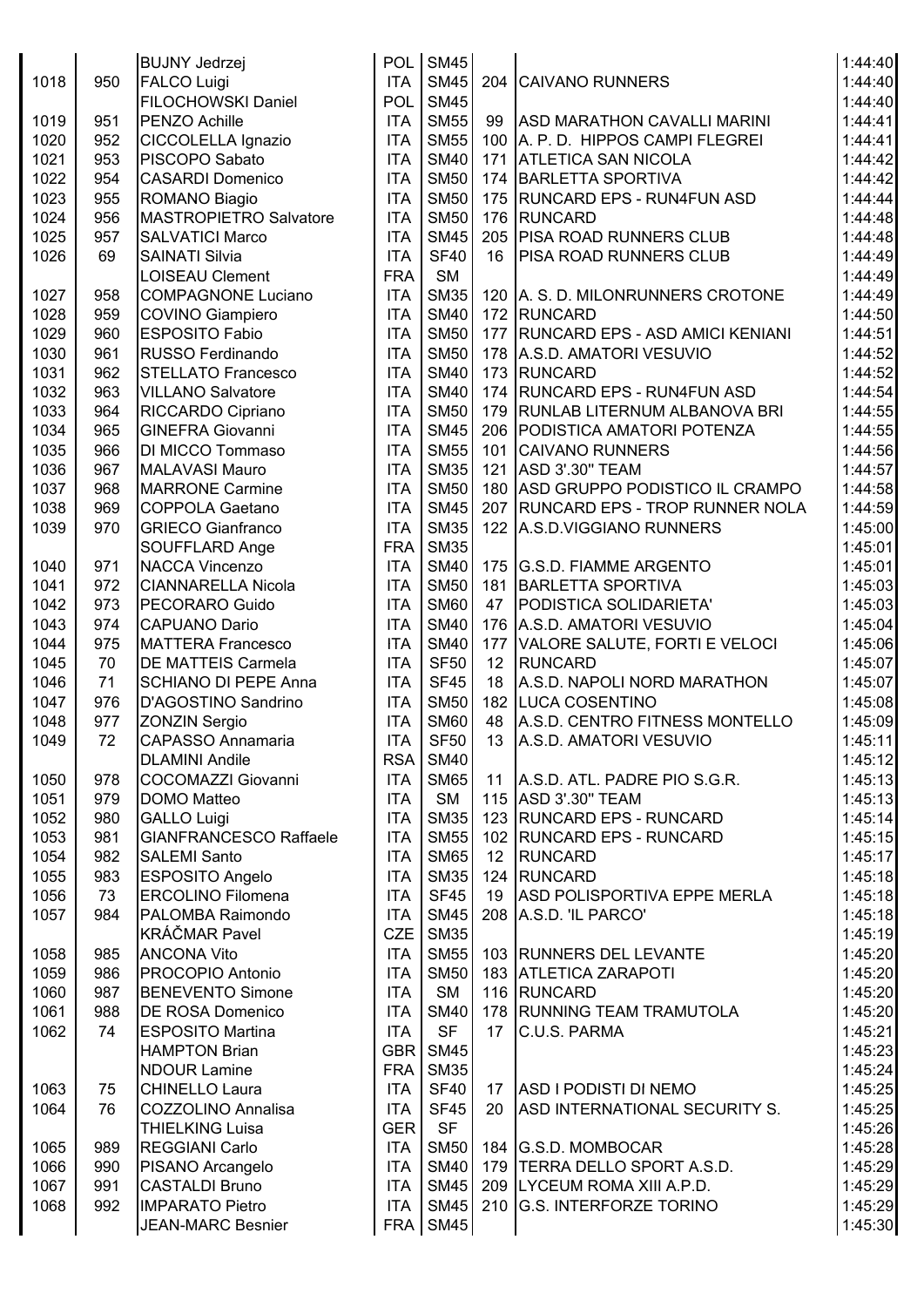| 1069         | 993          | MASCOLO Salvatore           | <b>ITA</b> | <b>SM50</b> |              | 185 BARLETTA SPORTIVA                       | 1:45:30 |
|--------------|--------------|-----------------------------|------------|-------------|--------------|---------------------------------------------|---------|
| 1070         | 994          | <b>VENTURELLI Mirko</b>     | <b>ITA</b> | <b>SM45</b> |              | 211 VERONA RUNNER TOGETHER FREE             | 1:45:33 |
|              |              | ROODENBURG VERMAAT H        | <b>NED</b> | <b>SM</b>   |              |                                             | 1:45:38 |
| 1071         | 995          | <b>CASTALDO Nicola</b>      | <b>ITA</b> | <b>SM55</b> |              | 104 BASE RUNNING                            | 1:45:39 |
| 1072         | 996          | RAGOSTA Biagio              | <b>ITA</b> | <b>SM55</b> |              | 105 A.S.D. AMATORI VESUVIO                  | 1:45:39 |
| 1073         | 997          | <b>SCATIGNA Donato</b>      | <b>ITA</b> | <b>SM45</b> |              | 212 DORANDO PIETRI                          | 1:45:39 |
| 1074         | 998          | <b>GALLO Gennaro</b>        | <b>ITA</b> | <b>SM35</b> |              | 125   A.S.D. NAPOLI NORD MARATHON           | 1:45:39 |
|              |              | <b>CRAMPHORN Leigh</b>      | GBR        | <b>SM45</b> |              |                                             | 1:45:40 |
| 1075         | 999          | PANICO Salvatore            | <b>ITA</b> | <b>SM50</b> |              | 186 RUNCARD EPS - RUNCARD                   | 1:45:41 |
| 1076         | 1000         | <b>FIORENTINO Antonio</b>   | <b>ITA</b> | <b>SM60</b> | 49           | <b>RUN FOR LOVE PROJ.ANNA CERBON</b>        | 1:45:42 |
| 1077         | 1001         | <b>RAFFAELLI Marco</b>      | <b>ITA</b> | <b>SM50</b> |              | 187   PUROSANGUE ATHLETICS CLUB             | 1:45:42 |
| 1078         | 1002         | LAURITO Alessio             | <b>ITA</b> | <b>SM</b>   |              | 117 A.S.D. TRA LE RIGHE                     | 1:45:43 |
| 1079         | 1003         | MARASCO Antonio             | <b>ITA</b> | <b>SM55</b> |              | 106 A.S.D. AMATORI VESUVIO                  | 1:45:44 |
| 1080         | 1004         | <b>D'AGOSTINO Francesco</b> | <b>ITA</b> | <b>SM</b>   |              | 118 ASD IRPINIA ITALIA                      | 1:45:47 |
| 1081         | 1005         | <b>CIANCI Danilo</b>        | <b>ITA</b> | <b>SM50</b> |              | 188 PODISTICA SOLIDARIETA'                  | 1:45:47 |
| 1082         | 1006         | SIMONETTO Andrea            | <b>ITA</b> | <b>SM55</b> |              | 107 RUNCARD                                 | 1:45:50 |
| 1083         | 1007         | RUOCCO Gennaro              | <b>ITA</b> | <b>SM65</b> | 13           | <b>ASD RUN LIFE</b>                         | 1:45:52 |
| 1084         | 1008         | <b>APOLLONI Stefano</b>     | <b>ITA</b> | <b>SM50</b> |              | 189 COLLANA MARATHON NAPOLI                 | 1:45:54 |
|              |              |                             |            | <b>SM50</b> |              |                                             |         |
| 1085<br>1086 | 1009<br>1010 | <b>PETRARCA Vincenzo</b>    | <b>ITA</b> | <b>SM50</b> |              | 190 RUNCARD<br>191 A.S.D. PODISTICA SOLETUM | 1:45:54 |
|              |              | <b>BLANCO Antonio</b>       | <b>ITA</b> |             |              | 213 A.S.D. FINANZA SPORT CAMPANIA           | 1:45:56 |
| 1087         | 1011         | <b>BUONOCORE Antonio</b>    | <b>ITA</b> | <b>SM45</b> |              |                                             | 1:45:56 |
|              |              | <b>CHARLY Petain</b>        | <b>FRA</b> | <b>SM</b>   |              |                                             | 1:45:56 |
| 1088         | 1012         | <b>VELLETRI Luigi</b>       | <b>ITA</b> | <b>SM45</b> |              | 214 CAIVANO RUNNERS                         | 1:45:56 |
|              |              | HOHENDORFF Julian           | GER        | <b>SM35</b> |              |                                             | 1:45:57 |
| 1089         | 1013         | <b>MAROTTI Mario</b>        | <b>ITA</b> | <b>SM45</b> |              | 215 POLISPORTIVA AURORA 76 ASD              | 1:45:57 |
|              |              | <b>IONUT Diaconu</b>        | <b>ROU</b> | <b>SM40</b> |              |                                             | 1:45:59 |
| 1090         | 1014         | <b>SCALABRINO Vincenzo</b>  | <b>ITA</b> | <b>SM65</b> | 14           | A.S.D. AMATORI VESUVIO                      | 1:45:59 |
| 1091         | 1015         | <b>VOZZELLA Rosario</b>     | <b>ITA</b> | <b>SM50</b> |              | 192 RUNCARD EPS - RUNCARD                   | 1:46:01 |
| 1092         | 1016         | PICCOLO Michele             | <b>ITA</b> | <b>SM45</b> |              | 216 A.S.D. PODISTICA MARCIANISE             | 1:46:01 |
| 1093         | 1017         | <b>BONOMINI Diego</b>       | <b>ITA</b> | <b>SM</b>   |              | 119 VERONA RUNNER TOGETHER FREE             | 1:46:02 |
| 1094         | 1018         | <b>VENTRONE Graziano</b>    | <b>ITA</b> | <b>SM</b>   |              | 120 ATLETICA SAN NICOLA                     | 1:46:04 |
| 1095         | 1019         | <b>MAURO Carmine</b>        | <b>ITA</b> | <b>SM45</b> |              | 217 FRECCE RUNNING CLUB SAVIANO             | 1:46:06 |
| 1096         | 1020         | <b>CESARONI Fortunato</b>   | <b>ITA</b> | <b>SM60</b> | 50           | RUNCARD EPS - DINAMIKA ASD                  | 1:46:07 |
| 1097         | 77           | <b>GALANO Teresa</b>        | <b>ITA</b> | <b>SF60</b> | $\mathbf{1}$ | <b>ASD SORRENTO RUNNERS</b>                 | 1:46:07 |
| 1098         | 78           | DI LAURO Caterina           | <b>ITA</b> | <b>SF35</b> | 9            | S.S.D. REGGIA POWER A.R.L.                  | 1:46:07 |
| 1099         | 79           | <b>VILLANI Loredana</b>     | <b>ITA</b> | <b>SF45</b> | 21           | <b>CAIVANO RUNNERS</b>                      | 1:46:08 |
|              |              | <b>DONDERS Joris</b>        | <b>BEL</b> | <b>SM35</b> |              |                                             | 1:46:08 |
| 1100         | 1021         | MARCHETTI Felice            | <b>ITA</b> | <b>SM50</b> |              | 193 CAIVANO RUNNERS                         | 1:46:08 |
| 1101         | 1022         | <b>VETERE Nicola</b>        | <b>ITA</b> | <b>SM60</b> | 51           | I SARACENI DI LUCERA                        | 1:46:09 |
| 1102         | 1023         | <b>OLIVIERO Daniele</b>     | <b>ITA</b> | <b>SM55</b> |              | 108   PODISTICA AMATORI POTENZA             | 1:46:10 |
| 1103         | 1024         | DI MARTINO Domenico         | <b>ITA</b> | <b>SM</b>   | 121          | RUNCARD                                     | 1:46:11 |
| 1104         | 80           | <b>BARZELLONI Paola</b>     | <b>ITA</b> | <b>SF50</b> | 14           | <b>SPORTIFICATION</b>                       | 1:46:11 |
| 1105         | 81           | <b>DI PAOLA Valentina</b>   | <b>ITA</b> | <b>SF</b>   | 18           | <b>PIETRO MICCA BIELLA RUNNING</b>          | 1:46:12 |
|              |              | <b>VOETEN Melvin</b>        | <b>NED</b> | <b>SM</b>   |              |                                             | 1:46:13 |
| 1106         | 1025         | <b>VERDE Raffaele</b>       | <b>ITA</b> | <b>SM</b>   |              | 122 RUNCARD                                 | 1:46:13 |
| 1107         | 1026         | <b>BORGHESI Valerio</b>     | <b>ITA</b> | <b>SM45</b> |              | 218 RUNNING SARONNO                         | 1:46:13 |
| 1108         | 1027         | <b>HENNY Gianluca</b>       | <b>ITA</b> | <b>SM35</b> |              | 126 RUNCARD                                 | 1:46:13 |
| 1109         | 1028         | <b>GIOMBETTI Gabriele</b>   | <b>ITA</b> | <b>SM55</b> |              | 109   PIETRALUNGA RUNNERS A.S.D.            | 1:46:14 |
| 1110         | 1029         | <b>BUFOLI Francesco</b>     | <b>ITA</b> | <b>SM55</b> |              | 110 RUNCARD EPS - RUNCARD                   | 1:46:14 |
| 1111         | 1030         | <b>GUERRINI Marco</b>       | <b>ITA</b> | <b>SM55</b> |              | 111 RUNNING SARONNO                         | 1:46:15 |
| 1112         | 1031         | <b>MONACO Marco</b>         | <b>ITA</b> | <b>SM</b>   |              | 123 ALZAIA NAVIGLIO RUNNERS                 | 1:46:16 |
| 1113         | 1032         | <b>TAFURO Felice</b>        | <b>ITA</b> | <b>SM35</b> |              | 127 A.S.D. RUNNING SAVIANO                  | 1:46:17 |
| 1114         | 1033         | <b>CRISTALLO Domenico</b>   | <b>ITA</b> | <b>SM50</b> |              | 194 ASD PODISTICA FRATTESE                  | 1:46:17 |
| 1115         | 1034         | <b>AVERSANO Francesco</b>   | <b>ITA</b> | <b>SM50</b> |              | 195 ASD PODISTICA FRATTESE                  | 1:46:18 |
| 1116         | 1035         | <b>CICATELLI Pasquale</b>   | <b>ITA</b> | <b>SM50</b> |              | 196 ASD PODISTICA FRATTESE                  | 1:46:18 |
| 1117         | 1036         | SABATINO Antonio            | <b>ITA</b> | <b>SM50</b> |              | 197   RUNLAB LITERNUM ALBANOVA BRI          | 1:46:19 |
| 1118         | 1037         | SACCOMANNO Orlando Oma      | <b>ARG</b> | <b>SM50</b> |              | 198 NAVIGLIO RUNNING TEAM ASD               | 1:46:20 |
| 1119         | 1038         | <b>CAVALLO Enzo</b>         | <b>ITA</b> | <b>SM50</b> |              | 199   A.S.D. ATL. SPORTING CALORE           | 1:46:20 |
| 1120         | 82           | <b>VILLANTI Francesca</b>   | <b>ITA</b> | <b>SF40</b> | 18           | <b>IL CORSO DI CORSA</b>                    | 1:46:20 |
| 1121         | 83           | SOLTYKIEWICZ Malgorzata     | <b>POL</b> | <b>SF40</b> | 19           | PODISTICA SOLIDARIETA'                      | 1:46:22 |
| 1122         | 84           | <b>DEL GAUDIO Donatella</b> | ITA        | <b>SF50</b> | 15           | <b>PISA ROAD RUNNERS CLUB</b>               | 1:46:22 |
|              |              |                             |            |             |              |                                             |         |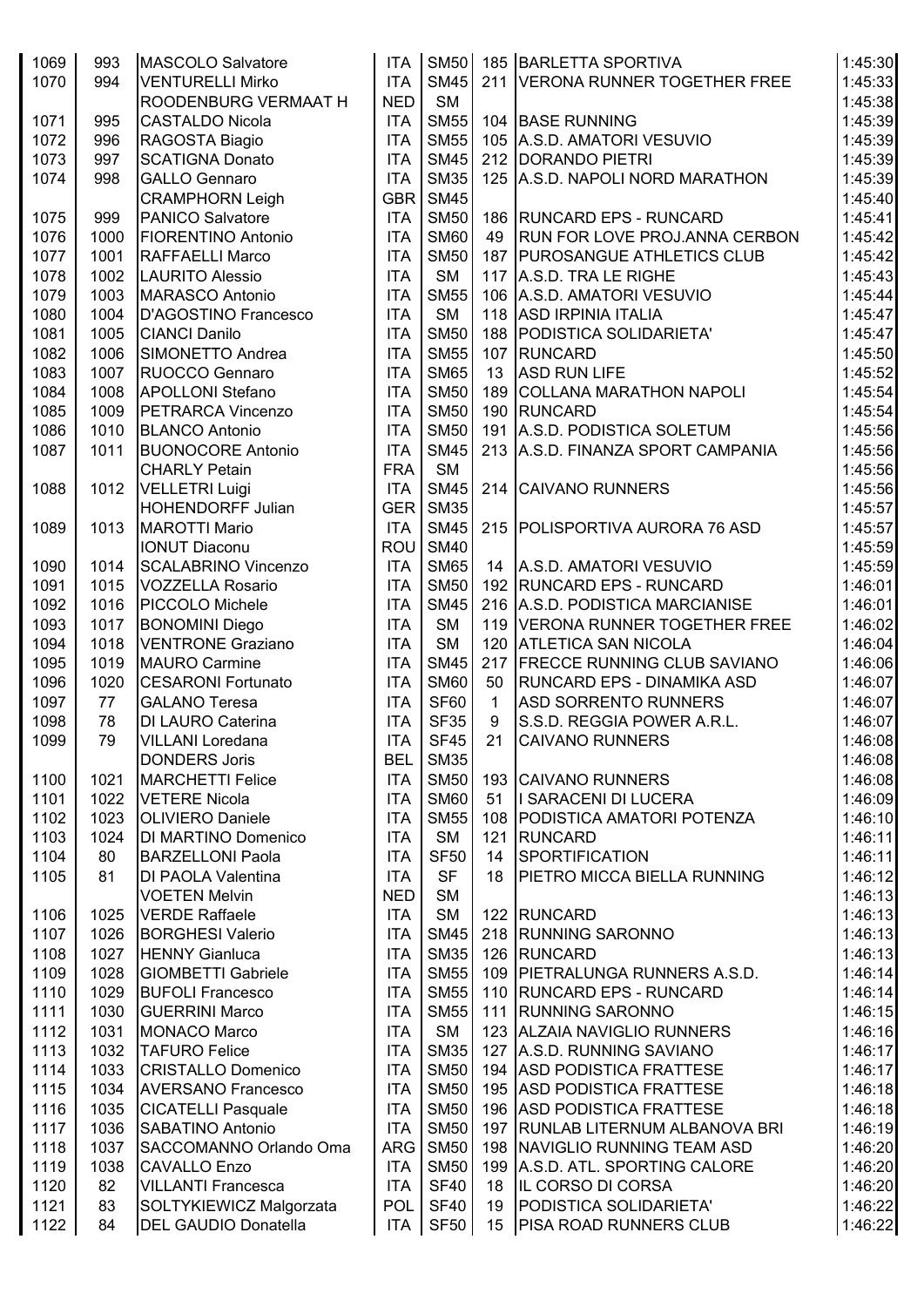| 1123 | 1039 | <b>SARAIELLO Pasquale</b>       | <b>ITA</b> | <b>SM35</b> |                | 128 G.P.PIOMBINO AVIS                  | 1:46:22 |
|------|------|---------------------------------|------------|-------------|----------------|----------------------------------------|---------|
| 1124 | 85   | <b>SCAGLIOSO Sefora</b>         | <b>ITA</b> | <b>SF45</b> | 22             | NUOVA ATLETICA COPERTINO               | 1:46:22 |
| 1125 | 1040 | <b>SAMBROTTA Paolo</b>          | <b>ITA</b> | <b>SM65</b> | 15             | <b>G.A.P. SARONNO</b>                  | 1:46:23 |
| 1126 | 86   | <b>FACCENDA Marta</b>           | <b>ITA</b> | <b>SF50</b> | 16             | <b>ASD SPACE RUNNING</b>               | 1:46:24 |
|      |      | <b>GEFFROY Morgan</b>           | <b>FRA</b> | <b>SM</b>   |                |                                        | 1:46:25 |
|      |      | PRŮCHA Robert                   | <b>CZE</b> | <b>SM45</b> |                |                                        | 1:46:26 |
| 1127 | 87   | <b>CONTE Cinzia</b>             | <b>ITA</b> | <b>SF45</b> | 23             | <b>ASD TIGER RUNNING CLUB</b>          | 1:46:28 |
| 1128 | 1041 | MUNGIVERA Carlo                 | <b>ITA</b> | <b>SM60</b> | 52             | A.S.D. FINANZA SPORT CAMPANIA          | 1:46:29 |
| 1129 | 88   | <b>GRIMALDI Maria Anastasia</b> | <b>ITA</b> | <b>SF45</b> | 24             | ASD POD.CAVA PIC.COSTA AMALFI          | 1:46:29 |
| 1130 | 89   | <b>GUTTADAURO Marcella</b>      | <b>ITA</b> | <b>SF40</b> | 20             | ATL. E PODISTICA POL.BOTTANUCO         | 1:46:31 |
| 1131 | 1042 | <b>SIMONELLI Marco</b>          | <b>ITA</b> | <b>SM40</b> | 180            | <b>RUNCARD</b>                         | 1:46:32 |
| 1132 | 1043 | <b>FRAGNITO Stefano</b>         | <b>ITA</b> | <b>SM35</b> | 129            | <b>RUNCARD</b>                         | 1:46:34 |
| 1133 | 1044 | <b>BISCHERI Paolo</b>           | <b>ITA</b> | <b>SM50</b> | 200            | <b>RUNCARD EPS - ASD MARATHON BIK</b>  | 1:46:35 |
| 1134 | 1045 | <b>DE STEFANO Antonio</b>       | <b>ITA</b> | <b>SM55</b> |                | 112 A.S.D. FINANZA SPORT CAMPANIA      | 1:46:37 |
| 1135 | 1046 | PATTOFATTO Riccardo             | <b>ITA</b> | <b>SM50</b> |                | 201 CALCATERRA SPORT ASD               | 1:46:38 |
|      |      |                                 | <b>ITA</b> | <b>SM55</b> |                |                                        |         |
| 1136 | 1047 | <b>LEO Carmine Cesario</b>      |            | <b>SF50</b> |                | 113 NUOVA ATLETICA COPERTINO           | 1:46:38 |
| 1137 | 90   | <b>DE CESARE Debora</b>         | <b>ITA</b> |             | 17             | CALCATERRA SPORT ASD                   | 1:46:38 |
| 1138 | 1048 | LIBRALATO Gianluca              | <b>ITA</b> | <b>SM45</b> |                | 219   MARTELLAGO RUNNING TEAM          | 1:46:39 |
| 1139 | 1049 | <b>SCARPONI Massimo</b>         | <b>ITA</b> | <b>SM50</b> |                | 202 RUNCARD                            | 1:46:39 |
| 1140 | 91   | <b>ROBBE Michelina</b>          | <b>ITA</b> | <b>SF45</b> | 25             | <b>RUNCARD EPS - RUNCARD</b>           | 1:46:39 |
| 1141 | 1050 | <b>DE GIORGI Giuseppe</b>       | <b>ITA</b> | <b>SM65</b> | 16             | <b>RUNCARD EPS - GRUPPO PODISTICO</b>  | 1:46:40 |
| 1142 | 1051 | RIVIECCIO Tommaso               | <b>ITA</b> | <b>SM45</b> |                | 220 A.S.D. POD. 'IL LAGHETTO'          | 1:46:41 |
| 1143 | 1052 | <b>MENNA Arcangelo</b>          | <b>ITA</b> | <b>SM55</b> |                | 114 ASD INTERNATIONAL SECURITY S.      | 1:46:41 |
| 1144 | 1053 | <b>BIANCO Giovanni</b>          | <b>ITA</b> | <b>SM50</b> |                | 203 ASD G.P. SILMA ATL. CRISTOFARO     | 1:46:42 |
| 1145 | 1054 | <b>CAPPA Pasquale</b>           | <b>ITA</b> | <b>SM55</b> |                | 115 BRAMEA VULTUR RUNNERS              | 1:46:43 |
| 1146 | 1055 | <b>DIANA Francesco</b>          | <b>ITA</b> | <b>SM75</b> | 1              | A.S.D. AMATORI VESUVIO                 | 1:46:44 |
| 1147 | 92   | <b>KOLTUN Olha</b>              | <b>UKR</b> | <b>SF</b>   | 19             | A.S.D. PODISTICA POLLESE               | 1:46:44 |
| 1148 | 1056 | <b>TAMPIERI Alberto</b>         | <b>ITA</b> | <b>SM45</b> |                | 221 ASD 3'.30" TEAM                    | 1:46:46 |
| 1149 | 1057 | SALZANO Luigi                   | <b>ITA</b> | <b>SM60</b> | 53             | ASD PODISTI S.GIORGIO D SANNIO         | 1:46:46 |
| 1150 | 93   | <b>SABINI Flaminia</b>          | <b>ITA</b> | <b>SF45</b> | 26             | <b>CIRCOLO CANOTTIERI ANIENE</b>       | 1:46:46 |
| 1151 | 94   | <b>AMBRA Serena</b>             | <b>ITA</b> | <b>SF45</b> | 27             | ASD 3'.30" TEAM                        | 1:46:47 |
| 1152 | 1058 | MOSCARITOLO Giovanni            | <b>ITA</b> | <b>SM</b>   |                | 124 AVELLINO RUNNER                    | 1:46:47 |
| 1153 | 1059 | <b>GIBERTI Claudio</b>          | <b>ITA</b> | <b>SM40</b> |                | 181 G.P. LA GUGLIA SASSUOLO S.S.D.     | 1:46:47 |
| 1154 | 1060 | NUZZACI Cosimo                  | <b>ITA</b> | <b>SM50</b> |                | 204 NUOVA ATLETICA COPERTINO           | 1:46:47 |
| 1155 | 1061 | <b>CROCETTA Luigi</b>           | <b>ITA</b> | <b>SM45</b> |                | 222 FREE RUNNERS MOLFETTA              | 1:46:47 |
| 1156 | 1062 | CAPASSO Andrea                  | <b>ITA</b> |             |                | SM35   130   ASD PODISTICA FRATTESE    | 1:46:48 |
|      |      | NOVÁKOVÁ Jana                   | <b>CZE</b> | <b>SF</b>   |                |                                        | 1:46:49 |
| 1157 | 1063 | <b>CASTRIOTTA Luigi</b>         | <b>ITA</b> | <b>SM55</b> |                | 116   A.S.D. MANFREDONIA RUNNING & F   | 1:46:50 |
| 1158 | 1064 | <b>SALULINI Giampaolo</b>       | <b>ITA</b> | <b>SM50</b> |                | 205 A.S. AMATORI VILLA PAMPHILI        | 1:46:51 |
| 1159 | 1065 | DI SALVO Fabrizio               | <b>ITA</b> | <b>SM50</b> |                | 206 RUNCARD                            | 1:46:52 |
| 1160 | 1066 | <b>CECCARELLI Domenico</b>      | <b>ITA</b> | <b>SM40</b> |                | 182 POD. VALLE CAUDINA                 | 1:46:52 |
| 1161 | 1067 | <b>VERSEA Giorgio</b>           | <b>ITA</b> | <b>SM45</b> |                | 223 ATLETICA ZARAPOTI                  | 1:46:52 |
| 1162 | 1068 | <b>LATORRE Antonio</b>          | <b>ITA</b> | <b>SM</b>   |                | 125 RUNAWAY MILANO A.S.D.              | 1:46:53 |
| 1163 | 95   | <b>GIAMMARIA Lavinia</b>        | <b>ITA</b> | <b>SF</b>   | 20             | <b>RUNAWAY MILANO A.S.D.</b>           | 1:46:53 |
| 1164 | 96   | <b>COSENTINO Annamaria</b>      | <b>ITA</b> | <b>SF35</b> | 10             | A.S.D. ATLETICA SALERNO                | 1:46:53 |
| 1165 | 1069 | PECORARO Sergio                 | <b>ITA</b> | <b>SM55</b> |                | 117 ASD RUNNERS FOR EMERGENCY          | 1:46:54 |
| 1166 | 1070 | <b>BULLETTI Alessio</b>         | <b>ITA</b> | <b>SM40</b> |                | 183 ASD ATLETICA PRATO                 | 1:46:54 |
| 1167 | 97   | <b>VAIASICCA HERNANDEZ AI</b>   | <b>ITA</b> | <b>SF</b>   | 21             | <b>RUNCARD</b>                         | 1:46:55 |
| 1168 | 1071 | <b>BOCCIA Michele</b>           | <b>ITA</b> | <b>SM40</b> |                | 184 A.S.D. ATLETICA SALERNO            | 1:46:56 |
| 1169 | 1072 | <b>DE FEO Gabriele</b>          | <b>ITA</b> | <b>SM50</b> |                | 207 SALERNO MARATHON                   | 1:46:57 |
| 1170 | 1073 | <b>MICCIONI Simone</b>          | <b>ITA</b> | <b>SM55</b> |                | 118 ASD SPARTAN SPORT ACADEMY          | 1:46:57 |
| 1171 | 1074 | <b>SAMBENEDETTO Marco</b>       | <b>ITA</b> | <b>SM45</b> |                | 224 ASD RUNNERS PESCARA                | 1:46:57 |
|      |      | <b>BARKER Tyler</b>             | <b>USA</b> | <b>SM</b>   |                |                                        | 1:46:59 |
|      |      | SOWKA Janus                     | <b>GER</b> | <b>SM40</b> |                |                                        | 1:47:00 |
|      | 98   | <b>BUONFANTINO Cristiana</b>    | <b>ITA</b> | SF60        | $\overline{2}$ | A.S. AMATORI VILLA PAMPHILI            | 1:47:01 |
| 1172 |      | <b>HALFAR Tomáš</b>             | <b>CZE</b> | <b>SM</b>   |                |                                        | 1:47:02 |
|      |      |                                 |            |             |                |                                        |         |
| 1173 | 1075 | <b>CAPITANO Roberto</b>         | <b>ITA</b> | <b>SM55</b> |                | 119 RUNCARD EPS - RUNCARD              | 1:47:02 |
| 1174 | 1076 | <b>CAPUANO Stefano</b>          | <b>ITA</b> | <b>SM45</b> |                | 225 A.S.D. AMATORI VESUVIO             | 1:47:03 |
| 1175 | 1077 | <b>BUOVOLO Fulvio</b>           | <b>ITA</b> | <b>SM45</b> |                | 226 A.S.D. CAFFARELLA RUNNERS          | 1:47:05 |
| 1176 | 1078 | SABATASSO Luciano               | <b>ITA</b> | <b>SM55</b> |                | 120 ASD PODISTICA FRATTESE             | 1:47:07 |
| 1177 | 1079 | <b>BARBATO Pasquale</b>         | <b>ITA</b> |             |                | SM40   185   A.S.D. PODISTICA NORMANNA | 1:47:07 |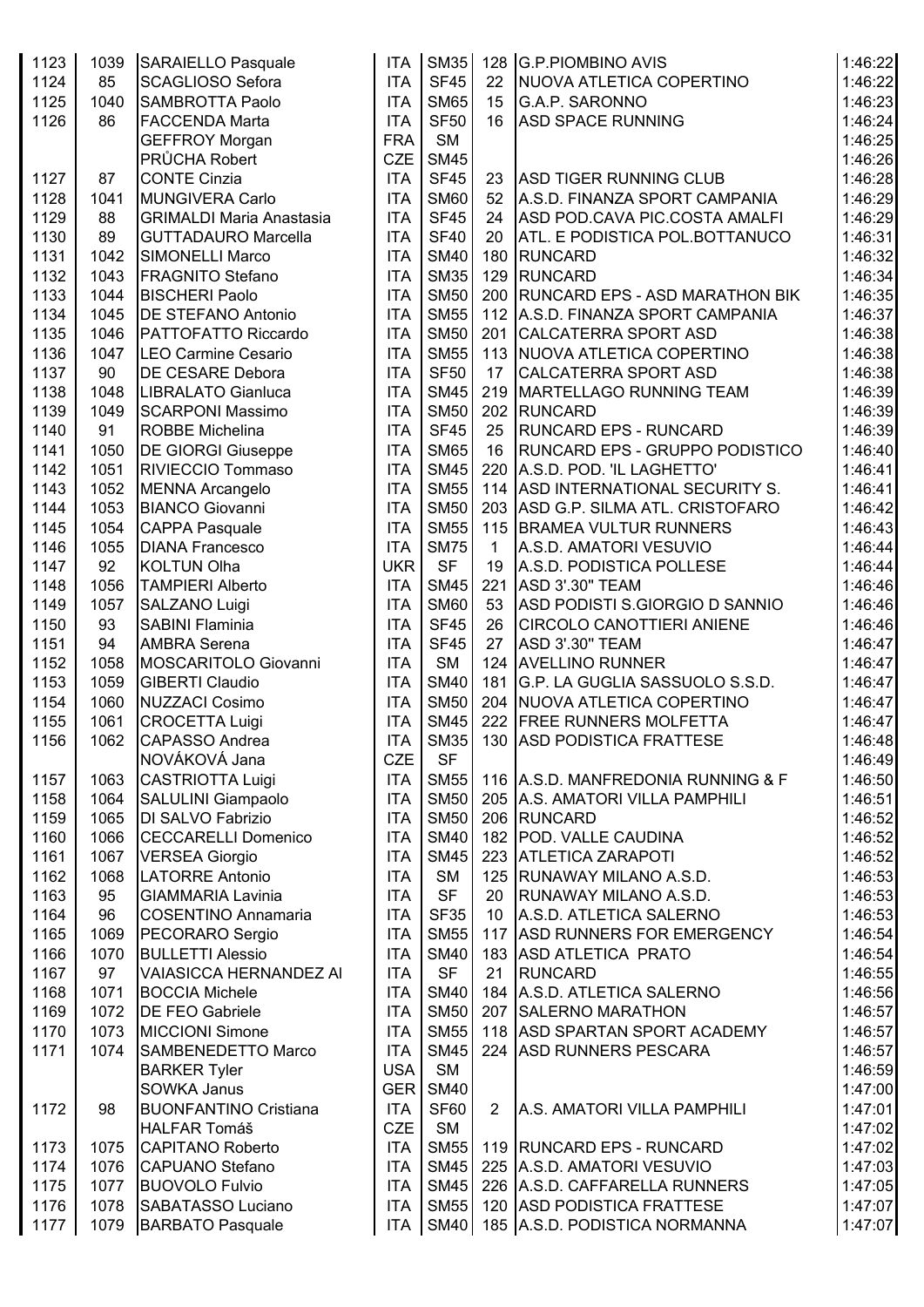| 1178 | 99   | ZAMPELLA Pasqualina              | <b>ITA</b>       | <b>SF35</b> | 11  | <b>RUNCARD EPS - ASD ROAD RUNNERS</b> | 1:47:12 |
|------|------|----------------------------------|------------------|-------------|-----|---------------------------------------|---------|
| 1179 | 1080 | <b>GRANATA Angelo</b>            | <b>ITA</b>       | <b>SM35</b> |     | 131 POLIGOLFO                         | 1:47:13 |
|      |      | <b>SCHOLTZ Brendin</b>           | <b>RSA</b>       | <b>SM</b>   |     |                                       | 1:47:13 |
| 1180 | 1081 | <b>VENTRONE Luigi</b>            | <b>ITA</b>       | <b>SM45</b> |     | 227 ATLETICA SAN NICOLA               | 1:47:14 |
| 1181 | 1082 | <b>MELE Ciro</b>                 | <b>ITA</b>       | <b>SM55</b> |     | 121 A.P.D. AENEAS RUN                 | 1:47:14 |
| 1182 | 1083 | <b>MANCINI Marcello</b>          | <b>ITA</b>       | <b>SM40</b> |     | 186 A.S.D. FINANZA SPORT CAMPANIA     | 1:47:15 |
| 1183 | 1084 | <b>CORRADINO Alessandro</b>      | <b>ITA</b>       | <b>SM45</b> |     | 228 C.U.S. PARMA                      | 1:47:16 |
| 1184 | 1085 | <b>CAMPESTRE Daniele</b>         | <b>ITA</b>       | <b>SM45</b> |     | 229 RUNCARD                           | 1:47:16 |
|      |      |                                  |                  |             |     |                                       | 1:47:16 |
| 1185 | 1086 | <b>GILARDI Francesco</b>         | <b>ITA</b>       | <b>SM55</b> |     | 122   PARMARATHON ASD                 |         |
| 1186 | 1087 | <b>GRIECO Giuseppe</b>           | <b>ITA</b>       | <b>SM45</b> |     | 230 RUNCARD                           | 1:47:17 |
| 1187 | 1088 | <b>MADEO Domenico</b>            | <b>ITA</b>       | <b>SM40</b> | 187 | MARATHON CS                           | 1:47:17 |
| 1188 | 1089 | MIGLIAROTTI Sergio               | <b>ITA</b>       | <b>SM60</b> | 54  | MARATHON CLUB CITTA' DI CASTEL        | 1:47:19 |
| 1189 | 1090 | MAGLIULO Gianpaolo               | <b>ITA</b>       | <b>SM45</b> |     | 231 RUNCARD                           | 1:47:21 |
| 1190 | 1091 | <b>OLIVIERI Giovanni</b>         | <b>ITA</b>       | <b>SM50</b> |     | 208 A.S.D. MANFREDONIA RUNNING & F    | 1:47:22 |
| 1191 | 100  | <b>PETRILLI Cristina</b>         | <b>ITA</b>       | <b>SF40</b> | 21  | <b>ASD RUNNERS PESCARA</b>            | 1:47:22 |
|      |      | <b>KAMINSKI Piotr</b>            | POL              | <b>SM</b>   |     |                                       | 1:47:23 |
| 1192 | 1092 | <b>NAVARRA Francesco</b>         | <b>ITA</b>       | <b>SM55</b> |     | 123 A.S.D. POD. 'IL LAGHETTO'         | 1:47:24 |
| 1193 | 1093 | <b>MIANI Massimiliano</b>        | <b>ITA</b>       | <b>SM50</b> |     | 209 ASD RUNNERS PESCARA               | 1:47:24 |
| 1194 | 101  | SILVESTRINI Mariachiara          | <b>ITA</b>       | <b>SF</b>   | 22  | <b>RUNCARD EPS - RUNCARD</b>          | 1:47:24 |
| 1195 | 1094 | PACE Luigi                       | <b>ITA</b>       | <b>SM40</b> |     | 188 ASD RUNNERS PESCARA               | 1:47:25 |
| 1196 | 1095 | PIGNATIELLO Vincenzo             | <b>ITA</b>       | <b>SM40</b> |     | 189 PODISTI CORDENONS                 | 1:47:25 |
|      |      | <b>MILLWARD Chris</b>            | <b>GBR</b>       | <b>SM50</b> |     |                                       | 1:47:26 |
| 1197 | 1096 | <b>D'AMICO Giuseppe</b>          | <b>ITA</b>       | <b>SM35</b> |     | 132 ATLETICA PRO CANOSA               | 1:47:26 |
| 1198 | 1097 | PEZZELLA Maurizio Giorgio        | <b>ITA</b>       | <b>SM</b>   |     | 126 RUNCARD                           | 1:47:27 |
| 1199 | 102  | <b>CURATELLA Valentina</b>       | <b>ITA</b>       | <b>SF</b>   | 23  | <b>RUNCARD</b>                        | 1:47:27 |
| 1200 | 1098 | <b>ZORZAN Diego</b>              | <b>ITA</b>       | <b>SM55</b> |     | 124   TORINO ROAD RUNNERS A.S.D.      | 1:47:29 |
| 1201 | 1099 | <b>BOLOGNINI Cosimo</b>          | <b>ITA</b>       | <b>SM50</b> |     | 210 ASD RUNNERS PESCARA               | 1:47:31 |
| 1202 | 1100 | <b>SCARPATI Antonio</b>          | <b>ITA</b>       | <b>SM55</b> |     | 125 A.S.D. FINANZA SPORT CAMPANIA     | 1:47:32 |
| 1203 | 1101 | <b>DELLA TORCA Pasquale</b>      | <b>ITA</b>       | <b>SM55</b> |     | 126 ASD AMATORI PODISMO BENEVENT      | 1:47:33 |
| 1204 | 1102 | <b>GIANNINI Francesco Paolo</b>  | <b>ITA</b>       | <b>SM35</b> |     |                                       | 1:47:34 |
|      |      |                                  | GRE              | <b>SM45</b> |     | 133 BARLETTA SPORTIVA                 | 1:47:34 |
|      |      | <b>TSIROS Konstantinos</b>       |                  |             |     |                                       |         |
| 1205 | 1103 | <b>CACCIAPAGLIA Paolo Antoni</b> | <b>ITA</b>       | <b>SM50</b> |     | 211 RUNNERS DEL LEVANTE               | 1:47:36 |
|      |      | <b>KHADRI Adlene Fahri</b>       | <b>FRA</b>       | <b>SM50</b> |     |                                       | 1:47:36 |
| 1206 | 103  | <b>ABBAFATI Katiuscia</b>        | <b>ITA</b>       | <b>SF40</b> | 22  | AMATORI TOP RUNNERS CAST. ROM.        | 1:47:36 |
| 1207 | 104  | <b>SORRENTINO Flora</b>          | <b>ITA</b>       | <b>SF40</b> | 23  | <b>ATLETICA LEGGERA PORTICI</b>       | 1:47:37 |
| 1208 | 1104 | FORMENTO Alberto                 | <b>ITA</b>       | <b>SM40</b> | 190 |                                       | 1:47:37 |
| 1209 | 1105 | <b>TROISE Paolo</b>              | <b>ITA</b>       | <b>SM50</b> |     | 212 ATLETICA LEGGERA PORTICI          | 1:47:37 |
| 1210 | 1106 | <b>CORSANO Marco</b>             | <b>ITA</b>       | <b>SM50</b> |     | 213 ASD MARATHON CL. ARIANO IRPINO    | 1:47:37 |
| 1211 | 1107 | <b>PRINCIPATO Luigi</b>          | <b>ITA</b>       | <b>SM45</b> |     | 232 PODISTICA PRO LOCO PARETE         | 1:47:38 |
| 1212 | 105  | <b>MINA Silvia</b>               | <b>ITA</b>       | <b>SF</b>   |     | 24 A.S.D. PODISTICA VALLE VARAITA     | 1:47:38 |
| 1213 | 1108 | <b>MALAGUTTI Giampaolo</b>       | <b>ITA</b>       | <b>SM45</b> |     | 233 BOSCAINI RUNNERS                  | 1:47:39 |
|      |      | <b>FOT Dmitriy</b>               | <b>KAZ</b>       | <b>SM35</b> |     |                                       | 1:47:39 |
| 1214 | 1109 | <b>IUOZZO Antonio</b>            | <b>ITA</b>       | <b>SM55</b> |     | 127 ASD MARATHON CL. ARIANO IRPINO    | 1:47:39 |
| 1215 | 1110 | <b>IANNETTI Vittorio</b>         | <b>ITA</b>       | <b>SM50</b> |     | 214 PODISTICA AMATORI POTENZA         | 1:47:40 |
| 1216 | 1111 | <b>ESPOSITO Enrico</b>           | <b>ITA</b>       | <b>SM35</b> |     | 134 RUNCARD                           | 1:47:40 |
| 1217 | 1112 | <b>NARDONE Raffaele</b>          | <b>ITA</b>       | <b>SM50</b> |     | 215 PODISTICA AMATORI POTENZA         | 1:47:41 |
| 1218 | 1113 | <b>CRISCUOLO Raffaele</b>        | <b>ITA</b>       | <b>SM50</b> |     | 216 RUNCARD                           | 1:47:41 |
| 1219 | 1114 | <b>MERONE Giuseppe</b>           | <b>ITA</b>       | <b>SM55</b> |     | 128   RUNCARD EPS - ALBA BACOLI       | 1:47:42 |
| 1220 | 1115 | RUSSO Gerardo                    | <b>ITA</b>       | <b>SM35</b> |     | 135 A.P.D. ATLETICA SCAFATI           | 1:47:42 |
| 1221 | 106  | <b>SCONOCCHIA Elisabetta</b>     | <b>ITA</b>       | <b>SF45</b> |     | 28   FORUM SPORT CENTER SSD SRL       | 1:47:42 |
| 1222 | 1116 | <b>EMILIOZZI Fabrizio</b>        | <b>ITA</b>       | <b>SM50</b> |     | 217 RUNCARD EPS - RUNCARD             | 1:47:43 |
|      |      | <b>SCHMIDT Vitali</b>            | GER <sup>I</sup> | <b>SM35</b> |     |                                       | 1:47:44 |
| 1223 | 1117 | PAOLINI Danilo                   | <b>ITA</b>       | <b>SM50</b> |     | 218 ASD RUNNERS PESCARA               | 1:47:45 |
|      |      | <b>ONEILL Cecilia</b>            | CAN              | <b>SF55</b> |     |                                       | 1:47:46 |
|      |      |                                  |                  |             |     |                                       |         |
|      |      | ALBES Jean-luc                   | <b>FRA</b>       | <b>SM55</b> |     |                                       | 1:47:46 |
| 1224 | 1118 | <b>ERCOLANO Vincenzo</b>         | <b>ITA</b>       | <b>SM45</b> |     | 234 A.S.D. MARATHON CLUB STABIAE      | 1:47:49 |
| 1225 | 107  | <b>MOAURO</b> Emanuela           | <b>ITA</b>       | <b>SF50</b> | 18  | AMATORI TOP RUNNERS CAST. ROM.        | 1:47:49 |
| 1226 | 1119 | <b>ZAMBONI Mirco</b>             | <b>ITA</b>       | <b>SM35</b> |     | 136 ATLETICA CORRIFERRARA             | 1:47:50 |
| 1227 | 1120 | <b>GALLINARO Orlando</b>         | <b>ITA</b>       | <b>SM45</b> |     | 235 CAIVANO RUNNERS                   | 1:47:51 |
| 1228 | 1121 | <b>ANNIGLIATO Antonio</b>        | <b>ITA</b>       | <b>SM50</b> |     | 219 PUROSANGUE ATHLETICS CLUB         | 1:47:52 |
| 1229 | 1122 | <b>SFERRAGATTA Salvatore</b>     | ITA              | <b>SM40</b> |     | 191 ASD ROAD RUNNERS MADDALONI        | 1:47:52 |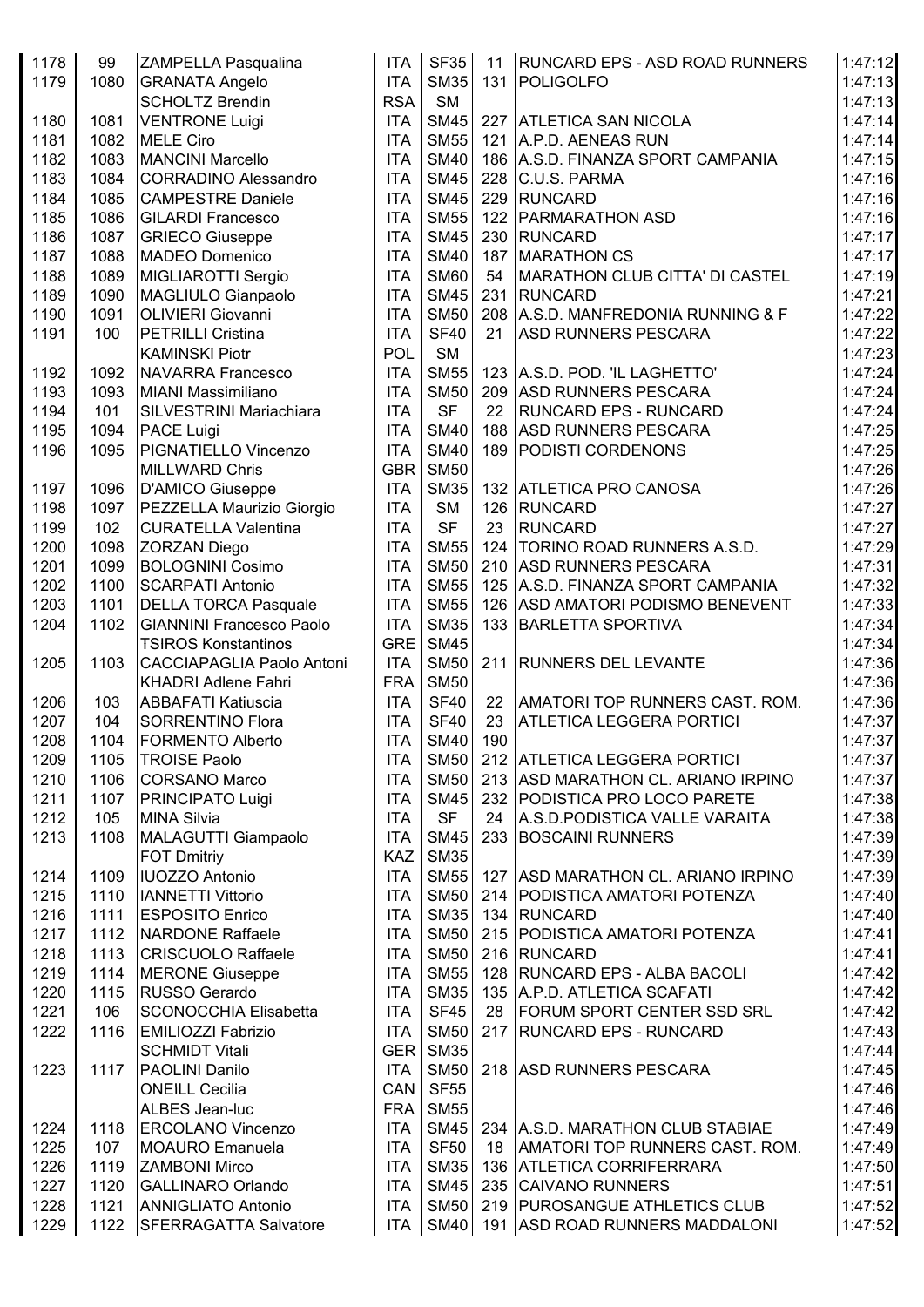| 1230<br>1231 | 108<br>109 | <b>BATTISTA Francesca</b><br><b>UCCI Anna</b><br><b>BUQUET Eric</b> | <b>ITA</b><br><b>ITA</b><br><b>FRA</b> | <b>SF40</b><br><b>SF45</b><br><b>SM50</b> | 24<br>29       | <b>RUNCARD EPS - RUNCARD</b><br><b>ASD AMATORI PODISMO BENEVENT</b> | 1:47:56<br>1:47:56<br>1:47:57 |
|--------------|------------|---------------------------------------------------------------------|----------------------------------------|-------------------------------------------|----------------|---------------------------------------------------------------------|-------------------------------|
| 1232         | 1123       | <b>ASCIONE Giovanni</b><br><b>CROUZAT Zoe</b>                       | <b>ITA</b><br><b>FRA</b>               | <b>SM50</b><br><b>SF</b>                  |                | 220 AVELLINO RUNNER                                                 | 1:47:58<br>1:47:59            |
| 1233         | 1124       | <b>PULIGA Simone</b>                                                | <b>ITA</b>                             | <b>SM50</b>                               |                | 221   PUROSANGUE ATHLETICS CLUB                                     | 1:47:59                       |
| 1234         | 1125       | <b>MONTEBELLI Daniele</b>                                           | <b>ITA</b>                             | <b>SM60</b>                               | 55             | A.S.D. GO RUNNING                                                   | 1:48:02                       |
| 1235         | 1126       | <b>DIELE Giovanni</b>                                               | <b>ITA</b>                             | <b>SM35</b>                               |                | 137 RUNCARD                                                         | 1:48:02                       |
| 1236         | 1127       | <b>GESMUNDO Giuseppe</b>                                            | <b>ITA</b>                             | <b>SM50</b>                               |                | 222 FREE RUNNERS MOLFETTA                                           | 1:48:04                       |
| 1237         | 1128       | PISTORIO Gaetano                                                    | <b>ITA</b>                             | <b>SM50</b>                               |                | 223 A.S.D. NAPOLI NORD MARATHON                                     | 1:48:04                       |
| 1238         | 1129       | PARISI Remigio                                                      | <b>ITA</b>                             | <b>SM55</b>                               |                | 129 RUNCARD EPS - ASD TEGLANUM RU                                   | 1:48:05                       |
| 1239         | 1130       | <b>CITERNESI Lorenzo</b>                                            | <b>ITA</b>                             | <b>SM40</b>                               |                | 192 CLUB SPORTIVO FIRENZE 1870 P.D                                  | 1:48:05                       |
| 1240         | 1131       | <b>CARBONETTA Vincenzo</b>                                          | <b>ITA</b>                             | <b>SM50</b>                               |                | 224 ASD I LUPI D'ABRUZZO                                            | 1:48:06                       |
| 1241         | 1132       | <b>BOVA Marco</b>                                                   | <b>ITA</b>                             | <b>SM35</b>                               |                | 138   RUNLAB LITERNUM ALBANOVA BRI                                  | 1:48:06                       |
| 1242         | 1133       | <b>BIZZARRI</b> Giuseppe                                            | <b>ITA</b>                             | <b>SM60</b>                               | 56             | <b>PUROSANGUE ATHLETICS CLUB</b>                                    | 1:48:07                       |
| 1243         | 110        | CARIELLO Luisa                                                      | <b>ITA</b>                             | <b>SF50</b>                               | 19             | C.C.R.SPORT. ALPINI TROFARELLO                                      | 1:48:09                       |
| 1244         | 1134       | <b>GUAGNANO Angelo</b>                                              | <b>ITA</b>                             | <b>SM45</b>                               |                | 236 RUNCARD                                                         | 1:48:10                       |
| 1245         | 1135       | <b>FACCONE Pietro Roberto</b>                                       | <b>ITA</b>                             | <b>SM45</b>                               |                | 237 RUNCARD                                                         | 1:48:10                       |
| 1246         | 1136       | <b>SBARDELLA Tonino</b>                                             | <b>ITA</b>                             | <b>SM60</b>                               | 57             | <b>FIDAL</b>                                                        | 1:48:10                       |
| 1247         | 1137       | <b>TIERNO Nicola</b>                                                | <b>ITA</b>                             | <b>SM45</b>                               |                | 238 ASD METALFER POD. BRIENZA 2000                                  | 1:48:10                       |
| 1248         | 1138       | <b>IRACE Luciano</b>                                                | <b>ITA</b>                             | <b>SM45</b>                               |                | 239 ASD IRPINIA ITALIA                                              | 1:48:11                       |
| 1249         | 111        | <b>MARTINI Michela</b>                                              | <b>ITA</b>                             | <b>SF50</b>                               | 20             | <b>POLISPORTIVA MONTALTO ASD</b>                                    | 1:48:11                       |
| 1250         | 112        | <b>BORRELLI Gilda</b>                                               | <b>ITA</b>                             | <b>SF</b>                                 | 25             | ASD METALFER POD. BRIENZA 2000                                      | 1:48:12                       |
| 1251         | 1139       | <b>AULETA Giuseppe</b>                                              | <b>ITA</b>                             | <b>SM</b>                                 | 127            | ASD METALFER POD. BRIENZA 2000                                      | 1:48:12                       |
|              |            | <b>STUMPE Martin</b>                                                | <b>NED</b>                             | <b>SM50</b>                               |                |                                                                     | 1:48:13                       |
| 1252         | 1140       | PUPPO Aldo                                                          | <b>ITA</b>                             | <b>SM55</b>                               |                | 130 RUNCARD                                                         | 1:48:13                       |
|              |            | <b>CZAJA Maciej</b>                                                 | POL                                    | <b>SM45</b>                               |                |                                                                     | 1:48:13                       |
| 1253         | 1141       | <b>ACANFORA Silvano</b>                                             | <b>ITA</b>                             | <b>SM65</b>                               | 17             | <b>NAPOLI RUN</b>                                                   | 1:48:16                       |
| 1254         | 113        | <b>PETRUZZELLI Eusapia</b>                                          | <b>ITA</b>                             | <b>SF50</b>                               | 21             | A.MARATONETI ANDRIESI                                               | 1:48:16                       |
| 1255         | 1142       | <b>DE MAIO Giuseppe</b>                                             | <b>ITA</b>                             | <b>SM65</b>                               | 18             | RUNCARD                                                             | 1:48:19                       |
| 1256         | 1143       | <b>PESARE Francesco</b>                                             | <b>ITA</b>                             | <b>SM35</b>                               |                | 139 RUNCARD                                                         | 1:48:19                       |
| 1257         | 114        | <b>FUMAROLA Carmela</b>                                             | <b>ITA</b>                             | <b>SF35</b>                               | 12             | MARTINA FRANCA RUNNING A.S.D.                                       | 1:48:21                       |
| 1258         | 1144       | <b>TERIACA Antonio</b>                                              | <b>ITA</b>                             | <b>SM50</b>                               |                | 225 ATL. ARCI FAVARO                                                | 1:48:22                       |
| 1259         | 1145       | <b>SENATORE Marcello</b>                                            | <b>ITA</b>                             | <b>SM45</b>                               |                | 240 ASD POD.CAVA PIC.COSTA AMALFI                                   | 1:48:25                       |
| 1260         | 1146       | <b>ABBATE Rosario</b>                                               | <b>ITA</b>                             | <b>SM50</b>                               |                | 226 ATLETICA SAN NICOLA                                             | 1:48:25                       |
| 1261         | 1147       | RISITANO Antonio Maria                                              | <b>ITA</b>                             | SM45                                      |                | 241 RUNCARD                                                         | 1:48:25                       |
| 1262         | 1148       | <b>BARATTO Giovanni</b>                                             | <b>ITA</b>                             | <b>SM50</b>                               |                | 227 RUN FOR LOVE PROJ. ANNA CERBON                                  | 1:48:25                       |
| 1263         | 1149       | NAPOLITANO Antonio                                                  | <b>ITA</b>                             | <b>SM70</b>                               | $\overline{7}$ | A.S.D. RUNNING SAVIANO                                              | 1:48:25                       |
| 1264         | 115        | <b>GELLOTTO GENTILE Nicolett</b>                                    | <b>ITA</b>                             | <b>SF45</b>                               | 30             | A.S.D. MANFREDONIA RUNNING & F                                      | 1:48:26                       |
| 1265         | 1150       | <b>CALABRESE Rosario</b>                                            | <b>ITA</b>                             | <b>SM50</b>                               |                | 228 ASD PODISTICA FRATTESE                                          | 1:48:26                       |
| 1266         | 116        | <b>LOPEZ Gladys Esther</b>                                          | <b>ITA</b>                             | <b>SF45</b>                               | 31             | ASD METALFER POD. BRIENZA 2000                                      | 1:48:26                       |
| 1267         | 117        | <b>DINICASTRO Gaetana</b>                                           | <b>ITA</b>                             | <b>SF50</b>                               | 22             | <b>ALL TRI SPORTS A.S.D.</b>                                        | 1:48:29                       |
| 1268         | 1151       | <b>VIGORITO Roberto</b>                                             | <b>ITA</b>                             | <b>SM55</b>                               |                | 131 ASD POD.CAVA PIC.COSTA AMALFI                                   | 1:48:30                       |
| 1269         | 1152       | DI LORENZO Pasquale                                                 | <b>ITA</b>                             | <b>SM60</b>                               | 58             | <b>LBM SPORT TEAM</b>                                               | 1:48:30                       |
| 1270         | 1153       | <b>NITTI Raffaele</b>                                               | <b>ITA</b>                             | <b>SM50</b>                               |                | 229 RUNCARD                                                         | 1:48:31                       |
| 1271         | 1154       | <b>ASCOLESE Raffaele</b>                                            | <b>ITA</b>                             | <b>SM45</b>                               |                | 242 RUNCARD                                                         | 1:48:31                       |
|              |            | <b>VEGER Suzanne</b>                                                | <b>NED</b>                             | <b>SF</b>                                 |                |                                                                     | 1:48:32                       |
| 1272         | 118        | <b>BINI Tiziana</b>                                                 | <b>ITA</b>                             | <b>SF45</b>                               | 32             | PODISTICA SOLIDARIETA'                                              | 1:48:33                       |
|              |            | <b>HERFKENS Mick</b>                                                | <b>NED</b>                             | <b>SM</b>                                 |                |                                                                     | 1:48:33                       |
| 1273         | 1155       | <b>MARTONE Rodosindo</b>                                            | <b>ITA</b>                             | <b>SM50</b>                               |                | 230 RUNCARD EPS - DINAMIKA ASD                                      | 1:48:34                       |
| 1274         | 1156       | <b>KAČER Ctibor</b>                                                 | <b>CZE</b>                             | <b>SM40</b>                               |                | 193 RUNCARD                                                         | 1:48:36                       |
| 1275         | 1157       | MERCORIO Antonio                                                    | <b>ITA</b>                             | <b>SM</b>                                 |                | 128 RUNCARD                                                         | 1:48:38                       |
| 1276         | 1158       | LINDNER Tomáš                                                       | <b>CZE</b>                             | <b>SM40</b>                               |                | 194 CZECH MARATHON CLUB                                             | 1:48:41                       |
| 1277         | 1159       | <b>VANACORE Lorenzo</b>                                             | <b>ITA</b>                             | <b>SM50</b>                               |                | 231   RUNLAB LITERNUM ALBANOVA BRI                                  | 1:48:42                       |
| 1278         | 1160       | <b>CARUSO Antonio</b>                                               | <b>ITA</b>                             | <b>SM45</b>                               |                | 243 RUNCARD EPS - NAPOLI RUN                                        | 1:48:43                       |
| 1279         | 1161       | <b>LISANTI Antonio</b>                                              | <b>ITA</b>                             | <b>SM45</b>                               |                | 244 C.C.R.SPORT. ALPINI TROFARELLO                                  | 1:48:43                       |
| 1280         | 1162       | PAGANO Roberto                                                      | <b>ITA</b>                             | <b>SM40</b>                               |                | 195 A.S.D. AMATORI VESUVIO                                          | 1:48:43                       |
| 1281         | 1163       | <b>STRUBELJ Fulvio</b>                                              | <b>ITA</b>                             | <b>SM35</b>                               |                | 140 ATLETICA MONFALCONE                                             | 1:48:45                       |
| 1282         | 1164       | LIGUORI Eugenio                                                     | <b>ITA</b>                             | <b>SM45</b>                               |                | 245 CILENTO RUN                                                     | 1:48:47                       |
| 1283         | 1165       | <b>CEFALO Alessandro</b>                                            | <b>ITA</b>                             | <b>SM45</b>                               |                | 246 ASD AMATORI PODISMO BENEVENT                                    | 1:48:48                       |
| 1284         | 1166       | <b>MENEL Davide</b>                                                 | <b>ITA</b>                             | <b>SM35</b>                               |                | 141 C.C.R.SPORT. ALPINI TROFARELLO                                  | 1:48:49                       |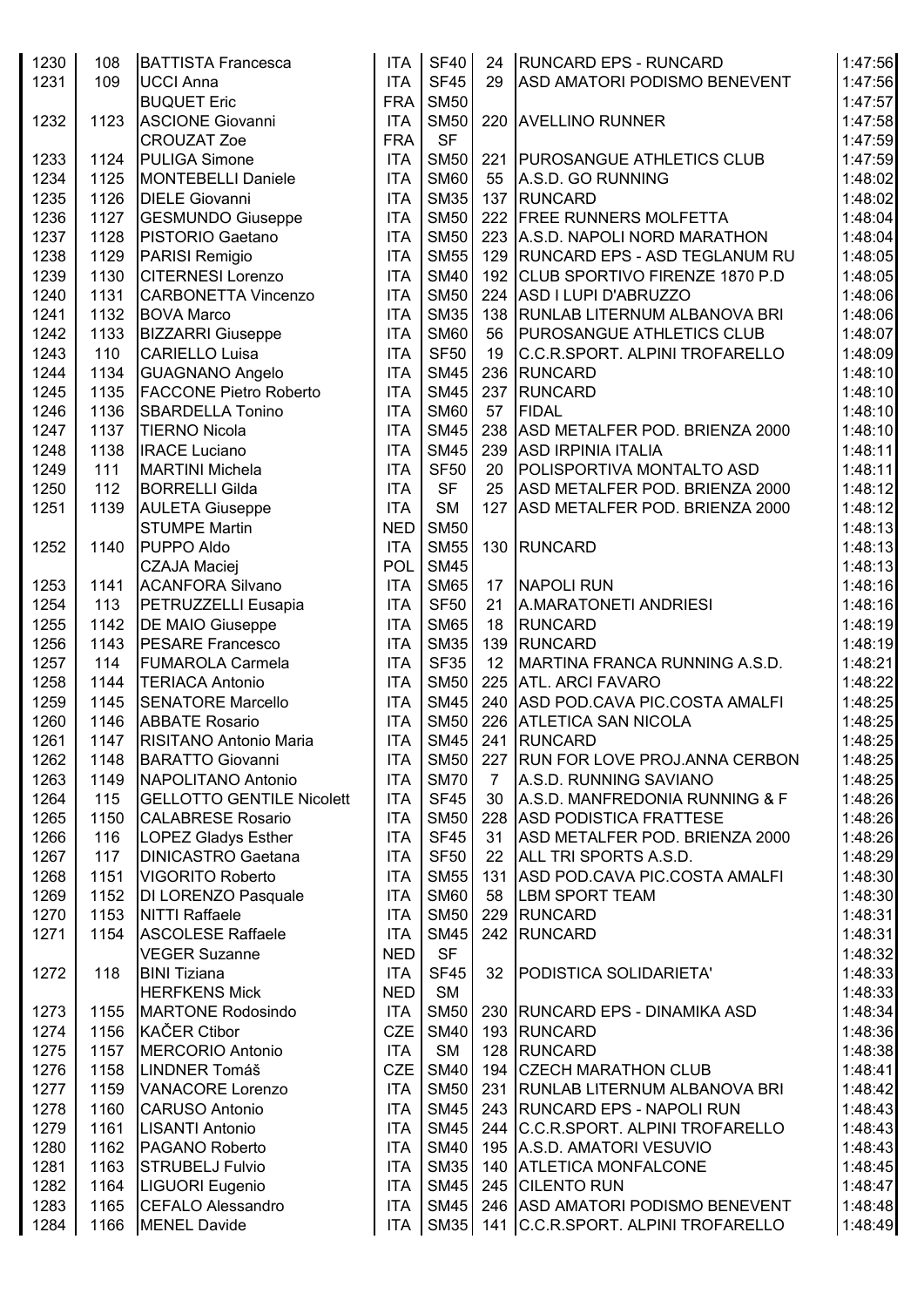| 1285 | 1167 | ARDOVINO Vincenzo                | <b>ITA</b> | <b>SM50</b>      |                | 232 A.S.D. AMATORI VESUVIO         | 1:48:49 |
|------|------|----------------------------------|------------|------------------|----------------|------------------------------------|---------|
| 1286 | 1168 | LEO Dario                        | <b>ITA</b> | <b>SM35</b>      |                | 142   IDEATLETICA AURORA           | 1:48:49 |
| 1287 | 1169 | LIGUORI Massimo                  | <b>ITA</b> | <b>SM50</b>      |                | 233 A.S.D. AMATORI VESUVIO         | 1:48:50 |
| 1288 | 1170 | MAZIO Marzio                     | <b>ITA</b> | <b>SM50</b>      |                | 234 RUNCARD                        | 1:48:51 |
| 1289 | 1171 | <b>PUCCI Maurizio</b>            | <b>ITA</b> | <b>SM50</b>      |                | 235 RUNCARD EPS - RUNCARD          | 1:48:51 |
| 1290 | 1172 | HAINES Jason                     | <b>USA</b> | <b>SM40</b>      |                | 196 RUNCARD                        | 1:48:52 |
| 1291 | 1173 | <b>CICERO Francesco</b>          | <b>ITA</b> | <b>SM55</b>      |                | 132 MARATHON CS                    | 1:48:53 |
| 1292 | 1174 | <b>CANDIDO Antonio</b>           | <b>ITA</b> | <b>SM45</b>      |                | 247 A.S.D. TRE CASALI              | 1:48:54 |
| 1293 | 1175 | PETRANCA Stefano                 | <b>ITA</b> | <b>SM45</b>      |                | 248 A.S.D. TRE CASALI              | 1:48:54 |
| 1294 | 1176 | <b>CICCARELLI Roberto Emilio</b> | <b>ITA</b> | <b>SM40</b>      |                | 197   S.S.D. TELESIA RUNNING TEAM  | 1:48:54 |
|      |      | <b>POWER Michael</b>             | <b>IRL</b> | <b>SM</b>        |                |                                    | 1:48:56 |
| 1295 | 1177 | DI PILATO Christian              | <b>ITA</b> | <b>SM45</b>      |                | 249 RUNCARD                        | 1:48:56 |
| 1296 | 1178 | <b>NESTA Mario</b>               | <b>ITA</b> | <b>SM60</b>      | 59             | A.MARATONETI ANDRIESI              | 1:48:57 |
| 1297 | 1179 | PALO Antonio                     | <b>ITA</b> | <b>SM65</b>      | 19             | A.S.D. POD. 'IL LAGHETTO'          | 1:48:57 |
| 1298 | 1180 | <b>MATERA Francesco</b>          | <b>ITA</b> | <b>SM60</b>      | 60             | NUOVA ATLETICA LATERZA             | 1:48:57 |
| 1299 | 1181 | <b>PICASCIA Antonio</b>          | <b>ITA</b> | <b>SM35</b>      |                | 143 RUNCARD                        | 1:48:58 |
| 1300 | 1182 | <b>RESTINO Santo</b>             | <b>ITA</b> | <b>SM55</b>      |                | 133 ASD G.P. SILMA ATL. CRISTOFARO | 1:48:58 |
| 1301 | 119  | <b>AZZALIN Patrizia</b>          | <b>ITA</b> | <b>SF50</b>      | 23             | A.S.D. EQUILIBRA RUNNING TEAM      | 1:48:59 |
| 1302 | 1183 | <b>OREFICE Raffaele</b>          | <b>ITA</b> | <b>SM50</b>      |                | 236 ASD PODISTICA FRATTESE         | 1:49:00 |
| 1303 | 1184 | <b>MORRA Carmine</b>             | <b>ITA</b> | <b>SM35</b>      |                | 144 ASD PODISTICA FRATTESE         | 1:49:00 |
| 1304 | 1185 | DI SOMMA Giovanni                | <b>ITA</b> | <b>SM50</b>      |                | 237 ASD PODISTICA FRATTESE         | 1:49:00 |
| 1305 | 1186 | <b>DE LUCA Gennaro</b>           | <b>ITA</b> | <b>SM35</b>      |                | 145 ASD NEW ATLETICA AFRAGOLA      | 1:49:01 |
| 1306 | 120  | <b>GAGLIARDO Giovanna</b>        | <b>ITA</b> | <b>SF40</b>      | 25             | A.S.D. ATLETICA SALERNO            | 1:49:01 |
| 1307 | 1187 | SAIZ Gennaro                     | <b>ITA</b> | <b>SM35</b>      |                | 146 A.S.D. AMATORI VESUVIO         | 1:49:02 |
| 1308 | 1188 | SANTILLO Antimo                  | <b>ITA</b> | <b>SM50</b>      |                | 238 CAIVANO RUNNERS                | 1:49:02 |
| 1309 | 1189 | CIOPPA Angelo                    | <b>ITA</b> | <b>SM50</b>      |                | 239 ASD MONTEMILETTO TEAM RUNNER   | 1:49:02 |
| 1310 | 1190 | D'ONOFRIO Domenico               | <b>ITA</b> | <b>SM55</b>      |                | 134 ASD RUNNERS PESCARA            | 1:49:02 |
| 1311 | 1191 | FORMISANO Giovanni               | <b>ITA</b> | <b>SM45</b>      |                | 250 A.S.D. AMATORI VESUVIO         | 1:49:02 |
| 1312 | 1192 | CEFALO Agostino                  | <b>ITA</b> | <b>SM50</b>      |                | 240 ASD AMATORI PODISMO BENEVENT   | 1:49:07 |
|      |      | <b>STAWIANY Piotr</b>            | POL        | <b>SM50</b>      |                |                                    | 1:49:07 |
| 1313 | 1193 | <b>VETRANO Severino</b>          | <b>ITA</b> | <b>SM45</b>      |                | 251 FRECCE RUNNING CLUB SAVIANO    | 1:49:11 |
| 1314 | 121  | <b>COCCIA Cristina</b>           | <b>ITA</b> | <b>SF40</b>      | 26             | <b>ASD WELOVEINSULINA TEAM</b>     | 1:49:12 |
| 1315 | 1194 | <b>DI GENNARO Normanno</b>       | <b>ITA</b> | <b>SM70</b>      | 8              | <b>ASD WELOVEINSULINA TEAM</b>     | 1:49:12 |
| 1316 | 1195 | <b>FANELLI Domenico</b>          | <b>ITA</b> | <b>SM40</b>      |                | 198   TORINO ROAD RUNNERS A.S.D.   | 1:49:12 |
| 1317 | 1196 | PIZZARELLI Antonio               | <b>ITA</b> | <b>SM60</b>      | 61             | A.S.D. ATLETICA SALERNO            | 1:49:13 |
| 1318 | 122  | <b>DI BITONTO Monica</b>         | <b>ITA</b> | <b>SF50</b>      |                | 24 ASD 3'.30" TEAM                 | 1:49:14 |
| 1319 | 1197 | <b>GALLO Giovanni</b>            | <b>ITA</b> | <b>SM40</b>      |                | 199 ASD SORRENTO RUNNERS           | 1:49:16 |
| 1320 | 1198 | <b>D'URSO Ciro</b>               | <b>ITA</b> | <b>SM50</b>      |                | 241 POLIGOLFO                      | 1:49:17 |
| 1321 | 1199 | <b>SARDARO Agostino</b>          | <b>ITA</b> | <b>SM55</b>      |                | 135 BARLETTA SPORTIVA              | 1:49:17 |
|      |      | <b>LAH Franko</b>                | <b>SLO</b> | <b>SM60</b>      |                |                                    | 1:49:18 |
| 1322 | 1200 | <b>FRIGIOLA Alessandro</b>       | <b>ITA</b> | <b>SM60</b>      | 62             | NUOVA ATLETICA LATERZA             | 1:49:18 |
| 1323 | 123  | <b>TURRINI Ornella</b>           | <b>ITA</b> | <b>SF55</b>      | $\overline{2}$ | MARATHON CLUB IMPERIA              | 1:49:18 |
| 1324 | 1201 | PAPARELLA Vincenzo               | <b>ITA</b> | <b>SM40</b>      |                | 200 RUNNERS DEL LEVANTE            | 1:49:19 |
| 1325 | 1202 | MAIUOLO Francesco                | <b>ITA</b> | <b>SM35</b>      |                | 147 UNIONE SPORTIVA NAVE ASD       | 1:49:21 |
|      |      | MÜLLEROVÁ Eva                    | CZE        | <b>SF</b>        |                |                                    | 1:49:21 |
| 1326 | 124  | <b>CORSI Martina</b>             | <b>ITA</b> | <b>SF40</b>      | 27             | <b>UNIONE SPORTIVA NAVE ASD</b>    | 1:49:21 |
| 1327 | 1203 | DE LUCA Massimiliano             | <b>ITA</b> | <b>SM45</b>      |                | 252 A.S.D. PIANO MA ARRIVIAMO      | 1:49:22 |
| 1328 | 1204 | SEVERINO Bartolomeo              | <b>ITA</b> | <b>SM</b>        |                | 129 RUN FOR LOVE PROJ. ANNA CERBON | 1:49:22 |
|      |      | <b>KANTOROVA Lucie</b>           | <b>CZE</b> | <b>SF35</b>      |                |                                    | 1:49:23 |
|      |      | <b>MOREAU Yasmeen</b>            | <b>FRA</b> | <b>SF</b>        |                |                                    | 1:49:23 |
| 1329 | 125  | <b>TAROPPIO Emanuela</b>         | <b>ITA</b> | <b>SF45</b>      |                | 33   PARMARATHON ASD               | 1:49:25 |
|      |      | <b>ABATE Fabrizio</b>            | <b>ITA</b> |                  |                | 242 GSBR                           |         |
| 1330 | 1205 |                                  |            | <b>SM50</b>      |                |                                    | 1:49:26 |
| 1331 | 1206 | <b>ESPOSITO Michele</b>          | <b>ITA</b> | <b>SM35</b>      |                | 148 CAIVANO RUNNERS                | 1:49:26 |
| 1332 | 1207 | PAGANO Mario                     | <b>ITA</b> | <b>SM</b>        |                | 130 RUNCARD                        | 1:49:26 |
| 1333 | 1208 | PANACCIONE Valentino             | <b>ITA</b> | <b>SM65</b>      | 20             | <b>CUS CASSINO</b>                 | 1:49:26 |
| 1334 | 1209 | <b>CIARFAGLIA Giovanni</b>       | <b>ITA</b> | <b>SM55</b>      |                | 136 ATHLETIC TEAM PALAGIANO        | 1:49:28 |
| 1335 | 126  | <b>VENDITTI Maria Flavia</b>     | <b>ITA</b> | <b>SF50</b>      |                | 25   NUOVA PODISTICA LATINA        | 1:49:29 |
| 1336 | 1210 | CRISPINO Angelo                  | <b>ITA</b> | <b>SM55</b>      |                | 137 ASD PODISTICA FRATTESE         | 1:49:29 |
| 1337 | 1211 | <b>MEOLI Agostino</b>            | <b>ITA</b> | <b>SM50</b>      |                | 243 RUNCARD                        | 1:49:29 |
|      |      | <b>BARRERAS Cristina</b>         | USA        | <b>SF35</b>      |                |                                    | 1:49:29 |
| 1338 | 127  | <b>FERRARI</b> Enrica            | ITA        | SF <sub>50</sub> |                | 26 ASD 3'.30" TEAM                 | 1:49:30 |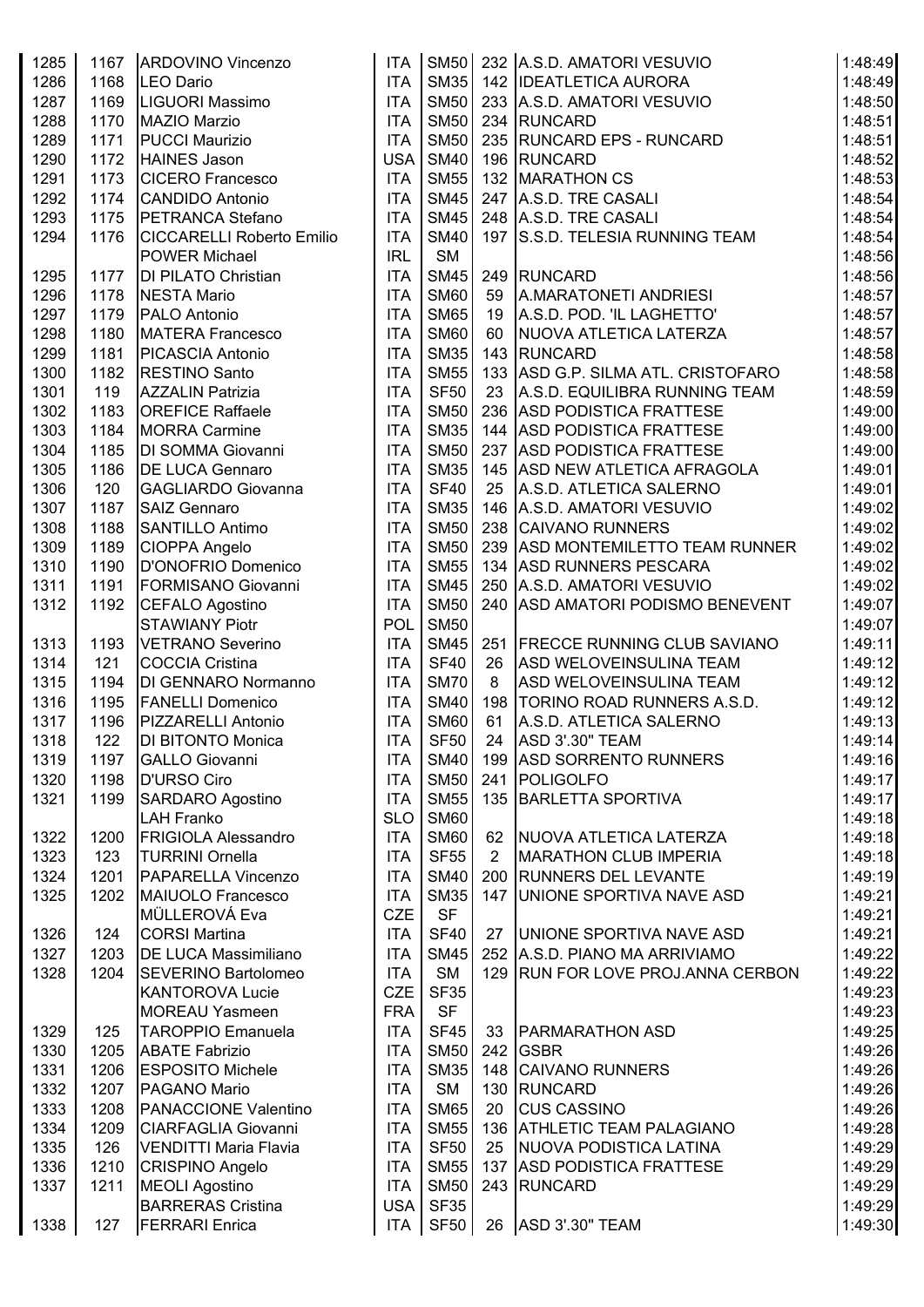| 1339         |             | 1212 PERNA Giuseppe                        | <b>ITA</b>               | <b>SM</b>                |    | 131 RUNCARD EPS - TROP RUNNER NOLA                      | 1:49:30            |
|--------------|-------------|--------------------------------------------|--------------------------|--------------------------|----|---------------------------------------------------------|--------------------|
| 1340         | 1213        | <b>MARANI Luigi</b>                        | <b>ITA</b>               | <b>SM65</b>              | 21 | <b>G.S. DILETTANTISTICO ITALPOSE</b>                    | 1:49:31            |
|              |             | <b>WAHID Kamran</b>                        | <b>PAK</b>               | <b>SM</b>                |    |                                                         | 1:49:31            |
| 1341         | 1214        | <b>AMICO Giuseppe</b>                      | <b>ITA</b>               | <b>SM55</b>              |    | 138   MARATHON CALTANISSETTA                            | 1:49:31            |
| 1342         | 128         | <b>CARBONI Francesca</b>                   | <b>ITA</b>               | <b>SF50</b>              | 27 | <b>PISA ROAD RUNNERS CLUB</b>                           | 1:49:31            |
| 1343         | 1215        | <b>LIBERTI Carlo</b>                       | <b>ITA</b>               | <b>SM40</b>              |    | 201 RUNCARD EPS - TROP RUNNER NOLA                      | 1:49:33            |
|              |             | <b>MOTAL Miroslav</b>                      | <b>CZE</b>               | <b>SM40</b>              |    |                                                         | 1:49:33            |
| 1344         | 1216        | <b>FACCIPONTE Cataldo</b>                  | <b>ITA</b>               | <b>SM65</b>              | 22 | MARATHON CALTANISSETTA                                  | 1:49:33            |
| 1345         | 1217        | DI GIAIMO Andrea                           | <b>ITA</b>               | <b>SM60</b>              | 63 | <b>RUN FOR LOVE PROJ.ANNA CERBON</b>                    | 1:49:34            |
| 1346         | 1218        | DI MICCO Raffaele                          | <b>ITA</b>               | <b>SM40</b>              |    | 202 CAIVANO RUNNERS                                     | 1:49:36            |
| 1347         | 1219        | <b>TROIANI Davide</b>                      | <b>ITA</b>               | <b>SM40</b>              |    | 203 RUNCARD                                             | 1:49:37            |
|              |             | <b>REKSTAD Bernt</b>                       | <b>NOR</b>               | <b>SM50</b>              |    |                                                         | 1:49:37            |
| 1348<br>1349 | 1220<br>129 | PORCELLUZZI Roberto<br><b>NATILLA Rosa</b> | <b>ITA</b><br><b>ITA</b> | <b>SM50</b><br><b>SF</b> | 26 | 244 BARLETTA SPORTIVA<br><b>ATHLETIC TEAM PALAGIANO</b> | 1:49:39<br>1:49:40 |
| 1350         | 1221        | <b>LUISE Stefano</b>                       | <b>ITA</b>               | <b>SM50</b>              |    | 245 1 TO RUN A.S.D.                                     | 1:49:40            |
| 1351         | 1222        | <b>SANTORIELLO Carmine</b>                 | <b>ITA</b>               | <b>SM60</b>              | 64 | ASD POD.CAVA PIC.COSTA AMALFI                           | 1:49:42            |
| 1352         | 1223        | PIAZZOLA Alessandro                        | <b>ITA</b>               | <b>SM50</b>              |    | 246 A.S.D. AMATORI VESUVIO                              | 1:49:43            |
| 1353         | 1224        | <b>FUSCO Gennaro</b>                       | <b>ITA</b>               | <b>SM45</b>              |    | 253 ASD REGGIA RUNNING                                  | 1:49:43            |
| 1354         | 1225        | <b>COSTA Danilo</b>                        | <b>ITA</b>               | <b>SM35</b>              |    | 149 RUNCARD                                             | 1:49:43            |
| 1355         | 1226        | LUISE Giovanni                             | <b>ITA</b>               | <b>SM45</b>              |    | 254 PASSO CAPPONI ASD                                   | 1:49:43            |
|              |             | <b>BROPHY Ashley</b>                       | <b>USA</b>               | <b>SF</b>                |    |                                                         | 1:49:43            |
| 1356         | 1227        | <b>COTENA Luciano</b>                      | <b>ITA</b>               | <b>SM45</b>              |    | 255 NEAPOLIS MARATHON                                   | 1:49:45            |
| 1357         | 1228        | DI COSTANZO Salvatore                      | <b>ITA</b>               | <b>SM55</b>              |    | 139 ASD G.P. SILMA ATL. CRISTOFARO                      | 1:49:46            |
| 1358         | 1229        | <b>FRANCARIO Raffaello</b>                 | <b>ITA</b>               | <b>SM45</b>              |    | 256 RUNCARD                                             | 1:49:47            |
| 1359         | 1230        | <b>SORIANO Gaetano</b>                     | <b>ITA</b>               | <b>SM40</b>              |    | 204   TORINO ROAD RUNNERS A.S.D.                        | 1:49:47            |
| 1360         | 1231        | <b>EMPLER Tommaso</b>                      | <b>ITA</b>               | <b>SM55</b>              |    | 140   PUROSANGUE ATHLETICS CLUB                         | 1:49:47            |
| 1361         | 1232        | PONTILLO Domenico                          | <b>ITA</b>               | <b>SM</b>                |    | 132 ASD ERACLE SANNIO                                   | 1:49:49            |
| 1362         | 1233        | FRABOTTA Angelo                            | <b>ITA</b>               | <b>SM45</b>              |    | 257 RUNCARD                                             | 1:49:49            |
| 1363         | 1234        | PANE Vincenzo                              | <b>ITA</b>               | <b>SM45</b>              |    | 258 A.S.D. POD. 'IL LAGHETTO'                           | 1:49:50            |
| 1364         | 130         | <b>BELTRAMO Maria Cristina</b>             | <b>ITA</b>               | <b>SF55</b>              | 3  | A.S.D. PODISTICA TORINO                                 | 1:49:50            |
| 1365         | 1235        | <b>GUADAGNO Matteo</b>                     | <b>ITA</b>               | <b>SM45</b>              |    | 259 A.S.D. ATLETICA SALERNO                             | 1:49:51            |
|              |             | <b>MILLARD Robin</b>                       | GBR                      | <b>SM40</b>              |    |                                                         | 1:49:54            |
| 1366         | 1236        | <b>SABBATINO Alfonso</b>                   | <b>ITA</b>               | <b>SM60</b>              | 65 | <b>RUNCARD EPS - RUNCARD</b>                            | 1:49:54            |
| 1367         | 1237        | <b>ESPOSITO IMPROTA Antonio</b>            | <b>ITA</b>               | <b>SM60</b>              | 66 | A.S.D. POD. 'IL LAGHETTO'                               | 1:49:55            |
| 1368         | 1238        | DE VINCENZO Mario                          | <b>ITA</b>               | <b>SM40</b>              |    | 205 RUNCARD                                             | 1:49:55            |
| 1369         | 1239        | <b>SANTARSIERO Vito</b>                    | <b>ITA</b>               | <b>SM65</b>              | 23 | <b>PODISTICA AMATORI POTENZA</b>                        | 1:49:56            |
| 1370         | 1240        | <b>DE CLEMENTE Michele</b>                 | <b>ITA</b>               | <b>SM55</b>              |    | 141   PODISTICA AMATORI POTENZA                         | 1:49:59            |
| 1371         | 1241        | MASULLO Francesco                          | <b>ITA</b>               | <b>SM55</b>              |    | 142 A.S.D. FINANZA SPORT CAMPANIA                       | 1:49:59            |
| 1372         | 131         | <b>BIRRA Mariarosaria</b>                  | <b>ITA</b>               | <b>SF50</b>              |    | 28 A.S.D. FINANZA SPORT CAMPANIA                        | 1:49:59            |
| 1373         | 1242        | <b>DE LUCIA Pasquale</b>                   | <b>ITA</b>               | <b>SM35</b>              |    | 150 ASD PODISTICA CASERTA                               | 1:49:59            |
| 1374         | 132         | <b>MOSCIA Carlotta</b>                     | <b>ITA</b>               | <b>SF</b>                | 27 | <b>IMPOSSIBLE226 TRIATHLON FORLI</b>                    | 1:50:00            |
| 1375         | 1243        | <b>GALDIERI Alberto</b>                    | <b>ITA</b>               | <b>SM40</b>              |    | 206 CAIVANO RUNNERS                                     | 1:50:00            |
| 1376         | 1244        | <b>BOZZA Vincenzo</b>                      | <b>ITA</b>               | <b>SM55</b>              |    | 143 ASD PODISTICA FRATTESE                              | 1:50:00            |
| 1377         | 1245        | SPERDUTI Tieri                             | <b>ITA</b>               | <b>SM55</b>              |    | 144 RUNCARD EPS - RUNCARD                               | 1:50:02            |
| 1378         | 133         | <b>AZZONE Angela</b>                       | <b>ITA</b>               | SF45                     |    | 34 A.S.D. MARATHON MASSAFRA                             | 1:50:02            |
| 1379         | 1246        | <b>CAMILLI Giorgio</b>                     | <b>ITA</b>               | <b>SM55</b>              |    | 145 A.S.D. JUST RUN                                     | 1:50:05            |
| 1380         | 1247        | <b>VENTURA Gabriele</b>                    | <b>ITA</b>               | <b>SM35</b>              |    | 151 RUNCARD                                             | 1:50:05            |
| 1381         | 1248        | <b>ROSAMILIA Giuseppe</b>                  | <b>ITA</b>               | <b>SM40</b>              |    | 207 A.S.D. ATL. LIB. AGROPOLI                           | 1:50:05            |
| 1382         | 1249        | <b>MUSELLA Antonio</b>                     | <b>ITA</b>               | <b>SM50</b>              |    | 247 A.S.D. AMATORI VESUVIO                              | 1:50:06            |
| 1383         | 1250        | RAMUNDO Aliano                             | <b>ITA</b>               | <b>SM55</b>              |    | 146   PODISTICA SOLIDARIETA'                            | 1:50:07            |
| 1384         | 1251        | <b>FALCO Mauro</b>                         | <b>ITA</b>               | <b>SM60</b>              |    | 67 G.A.P. SARONNO                                       | 1:50:09            |
| 1385         | 1252        | D'IPPOLITO Fabio                           | <b>ITA</b>               | <b>SM45</b>              |    | 260   A.S.D. PIANO MA ARRIVIAMO                         | 1:50:10            |
| 1386         | 1253        | <b>RUSSO Francesco</b>                     | <b>ITA</b>               | <b>SM40</b>              |    | 208   RUNCARD EPS - TROP RUNNER NOLA                    | 1:50:10            |
| 1387         | 1254        | <b>VALENTE Luca</b>                        | <b>ITA</b>               | <b>SM45</b>              |    | 261 ASD NAPOLI RUNNING                                  | 1:50:11            |
| 1388         | 1255        | <b>CAMPIONE Primo</b>                      | <b>ITA</b>               | <b>SM60</b>              |    | 68   IDEATLETICA AURORA                                 | 1:50:12            |
| 1389         | 1256        | <b>BATTAGLIA Armando</b>                   | <b>ITA</b>               | <b>SM70</b>              | 9  | A.S.D. POD. 'IL LAGHETTO'                               | 1:50:13            |
| 1390         | 1257        | <b>ZAMMARIELLO Francesco</b>               | <b>ITA</b>               | <b>SM55</b>              |    | 147 RUNCARD EPS - RUNCARD                               | 1:50:13            |
| 1391         | 1258        | <b>TORO Marco</b>                          | <b>ITA</b>               | <b>SM55</b>              |    | 148 PODISTICA SOLIDARIETA'                              | 1:50:14            |
| 1392         | 1259        | POPIO Edoardo Fabio                        | <b>ITA</b>               | <b>SM40</b>              |    | 209 BIO AMBRA NEW AGE                                   | 1:50:15            |
| 1393         | 1260        | <b>DI DIEGO Antonio</b>                    | <b>ITA</b>               | <b>SM45</b>              |    | 262 ASD TIGER RUNNING CLUB                              | 1:50:15            |
| 1394         | 1261        | <b>PISACANE Antonio</b>                    | <b>ITA</b>               | SM                       |    | 133 RUNCARD                                             | 1:50:16            |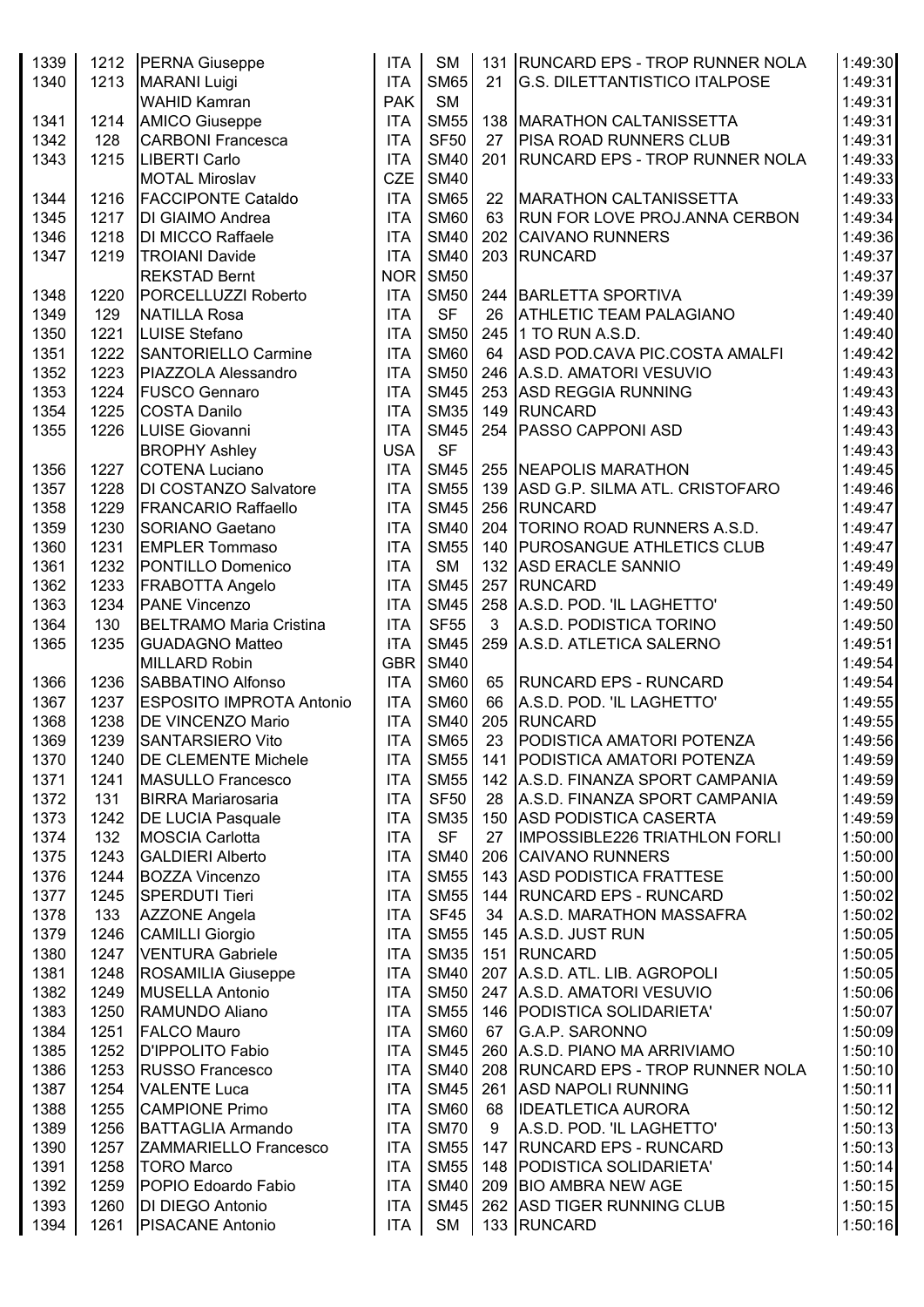| 1395         | 1262         | <b>SURACI Michele</b>                   | <b>ITA</b>               | <b>SM45</b>                |                | 263 PISA ROAD RUNNERS CLUB            | 1:50:17            |
|--------------|--------------|-----------------------------------------|--------------------------|----------------------------|----------------|---------------------------------------|--------------------|
| 1396         | 134          | <b>CHIEPPA Teresa</b>                   | <b>ITA</b>               | <b>SF50</b>                | 29             | A.S.D. ANDRIA RUNS                    | 1:50:17            |
| 1397         | 1263         | <b>QUAGLIA Donato</b>                   | <b>ITA</b>               | <b>SM45</b>                |                | 264 A.S.D. ATLETICA SALERNO           | 1:50:18            |
| 1398         | 1264         | <b>MARIANO Giuseppe</b>                 | <b>ITA</b>               | <b>SM50</b>                |                | 248 A.S.D. PODISTICA SOLETUM          | 1:50:18            |
| 1399         | 1265         | <b>SORCALE Angelo Velio</b>             | <b>ITA</b>               | <b>SM70</b>                | 10             | <b>COSENZA K42</b>                    | 1:50:19            |
|              |              | <b>EUGENE Hugo</b>                      | <b>FRA</b>               | <b>SM</b>                  |                |                                       | 1:50:19            |
| 1400         | 1266         | <b>MONICA Luigi</b>                     | <b>ITA</b>               | <b>SM45</b>                |                | 265 RUNCARD                           | 1:50:22            |
| 1401         | 1267         | <b>MIELE Vincenzo</b>                   | <b>ITA</b>               | <b>SM40</b>                |                | 210 POD. VALLE CAUDINA                | 1:50:22            |
| 1402         | 1268         | D'AMBROSIO Antonio                      | <b>ITA</b>               | <b>SM55</b>                |                | 149   POD. VALLE CAUDINA              | 1:50:23            |
|              |              | <b>FUMACH Bruno</b>                     | <b>GBR</b>               | <b>SM35</b>                |                |                                       | 1:50:24            |
| 1403         | 1269         | <b>ALLOCCA Flavio</b>                   |                          | <b>SM50</b>                | 249            | ATLETICA CSI CAMPANIA                 | 1:50:27            |
| 1404         | 1270         | <b>VARUNI Vincenzo</b>                  | <b>ITA</b>               | <b>SM40</b>                | 211            | A.S.D. ATL. MARANO                    | 1:50:28            |
| 1405         | 1271         | <b>VIGLIETTI Luigi</b>                  | <b>ITA</b>               | <b>SM50</b>                | 250            | A.S.D. AMATORI VESUVIO                | 1:50:32            |
| 1406         | 1272         | <b>BAUSONE Davide</b>                   | <b>ITA</b>               | <b>SM50</b>                | 251            | RUNCARD                               | 1:50:33            |
| 1407         | 1273         | D'ONOFRIO Giovanni<br><b>KIEFT Mike</b> | <b>ITA</b><br><b>NED</b> | <b>SM50</b><br><b>SM45</b> |                | 252 A.S.D. ATL. MARANO                | 1:50:34<br>1:50:34 |
|              |              | <b>SCHWADTKE Karsten</b>                | <b>GER</b>               | <b>SM50</b>                |                |                                       | 1:50:35            |
| 1408         | 135          | DE JESUS LUIS Janet                     | <b>MEX</b>               | <b>SF35</b>                | 13             | <b>MARATHON CS</b>                    | 1:50:36            |
| 1409         | 1274         | ZIMBARDI Massimiliano                   | <b>ITA</b>               | <b>SM50</b>                | 253            | <b>NUOVA PODISTICA LATINA</b>         | 1:50:37            |
| 1410         | 1275         | <b>AMALFITANO Vito</b>                  | <b>ITA</b>               | <b>SM50</b>                |                | 254 VALORE SALUTE, FORTI E VELOCI     | 1:50:38            |
| 1411         | 136          | <b>CARICCHIA Francesca</b>              | <b>ITA</b>               | <b>SF50</b>                | 30             | <b>PUROSANGUE ATHLETICS CLUB</b>      | 1:50:39            |
| 1412         | 1276         | MAZZARIELLO Vittorio                    | <b>ITA</b>               | <b>SM45</b>                | 266            | <b>RUNCARD EPS - ASD ATLETICA ERM</b> | 1:50:39            |
| 1413         | 1277         | <b>CAMERLINGO Antonio</b>               | <b>ITA</b>               | <b>SM40</b>                | 212            | ASD NEW ATLETICA AFRAGOLA             | 1:50:40            |
| 1414         | 1278         | <b>LEO Giovanni</b>                     | <b>ITA</b>               | <b>SM45</b>                | 267            | A.S.D. ATLETICA ERMES                 | 1:50:40            |
| 1415         | 1279         | <b>TOZIO Antonio</b>                    | <b>ITA</b>               | <b>SM65</b>                | 24             | <b>RUNCARD EPS - RUNCARD</b>          | 1:50:41            |
| 1416         | 1280         | <b>CORRADO Falvo</b>                    | <b>ITA</b>               | <b>SM40</b>                | 213            | <b>RUNCARD EPS - ASD BZI</b>          | 1:50:42            |
| 1417         | 1281         | SIMONELLI Michelangelo                  | <b>ITA</b>               | <b>SM65</b>                | 25             | A.S.D. RUNNING SAVIANO                | 1:50:43            |
| 1418         | 137          | <b>DELFINE Marcella</b>                 | <b>ITA</b>               | <b>SF55</b>                | $\overline{4}$ | A.S. AMATORI PUTIGNANO                | 1:50:46            |
| 1419         | 1282         | <b>MANCO Giacomo</b>                    | <b>ITA</b>               | <b>SM35</b>                | 152            | <b>RUN4FUN ASD</b>                    | 1:50:46            |
| 1420         | 1283         | DE ROSA Massimiliano                    | <b>ITA</b>               | <b>SM45</b>                |                | 268 DROMOS                            | 1:50:46            |
| 1421         | 1284         | <b>CONTARINO Valter</b>                 | <b>ITA</b>               | <b>SM50</b>                | 255            | A. S. D. MILONRUNNERS CROTONE         | 1:50:46            |
| 1422         | 1285         | SORRENTINO Giovanni                     | <b>ITA</b>               | <b>SM45</b>                | 269            | ASD POD.CAVA PIC.COSTA AMALFI         | 1:50:48            |
| 1423         | 1286         | <b>CASUCCI Luigi</b>                    | <b>ITA</b>               | <b>SM35</b>                | 153            | A.S.D. ATL. LIB. AGROPOLI             | 1:50:50            |
| 1424         | 1287         | MIGLIORATO Massimo                      | <b>ITA</b>               | <b>SM50</b>                |                | 256 RUNCARD                           | 1:50:50            |
| 1425         | 1288         | <b>MIRELLI Ettore</b>                   | <b>ITA</b>               | <b>SM40</b>                |                | 214 A.S.D. PODISTICA GROTTAGLIE       | 1:50:50            |
| 1426         | 1289         | <b>BELLANTI Antonio</b>                 | ITA                      | <b>SM55</b>                |                | 150 A.S.D. BARRAFRANCA RUNNING        | 1:50:51            |
|              |              | <b>KANTOR Jaroslav</b>                  | <b>CZE</b>               | <b>SM45</b>                |                |                                       | 1:50:52            |
| 1427         | 1290         | <b>MONTELLA Antonio</b>                 | <b>ITA</b>               | <b>SM60</b>                | 69             | A.P.D. ATLETICA SCAFATI               | 1:50:53            |
| 1428         | 1291         | <b>GRISOLIA Stefano</b>                 | <b>ITA</b>               | <b>SM50</b>                | 257            | RUNCARD                               | 1:50:53            |
| 1429<br>1430 | 1292<br>1293 | ROSICA Mario<br>RUSSO Ermanno           | <b>ITA</b><br><b>ITA</b> | <b>SM50</b><br><b>SM50</b> | 258<br>259     | RUNCARD<br><b>RUNCARD</b>             | 1:50:53<br>1:50:56 |
| 1431         | 1294         | MAGNACCA Vincenzo                       | <b>ITA</b>               | <b>SM40</b>                | 215            | <b>ASD RUNNERS PESCARA</b>            | 1:50:56            |
|              |              | HULÍNSKÝ Martin                         | <b>CZE</b>               | <b>SM50</b>                |                |                                       | 1:50:57            |
| 1432         | 1295         | <b>SPINA Antonio</b>                    | <b>ITA</b>               | <b>SM45</b>                | 270            | <b>CAIVANO RUNNERS</b>                | 1:50:57            |
| 1433         | 138          | <b>VECCHI Rossana</b>                   | <b>ITA</b>               | <b>SF55</b>                | 5              | <b>ASD 3'.30" TEAM</b>                | 1:50:59            |
| 1434         | 1296         | <b>FORTE Achille</b>                    | <b>ITA</b>               | <b>SM50</b>                | 260            | A.S.D. FINANZA SPORT CAMPANIA         | 1:51:00            |
| 1435         | 1297         | <b>SICURANZA Giuseppe</b>               | <b>ITA</b>               | <b>SM60</b>                | 70             | ASD NEW ATLETICA AFRAGOLA             | 1:51:00            |
| 1436         | 1298         | DIODATO Eugenio                         | <b>ITA</b>               | <b>SM45</b>                | 271            | A.S.D. AMATORI VESUVIO                | 1:51:01            |
| 1437         | 139          | <b>BORSANI Valentina</b>                | <b>ITA</b>               | <b>SF45</b>                | 35             | AZZURRA GARBAGNATE M.SE               | 1:51:01            |
| 1438         | 140          | <b>VILLA Maria Rosa</b>                 | <b>ITA</b>               | <b>SF55</b>                | 6              | AZZURRA GARBAGNATE M.SE               | 1:51:02            |
| 1439         | 1299         | <b>BLUNDA Antonino</b>                  | <b>ITA</b>               | <b>SM60</b>                | 71             | ASD L.I.P.A. ATLETICA ALCAMO          | 1:51:02            |
| 1440         | 1300         | <b>ERRICO Mariano</b>                   | <b>ITA</b>               | <b>SM55</b>                | 151            | <b>ATLETICA LEGGERA PORTICI</b>       | 1:51:02            |
| 1441         | 1301         | <b>CRISCITELLI Andrea</b>               | <b>ITA</b>               | <b>SM</b>                  | 134            | RUNCARD                               | 1:51:02            |
| 1442         | 1302         | <b>PERFETTO Giustino</b>                | <b>ITA</b>               | <b>SM40</b>                |                | 216 CAIVANO RUNNERS                   | 1:51:03            |
| 1443         | 1303         | <b>BIFULCO Salvatore</b>                | <b>ITA</b>               | <b>SM60</b>                | 72             | <b>RUNCARD</b>                        | 1:51:06            |
| 1444         | 1304         | RUOCCO Sergio                           | <b>ITA</b>               | <b>SM40</b>                |                | 217 ASD PODISTI S.GIORGIO D SANNIO    | 1:51:08            |
| 1445         | 1305         | <b>ESPOSITO Luciano</b>                 | <b>ITA</b>               | <b>SM50</b>                |                | 261 A.S.D. ATLETICA SALERNO           | 1:51:09            |
| 1446         | 1306         | <b>STRAZZULLO Vincenzo</b>              | <b>ITA</b>               | <b>SM50</b>                |                | 262 RUNCARD                           | 1:51:09            |
| 1447         | 141          | <b>DE GASPARI Pamela</b>                | <b>ITA</b>               | <b>SF40</b>                | 28             | PIETRO MICCA BIELLA RUNNING           | 1:51:10            |
| 1448         | 1307         | MASTROLUCA Luigi Antonio                | <b>ITA</b>               | <b>SM45</b>                |                | 272   SARACENI DI LUCERA              | 1:51:10            |
| 1449         | 1308         | LAMBERTI Claudio Maria                  |                          | ITA SM50                   |                | 263 A.S.D. NAPOLI NORD MARATHON       | 1:51:10            |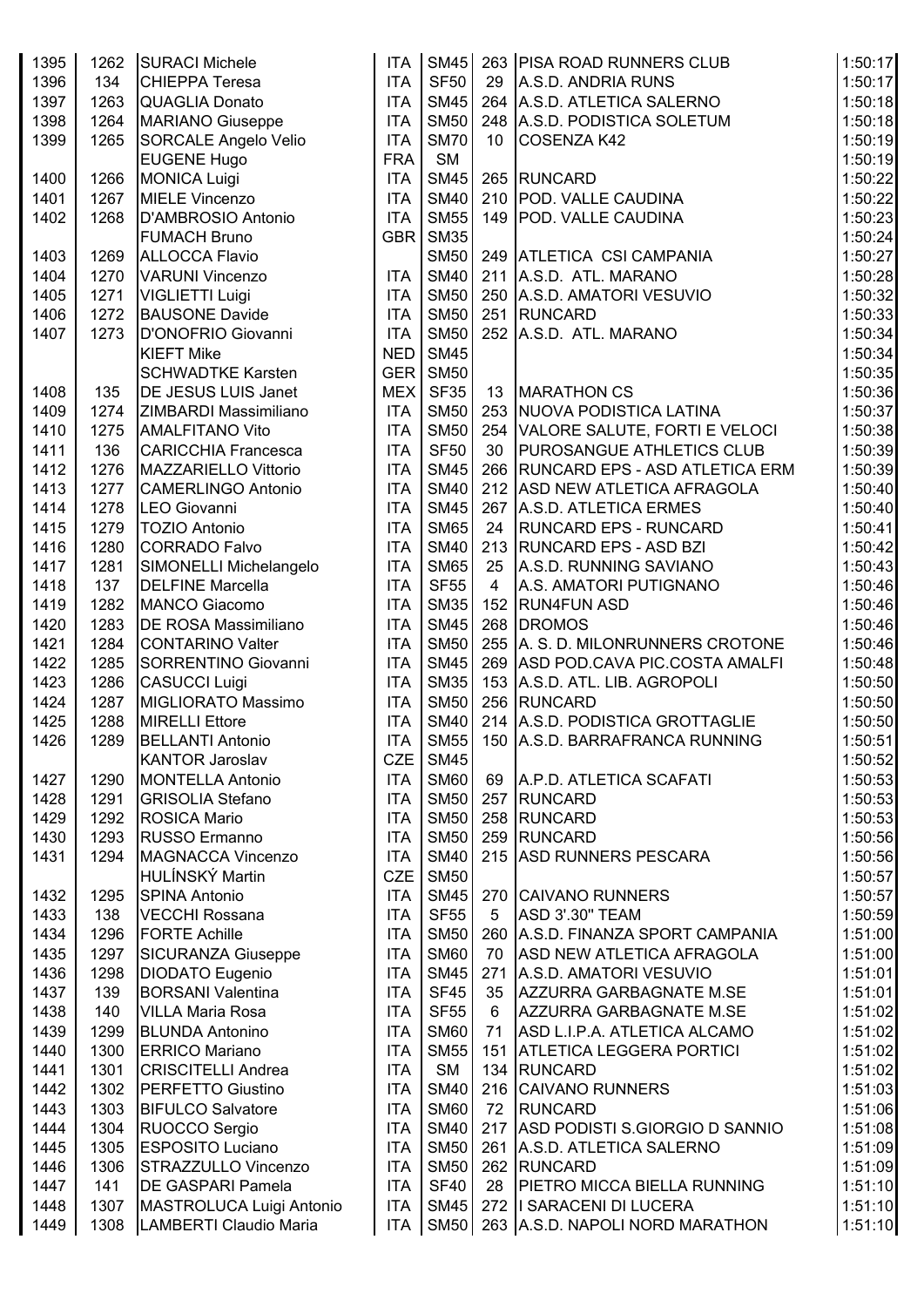| 1450 | 1309 | NEGRI Nicola                   | <b>ITA</b> |             |                 | SM40 218 RUNCARD                            | 1:51:11 |
|------|------|--------------------------------|------------|-------------|-----------------|---------------------------------------------|---------|
| 1451 | 1310 | LAMBERTI FERRARA Filippo       | <b>ITA</b> | <b>SM40</b> |                 | 219 RUNCARD EPS - RUNCARD                   | 1:51:12 |
| 1452 | 1311 | CAPOCOTTA Francesco            | <b>ITA</b> | <b>SM45</b> |                 | 273 ASD NEW ATLETICA AFRAGOLA               | 1:51:12 |
| 1453 | 1312 | <b>CHIODI Pietro</b>           | <b>ITA</b> | <b>SM55</b> |                 | 152 G.P. LA GUGLIA SASSUOLO S.S.D.          | 1:51:13 |
| 1454 | 1313 | <b>SANNINO Rosario</b>         | <b>ITA</b> | <b>SM45</b> |                 | 274 ASD NEW ATLETICA AFRAGOLA               | 1:51:13 |
| 1455 | 1314 | CASTELLETTI Rudi               | <b>ITA</b> | <b>SM45</b> |                 | 275 VRM TEAM ASD                            | 1:51:14 |
| 1456 | 1315 | PETROCCIA Donato               | <b>ITA</b> | <b>SM50</b> |                 | 264 RUNCARD EPS - ASD PODISTI ALTO S        | 1:51:14 |
| 1457 | 1316 | VERDERAME Ferdinando           | <b>ITA</b> | <b>SM55</b> |                 | 153 ASD 'NOCERA RUNNERS FOLGORE'            | 1:51:15 |
| 1458 | 1317 | <b>ESPOSITO Rosario</b>        | <b>ITA</b> | <b>SM45</b> |                 | 276 A.S.D. ATLETICA SALERNO                 | 1:51:16 |
| 1459 | 1318 | <b>MELILLO Gianluca</b>        | <b>ITA</b> | <b>SM40</b> |                 | 220 ASD PODISTI S.GIORGIO D SANNIO          | 1:51:16 |
| 1460 | 1319 | PARISI Donato                  | <b>ITA</b> | <b>SM40</b> |                 | 221 NUOVA ATLETICA COPERTINO                | 1:51:17 |
| 1461 | 1320 | <b>LEONE Enrico</b>            | <b>ITA</b> | <b>SM55</b> |                 | 154 ASD RUNNERS PESCARA                     | 1:51:17 |
| 1462 | 1321 | <b>MIELE Michele</b>           | <b>ITA</b> | <b>SM40</b> |                 | 222 RUNCARD                                 | 1:51:20 |
| 1463 | 1322 | <b>FARALLA Andrea</b>          | <b>ITA</b> | <b>SM</b>   |                 | 135 OLGIATA 20.12 S.S.D.R.L.                | 1:51:20 |
| 1464 | 1323 | <b>ACANFORA Francesco</b>      | <b>ITA</b> | <b>SM55</b> |                 | 155 RUNCARD                                 | 1:51:21 |
|      | 1324 | PAGANO Antonio                 | <b>ITA</b> | <b>SM60</b> | 73              | ASD POD.CAVA PIC.COSTA AMALFI               | 1:51:23 |
| 1465 |      |                                | <b>GBR</b> | <b>SM</b>   |                 |                                             |         |
|      |      | <b>SAAD Alexandre</b>          |            | <b>SM35</b> |                 |                                             | 1:51:24 |
| 1466 | 1325 | <b>FRATTOLILLO Maurizio</b>    | <b>ITA</b> |             |                 | 154 CAIVANO RUNNERS                         | 1:51:25 |
| 1467 | 1326 | <b>CASIELLO Federico</b>       | <b>ITA</b> | <b>SM50</b> |                 | 265 ASD PODISTI S.GIORGIO D SANNIO          | 1:51:27 |
| 1468 | 1327 | <b>PINELLI Francesco Maria</b> | <b>ITA</b> | <b>SM45</b> |                 | 277 RUNCARD EPS - RUNCARD                   | 1:51:27 |
| 1469 | 1328 | <b>CORTESE Fabio</b>           | <b>ITA</b> | <b>SM45</b> |                 | 278 RUNCARD                                 | 1:51:27 |
| 1470 | 1329 | <b>CASCIATO Emiliano</b>       | <b>ITA</b> | <b>SM45</b> |                 | 279 RUNCARD EPS - RUNCARD                   | 1:51:30 |
| 1471 | 1330 | <b>ANNUCCI Roberto</b>         | <b>ITA</b> | <b>SM50</b> |                 | 266 G.A.P. SARONNO                          | 1:51:31 |
|      |      | JEAN-YVES Cassez               | <b>FRA</b> | <b>SM55</b> |                 |                                             | 1:51:31 |
|      |      | <b>LAMBLIN Violaine</b>        | <b>FRA</b> | <b>SF</b>   |                 |                                             | 1:51:32 |
| 1472 | 1331 | <b>RONDINELLI Valentino</b>    | <b>ITA</b> | <b>SM40</b> |                 | 223 NOVA SIRI MARATHON                      | 1:51:33 |
| 1473 | 1332 | <b>DE SIMONE Paolo</b>         | <b>ITA</b> | <b>SM60</b> | 74              | <b>RUNCARD</b>                              | 1:51:34 |
| 1474 | 1333 | RAVAZZA Fabio                  | <b>ITA</b> | <b>SM45</b> |                 | 280 PODISTI CORDENONS                       | 1:51:36 |
| 1475 | 1334 | <b>SALVATORE Giuseppe</b>      | <b>ITA</b> | <b>SM40</b> |                 | 224 A.S.D. PODISTICA MARCIANISE             | 1:51:36 |
| 1476 | 1335 | VERGARA Giovanni               | <b>ITA</b> | <b>SM60</b> | 75              | <b>ASD PODISTICA FRATTESE</b>               | 1:51:37 |
| 1477 | 1336 | <b>CAMPAGNA Vincenzo</b>       | <b>ITA</b> | <b>SM45</b> |                 | 281 A.S.D. RUNNING SAVIANO                  | 1:51:38 |
| 1478 | 142  | <b>MASSINI Tiziana</b>         | <b>ITA</b> | <b>SF40</b> | 29              | A.S.D. PIANO MA ARRIVIAMO                   | 1:51:40 |
| 1479 | 1337 | <b>PETRONE Ciro</b>            | <b>ITA</b> | <b>SM50</b> |                 | 267 ASD G.P. BUDOKAN CLUB PORTICI           | 1:51:41 |
| 1480 | 1338 | <b>SPERATI Alessandro</b>      | <b>ITA</b> | <b>SM40</b> |                 | 225 RUNCARD                                 | 1:51:41 |
| 1481 | 143  | <b>AZZANI Patrizia</b>         | <b>ITA</b> | <b>SF55</b> | $\overline{7}$  | <b>RUNNING SARONNO</b>                      | 1:51:41 |
| 1482 | 1339 | <b>AMABILE Guerino</b>         | <b>ITA</b> |             |                 | SM40   226   RUNCARD EPS - ASD ATLETICA ERM | 1:51:43 |
| 1483 | 1340 | <b>FRUGGIERO Fiore</b>         | <b>ITA</b> | <b>SM50</b> |                 | 268 CAIVANO RUNNERS                         | 1:51:43 |
|      |      | TESNEROVÁ Barbora              |            | $CZE$ SF45  |                 |                                             | 1:51:44 |
| 1484 | 1341 | <b>AMMENDOLA Raffaele</b>      | <b>ITA</b> | <b>SM50</b> |                 | 269 9,92 RUNNING ASD                        | 1:51:48 |
|      |      | KARDOŠ Róbert                  |            | SVK SM40    |                 |                                             | 1:51:48 |
| 1485 | 1342 | <b>MARCHIONE Claudio</b>       | <b>ITA</b> | <b>SM60</b> |                 | 76   RUNNER VARESE                          | 1:51:50 |
| 1486 | 1343 | <b>SCHIAVO Vincenzo</b>        | <b>ITA</b> | <b>SM50</b> |                 | 270   RUNCARD EPS - ASD ROAD RUNNERS        | 1:51:51 |
| 1487 | 1344 | <b>ACQUAVIVA Sandro</b>        | <b>ITA</b> | <b>SM50</b> |                 | 271   PRO SESTO ATL.                        | 1:51:52 |
| 1488 | 1345 | <b>FRANZESE Antonio</b>        | <b>ITA</b> | <b>SM45</b> |                 | 282 PUROSANGUE ATHLETICS CLUB               | 1:51:52 |
| 1489 | 1346 | <b>BRAGLIA Luca</b>            | <b>ITA</b> | SM          |                 | 136 ASD 3'.30" TEAM                         | 1:51:52 |
| 1490 | 144  | <b>TASCA Stefania</b>          | <b>ITA</b> | <b>SF45</b> | 36              | <b>PRO SESTO ATL.</b>                       | 1:51:53 |
| 1491 | 1347 | <b>GAGLIARDI Donato</b>        | <b>ITA</b> | <b>SM50</b> |                 | 272 A.S.D. PODISTICA POLLESE                | 1:51:54 |
| 1492 | 1348 | <b>PRISCO Alfonso</b>          | <b>ITA</b> | <b>SM50</b> |                 | 273 RUNCARD                                 | 1:51:54 |
| 1493 | 145  | <b>CROCE Erica</b>             | <b>ITA</b> | <b>SF45</b> | 37              | <b>ASD RUNNERS CHIETI</b>                   | 1:51:55 |
| 1494 | 1349 | PERRI Giovanni                 | <b>ITA</b> | <b>SM55</b> |                 | 156 ASD RUNNERS CHIETI                      | 1:51:55 |
| 1495 | 1350 | PETROCCIA Antonio              | <b>ITA</b> | <b>SM40</b> |                 | 227 A.S.D. PIANO MA ARRIVIAMO               | 1:51:57 |
| 1496 | 146  | <b>ATTANASIO Anna</b>          | <b>ITA</b> | <b>SF50</b> | 31              | <b>RUNNERS DEL LEVANTE</b>                  | 1:51:58 |
| 1497 | 147  | <b>DE SIMONE Antonella</b>     | <b>ITA</b> | <b>SF45</b> |                 | 38   POLIGOLFO                              | 1:51:58 |
| 1498 | 1351 | <b>PETRICCIUOLI Massimo</b>    | <b>ITA</b> | <b>SM60</b> | 77              | A.S.D. POD. 'IL LAGHETTO'                   | 1:51:59 |
| 1499 | 1352 | <b>GIOVAGNOLI Giordano</b>     | <b>ITA</b> | <b>SM50</b> |                 | 274 A.S.D. PIANO MA ARRIVIAMO               | 1:51:59 |
| 1500 | 148  | LOCANTO Rossana                | <b>ITA</b> | <b>SF50</b> | 32 <sup>°</sup> | A.S.D. PIANO MA ARRIVIAMO                   | 1:51:59 |
|      |      | <b>DRIVER Robert</b>           | USA        | <b>SM35</b> |                 |                                             | 1:52:00 |
| 1501 | 1353 | <b>AUTIERI Gaetano</b>         | <b>ITA</b> | <b>SM50</b> |                 | 275 CAIVANO RUNNERS                         | 1:52:02 |
| 1502 | 1354 | IZZO Bruno                     | <b>ITA</b> | <b>SM55</b> |                 | 157 A.S.D. AMATORI VESUVIO                  | 1:52:02 |
|      | 1355 |                                | <b>ITA</b> | <b>SM50</b> |                 | 276 PODISTICA AMATORI POTENZA               | 1:52:02 |
| 1503 |      | MAZZIOTTA Michele              |            |             |                 |                                             |         |
| 1504 | 1356 | SANTANIELLO Felice             |            |             |                 | ITA   SM40   228   RUNCARD                  | 1:52:03 |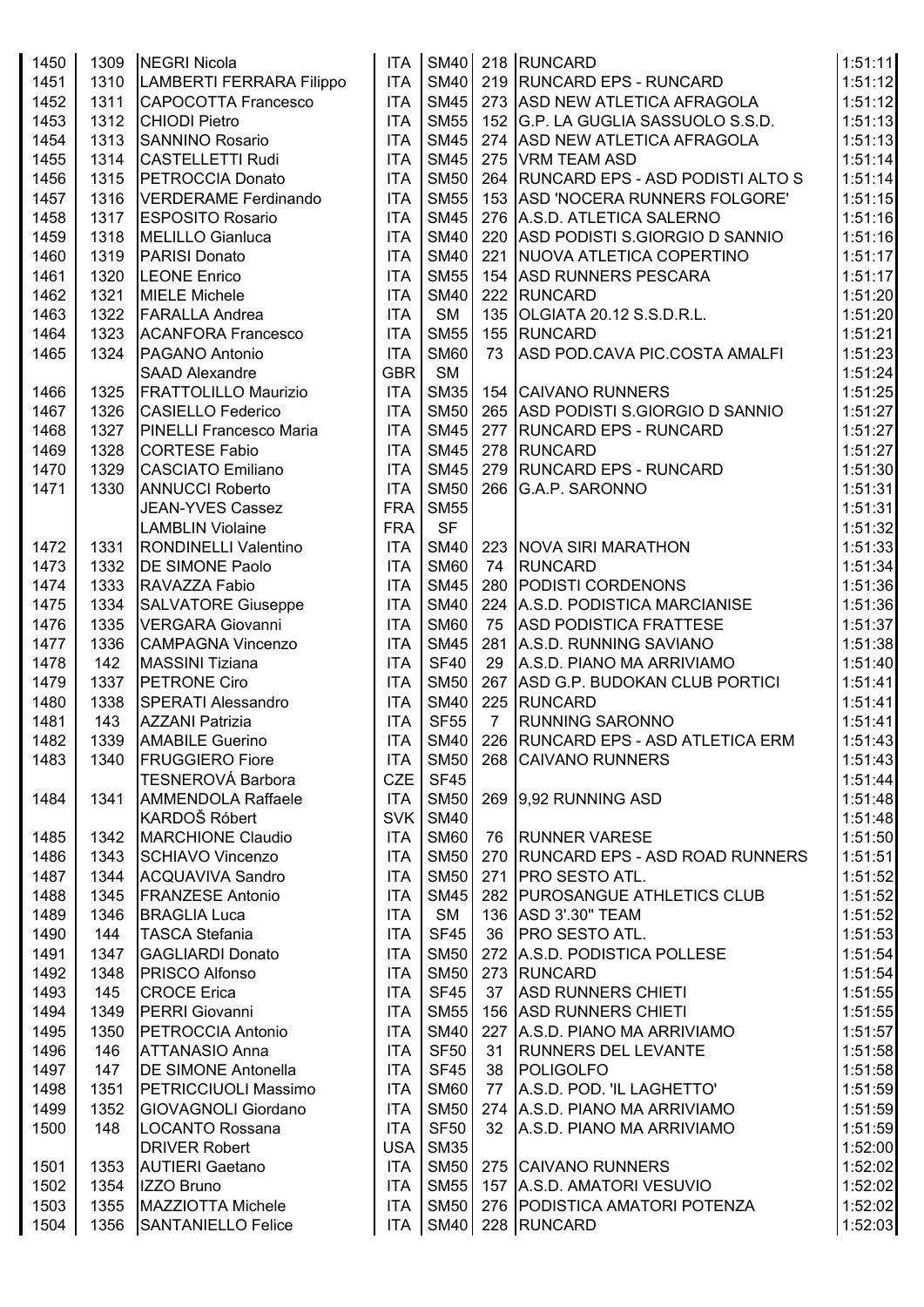| 1505 | 1357 | <b>BALLARIN Stefano</b>       | <b>ITA</b>       | SM55        |    | 158 ASD MARATHON CAVALLI MARINI      | 1:52:03 |
|------|------|-------------------------------|------------------|-------------|----|--------------------------------------|---------|
|      |      | <b>GOODHEART Ethan</b>        | <b>USA</b>       | <b>SM</b>   |    |                                      | 1:52:03 |
| 1506 | 149  | <b>MATTIVI Francesca</b>      | <b>ITA</b>       | <b>SF50</b> |    | 33 ASD 3'.30" TEAM                   | 1:52:03 |
| 1507 | 150  | <b>FALCO Lucia</b>            | <b>ITA</b>       | <b>SF55</b> | 8  | <b>RUNCARD EPS - RUN4FUN ASD</b>     | 1:52:04 |
| 1508 | 1358 | <b>ZIMEI Claudio</b>          | <b>ITA</b>       | <b>SM50</b> |    | 277 A.S.D. TOCCO RUNNER              | 1:52:04 |
| 1509 | 1359 | <b>IACONO Federico</b>        | <b>ITA</b>       | <b>SM55</b> |    | 159 A.S.D. RUNNING EVOLUTION         | 1:52:04 |
| 1510 | 1360 | ROSATI Sergio                 | <b>ITA</b>       | <b>SM55</b> |    | 160 PORTO85                          | 1:52:05 |
| 1511 | 1361 | <b>DI CRISTOFARO Nino</b>     | <b>ITA</b>       | <b>SM45</b> |    | 283 A.S.D. TOCCO RUNNER              | 1:52:06 |
| 1512 | 1362 | <b>LEVI</b> Gabriele          | <b>ITA</b>       | <b>SM45</b> |    | 284 A.S.D. PIANO MA ARRIVIAMO        | 1:52:07 |
| 1513 | 1363 | ROMAGNOLI Giuseppe            | <b>ITA</b>       | <b>SM50</b> |    | 278 G.S.D. VALDALPONE DE MEGNI       | 1:52:08 |
| 1514 | 1364 | <b>BOTTER Paolo</b>           | <b>ITA</b>       | <b>SM40</b> |    | 229 RUNNING SARONNO                  | 1:52:08 |
|      |      | <b>CUEVAS TORRES Alberto</b>  | <b>ESP</b>       | <b>SM35</b> |    |                                      | 1:52:09 |
| 1515 | 151  | PALMISANO Manuela             | <b>ITA</b>       | <b>SF45</b> | 39 | <b>LBM SPORT TEAM</b>                | 1:52:13 |
| 1516 | 1365 | <b>ERRICHIELLO Michele</b>    | <b>ITA</b>       | <b>SM35</b> |    | 155 RUNCARD                          | 1:52:13 |
| 1517 | 1366 | <b>REGANO Marcello</b>        | <b>ITA</b>       | <b>SM60</b> | 78 | <b>RUNCARD</b>                       | 1:52:14 |
|      |      | <b>LAFORGE Florence</b>       | <b>FRA</b>       | <b>SF50</b> |    |                                      | 1:52:14 |
| 1518 | 1367 | MUNGIGUERRA Giovanni          | <b>ITA</b>       | <b>SM50</b> |    | 279 A.S.D. PODISTICA NORMANNA        | 1:52:14 |
| 1519 |      | <b>VANORE Chiara</b>          | <b>ITA</b>       | <b>SF45</b> | 40 | <b>RUNCARD EPS - RUNCARD</b>         | 1:52:14 |
|      | 152  | <b>VERNAGLIONE Alessandro</b> |                  | <b>SM45</b> |    |                                      |         |
| 1520 | 1368 |                               | <b>ITA</b>       |             |    | 285 NUOVA ATLETICA COPERTINO         | 1:52:15 |
| 1521 | 1369 | <b>LANZUISE Raffaele</b>      | <b>ITA</b>       | <b>SM55</b> |    | 161 A.S.D. NAPOLI NORD MARATHON      | 1:52:17 |
| 1522 | 1370 | PAGANO Piero                  | <b>ITA</b>       | <b>SM60</b> | 79 | <b>ASD PODISTICA SAN SALVO</b>       | 1:52:17 |
| 1523 | 1371 | <b>SERRU Emiliano</b>         | <b>ITA</b>       | <b>SM45</b> |    | 286 A.S.D. CAFFARELLA RUNNERS        | 1:52:19 |
| 1524 | 1372 | PUZZELLA Cristian             | <b>ITA</b>       | <b>SM40</b> |    | 230 IDEATLETICA AURORA               | 1:52:20 |
|      |      | <b>BENANI Oussama</b>         | <b>MAR</b>       | SM          |    |                                      | 1:52:22 |
| 1525 | 1373 | <b>D'URSO Alessandro</b>      | <b>ITA</b>       | <b>SM45</b> |    | 287 RUNCARD                          | 1:52:22 |
| 1526 | 1374 | <b>DEL CORE Nicola</b>        | <b>ITA</b>       | <b>SM50</b> |    | 280 A.S.D. NAPOLI NORD MARATHON      | 1:52:23 |
| 1527 | 1375 | <b>FRUNGILLO Luigi</b>        | <b>ITA</b>       | <b>SM50</b> |    | 281 S.S.D. TELESIA RUNNING TEAM      | 1:52:23 |
| 1528 | 1376 | <b>ALAIA Francesco</b>        | <b>ITA</b>       | <b>SM60</b> | 80 | A.S.D. ATLETICA SALERNO              | 1:52:23 |
| 1529 | 153  | <b>FRASCHETTI Barbara</b>     | <b>ITA</b>       | <b>SF40</b> | 30 | PODISTICA SOLIDARIETA'               | 1:52:25 |
| 1530 | 1377 | <b>PROSPEROCOCCO Luca</b>     | <b>ITA</b>       | <b>SM50</b> |    | 282 PODISTICA SOLIDARIETA'           | 1:52:25 |
| 1531 | 1378 | <b>CUTELLI Paolo</b>          | <b>ITA</b>       | <b>SM60</b> | 81 | ASD NISSOLINO ATL. VIS NOVA SA       | 1:52:25 |
|      |      | <b>WOOLHOUSE Nathaniel</b>    | USA <sup>I</sup> | <b>SM35</b> |    |                                      | 1:52:26 |
| 1532 | 1379 | <b>TOGNI Enrico</b>           | <b>ITA</b>       | <b>SM55</b> |    | 162 6 IN MOVIMENTO A.S.D.            | 1:52:27 |
| 1533 | 1380 | <b>BIROLINI Carlo</b>         | <b>ITA</b>       | <b>SM50</b> |    | 283 CUS BERGAMO ASD                  | 1:52:28 |
| 1534 | 1381 | <b>ALQUATI Andrea</b>         | <b>ITA</b>       | <b>SM40</b> |    | 231   POLISPORTIVA MONTALTO ASD      | 1:52:28 |
| 1535 | 1382 | SALA Ennio                    | <b>ITA</b>       | <b>SM50</b> |    | 284 PIACENZA NATURAL SPORTAL         | 1:52:28 |
| 1536 | 154  | <b>DE STASI Leonora</b>       | <b>ITA</b>       | <b>SF50</b> | 34 | <b>LUCANI FREE RUNNERS</b>           | 1:52:29 |
| 1537 | 1383 | LONGOBARDO Giorgio            | <b>ITA</b>       | <b>SM60</b> | 82 | A.S.D. NAPOLI NORD MARATHON          | 1:52:29 |
|      |      | <b>CAMILLERI Shaun</b>        | <b>MLT</b>       | <b>SM40</b> |    |                                      | 1:52:31 |
|      |      | <b>BONI Ben</b>               | USA <sup>I</sup> | <b>SM35</b> |    |                                      | 1:52:31 |
|      |      | <b>ZILHAO Luis</b>            | POR              | <b>SM50</b> |    |                                      | 1:52:33 |
|      |      | <b>HAMMOND Edward</b>         | GBR              | <b>SM55</b> |    |                                      | 1:52:34 |
| 1538 | 1384 | <b>COSTANTINO Michele</b>     | <b>ITA</b>       | <b>SM55</b> |    | 163   RUNCARD EPS - ASD ROAD RUNNERS | 1:52:34 |
| 1539 | 1385 | MERKABAOUI Ghassan            | <b>ITA</b>       | <b>SM45</b> |    | 288 BORN TO RUN                      | 1:52:35 |
| 1540 | 1386 | <b>FAZZARI Umberto</b>        | <b>ITA</b>       | <b>SM50</b> |    | 285 A.S.D. AMATORI VESUVIO           | 1:52:36 |
| 1541 | 1387 | <b>GENTILE Aniello</b>        | <b>ITA</b>       | <b>SM35</b> |    | 156 TERRA DELLO SPORT A.S.D.         | 1:52:36 |
| 1542 | 1388 | <b>ESPOSITO Isidoro</b>       | <b>ITA</b>       | <b>SM55</b> |    | 164 A.S.D. ATLETICA CAIVANO          | 1:52:41 |
| 1543 | 1389 | <b>MANUNTA Paolo</b>          | <b>ITA</b>       | <b>SM60</b> | 83 | SPORTISOLA LA MADDALENA ASD          | 1:52:41 |
| 1544 | 1390 | <b>ORVETTO Gianmichele</b>    | <b>ITA</b>       | SM          |    | 137 A.S.D. ATLETICA CAIVANO          | 1:52:41 |
|      |      | <b>BOSÁK Martin</b>           | <b>CZE</b>       | <b>SM40</b> |    |                                      | 1:52:42 |
| 1545 | 1391 | <b>CAPONETTI Giuseppe</b>     | <b>ITA</b>       | <b>SM65</b> | 26 | A.S.D. NAPOLI NORD MARATHON          | 1:52:43 |
| 1546 | 1392 | <b>DIGLIO Domenico</b>        | <b>ITA</b>       | <b>SM35</b> |    | 157   POD. VALLE CAUDINA             | 1:52:45 |
| 1547 | 1393 | <b>LANGELLA Claudio</b>       | <b>ITA</b>       | <b>SM60</b> | 84 | A.S.D. POD. 'IL LAGHETTO'            | 1:52:46 |
|      |      |                               | <b>ITA</b>       | <b>SM55</b> |    | 165 RUNNERS GINOSA                   | 1:52:47 |
| 1548 | 1394 | RIBECCO Rosario               |                  |             |    |                                      |         |
| 1549 | 1395 | MICHELETTO Matteo             | <b>ITA</b>       | <b>SM45</b> |    | 289 USMA CASELLE ASD                 | 1:52:47 |
| 1550 | 1396 | <b>TOZZI Antonio</b>          | <b>ITA</b>       | <b>SM40</b> |    | 232   POD. LUCERA                    | 1:52:47 |
| 1551 | 1397 | LOCOROTONDO Giampaolo         | <b>ITA</b>       | <b>SM55</b> |    | 166 PODISMO SPV MY DOMO              | 1:52:50 |
| 1552 | 1398 | <b>RONCA Francesco</b>        | <b>ITA</b>       | <b>SM35</b> |    | 158 ASD NEW ATLETICA AFRAGOLA        | 1:52:52 |
| 1553 | 155  | <b>GOVERNATORI Giovanna</b>   | <b>ITA</b>       | SF45        |    | 41   POLISPORTIVA MONTALTO ASD       | 1:52:52 |
| 1554 | 1399 | <b>ANZALONE Francesco</b>     | <b>ITA</b>       | <b>SM40</b> |    | 233 9,92 RUNNING ASD                 | 1:52:53 |
| 1555 | 156  | <b>INDUSTRIA Giulia</b>       | <b>ITA</b>       | <b>SF50</b> |    | 35 RUNCARD                           | 1:52:53 |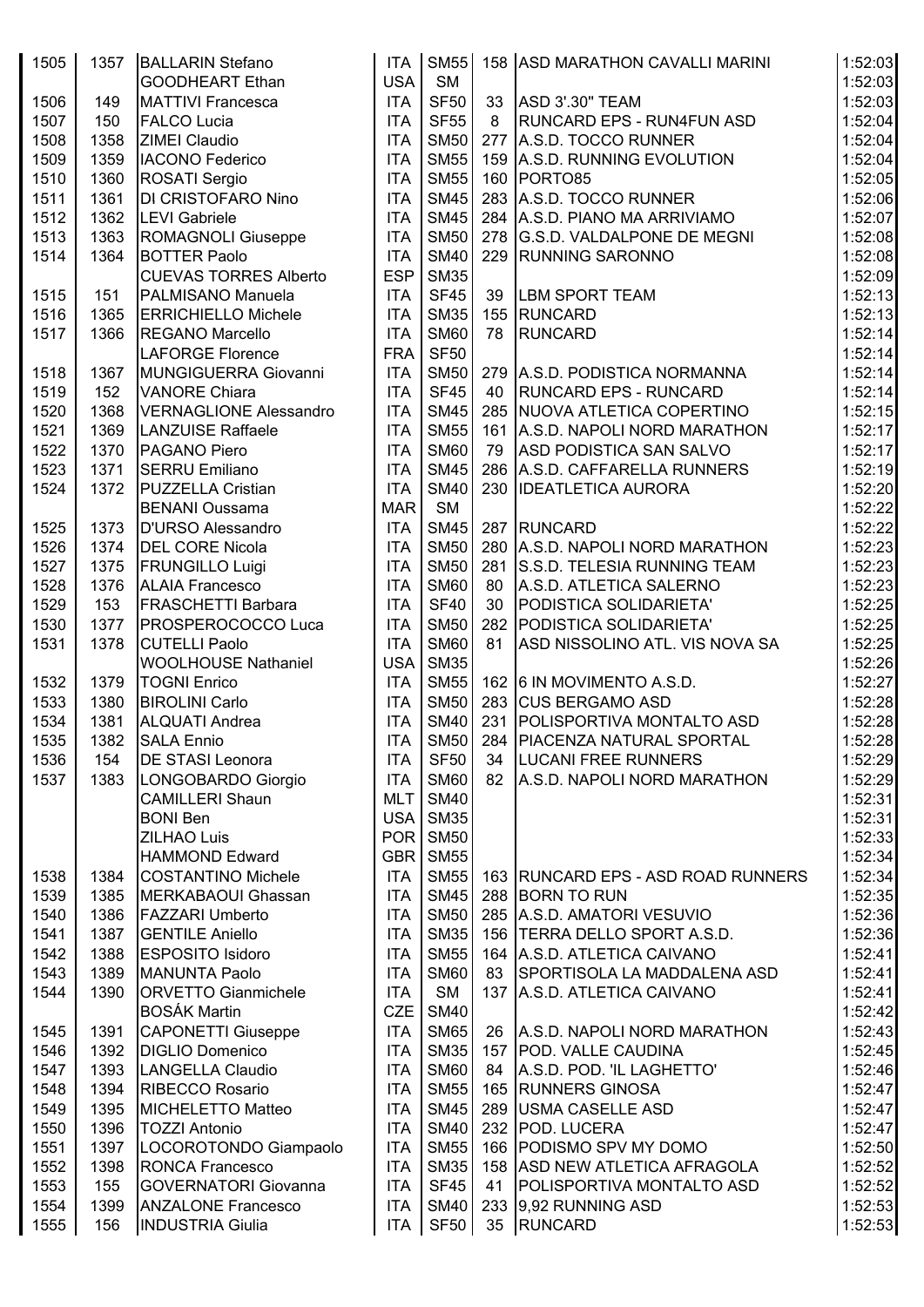| 1556 | 1400 | <b>PALUMBO</b> Emanuele                    | <b>ITA</b> | SM35        |    | 159 ASD G.P. SILMA ATL. CRISTOFARO                          | 1:52:53            |
|------|------|--------------------------------------------|------------|-------------|----|-------------------------------------------------------------|--------------------|
| 1557 | 157  | ZITO Anna Maria                            | <b>ITA</b> | <b>SF50</b> | 36 | MARTINA FRANCA RUNNING A.S.D.                               | 1:52:53            |
| 1558 | 1401 | <b>IAVARONE Giovanni</b>                   | <b>ITA</b> | <b>SM</b>   |    | 138 ASD PODISTICA FRATTESE                                  | 1:52:53            |
| 1559 | 1402 | CAPUANO Antonio                            | <b>ITA</b> | <b>SM60</b> | 85 | <b>ASD NAPOLI RUNNING</b>                                   | 1:52:54            |
| 1560 | 1403 | <b>DIMARZIO Guido</b>                      | <b>ITA</b> | <b>SM55</b> |    | 167 SEMPREDICORSA ASD                                       | 1:52:54            |
| 1561 | 1404 | <b>DEL PRETE Salvatore</b>                 | <b>ITA</b> | <b>SM35</b> |    | 160 ASD PODISTICA FRATTESE                                  | 1:52:54            |
| 1562 | 1405 | <b>ADAMO Pasquale</b>                      | <b>ITA</b> | <b>SM65</b> | 27 | A.S.D. AMATORI VESUVIO                                      | 1:52:55            |
|      |      | <b>HELÍSKOVA Romana</b>                    | <b>CZE</b> | <b>SF45</b> |    |                                                             | 1:52:55            |
| 1563 | 1406 | PALMIERI Raffaele                          | <b>ITA</b> | <b>SM50</b> |    | 286 ASD PODISTICA FRATTESE                                  | 1:52:55            |
| 1564 | 1407 | <b>MANGIA Mauro</b>                        | <b>ITA</b> | <b>SM40</b> |    | 234 NUOVA ATLETICA COPERTINO                                | 1:52:56            |
|      |      |                                            | <b>FRA</b> | <b>SF45</b> |    |                                                             |                    |
|      |      | <b>DEGOIS Stephanie</b><br><b>CHEN Jie</b> |            | <b>SF35</b> | 14 |                                                             | 1:52:57            |
| 1565 | 158  | SORRENTINO FABBROCINO                      | <b>ITA</b> | <b>SM45</b> |    | A.S.D. ATLETICA GIUGLIANO<br>290 A.S.D. PODISTICA VESUVIANA | 1:52:58<br>1:52:58 |
| 1566 | 1408 |                                            | <b>ITA</b> |             |    |                                                             |                    |
|      |      | MATHOT Charles-henri                       | <b>FRA</b> | <b>SM50</b> |    |                                                             | 1:53:00            |
| 1567 | 1409 | PISCOPO Marco                              | <b>ITA</b> | <b>SM50</b> |    | 287 CAIVANO RUNNERS                                         | 1:53:01            |
| 1568 | 1410 | <b>LENARDON Italo</b>                      | <b>ITA</b> | <b>SM65</b> | 28 | <b>RUNCARD</b>                                              | 1:53:01            |
| 1569 | 159  | CRISTIANI Nicoletta                        | <b>ITA</b> | <b>SF50</b> | 37 | 101 RUNNING ASD                                             | 1:53:03            |
|      |      | <b>BROWNING Jack</b>                       | <b>GBR</b> | <b>SM</b>   |    |                                                             | 1:53:04            |
| 1570 | 1411 | <b>PAGLIONE Michele</b>                    | <b>ITA</b> | <b>SM55</b> |    | 168 ASD MANFREDONIA CORRE                                   | 1:53:06            |
| 1571 | 1412 | <b>ROSOLINO Fabrizio</b>                   | <b>ITA</b> | <b>SM45</b> |    | 291 ASD LAVORATORI INTESA SANPAOL                           | 1:53:08            |
| 1572 | 1413 | PETROCCIA Costantino                       | <b>ITA</b> | <b>SM35</b> |    | 161 RUNCARD                                                 | 1:53:09            |
| 1573 | 1414 | D'ORTA Marco                               | <b>ITA</b> | <b>SM45</b> |    | 292 RUNCARD                                                 | 1:53:09            |
|      |      | <b>BLAGA Sergiu</b>                        | <b>ROU</b> | <b>SM</b>   |    |                                                             | 1:53:09            |
| 1574 | 1415 | LOFFREDO Raffaele                          | <b>ITA</b> | <b>SM50</b> |    | 288 SALERNO MARATHON                                        | 1:53:10            |
| 1575 | 1416 | CORAZZA Cesare                             | <b>ITA</b> | <b>SM</b>   |    | 139 POL. PORTA SARAGOZZA                                    | 1:53:10            |
|      |      | ELIASSEN Jørgen                            | NOR        | <b>SM50</b> |    |                                                             | 1:53:12            |
| 1576 | 1417 | <b>BUONFANTINO Enrico Maria</b>            | <b>ITA</b> | <b>SM45</b> |    | 293 RUNCARD                                                 | 1:53:13            |
| 1577 | 1418 | <b>CHIARO Ciro</b>                         | <b>ITA</b> | <b>SM40</b> |    | 235 SPORTIFICATION                                          | 1:53:14            |
|      |      | <b>FROST Morten</b>                        | <b>DEN</b> | <b>SM45</b> |    |                                                             | 1:53:15            |
| 1578 | 1419 | <b>MECCIA Alessandro</b>                   | <b>ITA</b> | <b>SM40</b> |    | 236 A.S.D. PIANO MA ARRIVIAMO                               | 1:53:15            |
|      |      | <b>BERTHELSEN Martin</b>                   | <b>DEN</b> | <b>SM</b>   |    |                                                             | 1:53:15            |
| 1579 | 1420 | <b>PEDATA Gaetano</b>                      | <b>ITA</b> | <b>SM40</b> |    | 237 A.S.D. ATLETICA CAIVANO                                 | 1:53:16            |
| 1580 | 1421 | <b>MORENO Salvatore</b>                    | <b>ITA</b> | <b>SM60</b> | 86 | NEAPOLIS MARATHON                                           | 1:53:16            |
| 1581 | 160  | <b>FULVO NATALE Carmela</b>                | <b>ITA</b> | <b>SF40</b> | 31 | <b>CAIVANO RUNNERS</b>                                      | 1:53:16            |
| 1582 | 1422 | COSENTINO Luca                             | <b>ITA</b> | <b>SM50</b> |    | 289 LUCA COSENTINO                                          | 1:53:17            |
| 1583 | 1423 | <b>CAVALIERE</b> Andrea                    | <b>ITA</b> |             |    | SM45 294 AVELLINO RUNNER                                    | 1:53:18            |
| 1584 | 1424 | <b>BARTIROMO Donato</b>                    | <b>ITA</b> | <b>SM40</b> |    | 238 ATLETICA LEGGERA PORTICI                                | 1:53:19            |
| 1585 | 1425 | CONCILIO Paolo                             | <b>ITA</b> | <b>SM55</b> |    | 169 ATLETICA LEGGERA PORTICI                                | 1:53:19            |
| 1586 | 1426 | <b>MARCONI Alfredo</b>                     | <b>ITA</b> | <b>SM60</b> | 87 | RUNCARD                                                     | 1:53:20            |
| 1587 | 1427 | POLVERINO Antonio                          | <b>ITA</b> | <b>SM45</b> |    | 295 A.S.D. ATLETICA SALERNO                                 | 1:53:21            |
| 1588 | 161  | <b>SACCO Antonia</b>                       | <b>ITA</b> | <b>SF40</b> | 32 | I PODISTI DI CAPITANATA                                     | 1:53:21            |
| 1589 | 1428 | <b>BARANI Fabrizio</b>                     | <b>ITA</b> | <b>SM60</b> | 88 | <b>RUNCARD EPS - RUNCARD</b>                                | 1:53:24            |
| 1590 | 162  | <b>FIORE</b> Stefania                      | <b>ITA</b> | <b>SF50</b> | 38 | <b>NEAPOLIS MARATHON</b>                                    | 1:53:26            |
| 1591 | 163  | <b>KUSMANN Federica</b>                    | <b>ITA</b> | <b>SF40</b> | 33 | <b>IL CORSO DI CORSA</b>                                    | 1:53:27            |
| 1592 | 164  | <b>VACCA</b> Irene                         | <b>ITA</b> | <b>SF</b>   | 28 | <b>NEAPOLIS MARATHON</b>                                    | 1:53:27            |
| 1593 | 1429 | LENZI Gaetano                              | <b>ITA</b> | <b>SM50</b> |    | 290 PODISTICA PONTELUNGO BOLOGNA                            | 1:53:27            |
| 1594 | 1430 | <b>ABBATIELLO Massimo</b>                  | <b>ITA</b> | <b>SM35</b> |    | 162 G.S.FILIPPIDE                                           | 1:53:27            |
| 1595 | 1431 | <b>ESPOSITO Gianfranco</b>                 | <b>ITA</b> | <b>SM55</b> |    | 170 CAIVANO RUNNERS                                         | 1:53:29            |
| 1596 | 1432 | <b>IMPRESA Massimo</b>                     | <b>ITA</b> | <b>SM50</b> |    | 291 RUNCARD                                                 | 1:53:33            |
| 1597 | 1433 | DI GENNARO Marco                           | <b>ITA</b> | <b>SM45</b> |    | 296 A.S.D. NAPOLI NORD MARATHON                             | 1:53:36            |
| 1598 | 1434 | AMBROSIO Antonio                           | <b>ITA</b> | <b>SM50</b> |    | 292 A.S.D. PODISTICA VESUVIANA                              | 1:53:36            |
| 1599 | 1435 | DORONZO Amato                              | <b>ITA</b> | <b>SM50</b> |    | 293 BARLETTA SPORTIVA                                       | 1:53:37            |
|      |      | <b>BAECK Gerald</b>                        | <b>AUT</b> | <b>SM50</b> |    |                                                             | 1:53:39            |
|      |      | <b>DORDEVIC Bratislav</b>                  | <b>SRB</b> | <b>SM35</b> |    |                                                             | 1:53:39            |
|      |      | <b>MIMURA Shunichiro</b>                   | GER        | SM          |    |                                                             | 1:53:40            |
|      |      |                                            |            |             |    |                                                             |                    |
| 1600 | 165  | <b>DI GIOVANNI Annalisa</b>                | <b>ITA</b> | SF45        | 42 | RUNCARD                                                     | 1:53:41            |
| 1601 | 166  | ROMANO Speranza                            | <b>ITA</b> | <b>SF45</b> | 43 | LIBERTAS ATLETICA 88 ACERRA                                 | 1:53:42            |
| 1602 | 1436 | <b>BUONO Domenico</b>                      | <b>ITA</b> | <b>SM55</b> |    | 171   RUNNERS DEL LEVANTE                                   | 1:53:42            |
| 1603 | 167  | <b>BALDINI Ilenia</b>                      | <b>ITA</b> | <b>SF35</b> | 15 | <b>G.S.FILIPPIDE</b>                                        | 1:53:42            |
| 1604 | 1437 | <b>BRUSCINO Camillo</b>                    | <b>ITA</b> | <b>SM45</b> |    | 297 A.S.D. RUNNING SAVIANO                                  | 1:53:43            |
| 1605 | 1438 | D'AGOSTINO Alfonso                         | ITA        | <b>SM55</b> |    | 172 RUNCARD                                                 | 1:53:43            |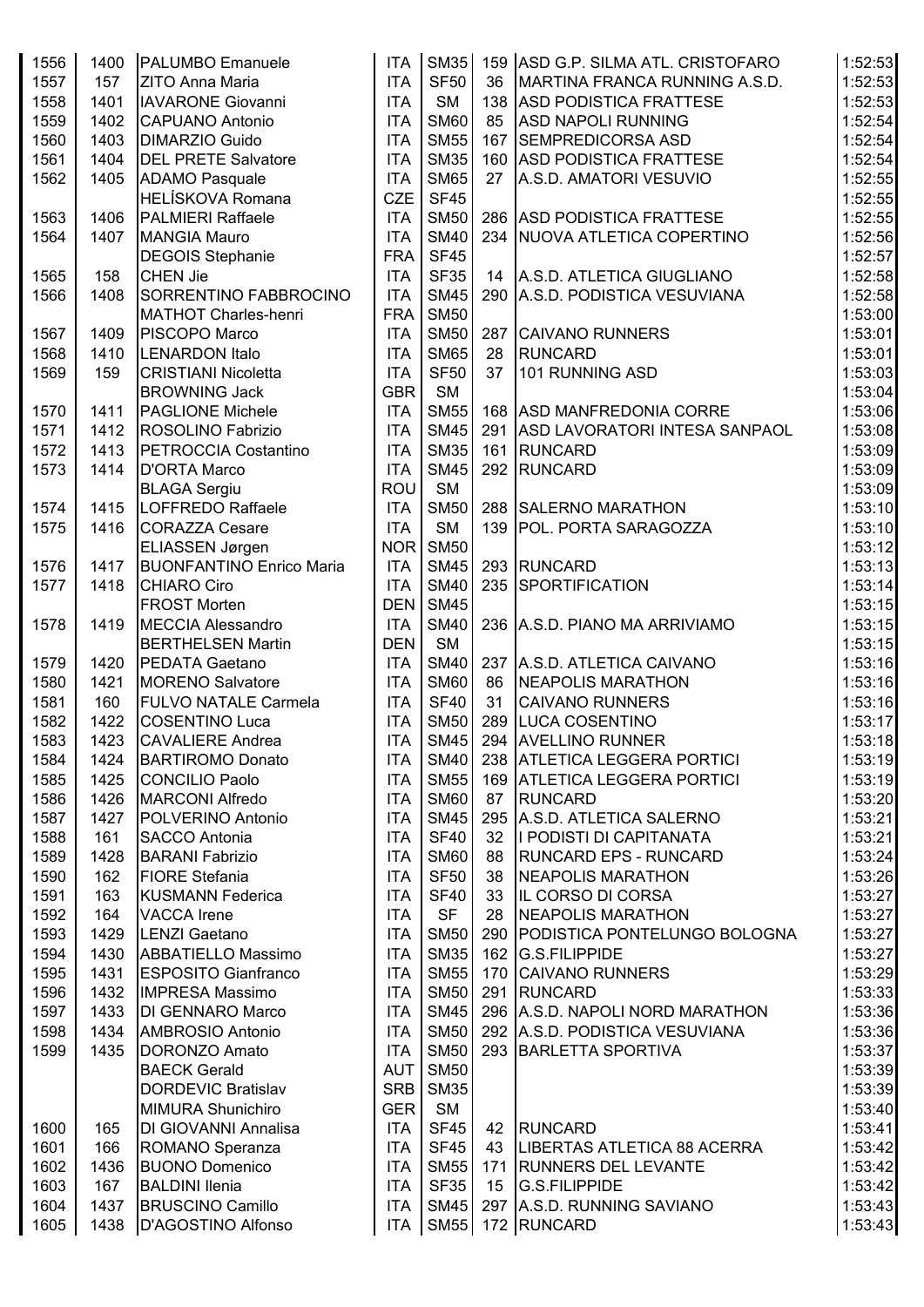|      |      | <b>LIPAN Teodor</b>                      | ROU <sup> </sup> | <b>SM50</b> |    |                                         | 1:53:43 |
|------|------|------------------------------------------|------------------|-------------|----|-----------------------------------------|---------|
| 1606 | 1439 | <b>AZZOLINI</b> Gabriele                 | <b>ITA</b>       | <b>SM55</b> |    | 173 C.U.S. PARMA                        | 1:53:43 |
| 1607 | 1440 | <b>BERTETTI Fabrizio</b>                 | <b>ITA</b>       | <b>SM40</b> |    | 239 RUNCARD                             | 1:53:44 |
| 1608 | 1441 | PISCOPO Marco                            | <b>ITA</b>       | <b>SM50</b> |    | 294 RUNCARD                             | 1:53:45 |
|      |      | RAVLYK Albina                            | <b>UKR</b>       | PF          |    |                                         | 1:53:45 |
|      |      | PENNINO Vincenzo                         |                  | <b>SM60</b> |    |                                         |         |
| 1609 | 1442 |                                          | <b>ITA</b>       |             | 89 | <b>MARATHON CALTANISSETTA</b>           | 1:53:45 |
| 1610 | 1443 | <b>ANGELINI Angelo</b>                   | <b>ITA</b>       | <b>SM55</b> |    | 174   RUNNING TEAM SAN SEVERO 2020      | 1:53:46 |
| 1611 | 1444 | <b>PIU Alessandro</b>                    | <b>ITA</b>       | <b>SM55</b> |    | 175 A.S.D. FINANZA SPORT CAMPANIA       | 1:53:47 |
| 1612 | 1445 | <b>CLAVARINO Alberto</b>                 | <b>ITA</b>       | <b>SM55</b> |    | 176 RUNCARD                             | 1:53:48 |
| 1613 | 168  | LAUDISIO Mariachiara                     | <b>ITA</b>       | <b>SF</b>   | 29 | <b>RUNCARD EPS - ANGRI RUNNER CLU</b>   | 1:53:48 |
| 1614 | 1446 | <b>BIGLIETTO Antonio</b>                 | <b>ITA</b>       | <b>SM55</b> |    | 177 ATLETICA SAN NICOLA                 | 1:53:49 |
| 1615 | 1447 | <b>DAMIANI Valerio</b>                   | <b>ITA</b>       | <b>SM55</b> |    | 178 RUNNING SARONNO                     | 1:53:49 |
| 1616 | 169  | <b>CIMO' MORTE Sandra</b>                | <b>ITA</b>       | <b>SF45</b> | 44 | <b>RUNCARD</b>                          | 1:53:51 |
|      |      | <b>GOURLEY Grace</b>                     | <b>NZL</b>       | <b>SF</b>   |    |                                         | 1:53:51 |
|      |      | <b>BARKAY Yonatan</b>                    | <b>FRA</b>       | <b>SM</b>   |    |                                         | 1:53:51 |
| 1617 | 1448 | MILLUZZI Fabio                           | <b>ITA</b>       | <b>SM55</b> |    | 179 DUE PONTI SRL                       | 1:53:51 |
|      |      | <b>COLLINS Matthew</b>                   | <b>USA</b>       | <b>SM</b>   |    |                                         | 1:53:52 |
| 1618 | 1449 | <b>DONZELLA Antonino</b>                 | <b>ITA</b>       | <b>SM45</b> |    | 298 AVELLINO RUNNER                     | 1:53:53 |
| 1619 | 1450 | <b>TRAMUTOLA Enrico</b>                  | <b>ITA</b>       | <b>SM45</b> |    | 299 PODISTICA AMATORI POTENZA           | 1:53:54 |
| 1620 | 1451 | <b>MATETICH Stefano</b>                  | <b>ITA</b>       | <b>SM45</b> |    | 300 ASD IRPINIA ITALIA                  | 1:53:54 |
| 1621 | 170  | <b>RICCIOTTI Giulia</b>                  | <b>ITA</b>       | <b>SF</b>   | 30 | VRM TEAM ASD                            | 1:53:54 |
| 1622 | 1452 | <b>LEO Mario</b>                         | <b>ITA</b>       | <b>SM35</b> |    | 163 ASD IRPINIA ITALIA                  | 1:53:54 |
| 1623 | 1453 | <b>SEBASTIANI Filippo</b>                | <b>ITA</b>       | <b>SM45</b> |    | 301   PIACENZA NATURAL SPORTAL          | 1:53:54 |
| 1624 | 171  | PALMIERA Agnese                          | <b>ITA</b>       | <b>SF45</b> | 45 | A.S.D. ATLETICA CAIVANO                 | 1:53:54 |
| 1625 | 172  | <b>ESPOSITO Chiara</b>                   | <b>ITA</b>       | <b>SF</b>   | 31 | ASD NEW ATLETICA AFRAGOLA               | 1:53:55 |
| 1626 | 173  | <b>BARASI Tania</b>                      | <b>ITA</b>       | <b>SF40</b> | 34 | <b>EDERA ATL. FORLI</b>                 | 1:53:56 |
| 1627 | 1454 | SIMONITTI Riccardo                       | <b>ITA</b>       | <b>SM</b>   |    | 140 RUNCARD                             | 1:53:58 |
| 1628 | 174  | <b>FACELLI Alessandra</b>                | <b>ITA</b>       | <b>SF</b>   | 32 | <b>RUNCARD</b>                          | 1:53:58 |
| 1629 | 175  | <b>BELLOMO Grazia</b>                    | <b>ITA</b>       | <b>SF45</b> | 46 | <b>RUNCARD</b>                          | 1:53:59 |
| 1630 | 1455 | <b>NUZZACI Paolo</b>                     | <b>ITA</b>       | <b>SM60</b> |    | NUOVA ATLETICA COPERTINO                | 1:54:00 |
|      |      |                                          |                  | <b>SM45</b> | 90 |                                         |         |
| 1631 | 1456 | MARSICOVETERE Giovanni                   | <b>ITA</b>       |             |    | 302 A.S.D.VIGGIANO RUNNERS              | 1:54:02 |
| 1632 | 1457 | <b>FARACO Gaetano</b>                    | <b>ITA</b>       | <b>SM60</b> | 91 | <b>CAIVANO RUNNERS</b>                  | 1:54:02 |
| 1633 | 1458 | <b>CASTALDO Michele</b>                  | <b>ITA</b>       | <b>SM50</b> |    | 295 A.S.D. ATLETICA CAIVANO             | 1:54:04 |
| 1634 | 1459 | <b>BARBATO Salvatore</b>                 | <b>ITA</b>       | <b>SM50</b> |    | 296 RUNCARD                             | 1:54:05 |
|      |      | VICUÑA HERNANDEZ Veron                   | <b>MEX</b>       | <b>SF35</b> |    |                                         | 1:54:05 |
| 1635 | 1460 | SIGNORIELLO Luca                         | <b>ITA</b>       |             |    | SM40 240 RUNCARD EPS - ASD POD. AZZURRA | 1:54:06 |
| 1636 | 1461 | MASTRONUZZI Girolamo                     | <b>ITA</b>       | <b>SM55</b> |    | 180 A.S.D. MARATHON MASSAFRA            | 1:54:07 |
| 1637 | 176  | <b>TONELLI Marzia</b>                    | <b>ITA</b>       | <b>SF50</b> | 39 | ASD 3'.30" TEAM                         | 1:54:07 |
| 1638 | 1462 | CAPUTO Agostino                          | <b>ITA</b>       | <b>SM65</b> | 29 | NUOVA ATLETICA ISERNIA                  | 1:54:07 |
| 1639 | 177  | IZZO Fiorentina                          | <b>ITA</b>       | <b>SF45</b> | 47 | NUOVA ATLETICA ISERNIA                  | 1:54:08 |
| 1640 | 1463 | <b>FERRARA Loris</b>                     | <b>ITA</b>       | <b>SM35</b> |    | 164 RUNCARD                             | 1:54:09 |
| 1641 | 1464 | <b>BUSCEMI Salvatore</b>                 | <b>ITA</b>       | <b>SM50</b> |    | 297 RUNCARD EPS - UISP COMITATO TER     | 1:54:10 |
| 1642 | 178  | <b>D'ANVERSA Marilisa</b>                | <b>ITA</b>       | <b>SF35</b> | 16 | NUOVA ATLETICA LATERZA                  | 1:54:10 |
| 1643 | 1465 | <b>SPARAGNO Vincenzo</b>                 | <b>ITA</b>       | <b>SM50</b> |    | 298 RUNCARD                             | 1:54:11 |
| 1644 | 1466 | <b>MUSTO Massimo</b>                     | <b>ITA</b>       | <b>SM60</b> | 92 | ASD IRPINIA ITALIA                      | 1:54:12 |
| 1645 | 1467 | <b>GALLI Alberto</b>                     | <b>ITA</b>       | <b>SM55</b> |    | 181 ATL. CASTELLO                       | 1:54:12 |
| 1646 | 179  | <b>ROTTIN Marika</b>                     | <b>ITA</b>       | <b>SF45</b> | 48 | RUNCARD                                 | 1:54:13 |
| 1647 | 1468 | <b>BONINI Alberto</b>                    | <b>ITA</b>       | <b>SM55</b> |    | 182 G.S. DILETTANTISTICO ITALPOSE       | 1:54:13 |
| 1648 | 1469 | <b>RICCI Angelo Michele</b>              | <b>ITA</b>       | <b>SM50</b> |    | 299 RUNCARD                             | 1:54:15 |
|      |      | <b>MURPHY Kelly</b>                      | <b>USA</b>       | <b>SF</b>   |    |                                         | 1:54:15 |
| 1649 | 1470 | <b>EPISTOLATO Alberto</b>                | <b>ITA</b>       | <b>SM40</b> |    | 241 CAIVANO RUNNERS                     | 1:54:16 |
|      |      | <b>HOLBOROW Paul</b>                     | GBR              | <b>SM55</b> |    |                                         | 1:54:16 |
| 1650 | 1471 | ARROYO HERNANDEZ Ignac                   | <b>ESP</b>       | <b>SM40</b> |    | 242 RUNCARD                             | 1:54:17 |
| 1651 | 1472 | SIMONCINI Giancarlo                      | <b>ITA</b>       | <b>SM50</b> |    | 300 CLUB AUSONIA ASD                    | 1:54:17 |
| 1652 | 1473 | <b>TERRACCIANO Felice</b>                | <b>ITA</b>       | <b>SM40</b> |    | 243 CAIVANO RUNNERS                     | 1:54:17 |
| 1653 | 1474 | ROMANINI Angelo                          | <b>ITA</b>       | <b>SM55</b> |    | 183 G.S. DILETTANTISTICO ITALPOSE       | 1:54:18 |
|      |      | LI Jia                                   | <b>CHN</b>       | <b>SM</b>   |    |                                         | 1:54:18 |
| 1654 | 180  | <b>CARELLI Luna</b>                      | <b>ITA</b>       | <b>SF40</b> |    | 35 CITTADELLA 1592 PARMA                | 1:54:18 |
| 1655 | 1475 | <b>GIULIANI Massimo</b>                  | <b>ITA</b>       | <b>SM60</b> |    | 93 RUNCARD                              | 1:54:19 |
| 1656 | 1476 |                                          | <b>ITA</b>       | <b>SM55</b> |    | 184 ASD PODISTICA FRATTESE              | 1:54:20 |
| 1657 |      | PIANTEDOSI Diego<br><b>CANDIDI Mauro</b> |                  |             |    |                                         | 1:54:20 |
|      | 1477 |                                          | ITA              | <b>SM60</b> |    | 94 G.S. POD. PRENESTE                   |         |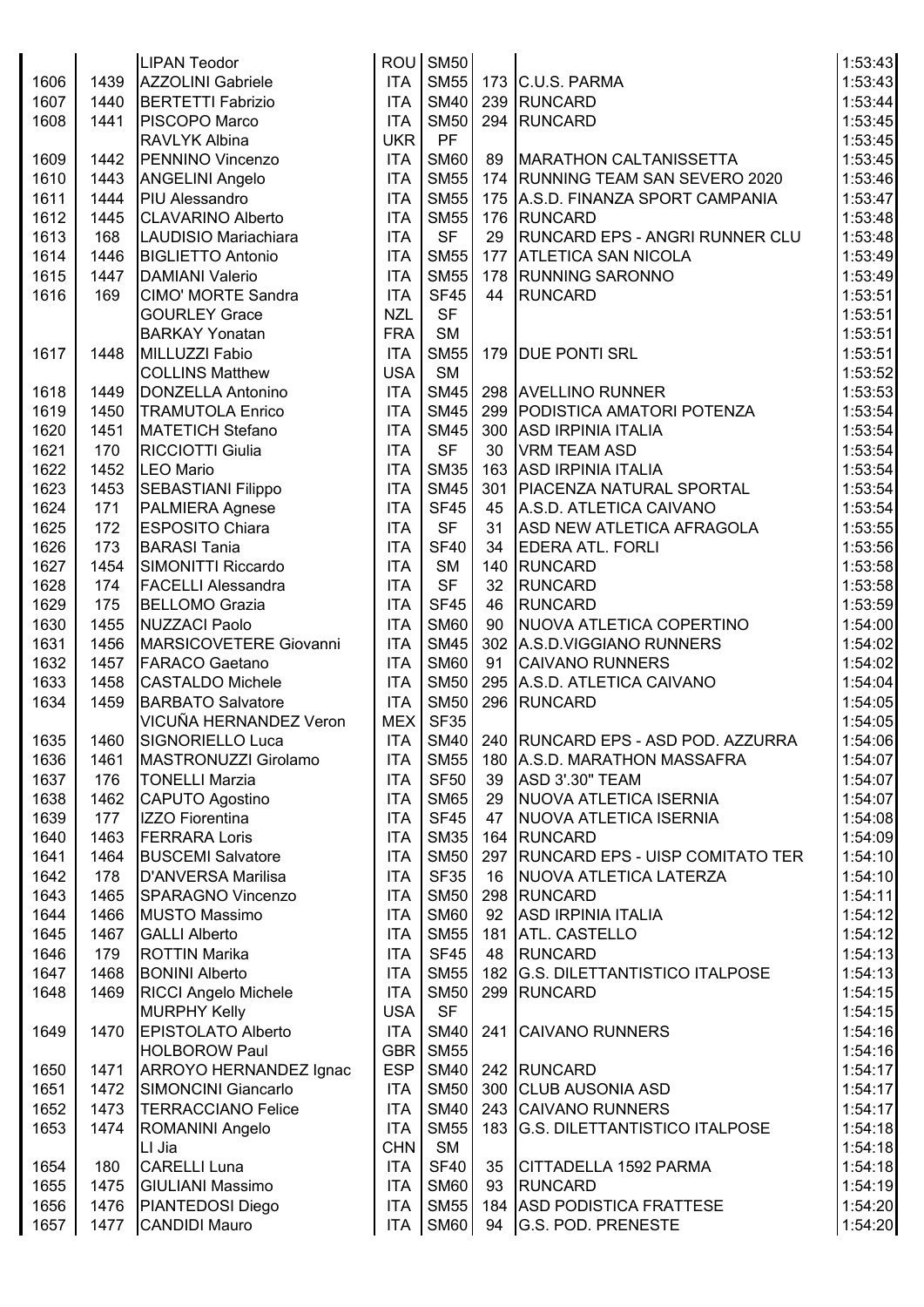| 1658 | 1478 | <b>GAMMELLA Ciro</b>         | <b>ITA</b> | <b>SM50</b> |                | 301 RUNCARD                           | 1:54:20 |
|------|------|------------------------------|------------|-------------|----------------|---------------------------------------|---------|
| 1659 | 1479 | <b>SPERA Pierluigi</b>       | <b>ITA</b> | <b>SM60</b> | 95             | A.S.D. RINCORRO                       | 1:54:21 |
| 1660 | 1480 | GIANFRANCESCO Pasquale       | <b>ITA</b> | <b>SM</b>   |                | 141 RUNCARD EPS - ASD RUNNING PENT    | 1:54:21 |
| 1661 | 1481 | <b>DE LUCIA Francesco</b>    | <b>ITA</b> | <b>SM70</b> | 11             | <b>RUNCARD</b>                        | 1:54:21 |
| 1662 | 1482 | <b>CONDITO Antonio</b>       | <b>ITA</b> | <b>SM60</b> | 96             | <b>RUNCARD</b>                        | 1:54:21 |
| 1663 | 1483 | <b>DE LUCA Emilio</b>        | <b>ITA</b> | <b>SM45</b> |                | 303 PODISTICA SAMMARITANA A.S.D.      | 1:54:21 |
| 1664 | 1484 | <b>PIANESE Luigi</b>         | <b>ITA</b> | <b>SM55</b> |                | 185 ASD SORRENTO RUNNERS              | 1:54:21 |
| 1665 | 181  | <b>ADALDO</b> Elena          | <b>ITA</b> | <b>SF60</b> | 3              | A.S.D. NAPOLI NORD MARATHON           | 1:54:22 |
| 1666 | 1485 | NAPPO Gerardo                | <b>ITA</b> | <b>SM55</b> |                | 186 ASD SORRENTO RUNNERS              | 1:54:23 |
|      |      | NOVIKOV lurii                | <b>RUS</b> | <b>SM45</b> |                |                                       | 1:54:23 |
| 1667 | 1486 | <b>SACCO Antonio</b>         | <b>ITA</b> | <b>SM65</b> | 30             | A.S.D. NAPOLI NORD MARATHON           | 1:54:23 |
| 1668 | 1487 | D'AMICO Claudio Geremia      | <b>ITA</b> | <b>SM50</b> |                | 302 ATLETICA PALAZZO                  | 1:54:25 |
| 1669 | 182  | <b>CAUMO Francesca</b>       | <b>ITA</b> | <b>SF50</b> | 40             | A.S.D. TEAM KM SPORT                  | 1:54:29 |
| 1670 | 1488 | <b>GHIGLIOTTI Luciano</b>    | <b>ITA</b> | <b>SM55</b> |                | 187 RUNCARD                           | 1:54:31 |
| 1671 | 1489 | <b>CRESCINI Paolo</b>        | <b>ITA</b> | <b>SM55</b> |                | 188 RUNCARD                           | 1:54:31 |
| 1672 | 1490 | <b>IACCARINO Marco</b>       | <b>ITA</b> | <b>SM60</b> | 97             | <b>DUE PONTI SRL</b>                  | 1:54:31 |
| 1673 | 1491 | <b>INGHINGOLO Gaetano</b>    | <b>ITA</b> | <b>SM50</b> |                | 303   G.S.ATLETICA AMATORI CORATO     | 1:54:33 |
| 1674 | 1492 | <b>RIOLFI Rossano</b>        | <b>ITA</b> | <b>SM60</b> | 98             | RUNCARD                               | 1:54:35 |
| 1675 | 1493 | SALVATI Luigi                | <b>ITA</b> | <b>SM40</b> |                | 244 AVELLINO RUNNER                   | 1:54:36 |
|      |      | LYON Robert                  | <b>CZE</b> | <b>SM45</b> |                |                                       | 1:54:36 |
| 1676 | 1494 | SORRENTINO Sergio            | <b>ITA</b> | <b>SM45</b> |                | 304   RUNCARD EPS - A.S.D. AMATORI MA | 1:54:38 |
| 1677 | 1495 | PIERRI Riccardo              | <b>ITA</b> | <b>SM35</b> |                | 165 RUNNING TEAM TRAMUTOLA            | 1:54:38 |
| 1678 | 183  | <b>EGOROVA Ekaterina</b>     | <b>RUS</b> | <b>SF35</b> | 17             | A.S.D.MOV.SPORT. BARTOLO LONGO        | 1:54:41 |
|      |      | <b>THOMPSON John</b>         | <b>CAN</b> | <b>SM45</b> |                |                                       | 1:54:41 |
| 1679 | 1496 | LO CALZO Antonello           | <b>ITA</b> | <b>SM35</b> |                | 166 LIONS VALLE UFITA                 | 1:54:43 |
| 1680 | 1497 | MANFREDINO Stefano           | <b>ITA</b> | <b>SM45</b> |                | 305 RUNCARD                           | 1:54:43 |
| 1681 | 1498 | <b>BRUNO Angelo Michele</b>  | <b>ITA</b> | <b>SM50</b> |                | 304 G.S. AVIS BARLETTA A.S.D.         | 1:54:44 |
| 1682 | 1499 | <b>DE DOMINICIS Antonio</b>  | <b>ITA</b> | <b>SM50</b> |                | 305 ASD POD.CAVA PIC.COSTA AMALFI     | 1:54:44 |
| 1683 | 1500 | <b>LAMBIASE Vincenzo</b>     | <b>ITA</b> | <b>SM45</b> |                | 306 ASD POD.CAVA PIC.COSTA AMALFI     | 1:54:47 |
| 1684 | 1501 | FINOTTO Lorenzo Moro         | <b>ITA</b> | <b>PM</b>   | $\overline{7}$ | <b>RUNCARD</b>                        | 1:54:48 |
| 1685 | 1502 | <b>DENTICE Alfredo</b>       | <b>ITA</b> | <b>SM40</b> |                | 245 A.S.D. AMATORI VESUVIO            | 1:54:49 |
| 1686 | 1503 | <b>GRASSO Giovanni</b>       | <b>ITA</b> | <b>SM60</b> | 99             | ASD MARATHON CL. ARIANO IRPINO        | 1:54:52 |
| 1687 | 1504 | MAZZOLENI Filippo            | <b>ITA</b> | <b>SM60</b> |                | 100 ATL. PRESEZZO                     | 1:54:53 |
| 1688 | 1505 | SCOGNAMIGLIO Renato          | <b>ITA</b> | <b>SM50</b> |                | 306   TORRE ANNUNZIATA - TRECASE RUN  | 1:54:55 |
|      |      | <b>MOSBERGER Evelin</b>      | <b>HUN</b> | <b>SF</b>   |                |                                       | 1:54:55 |
| 1689 | 1506 | <b>CATALETA Cosimo</b>       | ITA        |             |                | SM55   189   BARLETTA SPORTIVA        | 1:54:55 |
| 1690 | 1507 | <b>CARLITTI Aurelio</b>      | <b>ITA</b> | <b>SM50</b> |                | 307 RUNCARD EPS - MAIELLA TRIATHLO    | 1:54:56 |
| 1691 | 1508 | <b>PENZO Nicola</b>          | <b>ITA</b> | <b>SM40</b> |                | 246 RUNCARD                           | 1:54:56 |
| 1692 | 1509 | MONTICELLI Umberto           | <b>ITA</b> | <b>SM40</b> |                | 247 RUNCARD                           | 1:54:56 |
| 1693 | 1510 | <b>MARTINO Davide</b>        | <b>ITA</b> | <b>SM40</b> |                | 248 X-SOLID SPORT LAB ASD             | 1:54:58 |
| 1694 | 1511 | <b>BRUSTOLON Stefano</b>     | <b>ITA</b> | <b>SM55</b> |                | 190 CALCATERRA SPORT ASD              | 1:54:58 |
| 1695 | 1512 | <b>PISANI</b> Gerardo        | <b>ITA</b> | SM60        |                | 101 CILENTO RUN                       | 1:54:58 |
| 1696 | 1513 | <b>REA Gaetano</b>           | <b>ITA</b> | <b>SM50</b> |                | 308 ASD REGGIA RUNNING                | 1:54:59 |
| 1697 | 1514 | <b>SERGIO Giovanni</b>       | <b>ITA</b> | <b>SM45</b> |                | 307 RUNCARD                           | 1:54:59 |
| 1698 | 1515 | D'OROLOGIO Antonio           | <b>ITA</b> | <b>SM</b>   |                | 142 RUNCARD                           | 1:54:59 |
| 1699 | 1516 | D'AMBROSIO Francesco         | <b>ITA</b> | <b>SM50</b> |                | 309 RUNCARD                           | 1:55:02 |
| 1700 | 184  | MAGGIO Margherita            | <b>ITA</b> | <b>SF40</b> | 36             | <b>CAIVANO RUNNERS</b>                | 1:55:02 |
|      |      | <b>DUQUESNE Camille</b>      | <b>BEL</b> | <b>SF</b>   |                |                                       | 1:55:03 |
| 1701 | 185  | <b>MANCA Maria Francesca</b> | <b>ITA</b> | <b>SF40</b> |                | 37   NUOVA ATLETICA COPERTINO         | 1:55:04 |
| 1702 | 1517 | <b>SCHILLACI Gaspare</b>     | <b>ITA</b> | <b>SM50</b> |                | 310   RUNCARD EPS - DO ACTIVE JUDO    | 1:55:04 |
| 1703 | 186  | <b>CAMPIOLI Rosita</b>       | <b>ITA</b> | <b>SF50</b> | 41             | <b>ASD 3'.30" TEAM</b>                | 1:55:04 |
| 1704 | 1518 | <b>PINTUS Simone</b>         | <b>ITA</b> | <b>SM40</b> |                | 249 RUNCARD                           | 1:55:04 |
|      |      | <b>KUIJPERS Bernard</b>      | <b>NED</b> | <b>SM65</b> |                |                                       | 1:55:06 |
| 1705 | 1519 | DI GIOVANNI Paco             | <b>ITA</b> | <b>SM45</b> |                | 308 G.S.FILIPPIDE                     | 1:55:07 |
| 1706 | 187  | <b>GUIDA Maria Onorina</b>   | <b>ITA</b> | SF60        | $\overline{4}$ | <b>POLISPORTIVA MONTALTO ASD</b>      | 1:55:07 |
| 1707 | 1520 | <b>ESPOSITO Roberto</b>      | <b>ITA</b> | <b>SM50</b> |                | 311 RUNCARD                           | 1:55:07 |
| 1708 | 1521 | PAOLILLO Luigi               | <b>ITA</b> | <b>SM75</b> | 2              | <b>BARLETTA SPORTIVA</b>              | 1:55:09 |
| 1709 | 1522 | <b>TAURISANO Francesco</b>   | <b>ITA</b> | <b>SM40</b> |                | 250 RUNCARD                           | 1:55:09 |
| 1710 | 1523 | <b>STANZIONE Stefano</b>     | <b>ITA</b> | <b>SM70</b> | 12             | <b>CAIVANO RUNNERS</b>                | 1:55:09 |
|      |      | HYPŠA Jiří                   | <b>CZE</b> | <b>SM</b>   |                |                                       | 1:55:10 |
| 1711 | 1524 | <b>ANGELONI Marcello</b>     |            | ITA SM70    |                | 13   AMATORI TOP RUNNERS CAST. ROM.   | 1:55:10 |
|      |      |                              |            |             |                |                                       |         |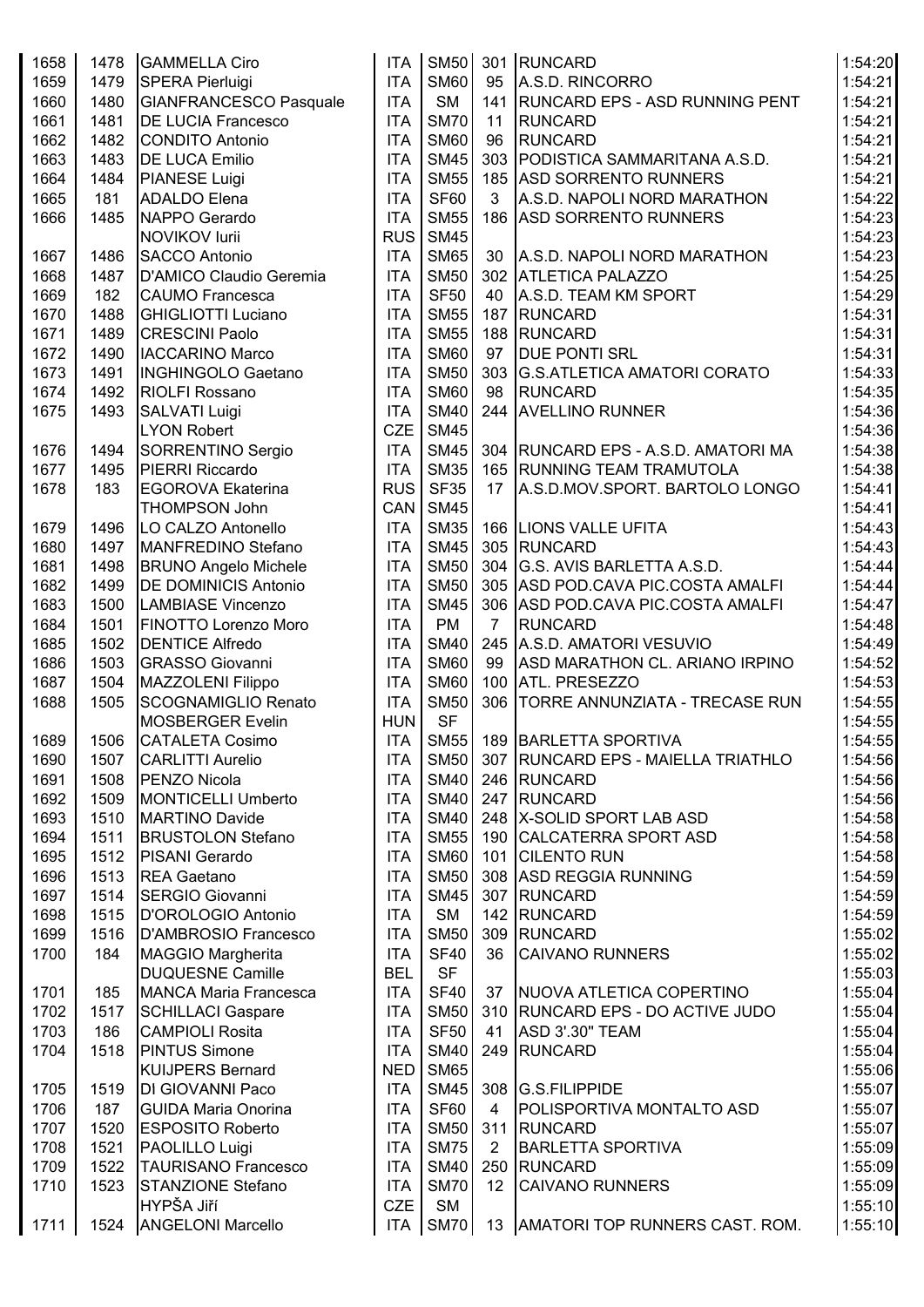| 1712         | 1525       | <b>GILARDI</b> Gaetano                            | <b>ITA</b>               | <b>SM55</b>                |          | 191 A.S.D. PIANO MA ARRIVIAMO                                | 1:55:11            |
|--------------|------------|---------------------------------------------------|--------------------------|----------------------------|----------|--------------------------------------------------------------|--------------------|
| 1713         | 1526       | <b>DELLO STRETTO Michele</b>                      | <b>ITA</b>               | <b>SM40</b>                |          | 251 ATLETICA SAN NICOLA                                      | 1:55:11            |
|              |            | <b>ESCOBEDO Anthony</b>                           | USA                      | <b>SM35</b>                |          |                                                              | 1:55:12            |
| 1714         | 1527       | <b>GRISWOLD Jeremy</b>                            | USA                      | <b>SM45</b>                |          | 309 RUNCARD                                                  | 1:55:14            |
|              |            | <b>WALSH Sarah</b>                                | <b>IRL</b>               | <b>SF</b>                  |          |                                                              | 1:55:15            |
|              |            | KUNCOVA Jarmila                                   | <b>CZE</b>               | <b>SF40</b>                |          |                                                              | 1:55:15            |
|              |            | <b>COSGRAVE Robin</b>                             | <b>IRL</b>               | <b>SM</b>                  |          |                                                              | 1:55:15            |
| 1715         | 188        | <b>DE NICOLAO Barbara</b>                         | <b>ITA</b>               | <b>SF60</b>                | 5        | <b>ATLETICA VIS ABANO</b>                                    | 1:55:15            |
| 1716         | 189        | <b>BARBIERI Federica</b>                          | <b>ITA</b>               | <b>SF45</b>                | 49       | <b>RUNCARD</b>                                               | 1:55:18            |
| 1717         | 1528       | RAZZANO Vincenzo                                  | <b>ITA</b>               | <b>SM70</b>                | 14       | A.S.D. AMATORI VESUVIO                                       | 1:55:19            |
| 1718         | 190        | RUDELLO Maria Katia                               | <b>ITA</b>               | <b>SF60</b>                | 6        | <b>RUNCARD</b>                                               | 1:55:20            |
| 1719         | 1529       | NAPPO Andrea                                      | <b>ITA</b>               | <b>SM50</b>                |          | 312 A.S.D. PODISTICA VESUVIANA                               | 1:55:20            |
| 1720         | 1530       | RUSSO Ivano                                       | <b>ITA</b>               | <b>SM45</b>                |          | 310   LIBERTAS ATLETICA 88 ACERRA                            | 1:55:20            |
| 1721         | 1531       | <b>GRECO Vito Rudi</b>                            | <b>ITA</b>               | <b>SM45</b>                |          | 311 NUOVA ATLETICA COPERTINO                                 | 1:55:21            |
|              |            | <b>MANGARA Thierno</b>                            | <b>FRA</b>               | <b>SM55</b>                |          |                                                              | 1:55:23            |
| 1722         | 1532       | <b>CLAROTTO Luca</b>                              | <b>ITA</b>               | <b>SM50</b>                |          | 313 RUNCARD                                                  | 1:55:24            |
| 1723         | 191        | DI SALVATORE Anna                                 | <b>ITA</b>               | <b>SF55</b>                | 9        | <b>PUROSANGUE ATHLETICS CLUB</b>                             | 1:55:24            |
| 1724         | 192        | <b>VACCARI Irene</b>                              | <b>ITA</b>               | <b>SF45</b>                | 50       | CAMISANO RUNNING A.S.D.                                      | 1:55:25            |
| 1725         | 1533       | <b>COZZOLINO Michele</b>                          | <b>ITA</b>               | <b>SM50</b>                |          | 314 ASD PODISTICA FRATTESE                                   | 1:55:25            |
| 1726         | 1534       | <b>DELLERBA Mauro</b>                             | <b>ITA</b>               | <b>SM50</b>                |          | 315 PUROSANGUE ATHLETICS CLUB                                | 1:55:26            |
| 1727         | 1535       | PICCOLO Giuseppe                                  | <b>ITA</b>               | <b>SM40</b>                |          | 252 A.S.D. PODISTICA MARCIANISE                              | 1:55:26            |
| 1728         | 193<br>194 | <b>CARRATORE Claudia</b><br><b>VACCARI Silvia</b> | <b>ITA</b><br><b>ITA</b> | <b>SF45</b><br><b>SF50</b> | 51<br>42 | <b>CAIVANO RUNNERS</b>                                       | 1:55:27            |
| 1729         | 195        | <b>CAMPASSO Stefania</b>                          | <b>ITA</b>               | <b>SF45</b>                | 52       | CAMISANO RUNNING A.S.D.<br><b>TORINO ROAD RUNNERS A.S.D.</b> | 1:55:27<br>1:55:27 |
| 1730<br>1731 | 1536       | <b>STELLATO Fabio</b>                             | <b>ITA</b>               | <b>SM</b>                  |          | 143 RUNCARD                                                  | 1:55:29            |
| 1732         | 1537       | PONE Ferdinando                                   | <b>ITA</b>               | <b>SM55</b>                |          | 192 RUNCARD                                                  | 1:55:29            |
| 1733         | 1538       | <b>NERI Philippe</b>                              | <b>FRA</b>               | <b>SM50</b>                |          | 316 RUNCARD                                                  | 1:55:33            |
| 1734         | 1539       | <b>FROSECCHI Massimo</b>                          | <b>ITA</b>               | <b>SM50</b>                |          | 317 RUNCARD                                                  | 1:55:40            |
| 1735         | 1540       | <b>DE MIRO Giancarlo</b>                          | <b>ITA</b>               | <b>SM65</b>                | 31       | <b>RUNCARD</b>                                               | 1:55:40            |
| 1736         | 1541       | <b>GUIDOTTI Ivano</b>                             | <b>ITA</b>               | <b>SM60</b>                |          | 102 BASE RUNNING                                             | 1:55:40            |
| 1737         | 1542       | PASCARIELLO Salvatore                             | <b>ITA</b>               | <b>SM55</b>                |          | 193 CAIVANO RUNNERS                                          | 1:55:42            |
| 1738         | 196        | D'ARRIGO Valentina Chiara                         | <b>ITA</b>               | <b>SF40</b>                | 38       | G.A.P. SARONNO                                               | 1:55:43            |
| 1739         | 1543       | <b>LENTINI Roberto</b>                            | <b>ITA</b>               | <b>SM50</b>                |          | 318 P.B.M. BOVISIO MASCIAGO                                  | 1:55:44            |
| 1740         | 1544       | URSO Vincenzo                                     | <b>ITA</b>               | <b>SM60</b>                |          | 103 G.A.P. SARONNO                                           | 1:55:44            |
| 1741         | 197        | <b>MINOTTI Vanila</b>                             | <b>ITA</b>               | <b>SF45</b>                | 53       | G.A.P. SARONNO                                               | 1:55:45            |
| 1742         | 198        | PIGOZZI Marta                                     | <b>ITA</b>               | <b>SF40</b>                | 39       | G.A.P. SARONNO                                               | 1:55:46            |
| 1743         | 1545       | <b>FRAGASSI Angelo</b>                            | <b>ITA</b>               | <b>SM45</b>                |          | 312 RUNCARD EPS - RUNCARD                                    | 1:55:47            |
| 1744         | 1546       | <b>GRIMALDI Rosario</b>                           | <b>ITA</b>               | <b>SM45</b>                |          | 313 A.S.D. ATLETICA CAIVANO                                  | 1:55:47            |
| 1745         | 1547       | <b>GABRIELE Antonio</b>                           | <b>ITA</b>               | <b>SM40</b>                |          | 253 A.S.D. POD. 'IL LAGHETTO'                                | 1:55:47            |
| 1746         | 1548       | <b>LOGGIA Fabrizio</b>                            | <b>ITA</b>               | <b>SM45</b>                |          | 314 RUNCARD EPS - RUNCARD                                    | 1:55:49            |
| 1747         | 199        | <b>TORTORA Maria Adele</b>                        | <b>ITA</b>               | <b>SF45</b>                | 54       | PODISTICA SOLIDARIETA'                                       | 1:55:49            |
| 1748         | 1549       | <b>BALDIERI Francesco</b>                         | <b>ITA</b>               | <b>SM60</b>                |          | 104 A.S.D. PODISTICA NORMANNA                                | 1:55:49            |
| 1749         | 1550       | PANTANELLA Andrea                                 | <b>ITA</b>               | <b>SM35</b>                |          | 167 POL. CIOCIARA ANTONIO FAVA                               | 1:55:51            |
|              |            | ŠAFR Jaromír                                      | <b>CZE</b>               | <b>SM50</b>                |          |                                                              | 1:55:52            |
| 1750         | 200        | <b>PIARULLI Rosa</b>                              | <b>ITA</b>               | <b>SF40</b>                | 40       | A.MARATONETI ANDRIESI                                        | 1:55:52            |
| 1751         | 1551       | <b>PESOLE Domenico</b>                            | <b>ITA</b>               | <b>SM50</b>                |          | 319 ASD PODISTICA FRATTESE                                   | 1:55:53            |
|              |            | DR. TRAPPE Peter                                  | GER <sup>I</sup>         | <b>SM60</b>                |          |                                                              | 1:55:53            |
| 1752         | 1552       | PIZZOLI Carlo                                     | <b>ITA</b>               | <b>SM60</b>                |          | 105 PUROSANGUE ATHLETICS CLUB                                | 1:55:54            |
| 1753         | 1553       | <b>URSO Roberto</b>                               | <b>ITA</b>               | <b>SM45</b>                |          | 315 CLUB CORRERE GALATINA                                    | 1:55:56            |
| 1754         | 201        | <b>CALIGNANO Simona</b>                           | <b>ITA</b>               | <b>SF40</b>                | 41       | NUOVA ATLETICA COPERTINO                                     | 1:55:56            |
| 1755         | 202        | <b>BOCCIA Manuela</b>                             | <b>ITA</b>               | <b>SF35</b>                | 18       | <b>RUNCARD</b>                                               | 1:56:01            |
|              |            | VILLESCAS Jowelyn                                 | <b>USA</b>               | <b>SF45</b>                |          |                                                              | 1:56:02            |
| 1756         | 1554       | PONDO Lucio                                       | <b>ITA</b>               | <b>SM55</b>                |          | 194 ASD NEW ATLETICA AFRAGOLA                                | 1:56:02            |
| 1757         | 1555       | <b>DE LORENZO Aniello</b>                         | <b>ITA</b>               | <b>SM55</b>                |          | 195 A.S.D. PODISTICA VESUVIANA                               | 1:56:02            |
| 1758         | 1556       | <b>SPARAGNO Massimo</b>                           | <b>ITA</b>               | <b>SM45</b>                |          | 316 ASD G.P. SILMA ATL. CRISTOFARO                           | 1:56:03            |
| 1759         | 1557       | <b>MARTELLOTTA Domenico</b>                       | <b>ITA</b>               | <b>SM55</b>                |          | 196 RUNCARD EPS - ASD BERSAGLIERI DI                         | 1:56:03            |
|              |            | <b>PETRUSEK Lukas</b>                             | <b>CZE</b>               | <b>SM</b>                  |          |                                                              | 1:56:04            |
| 1760         | 1558       | <b>STRACCAMORA Emiliano</b>                       | <b>ITA</b>               | <b>SM45</b>                |          | 317 RUNCARD                                                  | 1:56:05            |
|              |            | WAWRZYNIAK Jakub                                  | POL                      | <b>SM40</b>                |          |                                                              | 1:56:05            |
| 1761         | 203        | DI CARLO Domenica                                 | <b>ITA</b>               | <b>SF40</b>                |          | 42 RUNCARD                                                   | 1:56:07            |
| 1762         | 1559       | <b>OLIMPO Benedetto</b>                           |                          |                            |          | ITA SM55 197 A.S.D. AMATORI VESUVIO                          | 1:56:07            |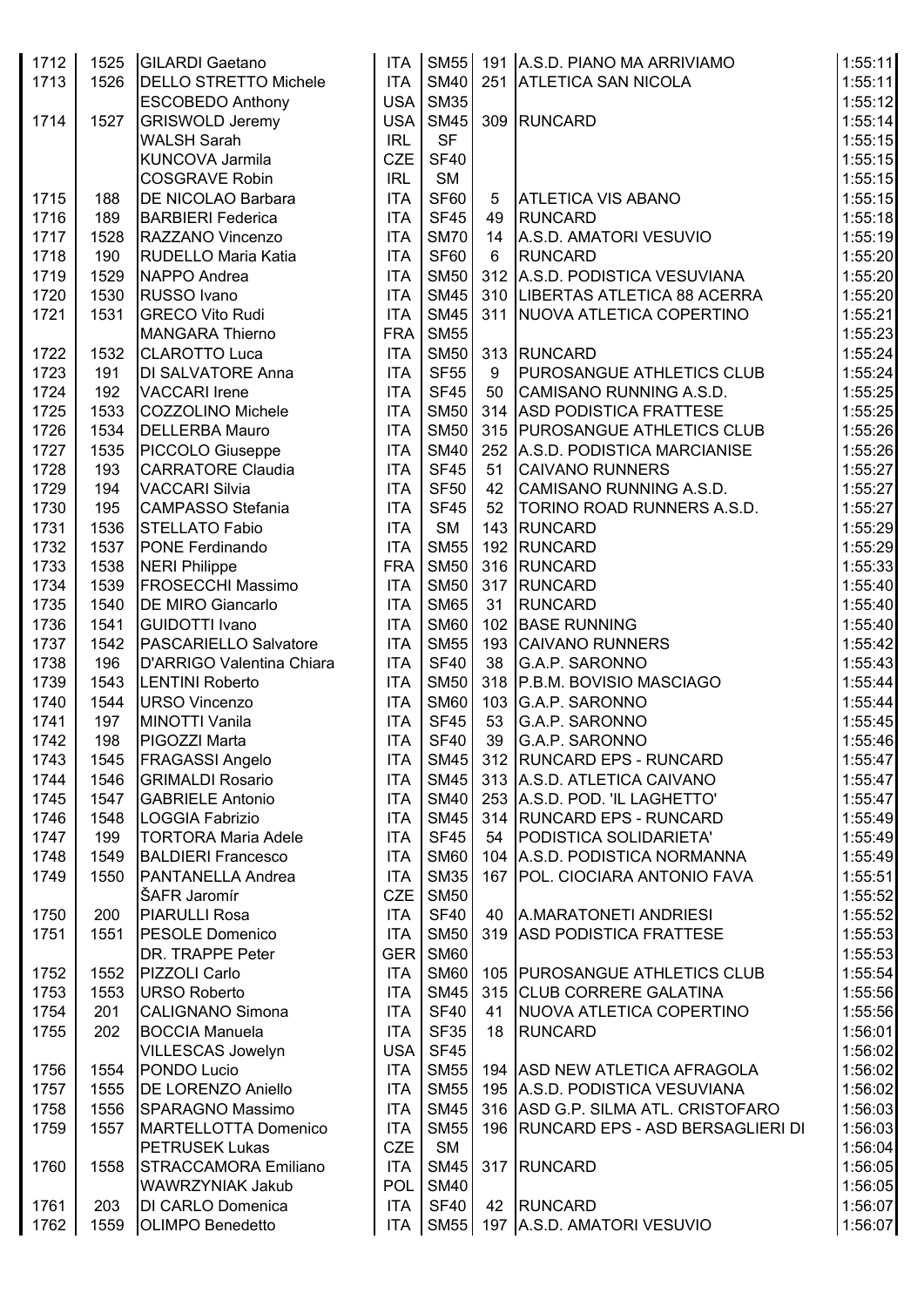| 1763 | 1560 | <b>ESPOSITO Massimiliano</b>   | <b>ITA</b> |             |                 | SM45 318 A.S.D. ATL. MARANO         | 1:56:08 |
|------|------|--------------------------------|------------|-------------|-----------------|-------------------------------------|---------|
|      |      | <b>ONDAK Stephen</b>           | USA        | <b>SM40</b> |                 |                                     | 1:56:08 |
| 1764 | 1561 | <b>BONACONZA Simone</b>        | <b>ITA</b> | SM35        | 168             |                                     | 1:56:11 |
| 1765 | 1562 | PITRUZZELLO Pietro             | <b>ITA</b> | <b>SM50</b> |                 | 320 CAMPUS VARESE RUNNERS           | 1:56:11 |
| 1766 | 1563 | <b>ANTONIOLI Enrico</b>        | <b>ITA</b> | <b>SM40</b> |                 | 254 VRM TEAM ASD                    | 1:56:12 |
| 1767 | 1564 | MAIOLINO Giovanni              | <b>ITA</b> | <b>SM55</b> |                 | 198   POL. MAGNA GRAECIA ASD CASSAN | 1:56:12 |
| 1768 | 1565 | <b>ARDUINI Claudio</b>         | <b>ITA</b> | <b>SM45</b> | 319             |                                     | 1:56:12 |
| 1769 | 1566 | <b>GALLO Antonio</b>           | <b>ITA</b> | <b>SM55</b> |                 | 199 RUNCARD                         | 1:56:13 |
| 1770 | 1567 | PUGLISI MARAJA Sergio          | <b>ITA</b> | <b>SM65</b> | 32              | VRM TEAM ASD                        | 1:56:13 |
| 1771 | 204  | <b>RIGOTTI Beatrice</b>        | <b>ITA</b> | <b>SF45</b> | 55              | VRM TEAM ASD                        | 1:56:13 |
| 1772 | 1568 | MALCANGI Luigi Augusto         | <b>ITA</b> | <b>SM35</b> |                 | 169 ASD NAPOLI RUNNING              | 1:56:13 |
| 1773 | 1569 | <b>IAVARONE Luigi</b>          | <b>ITA</b> | <b>SM55</b> |                 | 200 RUNCARD EPS - RUNCARD           | 1:56:14 |
| 1774 | 1570 | LOSURDO Ruggiero               | <b>ITA</b> | <b>SM35</b> |                 | 170 BARLETTA SPORTIVA               | 1:56:17 |
| 1775 | 1571 |                                | <b>ITA</b> | <b>SM45</b> |                 | 320 RUNCARD                         | 1:56:17 |
|      |      | <b>FILOMENA Leonardo</b>       |            |             |                 |                                     |         |
|      |      | <b>TKACHENKO Leonid</b>        | <b>RUS</b> | <b>SM40</b> |                 |                                     | 1:56:17 |
| 1776 | 1572 | <b>RAGONE Emidio</b>           | <b>ITA</b> | <b>SM35</b> |                 | 171 RUNNING TEAM TRAMUTOLA          | 1:56:18 |
| 1777 | 205  | <b>FUSAR IMPERATORE Vaness</b> | <b>ITA</b> | <b>SF</b>   | 33              | CREMONA SPORTIVA ATL. ARVEDI        | 1:56:20 |
| 1778 | 1573 | PALAZZOTTO Antonino            | <b>ITA</b> | <b>SM50</b> |                 | 321 NOW TEAM A.S.D.                 | 1:56:21 |
| 1779 | 206  | <b>DE BARI Elisabetta</b>      | <b>ITA</b> | <b>SF45</b> | 56              | <b>FREE RUNNERS MOLFETTA</b>        | 1:56:22 |
|      |      | <b>PILCH Rudolf</b>            | <b>SVK</b> | <b>SM55</b> |                 |                                     | 1:56:23 |
| 1780 | 207  | <b>TROJANO Maria</b>           | <b>ITA</b> | SF60        | $\overline{7}$  | <b>COLLANA MARATHON NAPOLI</b>      | 1:56:24 |
| 1781 | 1574 | <b>MOSCATO Raffaele</b>        | <b>ITA</b> | <b>SM35</b> |                 | 172 ASD PODISTICA FRATTESE          | 1:56:25 |
| 1782 | 1575 | <b>MANCUSO Ottavio</b>         | <b>ITA</b> | <b>SM60</b> |                 | 106 PODISTICA SOLIDARIETA'          | 1:56:25 |
| 1783 | 208  | <b>LOAT Cinzia</b>             | <b>ITA</b> | <b>SF45</b> | 57              | <b>ANA ATL.FELTRE</b>               | 1:56:25 |
| 1784 | 1576 | <b>GEMITO Agostino</b>         | <b>ITA</b> | <b>SM55</b> |                 | 201   RUNCARD EPS - ASD TEGLANUM RU | 1:56:25 |
| 1785 | 1577 | <b>GAMBOCCI Antonio</b>        | <b>ITA</b> | <b>SM40</b> |                 | 255 CORRI FORREST ASSOCIAZIONE SPO  | 1:56:26 |
| 1786 | 1578 | <b>FALCO Pietro</b>            | <b>ITA</b> | <b>SM35</b> |                 | 173 ASD PODISTICA FRATTESE          | 1:56:26 |
| 1787 | 1579 | ALBANO Guido                   | <b>ITA</b> | <b>SM50</b> |                 | 322 RUNCARD EPS - ASD TEGLANUM RU   | 1:56:27 |
| 1788 | 1580 | <b>BIAGETTI Valerio</b>        | <b>ITA</b> | <b>SM50</b> |                 | 323 9,92 RUNNING ASD                | 1:56:27 |
| 1789 | 209  | <b>TRENTACAPILLI Daniela</b>   | <b>ITA</b> | <b>SF45</b> | 58              | <b>PISA ROAD RUNNERS CLUB</b>       | 1:56:28 |
| 1790 | 1581 | <b>BENVENUTI Massimiliano</b>  | <b>ITA</b> | <b>SM50</b> |                 | 324 G. POD. LE SBARRE               | 1:56:28 |
| 1791 | 210  | <b>COMPARINI Antonella</b>     | <b>ITA</b> | <b>SF45</b> | 59              | <b>PISA ROAD RUNNERS CLUB</b>       | 1:56:28 |
| 1792 | 211  | ZACCAGNINI Silvia              | <b>ITA</b> | <b>SF45</b> | 60              | G. POD. LE SBARRE                   | 1:56:29 |
| 1793 | 212  | <b>FRANCESCHINI Chiara</b>     | <b>ITA</b> | <b>SF45</b> | 61              | <b>GSBR</b>                         | 1:56:30 |
| 1794 | 213  | <b>GIORGILLI Veronica</b>      | <b>ITA</b> | <b>SF35</b> | 19              | <b>RUNCARD</b>                      | 1:56:30 |
| 1795 | 1582 | <b>FILIPPI Roberto</b>         | <b>ITA</b> |             |                 | SM55 202 RUNCARD                    | 1:56:32 |
| 1796 | 1583 | <b>ESPOSITO IMPROTA Gennar</b> | <b>ITA</b> | <b>SM55</b> |                 | 203 A.S.D. POD. 'IL LAGHETTO'       | 1:56:32 |
| 1797 | 214  | <b>PROIETTI Lina</b>           | <b>ITA</b> | <b>SF60</b> | 8               | PODISTICA POMEZIA A.S.D.            | 1:56:33 |
| 1798 | 1584 | <b>CONFORTI Livio</b>          | <b>ITA</b> | <b>SM55</b> |                 | 204   PODISTICA POMEZIA A.S.D.      | 1:56:34 |
| 1799 | 1585 | D'AMBROSIO Vincenzo            | <b>ITA</b> | <b>SM35</b> |                 | 174 ASD PODISTICA FRATTESE          | 1:56:38 |
|      |      |                                |            |             |                 |                                     |         |
| 1800 | 215  | <b>TATO Maria</b>              | <b>ITA</b> | <b>SF65</b> | $\mathbf{1}$    | <b>BARLETTA SPORTIVA</b>            | 1:56:39 |
| 1801 | 1586 | <b>BARONE Carmine</b>          | <b>ITA</b> | <b>SM50</b> |                 | 325   A.S.D. POD. 'IL LAGHETTO'     | 1:56:39 |
| 1802 | 1587 | PIROZZI Antonio                | <b>ITA</b> | <b>SM40</b> |                 | 256 ASD G.P. SILMA ATL. CRISTOFARO  | 1:56:39 |
| 1803 | 216  | <b>STORM Julieann</b>          | USA        | <b>SF55</b> | 10 <sup>°</sup> | RUNCARD                             | 1:56:39 |
| 1804 | 217  | <b>VERRENGIA Erica</b>         | <b>ITA</b> | <b>SF40</b> | 43              | A.S.D. PODISTICA CASORIA            | 1:56:40 |
| 1805 | 218  | <b>CIOFFI Claudia</b>          | <b>ITA</b> | <b>SF50</b> |                 | 43 ASD NAPOLI RUNNING               | 1:56:40 |
| 1806 | 1588 | <b>GILIBERTO Giuseppe</b>      | <b>ITA</b> | <b>SM60</b> |                 | 107   A.S.D. ATLETICA CAIVANO       | 1:56:41 |
| 1807 | 1589 | <b>VINCENTI Nicola</b>         | <b>ITA</b> | <b>SM55</b> |                 | 205 RUNCARD EPS - RUN4FUN ASD       | 1:56:41 |
| 1808 | 1590 | <b>ESPOSITO Fulvio</b>         | <b>ITA</b> | <b>SM45</b> |                 | 321 RUNCARD                         | 1:56:42 |
| 1809 | 1591 | <b>CAMPARI Michele</b>         | <b>ITA</b> | <b>SM50</b> |                 | 326 RUNCARD                         | 1:56:45 |
| 1810 | 1592 | <b>MARINELLI Carmine</b>       | <b>ITA</b> | <b>SM50</b> |                 | 327 ASD IRPINIA ITALIA              | 1:56:46 |
| 1811 | 1593 | <b>ADDEO Domenico</b>          | <b>ITA</b> | <b>SM45</b> |                 | 322   LIBERTAS ATLETICA 88 ACERRA   | 1:56:46 |
| 1812 | 1594 | <b>MAURO Ugo</b>               | <b>ITA</b> | <b>SM35</b> |                 | 175 A.S.D. VEGAN POWER TEAM         | 1:56:47 |
| 1813 | 1595 | <b>ZIRPOLI Mario</b>           | <b>ITA</b> | <b>SM55</b> |                 | 206   PODISTICA AMATORI POTENZA     | 1:56:49 |
| 1814 | 1596 | <b>CASSANITI Alessandro</b>    | <b>ITA</b> | <b>SM45</b> |                 | 323 RUNCARD                         | 1:56:50 |
| 1815 | 1597 | POLITO Massimiliano            | <b>ITA</b> | <b>SM50</b> |                 | 328 ANCARIA RUNNING A.S.D.          | 1:56:50 |
| 1816 | 1598 | CASSANITI Egidio               | <b>ITA</b> | <b>SM45</b> |                 | 324 A.S.D.POD.BOSCO DI CAPODIMONTE  | 1:56:51 |
| 1817 | 219  | <b>MAGGIONI Luisa</b>          | <b>ITA</b> | <b>SF40</b> |                 | 44 RUNCARD                          | 1:56:51 |
| 1818 | 220  | <b>DE BERARDINIS Marina</b>    | <b>ITA</b> | <b>SF55</b> | 11              | AVIS MONTEPRAND POD CENTOBUC        | 1:56:51 |
| 1819 | 1599 | <b>MARCONE Francesco</b>       | <b>ITA</b> | <b>SM50</b> |                 | 329 RUNCARD                         | 1:56:52 |
| 1820 | 221  | <b>GIORDANO Sarah Erma</b>     | <b>ITA</b> | <b>SF40</b> |                 | 45 GSBR                             | 1:56:53 |
|      |      |                                |            |             |                 |                                     |         |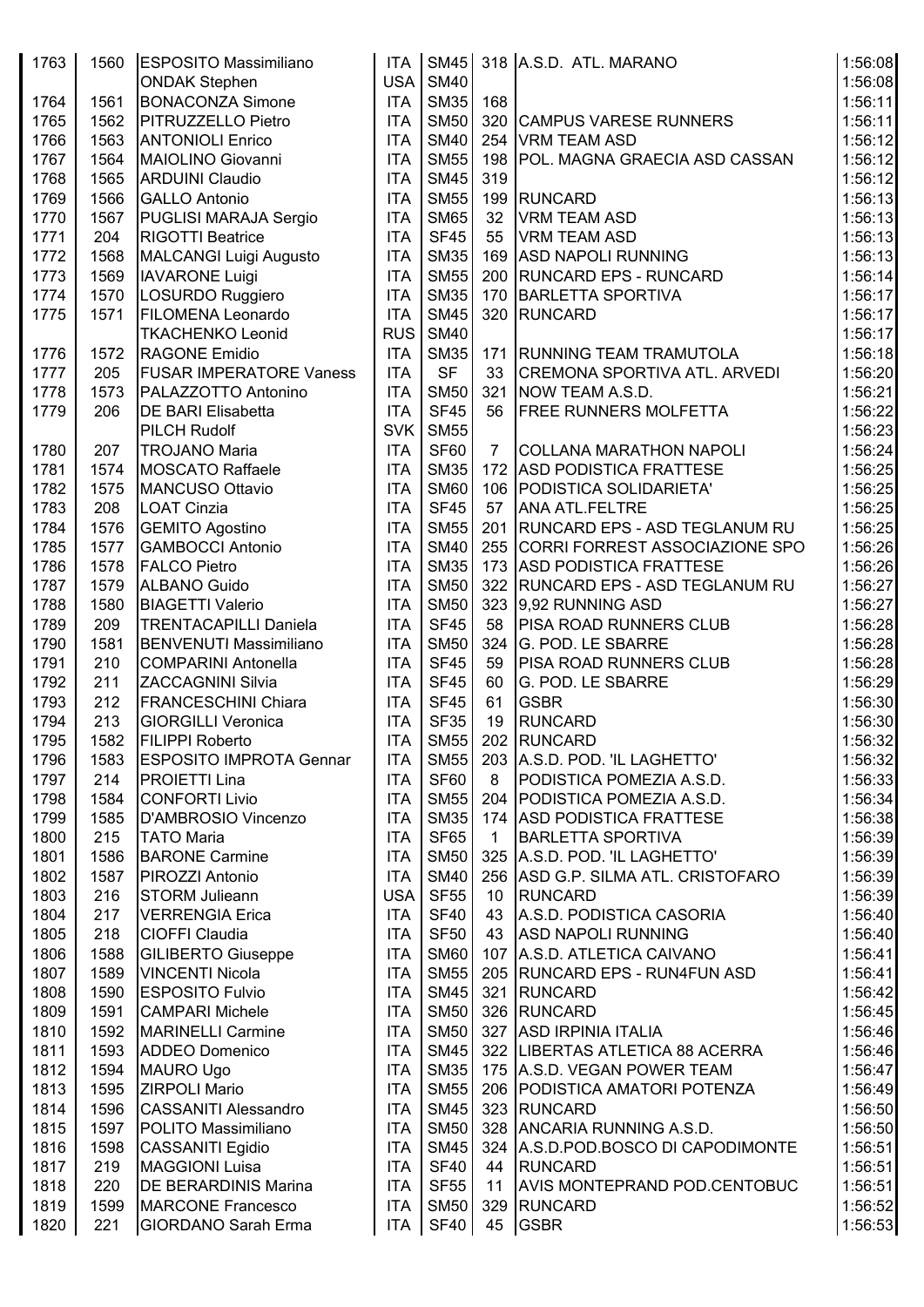| 1821 | 1600 | <b>KODR Karel</b>            | <b>CZE</b> | <b>SM50</b> |     | 330 CZECH MARATHON CLUB                  | 1:56:53 |
|------|------|------------------------------|------------|-------------|-----|------------------------------------------|---------|
| 1822 | 222  | <b>CASSANO Oleana</b>        | <b>ITA</b> | <b>SF</b>   | 34  | <b>SCUOLA ATLETICA KROTONIATE</b>        | 1:56:53 |
| 1823 | 1601 | LEONE Gianluca               | <b>ITA</b> | <b>SM50</b> |     | 331   RUNCARD EPS - G.S. POLI - PODI ASD | 1:56:54 |
| 1824 | 1602 | <b>BROTTO Jacopo</b>         | <b>ITA</b> | <b>SM35</b> | 176 | <b>PROGETTO CROSSFIT</b>                 | 1:56:54 |
| 1825 | 1603 | SQUARCIA Alessandro          | <b>ITA</b> | <b>SM55</b> | 207 | <b>GSBR</b>                              | 1:56:58 |
| 1826 | 1604 | <b>SCORPANITI Vincenzo</b>   | <b>ITA</b> | <b>SM</b>   |     | 144 RUNCARD                              | 1:57:00 |
| 1827 | 223  | <b>TERRABUSI Chiara</b>      | ITA        | <b>SF35</b> | 20  | <b>PROGETTO CROSSFIT</b>                 | 1:57:01 |
|      |      | <b>ABLEIDINGER Fiona</b>     | <b>AUT</b> | <b>SF</b>   |     |                                          | 1:57:03 |
| 1828 | 224  | NOVIKOVA Irina               | <b>ITA</b> | <b>SF45</b> | 62  | A.S.D.POD.BOSCO DI CAPODIMONTE           | 1:57:05 |
| 1829 | 1605 | <b>BILANCIERI Francesco</b>  | <b>ITA</b> | <b>SM40</b> |     | 257 A.S.D. CASTELLABATE RUNNERS          | 1:57:06 |
| 1830 | 1606 | <b>DE ROSA Roberto</b>       | <b>ITA</b> | <b>SM50</b> |     | 332 RUNCARD                              | 1:57:08 |
| 1831 | 1607 | <b>CONTE Sergio</b>          | <b>ITA</b> | <b>SM55</b> |     | 208 A.S.D. AMATORI VESUVIO               | 1:57:08 |
| 1832 | 1608 | <b>SOLLENNITA Antonino</b>   | <b>ITA</b> | <b>SM55</b> |     | 209 FRIESIAN TEAM                        | 1:57:08 |
| 1833 | 1609 | <b>MAINELLA Marco</b>        | <b>ITA</b> | <b>SM60</b> |     | 108 A.S.D. PODISTICA TORINO              | 1:57:09 |
| 1834 | 225  | <b>ALTISSIMO Daniela</b>     | <b>ITA</b> | <b>SF35</b> | 21  | <b>FRIESIAN TEAM</b>                     | 1:57:10 |
| 1835 | 226  | MCALORUM Helena              | <b>CZE</b> | <b>SF40</b> | 46  | <b>CZECH MARATHON CLUB</b>               | 1:57:10 |
| 1836 | 1610 | <b>TOMASINO Giuseppe</b>     | <b>ITA</b> | <b>SM55</b> |     | 210 TERRA DELLO SPORT A.S.D.             | 1:57:11 |
| 1837 | 1611 | SANDALO Angelo               | <b>ITA</b> | <b>SM60</b> |     | 109 G.S. DILETTANTISTICO ITALPOSE        | 1:57:12 |
| 1838 | 1612 | NARDIELLO Luigi              | <b>ITA</b> | <b>SM45</b> |     | 325 A.S.D. FINANZA SPORT CAMPANIA        | 1:57:12 |
| 1839 | 227  | <b>DE BELLIS Giovanna</b>    | <b>ITA</b> | <b>SF</b>   | 35  | ASD AMATORI PODISMO BENEVENT             | 1:57:12 |
| 1840 | 228  | <b>BORRELLI Anna</b>         | <b>ITA</b> | <b>SF40</b> | 47  | PODISTICA POMEZIA A.S.D.                 | 1:57:14 |
| 1841 | 1613 | <b>COSCIONE Vincenzo</b>     | <b>ITA</b> | <b>SM50</b> |     | 333 BORN TO RUN                          | 1:57:15 |
|      |      | <b>VASILJEVIC Desimir</b>    | <b>AUT</b> | <b>SM50</b> |     |                                          | 1:57:16 |
| 1842 | 1614 | <b>SELLITTI Alfredo</b>      | <b>ITA</b> | <b>SM35</b> |     | 177 ASD 'NOCERA RUNNERS FOLGORE'         | 1:57:18 |
| 1843 | 1615 | <b>CIMMINO Massimo</b>       | <b>ITA</b> | <b>SM45</b> |     | 326 RUNLAB LITERNUM ALBANOVA BRI         | 1:57:19 |
|      |      | <b>TURTURICA Vladimir</b>    | <b>ROU</b> | <b>SM35</b> |     |                                          | 1:57:19 |
| 1844 | 1616 | ROSSI Leopoldo               | <b>ITA</b> | <b>SM45</b> |     | 327   RUNCARD EPS - ATLETICA CALES       | 1:57:21 |
| 1845 | 1617 | <b>SUMA Giuseppe</b>         | <b>ITA</b> | <b>SM40</b> |     | 258 OSTUNI RUNNER'S                      | 1:57:21 |
| 1846 | 1618 | <b>PASCARELLA Antonio</b>    | <b>ITA</b> | <b>SM55</b> |     | 211 ATLETICA MACASPORT ASD               | 1:57:23 |
| 1847 | 229  | <b>BRIGADA Raffaella</b>     | <b>ITA</b> | <b>SF50</b> | 44  | A.S.D. CANOTTIERI TICINO                 | 1:57:24 |
| 1848 | 1619 | CONSONNI Diego               | <b>ITA</b> | <b>SM35</b> |     | 178 RUNCARD                              | 1:57:24 |
| 1849 | 1620 | RAGOSTA Antonio              | <b>ITA</b> | <b>SM40</b> |     | 259   TORRE ANNUNZIATA - TRECASE RUN     | 1:57:25 |
| 1850 | 230  | <b>VALENTE Roberta</b>       | <b>ITA</b> | <b>SF35</b> | 22  | POL. MAGNA GRAECIA ASD CASSAN            | 1:57:26 |
| 1851 | 1621 | <b>MORICONI Faustino</b>     | <b>ITA</b> | <b>SM40</b> |     | 260 RUNCARD EPS - ASD TORRICE RUNN       | 1:57:27 |
| 1852 | 1622 | <b>ARDITO Filippo</b>        | <b>ITA</b> | <b>SM40</b> | 261 | A.MARATONETI ANDRIESI                    | 1:57:27 |
| 1853 | 231  | LUPI Silvia                  | <b>ITA</b> | <b>SF60</b> | 9   | <b>ATL.VICENTINA</b>                     | 1:57:30 |
| 1854 | 1623 | <b>ZAMPELLA Vincenzo</b>     | <b>ITA</b> | <b>SM40</b> |     | 262 RUNCARD                              | 1:57:30 |
| 1855 | 232  | <b>FRANCO Silvia</b>         | <b>ITA</b> | <b>SF</b>   |     | 36 A.S.D. FINANZA SPORT CAMPANIA         | 1:57:32 |
|      |      | <b>PALAT Lukas</b>           |            | $CZE$ SM40  |     |                                          | 1:57:32 |
|      |      | <b>REKSTAD Jon</b>           |            | NOR SM50    |     |                                          | 1:57:33 |
| 1856 | 1624 | <b>FERRARI Fulvio</b>        | <b>ITA</b> | <b>SM50</b> |     | 334 GSBR                                 | 1:57:34 |
| 1857 | 1625 | <b>VICARIO Mario Antonio</b> | <b>ITA</b> | <b>SM60</b> |     | 110 A.S.D. PODISTI ALTO SANNIO           | 1:57:34 |
| 1858 | 1626 | <b>CIPRO Salvatore</b>       | <b>ITA</b> | <b>SM55</b> |     | 212 ASD PODISTICA FRATTESE               | 1:57:35 |
| 1859 | 1627 | <b>FERRARA Francesco</b>     | <b>ITA</b> | <b>SM45</b> |     | 328 A.S.D. RUNNING SAVIANO               | 1:57:35 |
| 1860 | 1628 | <b>DI PUORTO Domenico</b>    | <b>ITA</b> | <b>SM50</b> |     | 335 RUNLAB LITERNUM ALBANOVA BRI         | 1:57:36 |
| 1861 | 1629 | <b>GRIECO Nino</b>           | <b>ITA</b> | <b>SM60</b> |     | 111 A.S.D. AMATORI VESUVIO               | 1:57:36 |
| 1862 | 233  | PESSINA Monica               | <b>ITA</b> | <b>SF55</b> | 12  | C.U.S. PARMA                             | 1:57:37 |
|      |      | SVOBODA Tomas                | CZE        | <b>SM</b>   |     |                                          | 1:57:37 |
| 1863 | 1630 | <b>FRITZ Raimund</b>         | <b>AUT</b> | <b>SM55</b> |     | 213 RUNCARD                              | 1:57:37 |
|      |      |                              |            |             |     |                                          |         |
|      |      | <b>SANTORI Mathieu</b>       | <b>FRA</b> | <b>SM</b>   |     |                                          | 1:57:39 |
| 1864 | 1631 | <b>BELTRAMELLO Vanni</b>     | <b>ITA</b> | <b>SM65</b> |     | 33 ATLETICA RIVIERA DEL BRENTA           | 1:57:39 |
| 1865 | 1632 | <b>FORTUNATO Carmine</b>     | <b>ITA</b> | <b>SM50</b> |     | 336 ASD INTERNATIONAL SECURITY S.        | 1:57:39 |
| 1866 | 1633 | <b>VITI Nicolò</b>           | <b>ITA</b> | <b>SM</b>   |     | 145 RUNCARD                              | 1:57:41 |
|      |      | DOGOVIC Hana                 | <b>BIH</b> | <b>SF</b>   |     |                                          | 1:57:43 |
| 1867 | 1634 | <b>PEZZULLO Raffaele</b>     | <b>ITA</b> | <b>SM60</b> |     | 112 ASD PODISTICA FRATTESE               | 1:57:43 |
| 1868 | 1635 | <b>RAINONE Patrizio</b>      | <b>ITA</b> | <b>SM55</b> |     | 214 CAIVANO RUNNERS                      | 1:57:43 |
| 1869 | 1636 | <b>POLIMENI Antonio</b>      | <b>ITA</b> | <b>SM35</b> |     | 179 RUNCARD                              | 1:57:44 |
|      |      | <b>BUCUR Anton</b>           | ROU        | <b>SM</b>   |     |                                          | 1:57:44 |
| 1870 | 1637 | <b>ARBORE Antonio</b>        | <b>ITA</b> |             |     | SM45 329 G.S.ATLETICA AMATORI CORATO     | 1:57:44 |
| 1871 | 1638 | <b>BERTOCCO Fabio</b>        | <b>ITA</b> | <b>SM65</b> |     | 34  I SARMATI                            | 1:57:45 |
| 1872 | 1639 | <b>ANGELINO Carmine</b>      |            |             |     | ITA SM55 215 A.S.D. ATLETICA CAIVANO     | 1:57:45 |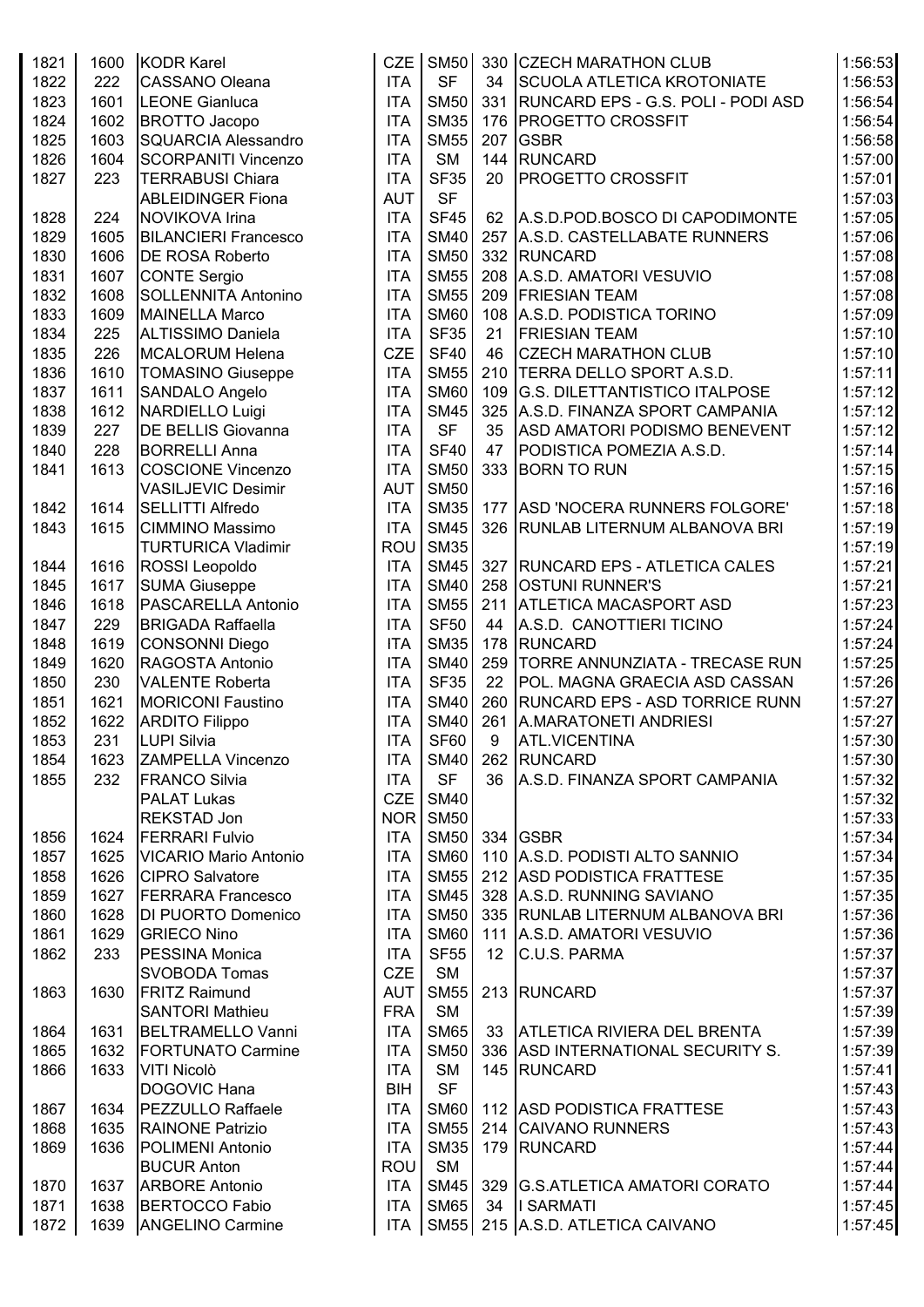| 1873 | 234  | DI MASE Iolanda              | <b>ITA</b> | <b>SF35</b> | 23 | <b>RUNNING CLUB TORREMAGGIORE</b>   | 1:57:46 |
|------|------|------------------------------|------------|-------------|----|-------------------------------------|---------|
| 1874 | 1640 | PADUANO Antonio              | <b>ITA</b> | <b>SM35</b> |    | 180 9,92 RUNNING ASD                | 1:57:47 |
| 1875 | 235  | <b>PAGANI Roberta</b>        | <b>ITA</b> | <b>SF55</b> | 13 | <b>RUNCARD</b>                      | 1:57:48 |
| 1876 | 1641 | <b>GIUGLIANO Francesco</b>   | <b>ITA</b> | <b>SM40</b> |    | 263 FRECCE RUNNING CLUB SAVIANO     | 1:57:49 |
| 1877 | 236  | IAZZETTA Giuseppa            | <b>ITA</b> | <b>SF50</b> | 45 | <b>CAIVANO RUNNERS</b>              | 1:57:50 |
|      |      | MIKLAVČIČ Helena             | <b>SLO</b> | <b>SF45</b> |    |                                     | 1:57:51 |
| 1878 | 237  | <b>GIUSSANI Liliana</b>      | <b>ITA</b> | <b>SF60</b> | 10 | <b>ROAD RUNNERS CLUB MILANO</b>     | 1:57:52 |
| 1879 | 1642 | <b>ESPOSITO Mariano</b>      | <b>ITA</b> | <b>SM50</b> |    | 337 RUNCARD                         | 1:57:52 |
| 1880 | 1643 | <b>BARONE Vincenzo</b>       | <b>ITA</b> | <b>SM55</b> |    | 216 RUNCARD                         | 1:57:54 |
| 1881 | 238  | <b>SETTEMBRINI Gemma</b>     | <b>ITA</b> | <b>SF55</b> | 14 | G.A.P. SARONNO                      | 1:57:55 |
|      |      | <b>MOZO Maria Montserrat</b> | <b>ESP</b> | <b>SF45</b> |    |                                     | 1:57:55 |
|      |      | <b>DIAZ GARCIA Albert</b>    | <b>ESP</b> | <b>SM40</b> |    |                                     | 1:57:55 |
| 1882 | 239  | <b>FELICI Eleonora</b>       | <b>ITA</b> | <b>SF45</b> | 63 | A.S.D. PIANO MA ARRIVIAMO           | 1:57:56 |
| 1883 | 1644 | <b>BENADDUCE Domenico</b>    | <b>ITA</b> | <b>SM45</b> |    | 330   RUNLAB LITERNUM ALBANOVA BRI  | 1:57:57 |
| 1884 | 240  | RONZINO Stefania             | <b>ITA</b> | <b>SF50</b> | 46 | NUOVA ATLETICA COPERTINO            | 1:57:58 |
| 1885 | 1645 | DE FRANCESCHI Massimilian    | <b>ITA</b> | <b>SM55</b> |    | 217 RUNCARD EPS - RUNCARD           | 1:58:00 |
| 1886 | 1646 | DI LECCE Ignazio             | <b>ITA</b> | <b>SM60</b> |    | 113 ASD RUNNERS PESCARA             | 1:58:00 |
| 1887 | 1647 | <b>SAVARESE Antonino</b>     | <b>ITA</b> | <b>SM45</b> |    | 331 ASD SORRENTO RUNNERS            | 1:58:02 |
| 1888 | 241  | LOVISETTO Federica           | <b>ITA</b> | <b>SF50</b> | 47 | <b>PERCORRERE IL SILE</b>           | 1:58:02 |
| 1889 | 242  | <b>CAVALERA Oriana</b>       | <b>ITA</b> | <b>SF40</b> | 48 | RUNCARD                             | 1:58:03 |
| 1890 | 1648 | <b>GUTTORIELLO Marco</b>     | <b>ITA</b> | <b>SM40</b> |    | 264 RUNCARD                         | 1:58:03 |
| 1891 | 1649 | <b>SIMONELLI Pasquale</b>    | <b>ITA</b> | <b>SM60</b> |    | 114 A.S.D. RUNNING SAVIANO          | 1:58:03 |
|      |      | <b>PASEK Karel</b>           | <b>CZE</b> | <b>SM</b>   |    |                                     | 1:58:03 |
| 1892 | 243  | <b>GIUNCHI Francesca</b>     | <b>ITA</b> | <b>SF40</b> | 49 | <b>EDERA ATL. FORLI</b>             | 1:58:03 |
|      |      | <b>HUNTER Joshua</b>         | <b>USA</b> | <b>SM</b>   |    |                                     | 1:58:04 |
| 1893 | 244  | DI DONATO Anna               | <b>ITA</b> | <b>SF50</b> | 48 | <b>ASD PODISTICA FRATTESE</b>       | 1:58:04 |
| 1894 | 245  | <b>COLLACCHI Silvia</b>      | <b>ITA</b> | <b>SF50</b> | 49 | <b>RUNCARD EPS - RUNCARD</b>        | 1:58:06 |
|      |      | <b>JANDA Tomas</b>           | <b>CZE</b> | <b>SM</b>   |    |                                     | 1:58:10 |
| 1895 | 246  | PETRICCIUOLO Monica          | <b>ITA</b> | <b>SF40</b> | 50 | A.S.D. VEGAN POWER TEAM             | 1:58:11 |
| 1896 | 1650 | DI FONZO Giuseppe            | <b>ITA</b> | <b>SM45</b> |    | 332 RUNCARD EPS - SCI CLUB FONDO MA | 1:58:13 |
| 1897 | 1651 | <b>AZZELLINI Fabrizio</b>    | <b>ITA</b> | <b>SM40</b> |    | 265 LBM SPORT TEAM                  | 1:58:13 |
| 1898 | 1652 | <b>OSTACOLO Francesco</b>    | <b>ITA</b> | <b>SM45</b> |    | 333 ATLETICA MARCIANISE A.S.D       | 1:58:13 |
| 1899 | 1653 | <b>VINCITORE Andrea</b>      | <b>ITA</b> | <b>SM70</b> | 15 | <b>RUNCARD</b>                      | 1:58:14 |
| 1900 | 247  | <b>ARCURI Annarita</b>       | <b>ITA</b> | <b>SF40</b> | 51 | <b>PARMARATHON ASD</b>              | 1:58:15 |
| 1901 | 1654 | <b>BERTACCHI Roberto</b>     | <b>ITA</b> | <b>SM35</b> |    | 181 A.S.D. PIANO MA ARRIVIAMO       | 1:58:15 |
| 1902 | 1655 | <b>FALBO Giuliano</b>        | <b>ITA</b> |             |    | SM45 334 PARMARATHON ASD            | 1:58:15 |
| 1903 | 1656 | <b>MOLITIERNO Giuseppe</b>   | <b>ITA</b> | <b>SM60</b> |    | 115 RUNLAB LITERNUM ALBANOVA BRI    | 1:58:15 |
| 1904 | 1657 | <b>LEO Rocco</b>             | <b>ITA</b> | <b>SM40</b> |    | 266 A.S.D. ATLETICA ERMES           | 1:58:16 |
| 1905 | 1658 | <b>BONDI Lorenzo</b>         | <b>ITA</b> | <b>SM40</b> |    | 267 PIETRO MICCA BIELLA RUNNING     | 1:58:16 |
| 1906 | 1659 | <b>TAFURI Antonio</b>        | <b>ITA</b> | <b>SM55</b> |    | 218 A.S.D. AMATORI VESUVIO          | 1:58:18 |
| 1907 | 1660 | <b>BONETTI Savino</b>        | <b>ITA</b> | <b>SM50</b> |    | 338 RUNCARD                         | 1:58:18 |
| 1908 | 1661 | <b>CATALDO Natalino</b>      | <b>ITA</b> | <b>SM40</b> |    | 268 RUNCARD                         | 1:58:19 |
| 1909 | 1662 | <b>PUGLISI Vincenzo</b>      | <b>ITA</b> | <b>SM50</b> |    | 339 ASD EQUILIBRA RUNNING TEAM PA   | 1:58:21 |
| 1910 | 1663 | <b>VESPERINI Luigi</b>       | <b>ITA</b> | <b>SM70</b> | 16 | ASD I PODISTI DI NEMO               | 1:58:22 |
| 1911 | 1664 | <b>LANZA Michele</b>         | <b>ITA</b> | <b>SM55</b> |    | 219 A.S.D. 'LA CORSA'               | 1:58:24 |
| 1912 | 248  | <b>AZZARONE Giuseppina</b>   | <b>ITA</b> | <b>SF50</b> | 50 | POD. LUCERA                         | 1:58:24 |
| 1913 | 249  | <b>LARATO Maria</b>          | <b>ITA</b> | <b>SF</b>   | 37 | NUOVA ATLETICA LATERZA              | 1:58:26 |
|      |      | <b>BONAMY Laetitia</b>       | <b>FRA</b> | <b>SF40</b> |    |                                     | 1:58:27 |
| 1914 | 1665 | <b>DE CARO Gabriele</b>      | <b>ITA</b> | <b>SM55</b> |    | 220 RUNCARD                         | 1:58:28 |
| 1915 | 250  | <b>FENU Manola</b>           | <b>ITA</b> | <b>SF50</b> | 51 | <b>CUS BERGAMO ASD</b>              | 1:58:29 |
| 1916 | 1666 | <b>DELTON Bruno</b>          | <b>ITA</b> | <b>SM60</b> |    | 116 A.S.D. POD. 'IL LAGHETTO'       | 1:58:29 |
|      |      | <b>BOBENICOVA Ingrid</b>     | <b>CZE</b> | <b>SF45</b> |    |                                     | 1:58:29 |
| 1917 | 1667 | <b>RE</b> Gabriele           | <b>ITA</b> | <b>SM35</b> |    | 182 ASD ATLETICA LEVERANO           | 1:58:30 |
| 1918 | 1668 | <b>TAFUTO Luigi</b>          | <b>ITA</b> | <b>SM</b>   |    | 146 RUNCARD                         | 1:58:30 |
| 1919 | 1669 | <b>BASTA Donato</b>          | <b>ITA</b> | <b>SM50</b> |    | 340 A.S.D. GOLFO DEI POETI ARCIGNI  | 1:58:31 |
|      |      | LAGANIS Lilijana             | <b>SLO</b> | <b>SF55</b> |    |                                     | 1:58:31 |
| 1920 | 1670 | <b>CORTELLESSA Erminio</b>   | <b>ITA</b> | <b>SM65</b> | 35 | <b>APROCIS RUNNERS TEAM</b>         | 1:58:32 |
|      |      | SERGAŠ Liljana               | <b>SLO</b> | <b>SF55</b> |    |                                     | 1:58:33 |
| 1921 | 251  | <b>ROMANO Maria</b>          | <b>ITA</b> | <b>SF45</b> |    | 64 A.S.D. AMATORI VESUVIO           | 1:58:34 |
| 1922 | 1671 | MIRABILIO Mirco              | <b>ITA</b> | <b>SM45</b> |    | 335 ASD 'VINI FANTINI'              | 1:58:34 |
| 1923 | 1672 | <b>RUBINACCI Antonio</b>     |            | ITA SM40    |    | 269 RUNCARD                         | 1:58:34 |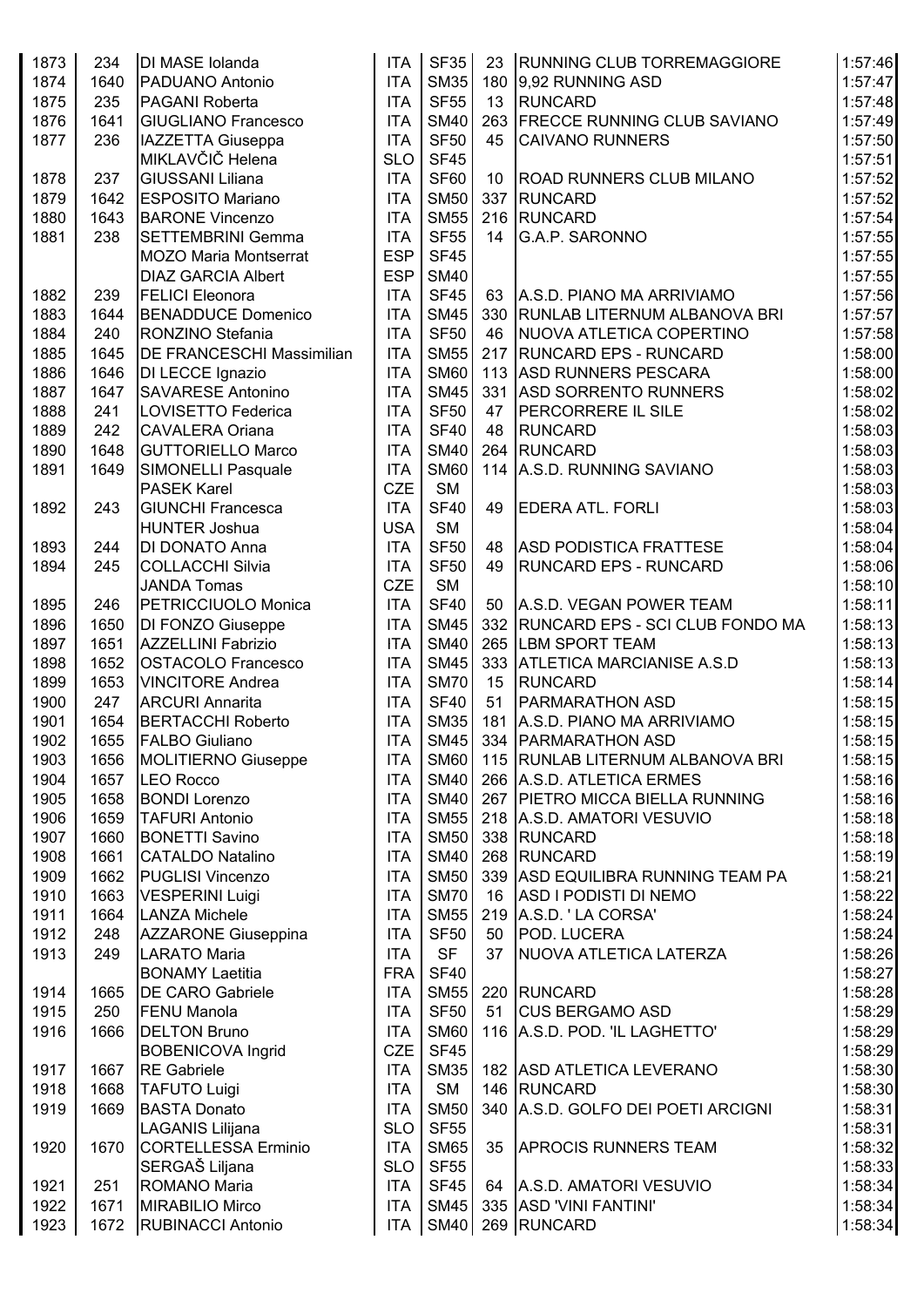| 1924 | 252  | DI BERARDINO Mariangela       | <b>ITA</b>       | <b>SF35</b> | 24  | ASD 'VINI FANTINI'                     | 1:58:35 |
|------|------|-------------------------------|------------------|-------------|-----|----------------------------------------|---------|
| 1925 | 1673 | <b>MELLANO Fabrizio</b>       | <b>ITA</b>       | <b>SM45</b> |     | 336 RUNCARD                            | 1:58:35 |
| 1926 | 253  | <b>SALVADORE Giorgia</b>      | <b>ITA</b>       | <b>SF40</b> |     | 52 PODISTICA PONTELUNGO BOLOGNA        | 1:58:36 |
| 1927 | 1674 | <b>DE CECIO Francesco</b>     | <b>ITA</b>       | <b>SM55</b> |     | 221 ASD PODISTI S.GIORGIO D SANNIO     | 1:58:36 |
| 1928 | 1675 | <b>VENEZIANO Vito</b>         | <b>ITA</b>       | <b>SM60</b> |     | 117 A.S.D. ROAD RUNNING MOLFETTA       | 1:58:37 |
| 1929 | 1676 | PAPARELLA Giovanni            | <b>ITA</b>       | <b>SM65</b> | 36  | <b>BARLETTA SPORTIVA</b>               | 1:58:38 |
| 1930 | 1677 | <b>CHIOCCARELLI Mario</b>     | <b>ITA</b>       | <b>SM55</b> |     | 222 CAIVANO RUNNERS                    | 1:58:38 |
| 1931 | 1678 | <b>DE VITA Daniele</b>        | <b>ITA</b>       | <b>SM45</b> |     | 337 ASD SELE MARATHON EBOLI            | 1:58:38 |
| 1932 | 1679 | <b>EZECHIELI Carlo</b>        | <b>ITA</b>       | <b>SM55</b> |     | 223 RUNCARD                            | 1:58:39 |
| 1933 | 1680 | POMO Christian                | <b>ITA</b>       | <b>SM</b>   |     | 147 A.S.D. ATLETICA CAIVANO            | 1:58:42 |
|      |      |                               |                  |             |     |                                        |         |
| 1934 | 1681 | <b>GIARDINO Massimiliano</b>  | <b>ITA</b>       | <b>SM</b>   |     | 148 A.S.D. POD. 'IL LAGHETTO'          | 1:58:42 |
| 1935 | 1682 | <b>CICCONE Donato</b>         | <b>ITA</b>       | <b>SM55</b> |     | 224   A.S.D. ATL. PADRE PIO S.G.R.     | 1:58:43 |
| 1936 | 1683 | STAZIO Francesco Maria        | <b>ITA</b>       | <b>SM55</b> |     | 225 A.S.D. NAPOLI NORD MARATHON        | 1:58:43 |
| 1937 | 1684 | <b>GIORDANO Vincenzo</b>      | <b>ITA</b>       | <b>SM45</b> |     | 338 ASD PODISTICA FRATTESE             | 1:58:43 |
|      |      | ŘIHÁKOVÁ KOJTALOVÁ Mi         | <b>SVK</b>       | <b>SF45</b> |     |                                        | 1:58:44 |
| 1938 | 254  | <b>FRESCHI Cinzia</b>         | <b>ITA</b>       | <b>SF50</b> | 52  | G.A.M. WHIRLPOOL                       | 1:58:45 |
|      |      | <b>BALABAN Gabriel</b>        | ROU              | <b>SM50</b> |     |                                        | 1:58:48 |
| 1939 | 1685 | <b>BALESTRA Augusto</b>       | <b>ITA</b>       | <b>SM55</b> |     | 226 S.ATL. S.G.BOSCO PALAGIANELLO      | 1:58:49 |
| 1940 | 1686 | REMONDELLI Alessandro         | <b>ITA</b>       | <b>SM45</b> |     | 339 RUNCARD                            | 1:58:49 |
| 1941 | 1687 | <b>INGENITO Giovanni</b>      | <b>ITA</b>       | <b>SM45</b> |     | 340 CAIVANO RUNNERS                    | 1:58:52 |
| 1942 | 1688 | <b>BUCCHIGNANI Mario</b>      | <b>ITA</b>       | <b>SM60</b> |     | 118 A.S.D. POD. 'IL LAGHETTO'          | 1:58:52 |
| 1943 | 1689 | <b>BOCCADORO Cristiano</b>    | <b>ITA</b>       | <b>SM50</b> |     | 341 A.S.D. PIANO MA ARRIVIAMO          | 1:58:54 |
| 1944 | 255  | <b>MININNI Roberta</b>        | <b>ITA</b>       | <b>SF40</b> | 53  | <b>ATLETICA CORRIFERRARA</b>           | 1:58:54 |
|      |      | <b>BATAILLE Anais</b>         | <b>FRA</b>       | <b>SF</b>   |     |                                        | 1:58:55 |
| 1945 | 1690 | <b>NORBIATO Marco</b>         | <b>ITA</b>       | <b>SM55</b> | 227 | <b>RUNCARD EPS - WAVE SPORT SSD SR</b> | 1:58:56 |
|      |      | <b>TVRZ Jiri</b>              | <b>CZE</b>       | <b>SM35</b> |     |                                        | 1:58:58 |
| 1946 | 256  | DE STEFANO Laura              | <b>ITA</b>       | <b>SF45</b> | 65  | RUNCARD                                | 1:59:00 |
| 1947 | 1691 | <b>RUSSO Emilio</b>           | <b>ITA</b>       | <b>SM40</b> |     | 270   PODISTI DI CAPITANATA            | 1:59:01 |
| 1948 | 1692 | <b>CARUSO Corrado</b>         | <b>ITA</b>       | <b>SM40</b> | 271 | <b>BASE RUNNING</b>                    | 1:59:03 |
| 1949 | 257  | <b>DEL PRETE Vincenza</b>     | <b>ITA</b>       | <b>SF40</b> | 54  | <b>ASD PODISTICA FRATTESE</b>          | 1:59:04 |
| 1950 | 258  | <b>IMPERFETTO Nadia</b>       | <b>ITA</b>       | <b>SF45</b> | 66  | POLISPORT. NOVATLETICA CHIERI          | 1:59:05 |
| 1951 | 259  | <b>NAPOLI Sabatina</b>        | <b>ITA</b>       | <b>SF35</b> | 25  | <b>RUNCARD</b>                         | 1:59:05 |
| 1952 | 260  | <b>DISARO Marilena</b>        | <b>ITA</b>       | <b>SF55</b> | 15  | <b>ROAD RUNNERS CLUB MILANO</b>        | 1:59:07 |
| 1953 | 1693 | <b>VICENTI Tommaso</b>        | <b>ITA</b>       | <b>SM55</b> |     | 228 ATL. ARCISATE                      | 1:59:11 |
|      |      | MAJERSKá Adriana              | SVK              | <b>SF40</b> |     |                                        | 1:59:11 |
| 1954 | 1694 | SIMONELLI Giovanni            | <b>ITA</b>       |             |     | SM65 37 ASD INTERNATIONAL SECURITY S.  | 1:59:11 |
|      |      | <b>VONDRAK Jessica</b>        | USA <sup>I</sup> | <b>SF40</b> |     |                                        | 1:59:12 |
| 1955 | 1695 | PANTANO Enrico                | <b>ITA</b>       | <b>SM50</b> |     | 342 G.A.P. SARONNO                     | 1:59:15 |
|      |      | LOBO Roshan                   | <b>IND</b>       | <b>SM40</b> |     |                                        | 1:59:16 |
|      |      | <b>GENEROSO Judith</b>        | <b>USA</b>       | <b>SF35</b> |     |                                        | 1:59:16 |
|      |      | <b>SMITH Sarah</b>            | <b>USA</b>       | <b>SF</b>   |     |                                        | 1:59:17 |
|      |      |                               |                  | <b>SM70</b> |     |                                        |         |
| 1956 | 1696 | <b>BELLONI Giorgio</b>        | <b>ITA</b>       |             |     | 17   ATL. OVADESE ORMIG                | 1:59:17 |
| 1957 | 1697 | RAZZA Francesco               | <b>ITA</b>       | <b>SM45</b> |     | 341 POL. ATLETICA CEPRANO              | 1:59:18 |
| 1958 | 1698 | <b>MANACORDA Giuseppe</b>     | <b>ITA</b>       | <b>SM55</b> |     | 229 ASD 3'.30" TEAM                    | 1:59:19 |
| 1959 | 1699 | <b>ESPOSITO VULGO GIGANTE</b> | <b>ITA</b>       | <b>SM40</b> |     | 272 BORN TO RUN                        | 1:59:19 |
|      |      | <b>BURGUN Alix</b>            | <b>FRA</b>       | <b>SF</b>   |     |                                        | 1:59:21 |
| 1960 | 1700 | <b>CICHELLA Paolo</b>         | <b>ITA</b>       | <b>SM65</b> | 38  | <b>ASD RUNNERS PESCARA</b>             | 1:59:21 |
|      |      | KOLÁŘOVÁ Michaela             | <b>CZE</b>       | <b>SF</b>   |     |                                        | 1:59:21 |
| 1961 | 261  | <b>TONINI Beatrice</b>        | <b>ITA</b>       | <b>SF35</b> | 26  | A.S.D. PODISTICA PRIMAVALLE            | 1:59:23 |
| 1962 | 262  | JAPPELLI Daniela              | <b>ITA</b>       | <b>SF55</b> | 16  | <b>COLLANA MARATHON NAPOLI</b>         | 1:59:25 |
| 1963 | 263  | <b>GRIFFO Anna</b>            | <b>ITA</b>       | <b>SF</b>   | 38  | <b>RUNCARD</b>                         | 1:59:25 |
|      |      | NüSSE Franziska               | <b>GER</b>       | <b>SF</b>   |     |                                        | 1:59:27 |
| 1964 | 1701 | <b>OLIVA Antimo</b>           | <b>ITA</b>       | <b>SM65</b> |     | 39 A.S.D. POD. 'IL LAGHETTO'           | 1:59:28 |
| 1965 | 1702 | <b>FABIO Claudio</b>          | <b>ITA</b>       | <b>SM45</b> |     | 342 A.S.D. RUNNING SAVIANO             | 1:59:28 |
| 1966 | 264  | <b>CONTI Stefania</b>         | <b>ITA</b>       | <b>SF45</b> | 67  | <b>RUNCARD EPS - RUNCARD</b>           | 1:59:29 |
|      |      | <b>VADEBONCOEUR Mariane</b>   | CAN              | <b>SF35</b> |     |                                        | 1:59:29 |
| 1967 | 265  | <b>GIRONI CARNEVALE Sara</b>  | <b>ITA</b>       | <b>SF</b>   |     | 39 COLLANA MARATHON NAPOLI             | 1:59:30 |
| 1968 | 1703 | <b>VARRIALE Francesco</b>     | <b>ITA</b>       | <b>SM45</b> |     | 343 A.S.D. PODISTICA TORINO            | 1:59:31 |
| 1969 | 266  | RUOCCO Sonia                  | <b>ITA</b>       | <b>SF</b>   |     | 40   RUNCARD EPS - A.S.D.FONDI RUNNE   | 1:59:32 |
| 1970 | 1704 | <b>D'ARRIGO Carmelo</b>       | <b>ITA</b>       | <b>SM45</b> |     | 344 ASD RUNNERS PESCARA                | 1:59:35 |
| 1971 | 1705 | <b>CARTA Leonardo</b>         | <b>ITA</b>       |             |     | SM50 343 NOW TEAM A.S.D.               | 1:59:37 |
|      |      |                               |                  |             |     |                                        |         |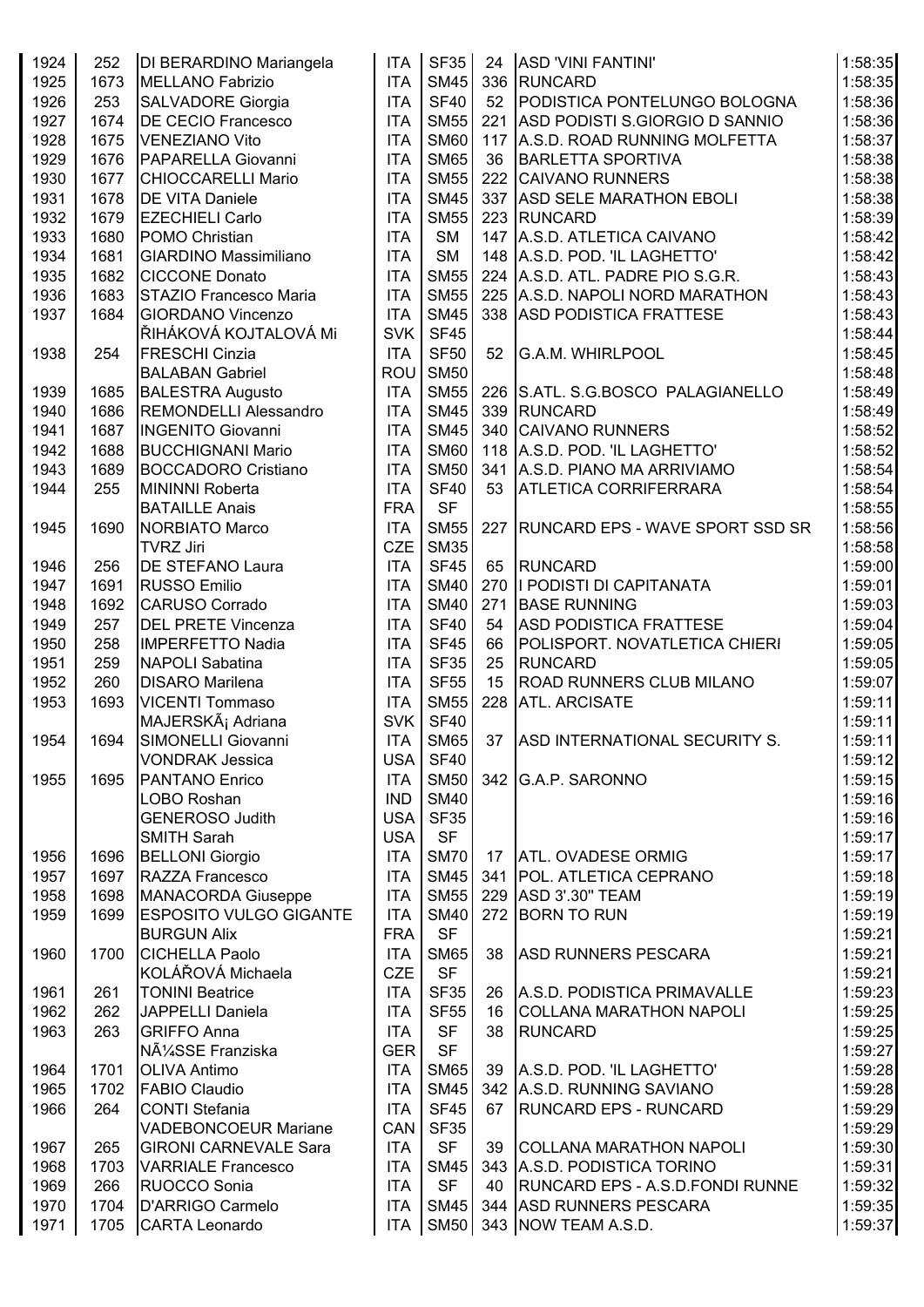|      |      | <b>VILAR Elena</b>            | ESP        | <b>SF45</b> |     |                                      | 1:59:37 |
|------|------|-------------------------------|------------|-------------|-----|--------------------------------------|---------|
| 1972 | 1706 | <b>APICELLA Gennaro</b>       | <b>ITA</b> | <b>SM45</b> |     | 345 ATLETICA CSI CAMPANIA            | 1:59:37 |
| 1973 | 267  | D'URSO Piera Rita Debora      | <b>ITA</b> | <b>SF50</b> | 53  | RUNNING CLUB VENEZIA A.S.D.          | 1:59:39 |
| 1974 | 268  | LAPOLLA Paola                 | <b>ITA</b> | <b>SF</b>   | 41  | <b>RUNNING TEAM TRAMUTOLA</b>        | 1:59:40 |
| 1975 | 269  | <b>CERIANI Marina</b>         | <b>ITA</b> | <b>SF55</b> | 17  | <b>RUNNING SARONNO</b>               | 1:59:40 |
| 1976 | 270  | <b>BUOSO</b> Erika            | <b>ITA</b> | <b>SF40</b> | 55  | <b>PASSO CAPPONI ASD</b>             | 1:59:40 |
| 1977 | 1707 | <b>CANTELLA Dario</b>         | <b>ITA</b> | <b>SM</b>   |     | 149 RUNCARD                          | 1:59:44 |
| 1978 | 271  | LOCONTE Lorena                | <b>ITA</b> | <b>SF</b>   | 42  | A.MARATONETI ANDRIESI                | 1:59:45 |
| 1979 | 1708 | <b>DI MARINO Melchiorre</b>   | <b>ITA</b> | <b>SM50</b> |     | 344   RUNCARD EPS - RUN4FUN ASD      | 1:59:46 |
| 1980 | 272  | RODA' Tiziana                 | <b>ITA</b> | <b>SF55</b> | 18  | A.S.D. NAPOLI NORD MARATHON          | 1:59:46 |
| 1981 | 1709 | <b>BERTUOLO Fabio</b>         | <b>ITA</b> | <b>SM55</b> |     | 230 G.A.P. SARONNO                   | 1:59:49 |
|      |      | <b>CORTESE Walter</b>         |            | <b>SM40</b> |     |                                      | 1:59:50 |
| 1982 | 1710 |                               | <b>ITA</b> | <b>SM55</b> |     | 273 A. S. D. MILONRUNNERS CROTONE    |         |
| 1983 | 1711 | <b>ARRIGONI Silvio</b>        | <b>ITA</b> |             |     | 231 PODISTICA POMEZIA A.S.D.         | 1:59:50 |
| 1984 | 1712 | <b>GIROTTI Federico</b>       | <b>ITA</b> | <b>SM55</b> |     | 232 VRM TEAM ASD                     | 1:59:51 |
| 1985 | 1713 | <b>RENZI Simone Raimondo</b>  | <b>ITA</b> | <b>SM45</b> |     | 346 IL CORRIDORE RUNNING CLUB ASD    | 1:59:51 |
| 1986 | 1714 | <b>AMATO Domenico</b>         | <b>ITA</b> | <b>SM35</b> |     | 183 RUNCARD                          | 1:59:51 |
| 1987 | 1715 | <b>MERLI Giuseppe</b>         | <b>ITA</b> | <b>SM60</b> |     | 119 G.A.P. SARONNO                   | 1:59:51 |
| 1988 | 1716 | QUEIROLO SAENZ Gonzalo        | <b>ITA</b> | <b>SM40</b> |     | 274 G.A.P. SARONNO                   | 1:59:51 |
| 1989 | 273  | <b>LEGNANI Katia</b>          | <b>ITA</b> | <b>SF55</b> | 19  | G.A.P. SARONNO                       | 1:59:51 |
| 1990 | 1717 | <b>SECCIA Savino</b>          | <b>ITA</b> | <b>SM55</b> |     | 233 BARLETTA SPORTIVA                | 1:59:52 |
| 1991 | 1718 | <b>MUTO Santo</b>             | <b>ITA</b> | <b>SM65</b> | 40  | <b>ASD SORRENTO RUNNERS</b>          | 1:59:53 |
| 1992 | 274  | <b>ALATERNA Luisa</b>         | <b>ITA</b> | <b>SF55</b> | 20  | <b>CAIVANO RUNNERS</b>               | 1:59:54 |
| 1993 | 275  | <b>GRECO Giuditta</b>         | <b>ITA</b> | <b>SF45</b> | 68  | <b>GPDM LECCE</b>                    | 1:59:54 |
| 1994 | 1719 | <b>MEO Giammario</b>          | <b>ITA</b> | <b>SM45</b> | 347 | A.S.D. RUNNING SAVIANO               | 1:59:55 |
| 1995 | 1720 | <b>FRIZZI Filippo</b>         | <b>ITA</b> | <b>SM35</b> |     | 184 RUNCARD                          | 1:59:56 |
| 1996 | 276  | CARROZZO Emanuela             | <b>ITA</b> | <b>SF45</b> | 69  | <b>GPDM LECCE</b>                    | 1:59:56 |
| 1997 | 1721 | <b>DEBBI Alessandro</b>       | <b>ITA</b> | <b>SM45</b> |     | 348 RUNCARD                          | 1:59:57 |
|      |      | <b>DE LA CHAMBRE Jerome S</b> | <b>NED</b> | <b>SM</b>   |     |                                      | 1:59:58 |
| 1998 | 1722 | <b>CARPANACCI Gian Marco</b>  | <b>ITA</b> | <b>SM45</b> |     | 349 ASSISI RUNNERS ASD               | 1:59:59 |
| 1999 | 1723 | <b>BOCCIA Francesco</b>       | <b>ITA</b> | <b>SM55</b> |     | 234 RUNCARD                          | 1:59:59 |
| 2000 | 277  | <b>MONDUZZI Erika</b>         | <b>ITA</b> | <b>SF40</b> | 56  | <b>RUNCARD EPS - RUNCARD</b>         | 2:00:00 |
| 2001 | 278  | <b>CASTELLUCCI Anna Lucia</b> | <b>ITA</b> | <b>SF50</b> | 54  | ASD GRUPPO PODISTICO IL CRAMPO       | 2:00:03 |
|      |      | <b>CANONNE Theo</b>           | <b>FRA</b> | <b>SM</b>   |     |                                      | 2:00:04 |
| 2002 | 1724 | <b>CASCELLA Marco</b>         | <b>ITA</b> | <b>SM60</b> |     | 120   RUNCARD EPS - ASD POD. AZZURRA | 2:00:05 |
| 2003 | 1725 | <b>GRAZIOLA Gerardo</b>       | <b>ITA</b> | <b>SM60</b> |     | 121 LEPROTTI DI VILLA ADA            | 2:00:05 |
| 2004 | 279  | <b>PASI Elisa</b>             | <b>ITA</b> | <b>SF50</b> |     | 55 READY TO RUN S.R.L.               | 2:00:07 |
| 2005 | 1726 | <b>AMODIO Michele</b>         | <b>ITA</b> | <b>SM45</b> |     | 350   PODISTICA SAMMARITANA A.S.D.   | 2:00:08 |
| 2006 | 1727 | <b>ROMEO Giuseppe</b>         | <b>ITA</b> | <b>SM55</b> |     | 235 VALORE SALUTE, FORTI E VELOCI    | 2:00:12 |
| 2007 | 1728 | <b>MONTIERI Giuliano</b>      | <b>ITA</b> | <b>SM45</b> |     | 351 RUNCARD                          | 2:00:13 |
| 2008 | 1729 | RAMUNNO Luigi                 | <b>ITA</b> | <b>SM50</b> |     | 345 RUNNING TEAM TRAMUTOLA           | 2:00:13 |
|      |      | RENÁTA Pataki                 | <b>HUN</b> | <b>SF45</b> |     |                                      | 2:00:16 |
| 2009 | 280  | PISCOPO Patrizia              | <b>ITA</b> | <b>SF55</b> | 21  | ASD NEW ATLETICA AFRAGOLA            | 2:00:17 |
| 2010 | 1730 | <b>PEZZELLA Francesco</b>     | <b>ITA</b> | <b>SM45</b> |     | 352 ASD NEW ATLETICA AFRAGOLA        | 2:00:17 |
| 2011 | 281  | <b>CONSOLINI Monica</b>       | <b>ITA</b> | <b>SF40</b> | 57  | <b>#ILOVERUN ATHLETIC TERNI</b>      | 2:00:19 |
| 2012 | 1731 | <b>TITO Vincenzo</b>          | <b>ITA</b> | <b>SM55</b> |     | 236 ANGRI RUNNER CLUB                | 2:00:20 |
| 2013 | 282  | DI GENOVA Antonietta          | <b>ITA</b> | <b>SF35</b> | 27  | <b>ASD SELE MARATHON EBOLI</b>       | 2:00:21 |
| 2014 | 283  | <b>CELIENTO Giuseppina</b>    | <b>ITA</b> | <b>SF35</b> | 28  | A.S.D. ATLETICA CAIVANO              | 2:00:22 |
|      |      | <b>THOMPSON Fabiola</b>       | CAN        | <b>SF45</b> |     |                                      | 2:00:24 |
|      |      | <b>DARANYI Zsofia</b>         | <b>HUN</b> | <b>SF</b>   |     |                                      | 2:00:24 |
| 2015 | 1732 | <b>MUOLLO Giuseppe</b>        | <b>ITA</b> | <b>SM35</b> |     | 185 RUN & SMILE ASD                  | 2:00:25 |
| 2016 | 1733 | <b>BALLOTTA Loris</b>         | <b>ITA</b> | <b>SM40</b> |     | 275   LA BOTTEGA CASINALBO ASD       | 2:00:26 |
| 2017 | 284  | NOVIELLO Sabina               | <b>ITA</b> | <b>SF50</b> | 56  | <b>ATLETICA SAN NICOLA</b>           | 2:00:27 |
| 2018 | 1734 | <b>OMINTO Roberto</b>         | <b>ITA</b> | <b>SM50</b> |     | 346 ATLETICA SAN NICOLA              | 2:00:27 |
| 2019 | 1735 | LOVECCHIO Vincenzo            | <b>ITA</b> | <b>SM55</b> |     | 237 RUNNERS GINOSA                   | 2:00:29 |
| 2020 | 285  | <b>VENTURA Alice</b>          | <b>ITA</b> | <b>SF40</b> | 58  | <b>RUNLAB UDINE A.S.D.</b>           | 2:00:29 |
| 2021 | 286  | <b>LENGE Maria</b>            | <b>ITA</b> | <b>SF45</b> | 70  | <b>RUNNERS GINOSA</b>                | 2:00:30 |
| 2022 | 1736 | <b>RUBINI Alessandro</b>      | <b>ITA</b> | <b>SM55</b> |     | 238   TERNANA MARATHON CLUB A.S.D.   | 2:00:30 |
| 2023 | 287  | <b>ASCIUTTI Angela</b>        | <b>ITA</b> | <b>SF55</b> | 22  | <b>TERNANA MARATHON CLUB A.S.D.</b>  | 2:00:30 |
| 2024 | 288  | <b>ANDRETTA Mariarosaria</b>  | <b>ITA</b> | <b>SF55</b> | 23  | <b>CAIVANO RUNNERS</b>               | 2:00:30 |
| 2025 | 289  | <b>GATTI Cinzia</b>           | <b>ITA</b> | <b>SF50</b> | 57  | <b>TERNANA MARATHON CLUB A.S.D.</b>  | 2:00:31 |
| 2026 |      |                               |            |             |     |                                      | 2:00:32 |
|      | 1737 | <b>GORGA Giuseppe</b>         | ITA        | <b>SM60</b> |     | 122 SALERNO MARATHON                 |         |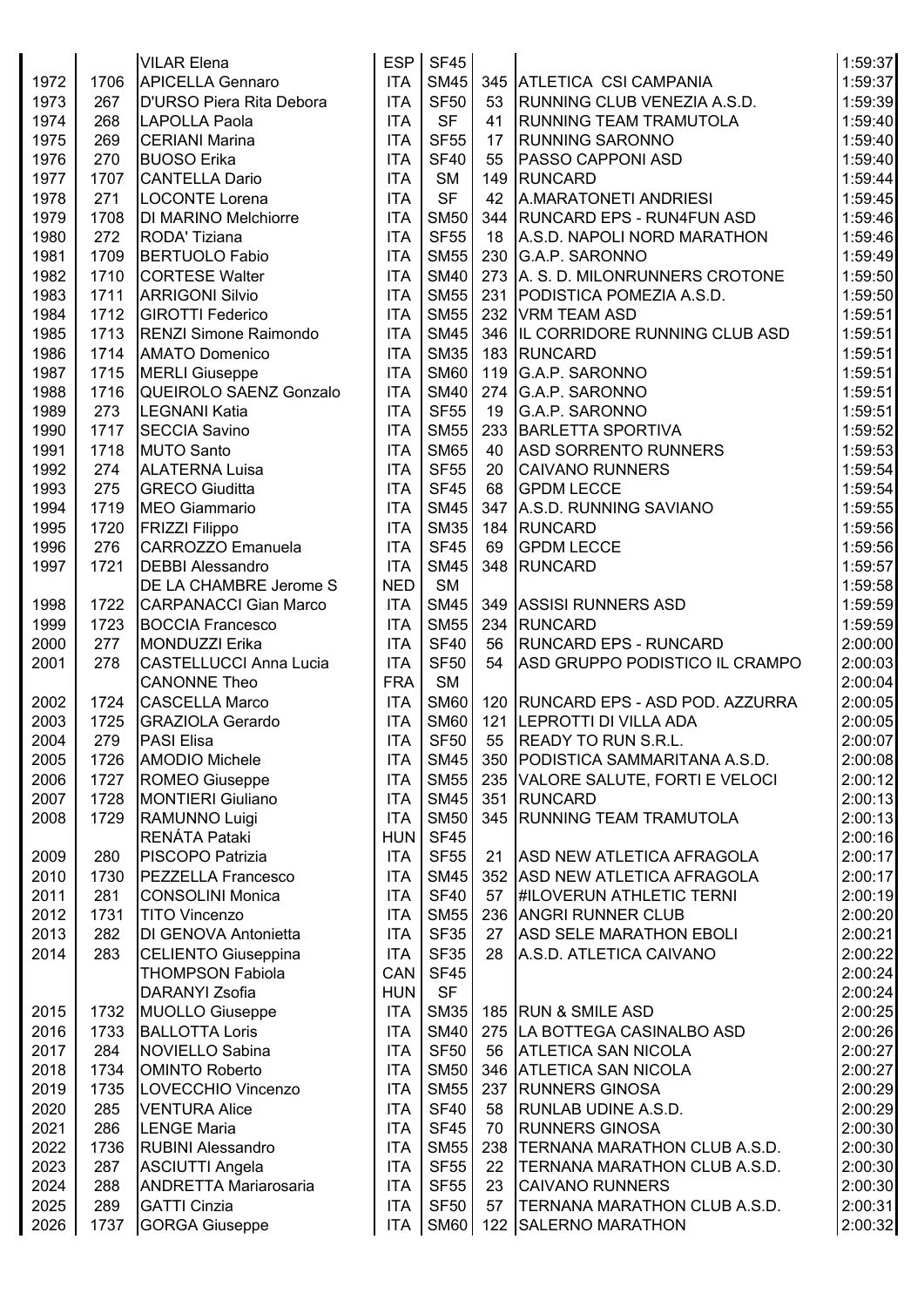| 2027 | 1738 | <b>SORRENTINO Marco</b>          | <b>ITA</b> | <b>SM50</b> |    | 347 IDEATLETICA AURORA                   | 2:00:34 |
|------|------|----------------------------------|------------|-------------|----|------------------------------------------|---------|
| 2028 | 1739 | COCCIOLETTI Stefano              | <b>ITA</b> | <b>SM60</b> |    | $123$ GSBR                               | 2:00:34 |
| 2029 | 1740 | <b>DE VIVO Pasquale</b>          | <b>ITA</b> | <b>SM45</b> |    | 353 RUNCARD EPS - A.S.D. BOSCOREALE      | 2:00:36 |
| 2030 | 290  | <b>BARBATELLI Dora</b>           | <b>ITA</b> | <b>SF40</b> | 59 | <b>PASSO CAPPONI ASD</b>                 | 2:00:37 |
| 2031 | 291  | DE PAOLO Immacolata              | <b>ITA</b> | <b>SF65</b> | 2  | A.S.D. POD. 'IL LAGHETTO'                | 2:00:37 |
| 2032 | 1741 | <b>MENNITI Giuseppe</b>          | <b>ITA</b> | <b>SM60</b> |    | 124 ATLETICA LEGGERA PORTICI             | 2:00:38 |
| 2033 | 1742 | <b>TRAVAGLIONE Gerardo</b>       | <b>ITA</b> | <b>SM60</b> |    | 125 A.S.D. PODISTI ALTO SANNIO           | 2:00:39 |
| 2034 | 292  | <b>SABIA Lucia</b>               | <b>ITA</b> | <b>SF60</b> | 11 | PODISTICA AMATORI POTENZA                | 2:00:45 |
| 2035 | 1743 |                                  | <b>ITA</b> | <b>SM45</b> |    | 354 NUOVA ATLETICA COPERTINO             | 2:00:46 |
|      |      | LEVANTE Diego<br>PODRÁSKÝ Karel  |            |             |    |                                          |         |
|      |      |                                  | <b>CZE</b> | <b>SM45</b> |    |                                          | 2:00:50 |
| 2036 | 1744 | <b>MARRONE Saverio</b>           | <b>ITA</b> | <b>SM60</b> |    | 126   A.S.D. FINANZA SPORT CAMPANIA      | 2:00:51 |
|      |      | MACUROVÁ Adéla                   | <b>CZE</b> | <b>SF</b>   |    |                                          | 2:00:52 |
| 2037 | 1745 | <b>COSCIA Alessio</b>            | <b>ITA</b> | <b>SM50</b> |    | 348   POLISPORTIVA VENTURINA TERME       | 2:00:53 |
| 2038 | 1746 | <b>TONONI Aldo</b>               | <b>ITA</b> | <b>SM60</b> |    | 127 A.S.D. GRUPPO GENERALI TRIESTE       | 2:00:57 |
| 2039 | 1747 | <b>ROPPO Nicola</b>              | <b>ITA</b> | <b>SM50</b> |    | 349 ATHLETIC TEAM PALAGIANO              | 2:01:01 |
| 2040 | 1748 | <b>DE CRESCENZO Edoardo</b>      | <b>ITA</b> | <b>SM50</b> |    | 350 A.S.D. AMATORI VESUVIO               | 2:01:01 |
| 2041 | 1749 | <b>VITIELLO FORTUNATO CIR</b>    | <b>ITA</b> | <b>SM45</b> |    | 355 POD. VALLE CAUDINA                   | 2:01:02 |
| 2042 | 293  | <b>GUIDA Carmela</b>             | <b>ITA</b> | <b>SF45</b> | 71 | LIBERTAS ATLETICA 88 ACERRA              | 2:01:08 |
| 2043 | 1750 | <b>LIONETTI Giuseppe</b>         | <b>ITA</b> | <b>SM40</b> |    | 276 RUNLAB LITERNUM ALBANOVA BRI         | 2:01:09 |
| 2044 | 294  | <b>CICERONE Camilla</b>          | <b>ITA</b> | <b>SF45</b> | 72 | RUNCARD                                  | 2:01:10 |
| 2045 | 1751 | <b>FERRARO Berardino</b>         | <b>ITA</b> | <b>SM45</b> |    | 356 RUNCARD EPS - RUN4FUN ASD            | 2:01:10 |
|      |      | <b>DIXON Hannah</b>              | <b>NED</b> | <b>SF</b>   |    |                                          | 2:01:11 |
| 2046 | 1752 | <b>GIORDANO Domenico</b>         | <b>ITA</b> | <b>SM50</b> |    | 351 RUNCARD                              | 2:01:11 |
| 2047 | 295  | MEZZETTI Paola                   | <b>ITA</b> | <b>SF50</b> | 58 | <b>PUROSANGUE ATHLETICS CLUB</b>         | 2:01:11 |
| 2048 | 296  | <b>FRONTINI Silvia</b>           | <b>ITA</b> | <b>SF50</b> | 59 | <b>ASD RUNRIVIERARUN</b>                 | 2:01:12 |
|      |      |                                  |            |             |    |                                          |         |
| 2049 | 1753 | <b>CARUSO Domenico</b>           | <b>ITA</b> | <b>SM50</b> |    | 352 ASD PODISTICA FRATTESE               | 2:01:13 |
| 2050 | 1754 | <b>CATAPANO Antonio</b>          | <b>ITA</b> | <b>SM45</b> |    | 357 A.S.D. PODISTICA VESUVIANA           | 2:01:14 |
| 2051 | 1755 | LAVORGNA Antonio                 | <b>ITA</b> | <b>SM40</b> |    | 277 A.S.D. PODISTI ALTO SANNIO           | 2:01:14 |
| 2052 | 1756 | <b>MATTIACE Francesco</b>        | <b>ITA</b> | <b>SM45</b> |    | 358 ASD POD.CAVA PIC.COSTA AMALFI        | 2:01:15 |
| 2053 | 297  | <b>ANDREINI Mirella</b>          | <b>SMR</b> | <b>SF45</b> | 73 | <b>G.P.A. SAN MARINO</b>                 | 2:01:15 |
|      |      | PAGCALIWAGAN Robert              | <b>USA</b> | <b>SM45</b> |    |                                          | 2:01:15 |
| 2054 | 298  | <b>CENICCOLA Vera</b>            | <b>ITA</b> | <b>SF</b>   | 43 | S.S.D. TELESIA RUNNING TEAM              | 2:01:15 |
| 2055 | 1757 | <b>FERRI</b> Leucio              | <b>ITA</b> | <b>SM55</b> |    | 239 A.S.D. PODISTI ALTO SANNIO           | 2:01:16 |
| 2056 | 299  | <b>BOLOGNA Loretta</b>           | <b>ITA</b> | <b>SF50</b> | 60 | A.S.D. PODISTI ALTO SANNIO               | 2:01:17 |
| 2057 | 1758 | <b>FERRONE Giuseppe</b>          | <b>ITA</b> | <b>SM40</b> |    | 278   RUNLAB LITERNUM ALBANOVA BRI       | 2:01:18 |
| 2058 | 1759 | <b>ATTUALI Francesco</b>         | <b>ITA</b> | <b>SM40</b> |    | 279 9,92 RUNNING ASD                     | 2:01:18 |
| 2059 | 1760 | <b>CARUCCI Martino</b>           | <b>ITA</b> | <b>SM70</b> | 18 | <b>DREAM TEAM BARI</b>                   | 2:01:18 |
|      |      | DEME Gyã¶ngyi                    | <b>HUN</b> | <b>SF</b>   |    |                                          | 2:01:19 |
| 2060 | 1761 | <b>SACCHI Gianluca</b>           | <b>ITA</b> | <b>SM45</b> |    | 359 9,92 RUNNING ASD                     | 2:01:20 |
| 2061 | 300  | <b>BEGAL Eliana</b>              | <b>ITA</b> | <b>SF</b>   | 44 | RUNCARD                                  | 2:01:20 |
| 2062 | 301  | <b>TESTAI Hyun Sook Veronica</b> | <b>ITA</b> | <b>SF55</b> | 24 | 9,92 RUNNING ASD                         | 2:01:20 |
| 2063 | 1762 | <b>GIUNTOLI Nicola</b>           | <b>ITA</b> | <b>SM45</b> |    | 360 9,92 RUNNING ASD                     | 2:01:20 |
|      |      |                                  |            | <b>SF40</b> |    |                                          |         |
| 2064 | 302  | <b>SANNA Francesca</b>           | <b>ITA</b> |             | 60 | 9,92 RUNNING ASD                         | 2:01:21 |
| 2065 | 303  | <b>GIOVAGNOLA Simona</b>         | <b>ITA</b> | <b>SF45</b> | 74 | RUNCARD                                  | 2:01:24 |
|      |      | ROMERA GONZáLEZ Juan             | <b>ESP</b> | <b>SM35</b> |    |                                          | 2:01:25 |
| 2066 | 304  | <b>CRISPINO Manuela</b>          | <b>ITA</b> | <b>SF40</b> | 61 | <b>NUOVA ATLETICA COPERTINO</b>          | 2:01:26 |
| 2067 | 1763 | MARTINO Stefano                  | <b>ITA</b> | <b>SM50</b> |    | 353 RUNCARD                              | 2:01:28 |
| 2068 | 305  | LIGUORI Agnese                   | <b>ITA</b> | <b>SF35</b> | 29 | <b>ASD PODISTICA FRATTESE</b>            | 2:01:28 |
| 2069 | 1764 | <b>SALATINO Saverio</b>          | <b>ITA</b> | <b>SM45</b> |    | 361 A.S. AMATORI VILLA PAMPHILI          | 2:01:29 |
| 2070 | 306  | <b>MONTICELLI Milva</b>          | <b>ITA</b> | <b>SF55</b> | 25 | RUNCARD EPS - ASD BERSAGLIERI DI         | 2:01:33 |
|      |      | <b>KABALINA Kristine</b>         | <b>LAT</b> | PF          |    |                                          | 2:01:34 |
| 2071 | 1765 | <b>CHIARIELLO Antonio</b>        | <b>ITA</b> | <b>SM45</b> |    | 362 A.S.D. ATLETICA CAIVANO              | 2:01:35 |
|      |      | <b>ESSENSON Rainar</b>           | <b>EST</b> | <b>SM</b>   |    |                                          | 2:01:37 |
| 2072 | 1766 | LANZARA Luca                     | <b>ITA</b> | <b>SM50</b> |    | 354   IDEATLETICA AURORA                 | 2:01:38 |
| 2073 | 1767 | <b>DI VENERE Daniele</b>         | <b>ITA</b> | <b>SM45</b> |    | 363 RUNCARD                              | 2:01:38 |
|      |      | NEJADBAHRAM Sina                 | IRI        | <b>SM</b>   |    |                                          | 2:01:39 |
| 2074 | 1768 | <b>BAZZANI Christian</b>         | <b>ITA</b> | <b>SM45</b> |    | 364   RUNCARD EPS - SAN VITO POL. A.S.D. | 2:01:39 |
| 2075 | 307  | <b>FABIANO Santa</b>             | <b>ITA</b> | <b>SF45</b> | 75 | RUNCARD                                  | 2:01:40 |
| 2076 |      |                                  | <b>ITA</b> |             |    |                                          |         |
|      | 308  | <b>BONINI Monia</b>              |            | <b>SF45</b> | 76 | <b>RUNCARD EPS - RUNCARD</b>             | 2:01:41 |
| 2077 | 309  | <b>GREGNANIN Barbara</b>         | <b>ITA</b> | <b>SF50</b> | 61 | A.S.D. EQUILIBRA RUNNING TEAM            | 2:01:42 |
| 2078 | 1769 | MATARAZZO Sebastiano             |            | ITA SM40    |    | 280 AVELLINO RUNNER                      | 2:01:46 |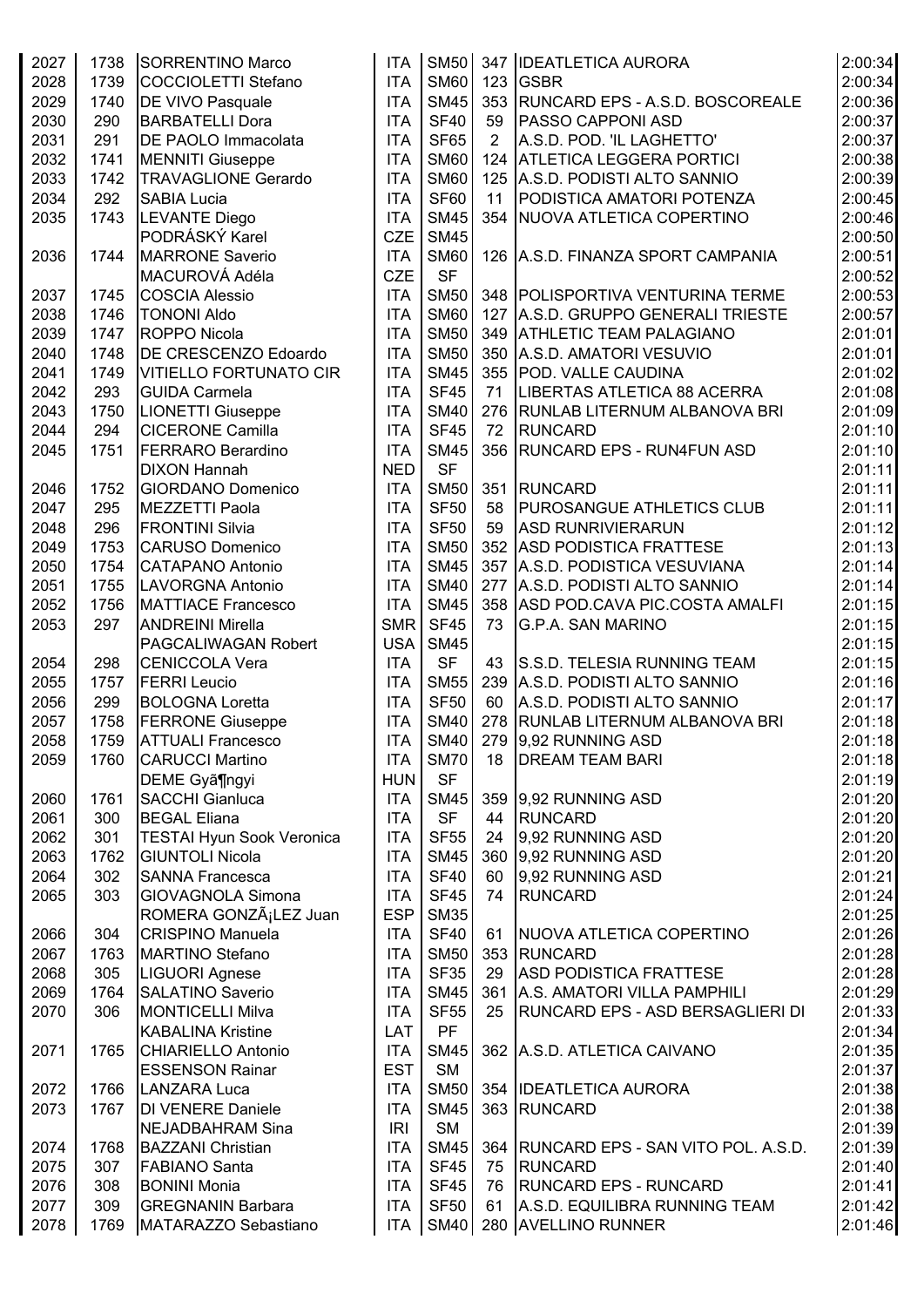| 2079 | 1770 | <b>DE SANTIS Giovanni</b>    | <b>ITA</b> | <b>SM</b>   |    | 150 A.S.D. ATLETICA CAIVANO        | 2:01:49            |
|------|------|------------------------------|------------|-------------|----|------------------------------------|--------------------|
| 2080 | 1771 | <b>BRASIELLO Giuseppe</b>    | <b>ITA</b> | <b>SM45</b> |    | 365 A.S.D. ATLETICA CAIVANO        | 2:01:49            |
| 2081 | 1772 | <b>CIBELLI Adriano</b>       | <b>ITA</b> | <b>SM50</b> |    | 355 RUNCARD                        | 2:01:50            |
| 2082 | 1773 | <b>TROLESE Stefano</b>       | <b>ITA</b> | <b>SM45</b> |    | 366 ASD MARATHON CAVALLI MARINI    | 2:01:55            |
| 2083 | 1774 | <b>SERIO Ernesto</b>         | <b>ITA</b> | <b>SM55</b> |    | 240 POLIGOLFO                      | 2:01:56            |
|      |      | <b>KLEMENZ Gerald</b>        | <b>GER</b> | <b>SM45</b> |    |                                    | 2:01:57            |
| 2084 | 1775 | PAPA Alessandro              | <b>ITA</b> | <b>SM45</b> |    | 367 A.S.D. EQUILIBRA RUNNING TEAM  | 2:01:57            |
|      |      | <b>BUKOWSKI Krzysztof</b>    | <b>ITA</b> | <b>SM55</b> |    |                                    | 2:01:58            |
|      |      | <b>GOMEZ Juan</b>            | COL        | <b>SM</b>   |    |                                    | 2:01:58            |
| 2085 | 1776 | <b>BUSCEMI Gaspare</b>       | <b>ITA</b> | <b>SM60</b> |    | 128 ASD L.I.P.A. ATLETICA ALCAMO   | 2:01:59            |
| 2086 | 1777 | <b>ARRIGO Giovanni</b>       | <b>ITA</b> | <b>SM</b>   |    | 151 RUNCARD                        | 2:01:59            |
| 2087 | 1778 | <b>EVOLA Benedetto</b>       | <b>ITA</b> | <b>SM50</b> |    | 356 ASD L.I.P.A. ATLETICA ALCAMO   | 2:02:00            |
| 2088 | 1779 | <b>BICCARI Francesco</b>     | <b>ITA</b> | <b>SM40</b> |    | 281 RUNCARD                        | 2:02:00            |
| 2089 | 1780 | <b>PATTI Antonino</b>        | <b>ITA</b> | <b>SM50</b> |    | 357 ASD L.I.P.A. ATLETICA ALCAMO   | 2:02:01            |
|      |      | <b>ENCOY Michael</b>         | <b>USA</b> | <b>SM40</b> |    |                                    | 2:02:05            |
| 2090 | 1781 | <b>BELLUMORI Claudio</b>     | <b>ITA</b> | <b>SM40</b> |    | 282 RUNCARD                        | 2:02:05            |
| 2091 | 1782 | <b>BORTOLETTO Alessandro</b> | <b>ITA</b> | <b>SM45</b> |    | 368 C.U.S. PADOVA                  | 2:02:08            |
| 2092 | 310  | TEDESCO Gemma                | <b>ITA</b> | <b>SF35</b> |    | 30 A.S.D. PODISTICA CASORIA        | 2:02:09            |
| 2093 | 1783 | <b>SANSOTTERA Piero</b>      | <b>ITA</b> | <b>SM40</b> |    | 283 ASD ATLETICA TRECATE           | 2:02:09            |
| 2094 | 1784 | <b>CELENTANO Armando</b>     | <b>ITA</b> | <b>SM45</b> |    | 369 S.S.D. REGGIA POWER A.R.L.     | 2:02:09            |
|      |      | <b>COUTELLIER Johann</b>     | <b>FRA</b> | <b>SM40</b> |    |                                    | 2:02:10            |
| 2095 | 1785 | <b>PERFETTI Simone</b>       | <b>ITA</b> | <b>SM40</b> |    | 284 A.S.D. POD. 'IL LAGHETTO'      | 2:02:10            |
| 2096 | 311  | <b>CUZZINO Cristiana</b>     | <b>ITA</b> | <b>SF50</b> |    | 62 RUNCARD                         | 2:02:10            |
| 2097 | 1786 | <b>BONOMI Flavio</b>         | <b>ITA</b> | <b>SM50</b> |    | 358 RUNCARD                        | 2:02:11            |
| 2098 | 312  | <b>GIACOIA Giovanna</b>      | <b>ITA</b> | <b>SF35</b> | 31 | RUNCARD                            | 2:02:12            |
| 2099 | 1787 | D'ALESSIO Luigi              | <b>ITA</b> | <b>SM45</b> |    | 370 ATLETICA SAN NICOLA            | 2:02:13            |
| 2100 | 1788 | <b>MONSURRO' Marco</b>       | <b>ITA</b> | <b>SM45</b> |    | 371 COLLANA MARATHON NAPOLI        | 2:02:14            |
|      |      | <b>HANSEN Joakim</b>         | <b>SWE</b> | <b>SM50</b> |    |                                    | 2:02:16            |
| 2101 | 1789 | <b>PARISI Raffaele</b>       | <b>ITA</b> | <b>SM60</b> |    | 129 CAIVANO RUNNERS                | 2:02:18            |
| 2102 | 1790 | <b>ANSELMI Achille</b>       | <b>ITA</b> | <b>SM50</b> |    | 359 RUNCARD                        | 2:02:19            |
| 2103 | 313  | <b>MAGRELLI Adele</b>        | <b>ITA</b> | <b>SF45</b> | 77 | <b>RUNCARD</b>                     | 2:02:21            |
| 2104 | 314  | <b>GIRARDI Ambra</b>         | <b>ITA</b> | <b>SF40</b> | 62 | A.S.D. CORRITREVISO                | 2:02:23            |
| 2105 | 1791 | <b>BIANCO Gaetano</b>        | <b>ITA</b> | <b>SM60</b> |    | 130 A.S.D.POD.BOSCO DI CAPODIMONTE |                    |
| 2106 | 315  | <b>CAZZOLA Nadia</b>         | <b>ITA</b> | <b>SF55</b> | 26 | <b>VRM TEAM ASD</b>                | 2:02:24<br>2:02:25 |
| 2107 | 1792 | <b>GRIMALDI Stefano</b>      | <b>ITA</b> | <b>SM40</b> |    | 285 RUNCARD                        | 2:02:25            |
|      |      |                              |            |             |    |                                    |                    |
| 2108 | 1793 | <b>BAUER Wolfgang</b>        | <b>ITA</b> |             |    | SM60   131   ASC NEUGRIES          | 2:02:28            |
| 2109 | 316  | PESSAH Susanna               | ITA        | <b>SF60</b> |    | 12   U.S. ROMA 83                  | 2:02:28            |
| 2110 | 317  | <b>MUGIONE Rachele</b>       | <b>ITA</b> | SF45        |    | 78 A.S.D. ATLETICA CAIVANO         | 2:02:31            |
| 2111 | 1794 | <b>CERVONE Domenico</b>      | <b>ITA</b> | <b>SM50</b> |    | 360 A.S.D. ATLETICA CAIVANO        | 2:02:31            |
| 2112 | 1795 | <b>BRUSAMOLINO Andrea</b>    | <b>ITA</b> | <b>SM50</b> |    | 361 RUNCARD EPS - RUNCARD          | 2:02:33            |
| 2113 | 1796 | PERRETTA Leonardo            | <b>ITA</b> | <b>SM45</b> |    | 372 A.S.D. RUNNING SAVIANO         | 2:02:33            |
| 2114 | 1797 | <b>BOTTAZZI Cristian</b>     | <b>ITA</b> | <b>SM40</b> |    | 286 A.S.D. CORRITREVISO            | 2:02:34            |
|      |      | <b>ADAMS Samuel</b>          | AUT        | <b>SM45</b> |    |                                    | 2:02:35            |
| 2115 | 1798 | <b>GUIDOBALDI Corrado</b>    | <b>ITA</b> | <b>SM50</b> |    | 362 ASD RUNNERS FOR EMERGENCY      | 2:02:36            |
| 2116 | 318  | PELLIZZONI Cinzia            | <b>ITA</b> | SF60        |    | 13 RUNNING SARONNO                 | 2:02:37            |
| 2117 | 319  | <b>ENGSJO Carin</b>          | <b>ITA</b> | <b>SF35</b> |    | 32 RUNCARD                         | 2:02:38            |
|      |      | PSZCZOLKOVÁ Veronika         | <b>CZE</b> | <b>SF45</b> |    |                                    | 2:02:47            |
|      |      | DZIEKANIKOVÁ Martina         | <b>CZE</b> | <b>SF45</b> |    |                                    | 2:02:47            |
|      |      | LAROQUE Thomas               | <b>FRA</b> | SM          |    |                                    | 2:02:48            |
| 2118 | 1799 | <b>DREFS Simon</b>           | <b>GER</b> | SM          |    | 152 RUNCARD                        | 2:02:49            |
| 2119 | 320  | <b>DI LASCIO Francesca</b>   | <b>ITA</b> | SF45        |    | 79   PUROSANGUE ATHLETICS CLUB     | 2:02:51            |
| 2120 | 1800 | <b>MORENI Carmine</b>        | <b>ITA</b> | <b>SM35</b> |    | 186 A.S.D. VEGAN POWER TEAM        | 2:02:52            |
| 2121 | 1801 | <b>RICCIARDI Fabio</b>       | <b>ITA</b> | <b>SM55</b> |    | 241 COLLANA MARATHON NAPOLI        | 2:02:54            |
| 2122 | 1802 | <b>SANTORO Francesco</b>     | <b>ITA</b> | <b>SM60</b> |    | 132 RUNCARD                        | 2:02:55            |
| 2123 | 1803 | <b>COSTANTINO Roberto</b>    | <b>ITA</b> | <b>SM50</b> |    | 363 RUNCARD                        | 2:02:56            |
| 2124 | 1804 | <b>BRUNO Claudio</b>         | <b>ITA</b> | <b>SM65</b> |    | 41   ATLETICA LEGGERA PORTICI      | 2:02:56            |
| 2125 | 1805 | COZZI Luigi                  | <b>ITA</b> | <b>SM50</b> |    | 364 GSBR                           | 2:02:59            |
| 2126 | 321  | <b>BERTARIONE Anna</b>       | <b>ITA</b> | <b>SF55</b> |    | 27   TORINO ROAD RUNNERS A.S.D.    | 2:02:59            |
| 2127 | 1806 | <b>BARRELLA Antonio</b>      | <b>ITA</b> | <b>SM55</b> |    | 242 A.S.D. AMATORI VESUVIO         | 2:02:59            |
| 2128 | 322  | <b>GIRARDI Silvia</b>        | <b>ITA</b> | SF45        |    | 80 A.S.D. CORRITREVISO             | 2:03:00            |
|      |      | <b>FUHRES Sebastian</b>      | GER        | SM          |    |                                    | 2:03:01            |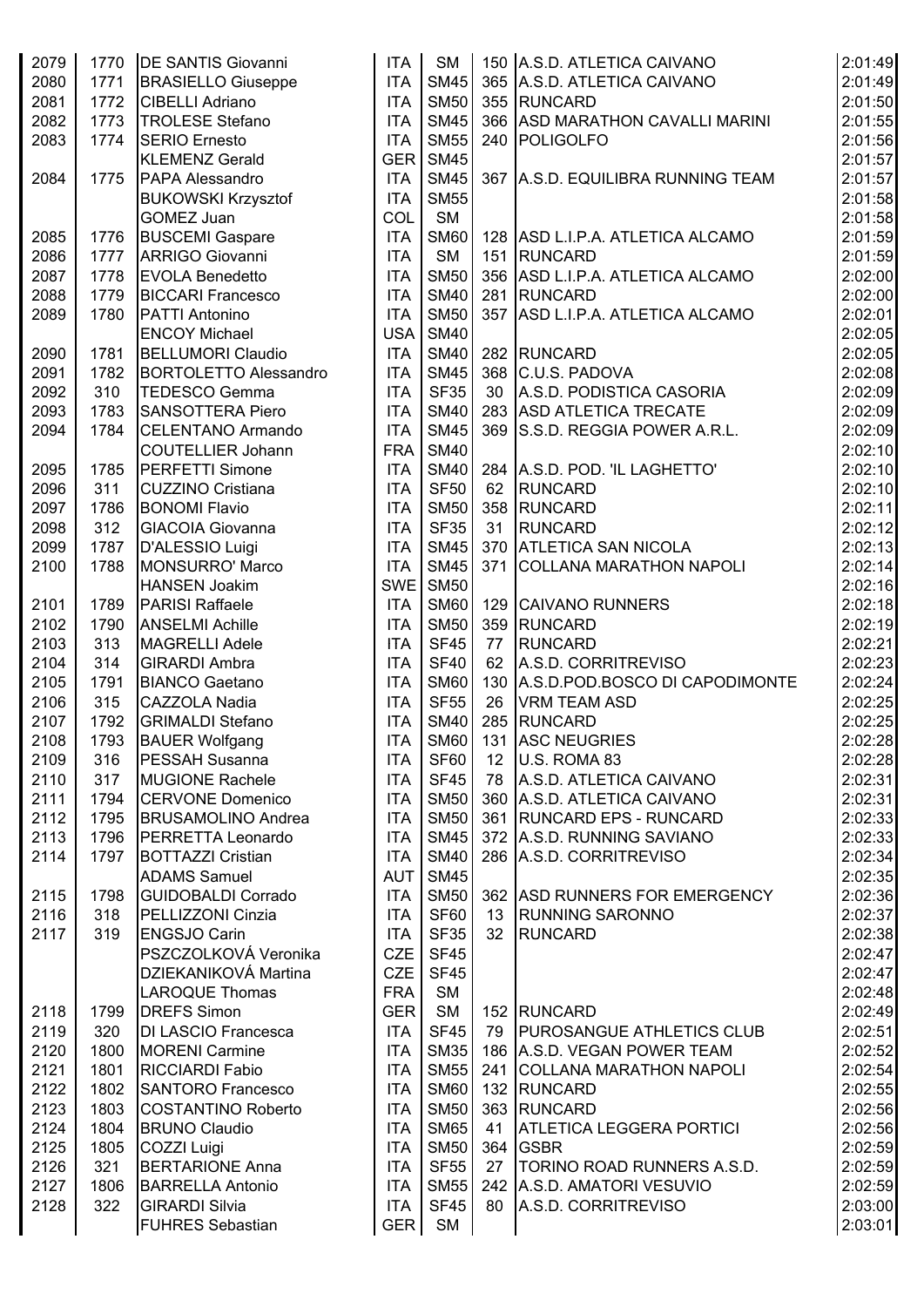|      |      | <b>FUEHRES Kathrin</b>           | <b>GER</b>       | <b>SF</b>   |    |                                       | 2:03:02            |
|------|------|----------------------------------|------------------|-------------|----|---------------------------------------|--------------------|
| 2129 | 323  | ZAPPALA' Graziella Stefania      | <b>ITA</b>       | <b>SF50</b> |    | 63 ATLETICA CORRIFERRARA              | 2:03:02            |
| 2130 | 1807 | DI GENNARO Massimo               | <b>ITA</b>       | <b>SM55</b> |    | 243 FIDAL                             | 2:03:03            |
|      |      |                                  | <b>ITA</b>       | <b>SF55</b> |    |                                       |                    |
| 2131 | 324  | <b>ZITO Anna Rosa</b>            |                  |             | 28 | MARTINA FRANCA RUNNING A.S.D.         | 2:03:07            |
| 2132 | 1808 | MELCHIONDA Luigi                 | <b>ITA</b>       | <b>SM60</b> |    | 133 DUE PONTI SRL                     | 2:03:09            |
|      |      | SEREZHNIKOVA Olga                | <b>RUS</b>       | <b>SF45</b> |    |                                       | 2:03:10            |
|      |      | VAN DER SCHOOT Peter Paul        | <b>NED</b>       | <b>SM60</b> |    |                                       | 2:03:10            |
|      |      | PILISEK Roman                    | CZE <sup>1</sup> | <b>SM50</b> |    |                                       | 2:03:11            |
| 2133 | 1809 | <b>DE SENA Francesco</b>         | <b>ITA</b>       | <b>SM50</b> |    | 365 A.S.D. RUNNING SAVIANO            | 2:03:12            |
| 2134 | 1810 | <b>RUGGIERO Domenico</b>         | <b>ITA</b>       | <b>SM55</b> |    | 244 RUNCARD EPS - ASD NOLA RUNNING    | 2:03:12            |
| 2135 | 325  | POZZI Soraia                     | <b>ITA</b>       | <b>SF60</b> | 14 | ASD SPORTINSIEME CASTELLARANO         | 2:03:13            |
| 2136 | 1811 | <b>ESPOSITO Salvatore</b>        | <b>ITA</b>       | <b>SM60</b> |    | 134 RUNCARD EPS - ASD NOLA RUNNING    | 2:03:14            |
| 2137 | 1812 | PANE Giovanni                    | <b>ITA</b>       | <b>SM45</b> |    | 373 RUNCARD                           | 2:03:14            |
| 2138 | 326  | <b>STAMATE Ionica Nicoleta</b>   | <b>ITA</b>       | <b>SF40</b> | 63 | <b>RUNCARD</b>                        | 2:03:17            |
|      |      | <b>TUNKLOVA Barbora</b>          | <b>CZE</b>       | <b>SF</b>   |    |                                       | 2:03:18            |
| 2139 | 327  | <b>BORDIN Alexa</b>              | <b>ITA</b>       | <b>SF45</b> | 81 | <b>S.G EISACKTAL RAIFFEISEN ASV</b>   | 2:03:19            |
|      |      | <b>DICSUK Dániel</b>             | <b>HUN</b>       | <b>SM</b>   |    |                                       | 2:03:19            |
| 2140 | 1813 | <b>IPPOLITO Angelo</b>           | <b>ITA</b>       | <b>SM55</b> |    | 245 ASD IRPINIA ITALIA                | 2:03:20            |
|      |      |                                  |                  |             |    | 374 RUNCARD                           | 2:03:20            |
| 2141 | 1814 | DI LAZZARO Riccardo              | <b>ITA</b>       | <b>SM45</b> |    |                                       |                    |
| 2142 | 328  | <b>REALI</b> Samantha            | <b>ITA</b>       | <b>SF40</b> |    | 64 RUNCARD                            | 2:03:20            |
| 2143 | 1815 | DONATELLI Antonio                | <b>ITA</b>       | <b>SM45</b> |    | 375 RUNCARD                           | 2:03:22            |
| 2144 | 329  | <b>BUFALINI Alessia</b>          | <b>ITA</b>       | <b>SF50</b> |    | 64 FILIPPIDE RUNNERS TEAM ASD         | 2:03:22            |
| 2145 | 1816 | <b>PINCHERA Elia</b>             | <b>ITA</b>       | <b>SM50</b> |    | 366 A.S.D. RUNNING SAVIANO            | 2:03:23            |
|      |      | DANNER Morgan                    | <b>USA</b>       | <b>SF</b>   |    |                                       | 2:03:23            |
| 2146 | 330  | <b>GALANTE Sabrina</b>           | <b>ITA</b>       | <b>SF55</b> |    | 29   A.S.D. PODISTICA PRIMAVALLE      | 2:03:24            |
| 2147 | 1817 | <b>BETTIN Marco</b>              | <b>ITA</b>       | <b>SM35</b> |    | 187 RUNCARD                           | 2:03:26            |
| 2148 | 1818 | <b>BUSOLIN Marco</b>             | <b>ITA</b>       | <b>SM40</b> |    | 287 RUNCARD                           | 2:03:26            |
| 2149 | 1819 | D'INCECCO Paolo                  | <b>ITA</b>       | <b>SM50</b> |    | 367 ASD RUNNERS PESCARA               | 2:03:29            |
| 2150 | 1820 | <b>DIANA Luigi</b>               | <b>ITA</b>       | <b>SM60</b> |    | 135 RUNLAB LITERNUM ALBANOVA BRI      | 2:03:30            |
| 2151 | 1821 | <b>CASTELLANO Nicola</b>         | <b>ITA</b>       | <b>SM45</b> |    | 376 PUGLIA MARATHON                   | 2:03:31            |
| 2152 | 1822 | DI MARZO Vincenzo                | <b>ITA</b>       | <b>SM55</b> |    | 246 CAIVANO RUNNERS                   | 2:03:34            |
| 2153 | 1823 | <b>SPADA Vito</b>                | <b>ITA</b>       | <b>SM50</b> |    | 368 A.S PODISTICA TARAS               | 2:03:35            |
| 2154 | 331  | <b>GUERRA Francesca</b>          | <b>ITA</b>       | <b>SF55</b> |    | 30 A.S.ATLETICA FALCONARA             | 2:03:36            |
| 2155 | 1824 | <b>ABELLE Andrea</b>             | <b>ITA</b>       | <b>SM50</b> |    | 369 RUNCARD                           | 2:03:37            |
| 2156 | 1825 | CAPUANO Stefano                  | <b>ITA</b>       | <b>SM50</b> |    | 370 CAIVANO RUNNERS                   | 2:03:37            |
|      |      |                                  |                  |             |    |                                       |                    |
| 2157 | 1826 | MAZZOTTI Antonio                 | <b>ITA</b>       |             |    | SM45 377 CAIVANO RUNNERS              | 2:03:38            |
| 2158 | 1827 | NETTORE Domenico                 | <b>ITA</b>       | <b>SM45</b> |    | 378 CAIVANO RUNNERS                   | 2:03:38            |
|      |      | <b>SEIDL Marko</b>               | AUT              | <b>SM60</b> |    |                                       | 2:03:39            |
| 2159 | 1828 | <b>BORTONE Antonio</b>           | <b>ITA</b>       | <b>SM55</b> |    | 247 RUNLAB LITERNUM ALBANOVA BRI      | 2:03:39            |
| 2160 | 1829 | <b>SAMELE Domenico</b>           | <b>ITA</b>       | <b>SM50</b> |    | 371 G.S.P. III REGIONE AEREA BARI     | 2:03:41            |
|      |      | MOLLOY Isabel                    | <b>GBR</b>       | <b>SF</b>   |    |                                       | 2:03:41            |
| 2161 | 1830 | <b>LUCIANI Giammario</b>         | <b>ITA</b>       | <b>SM50</b> |    | 372 PODISTICA SOLIDARIETA'            | 2:03:42            |
| 2162 | 332  | <b>NICOLINI Cristina</b>         | <b>ITA</b>       | <b>SF</b>   | 45 | LA BOTTEGA CASINALBO ASD              | 2:03:46            |
| 2163 | 333  | <b>DE LAURETIS Paola</b>         | <b>ITA</b>       | <b>SF55</b> | 31 | RUNCARD                               | 2:03:46            |
| 2164 | 1831 | <b>FRANCHI Alessandro</b>        | <b>ITA</b>       | <b>SM45</b> |    | 379 VRM TEAM ASD                      | 2:03:46            |
| 2165 | 334  | MISKIEWICZ Monika Anna           | <b>POL</b>       | <b>SF40</b> | 65 | <b>AVELLINO RUNNER</b>                | 2:03:48            |
| 2166 | 335  | <b>MARCHETTI Laura</b>           | <b>ITA</b>       | <b>SF50</b> | 65 | A.S.D. PIANO MA ARRIVIAMO             | 2:03:49            |
| 2167 | 1832 | <b>MUSACCHIO Antonio</b>         | <b>ITA</b>       | <b>SM40</b> |    | 288 SCUOLA ATLETICA KROTONIATE        | 2:03:50            |
| 2168 | 1833 | <b>CRESCENTE Michele Vincenz</b> | <b>ITA</b>       | <b>SM65</b> | 42 | <b>BARLETTA SPORTIVA</b>              | 2:03:54            |
| 2169 | 336  | <b>BENASSI Federica</b>          | <b>ITA</b>       | <b>SF55</b> | 32 | POL. PORTA SARAGOZZA                  | 2:03:54            |
| 2170 | 337  | <b>FERRARI Ilenia</b>            | <b>ITA</b>       | <b>SF45</b> | 82 | <b>GRUPPO PODISTICO ARCENE A.S.D.</b> | 2:03:55            |
|      |      | <b>ANGELOV Emilio</b>            | <b>BUL</b>       | <b>SM</b>   |    |                                       | 2:03:56            |
|      |      |                                  |                  | <b>SF45</b> |    |                                       |                    |
| 2171 | 338  | <b>CATENA Rosita</b>             | <b>ITA</b>       | <b>SM65</b> | 43 | 83 A.S.D. ATLETICA SALERNO            | 2:03:58<br>2:03:59 |
| 2172 | 1834 | NACCA Giovanni                   | <b>ITA</b>       |             |    | <b>RUNCARD</b>                        |                    |
|      |      | <b>DEL BARRIO Sergio</b>         | <b>ESP</b>       | <b>SM35</b> |    |                                       | 2:04:00            |
| 2173 | 339  | <b>MARCHETTI Francesca</b>       | <b>ITA</b>       | <b>SF50</b> | 66 | A.S.D. PIANO MA ARRIVIAMO             | 2:04:02            |
| 2174 | 1835 | <b>PIETRELLA Francesco</b>       | <b>ITA</b>       | <b>SM55</b> |    | 248 A.S.D. PIANO MA ARRIVIAMO         | 2:04:03            |
| 2175 | 1836 | MACCHIAROLO Giovanni             | <b>ITA</b>       | <b>SM60</b> |    | 136 ASD RUNNERS PESCARA               | 2:04:04            |
| 2176 | 1837 | <b>CARUGATI Enzo</b>             | <b>ITA</b>       | <b>SM75</b> | 3  | <b>GP CORNO GIOVINE</b>               | 2:04:05            |
| 2177 | 340  | <b>SACRIPANTI Patrizia</b>       | <b>ITA</b>       | <b>SF55</b> | 33 | <b>RUNCARD EPS - RUN4FUN ASD</b>      | 2:04:08            |
|      |      | <b>BURNETT Garrett</b>           | USA              | SM          |    |                                       | 2:04:08            |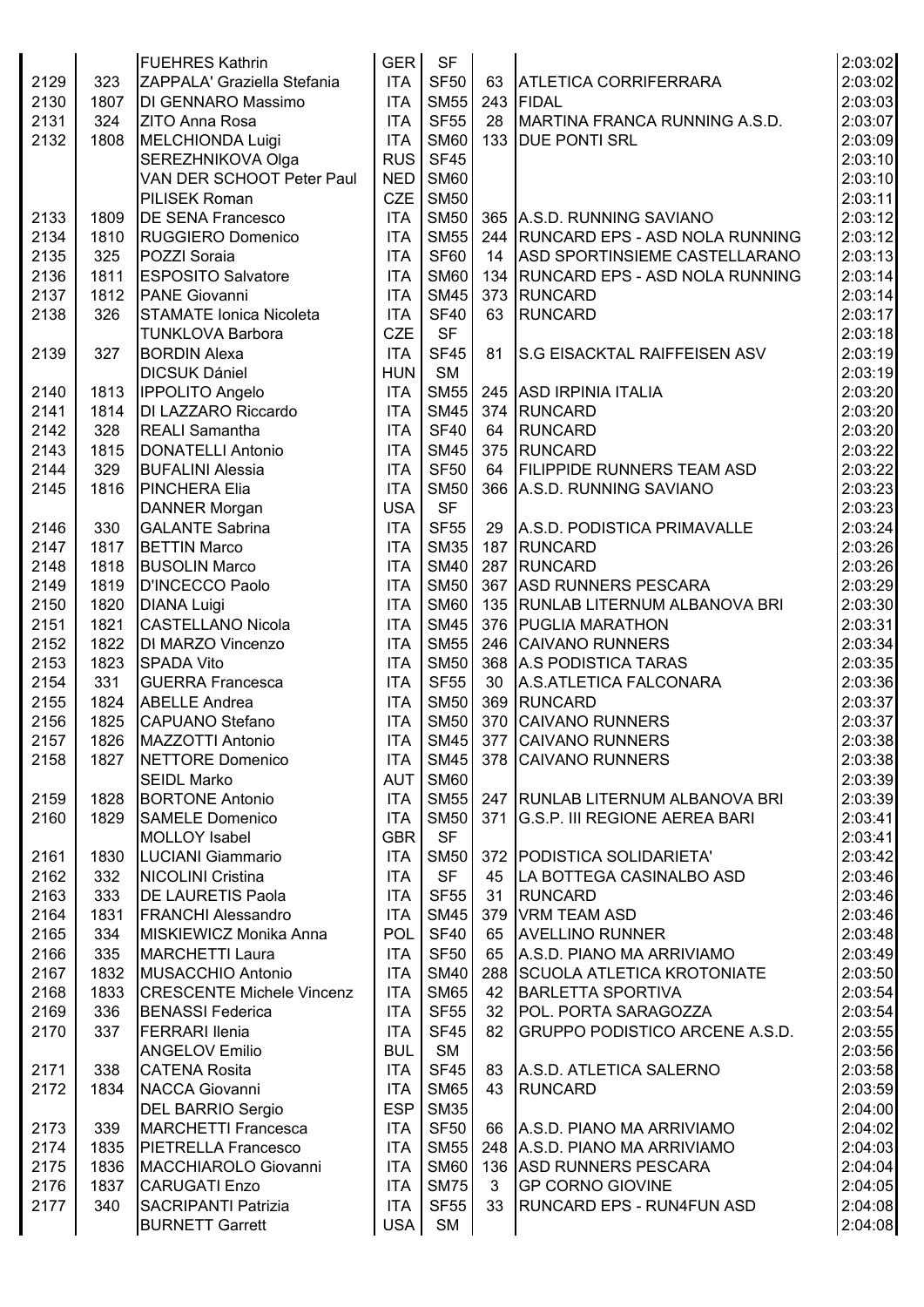|              |             | JANOÅ <sub>i</sub> Petr                           | CZE                      | <b>SM45</b> |    |                                          | 2:04:10 |
|--------------|-------------|---------------------------------------------------|--------------------------|-------------|----|------------------------------------------|---------|
| 2178         | 341         | PICCOLO Patrizia                                  | <b>ITA</b>               | <b>SF50</b> |    | 67   RUNCARD EPS - ATLETICA CALES        | 2:04:10 |
| 2179         | 1838        | <b>SALCUNI Pietro</b>                             | <b>ITA</b>               | <b>SM65</b> | 44 | <b>GR. POD. MONTE SANT'ANGELO</b>        | 2:04:11 |
|              |             | FLORES RODRÃ-GUEZ Ana                             | <b>MEX</b>               | <b>SF</b>   |    |                                          | 2:04:14 |
| 2180         | 1839        | <b>BARRETTA Carmine</b>                           | <b>ITA</b>               | <b>SM65</b> | 45 | <b>IDEATLETICA AURORA</b>                | 2:04:14 |
| 2181         | 1840        | <b>CIMMINO Renato</b>                             | <b>ITA</b>               | <b>SM55</b> |    | 249 A.S.D. FINANZA SPORT CAMPANIA        | 2:04:15 |
| 2182         | 1841        | <b>GOLIA Francesco</b>                            | <b>ITA</b>               | <b>SM50</b> |    | 373 CAIVANO RUNNERS                      | 2:04:16 |
|              |             | <b>CHAVATTE Marion</b>                            | <b>FRA</b>               | <b>SM</b>   |    |                                          | 2:04:20 |
|              |             | LE CHENADEC Thomas                                | <b>FRA</b>               | <b>SM</b>   |    |                                          | 2:04:20 |
| 2183         | 1842        | <b>ALLOCCA Fioravante</b>                         | <b>ITA</b>               |             |    | SM60   137   A.S.D. RUNNING SAVIANO      | 2:04:21 |
| 2184         | 1843        | <b>DE MASI Vincenzo</b>                           | <b>ITA</b>               | <b>SM55</b> |    | 250 CAIVANO RUNNERS                      | 2:04:22 |
| 2185         | 1844        | <b>VINCI Massimo</b>                              | <b>ITA</b>               | <b>SM50</b> |    | 374 LUCANI FREE RUNNERS                  | 2:04:23 |
| 2186         | 1845        | RICOBENE Massimo                                  | <b>ITA</b>               | <b>SM55</b> |    | 251 A.S.D. GO RUNNING                    | 2:04:24 |
| 2187         | 1846        | <b>RICCI Giuseppe</b>                             | <b>ITA</b>               | <b>SM45</b> |    | 380 ASD PODISTI S.GIORGIO D SANNIO       | 2:04:28 |
|              |             | TRNKOVá Michaela                                  | <b>CZE</b>               | <b>SF</b>   |    |                                          | 2:04:28 |
| 2188         | 1847        | <b>CARUCCI Antonio</b>                            | <b>ITA</b>               | SM60        |    | 138 A.S.D. MARATHON MASSAFRA             | 2:04:29 |
| 2189         | 1848        | <b>FINOTTO Francesco</b>                          | <b>ITA</b>               | <b>SM50</b> |    | 375 RUNCARD                              | 2:04:30 |
|              |             | <b>CHILKO Scott</b>                               | <b>USA</b>               | <b>SM35</b> |    |                                          | 2:04:30 |
|              |             | <b>PUJOL Marine</b>                               | <b>FRA</b>               | <b>SF</b>   |    |                                          | 2:04:31 |
|              |             | <b>NEACSU Marinela</b>                            | <b>ROU</b>               | <b>SF40</b> |    |                                          | 2:04:31 |
|              |             | <b>MOLDOVAN Nicolae</b>                           | ROU                      | <b>SM50</b> |    |                                          | 2:04:31 |
| 2190         | 1849        | <b>ZAGHINI</b> Giuseppe                           | <b>ITA</b>               | <b>SM50</b> |    | 376 GSBR                                 | 2:04:32 |
| 2191         | 1850        | <b>VITIELLO Luigi</b>                             | <b>ITA</b>               | <b>SM45</b> |    | 381 RUNCARD                              | 2:04:33 |
| 2192         | 1851        | <b>ZENO Giuseppe</b>                              | <b>ITA</b>               | <b>SM65</b> | 46 | <b>ATLETICA LEGGERA PORTICI</b>          | 2:04:37 |
|              |             | <b>THOMSON Zoe</b>                                | <b>AUS</b>               | <b>SF</b>   |    |                                          | 2:04:38 |
| 2193         | 1852        | <b>MADDALONI Michele</b>                          | <b>ITA</b>               | <b>SM45</b> |    | 382 RUNCARD EPS - ASD NOLA RUNNING       | 2:04:42 |
| 2194         | 1853        | <b>PICCININI Antonio</b>                          | <b>ITA</b>               | <b>SM55</b> |    | 252 KINO MANA                            | 2:04:44 |
|              |             | MIGDAL John                                       | <b>USA</b>               | <b>SM</b>   |    |                                          | 2:04:44 |
|              |             |                                                   | <b>ITA</b>               | SM          |    |                                          | 2:04:45 |
| 2195         | 1854        | <b>IORIO Biagio</b>                               |                          | <b>SM70</b> | 19 | 153 RUNCARD<br><b>ASD REGGIA RUNNING</b> | 2:04:46 |
| 2196<br>2197 | 1855<br>342 | <b>GRILLO Angelo</b><br>DE MARTINO Maria Immacola | <b>ITA</b><br><b>ITA</b> | <b>SF35</b> | 33 | <b>PARMARATHON ASD</b>                   | 2:04:46 |
|              |             | HUBKOVÁ Jana                                      | <b>CZE</b>               | <b>SF</b>   |    |                                          | 2:04:47 |
|              |             |                                                   |                          | <b>SF</b>   |    |                                          | 2:04:48 |
|              |             | <b>KSANDY Andy</b>                                | <b>CZE</b>               |             |    |                                          |         |
| 2198         | 1856        | <b>ASCOLILLO Emanuele</b>                         | <b>ITA</b>               |             |    | SM35   188   PARMARATHON ASD             | 2:04:50 |
| 2199         | 1857        | <b>DELLINI Vincenzo</b>                           | <b>ITA</b>               | <b>SM50</b> |    | 377 RUNCARD                              | 2:04:51 |
| 2200         | 1858        | MAIONE Francesco                                  | <b>ITA</b>               |             |    | SM60   139   A.S.D. AMATORI VESUVIO      | 2:04:52 |
|              |             | <b>SCHON Richard</b>                              | CZE <sup>I</sup>         | <b>SM45</b> |    |                                          | 2:04:52 |
| 2201         | 1859        | <b>MONTI Pietro</b>                               | <b>ITA</b>               | <b>SM45</b> |    | 383 RUNCARD                              | 2:04:54 |
|              |             | <b>WALENTYNOWICZ Klaudius</b>                     | <b>POL</b>               | <b>SM45</b> |    |                                          | 2:04:58 |
| 2202         | 1860        | <b>VETROMILE Bruno</b>                            | <b>ITA</b>               | <b>SM60</b> |    | 140   A.S.D. FINANZA SPORT CAMPANIA      | 2:05:01 |
| 2203         | 1861        | <b>ANGRISANI Alfonso</b>                          | <b>ITA</b>               | <b>SM45</b> |    | 384   RUNCARD EPS - ASD MANNARA RUN      | 2:05:03 |
| 2204         | 1862        | <b>PAPARELLA Salvatore</b>                        | <b>ITA</b>               | <b>SM65</b> |    | 47 BARLETTA SPORTIVA                     | 2:05:03 |
| 2205         | 343         | PALUMBO Carmela                                   | <b>ITA</b>               | <b>SF40</b> |    | 66 RUNCARD EPS - ASD MANNARA RUN         | 2:05:04 |
| 2206         | 344         | <b>CARBONARA Maria</b>                            | <b>ITA</b>               | <b>SF55</b> | 34 | G.S.P. III REGIONE AEREA BARI            | 2:05:08 |
| 2207         | 345         | <b>GUIDA Rosaria</b>                              | <b>ITA</b>               | SF45        |    | 84   DROMOS                              | 2:05:10 |
| 2208         | 346         | MARESCA Antonella                                 | <b>ITA</b>               | <b>SF50</b> | 68 | A.S.D. POD. 'IL LAGHETTO'                | 2:05:15 |
| 2209         | 347         | <b>BUSSI Simona</b>                               | <b>ITA</b>               | <b>SF</b>   | 46 | <b>RUNCARD</b>                           | 2:05:16 |
| 2210         | 1863        | <b>SALERNO Gaetano</b>                            | <b>ITA</b>               | <b>SM50</b> |    | 378   LIBERTAS ATLETICA 88 ACERRA        | 2:05:16 |
| 2211         | 348         | RUSSO Immacolata                                  | <b>ITA</b>               | <b>SF45</b> | 85 | <b>RUN FOR LOVE PROJ.ANNA CERBON</b>     | 2:05:17 |
| 2212         | 349         | <b>AMORUSO Clara</b>                              | <b>ITA</b>               | <b>SF55</b> | 35 | A.S.D. POD. 'IL LAGHETTO'                | 2:05:17 |
| 2213         | 350         | SZUKALSKA Agata                                   | <b>ITA</b>               | <b>SF45</b> | 86 | A.S.D. RUNNING SAVIANO                   | 2:05:19 |
| 2214         | 1864        | <b>TABANELLI Niccolò</b>                          | <b>ITA</b>               | <b>SM55</b> |    | 253 PUROSANGUE ATHLETICS CLUB            | 2:05:20 |
| 2215         | 1865        | KARUNANAYAKA SILVA Kr                             | <b>SRI</b>               | <b>SM55</b> |    | 254 A.S.D. POD. 'IL LAGHETTO'            | 2:05:20 |
| 2216         | 1866        | <b>IELPO Egidio</b>                               | <b>ITA</b>               | <b>SM65</b> |    | 48   ASD METALFER POD. BRIENZA 2000      | 2:05:21 |
| 2217         | 351         | <b>MORONI Sara</b>                                | <b>ITA</b>               | <b>SF</b>   | 47 | RUNCARD                                  | 2:05:21 |
| 2218         | 1867        | <b>GRIFFO Fortunato</b>                           | <b>ITA</b>               | <b>SM50</b> |    | 379 RUNLAB LITERNUM ALBANOVA BRI         | 2:05:24 |
| 2219         | 1868        | <b>COSTANZO Luigi</b>                             | <b>ITA</b>               | <b>SM60</b> |    | 141 CAIVANO RUNNERS                      | 2:05:24 |
| 2220         | 1869        | <b>BRIGLIA Giuseppe</b>                           | <b>ITA</b>               | <b>SM60</b> |    | 142 A.S.D. POD. 'IL LAGHETTO'            | 2:05:26 |
|              |             | <b>PLANQUES Martin</b>                            | <b>FRA</b>               | SM          |    |                                          | 2:05:26 |
| 2221         | 1870        | <b>MESSINA Antonio</b>                            | <b>ITA</b>               | SM55        |    | 255 A.S.D. AMATORI VESUVIO               | 2:05:29 |
| 2222         | 1871        | CONTILLO Nicola                                   | <b>ITA</b>               |             |    | SM60   143   PODISTI DI CAPITANATA       | 2:05:32 |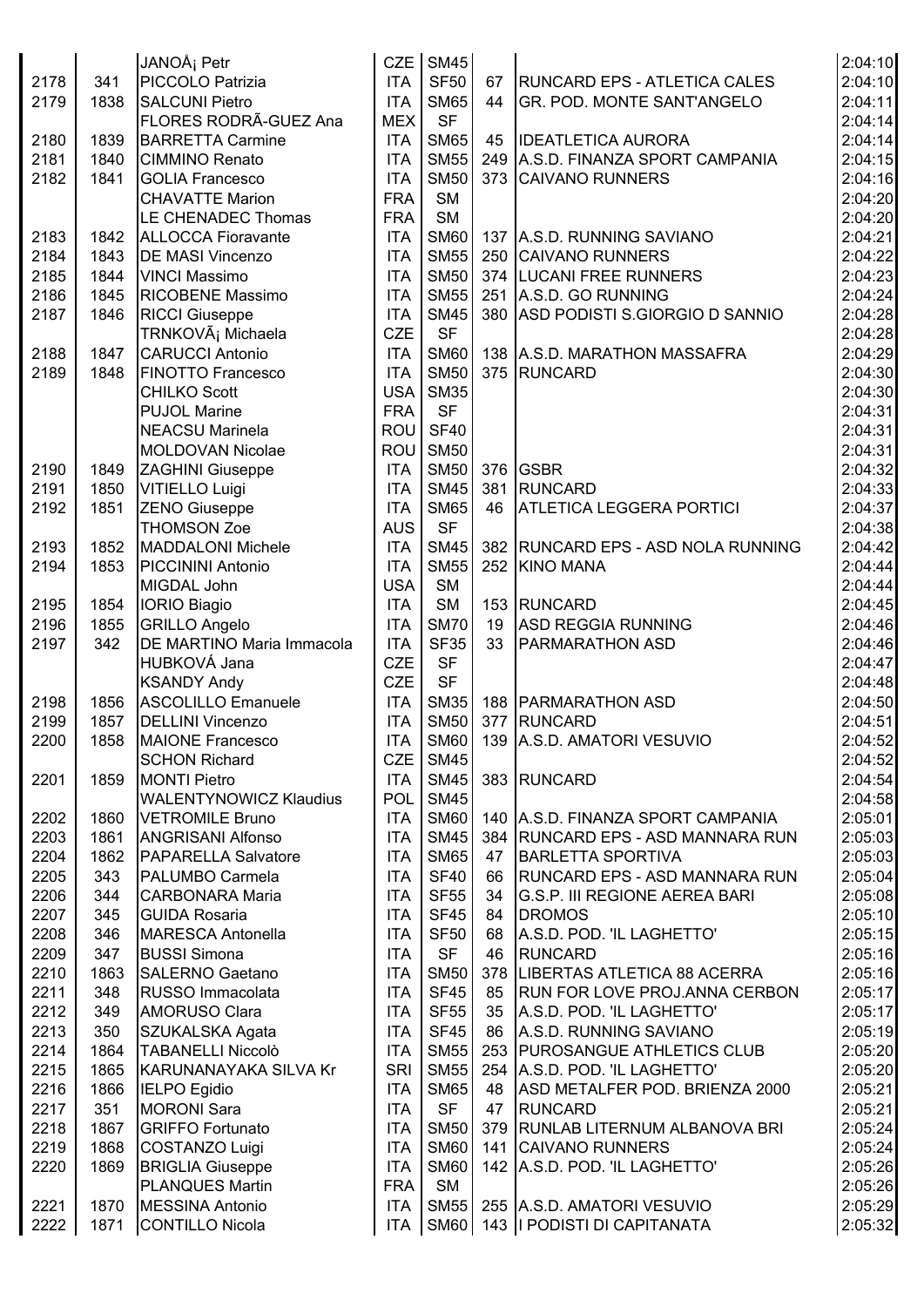| 2223 | 352  | PADERECKA Magdalena Ewel                            | <b>ITA</b>       | <b>SF40</b> | 67  | A.S.D. ATLETICA SALERNO          | 2:05:35            |
|------|------|-----------------------------------------------------|------------------|-------------|-----|----------------------------------|--------------------|
| 2224 | 1872 | <b>FARANO Giacinto</b>                              | <b>ITA</b>       | <b>SM50</b> |     | 380 BARLETTA SPORTIVA            | 2:05:35            |
| 2225 | 1873 | <b>SIANO Raffaele</b>                               | <b>ITA</b>       | <b>SM50</b> |     | 381 CALCATERRA SPORT ASD         | 2:05:36            |
| 2226 | 353  | CONCUTELLI Gaia                                     | <b>ITA</b>       | <b>SF35</b> | 34  | <b>ITALIANA RUNNING A.S.D.</b>   | 2:05:37            |
| 2227 | 1874 | <b>TRASTULLI Massimiliano</b>                       | <b>ITA</b>       | <b>SM45</b> |     | 385   ITALIANA RUNNING A.S.D.    | 2:05:38            |
| 2228 | 354  | <b>MANTOAN Anna</b>                                 | <b>ITA</b>       | <b>SF50</b> | 69  | POLIGOLFO                        | 2:05:38            |
| 2229 | 1875 | D'ALESSANDRO Carlo Antoni                           | <b>ITA</b>       | <b>SM55</b> |     | 256 RUNCARD                      | 2:05:44            |
| 2230 | 1876 | <b>IMPERATORE Tommaso</b>                           | <b>ITA</b>       | <b>SM60</b> |     | 144 RUNLAB LITERNUM ALBANOVA BRI | 2:05:44            |
| 2231 | 1877 | <b>CAPRISTO Giuseppe</b>                            | <b>ITA</b>       | <b>SM40</b> |     | 289 ATLETICA ADELFIA             | 2:05:47            |
| 2232 | 355  | D'AMICO Carmela                                     | <b>ITA</b>       | <b>SF50</b> | 70  | <b>RUNCARD</b>                   | 2:05:47            |
|      |      |                                                     |                  |             |     |                                  |                    |
| 2233 | 1878 | <b>BERTELLI Andrea</b>                              | <b>ITA</b>       | <b>SM50</b> |     | 382 PUROSANGUE ATHLETICS CLUB    | 2:05:48            |
| 2234 | 1879 | D'ANTUONO Emilio                                    | <b>ITA</b>       | <b>SM50</b> |     | 383 A.S.D. CARMAX CAMALDOLESE    | 2:05:48            |
| 2235 | 1880 | COTRONEO Tommaso                                    | <b>ITA</b>       | <b>SM50</b> |     | 384 RUNCARD                      | 2:05:49            |
| 2236 | 1881 | <b>BOLOGNESI Marco</b>                              | <b>ITA</b>       | <b>SM50</b> |     | 385 RUNCARD                      | 2:05:50            |
| 2237 | 1882 | <b>CASERTANO Pasquale</b>                           | <b>ITA</b>       | <b>SM50</b> |     | 386 RUNLAB LITERNUM ALBANOVA BRI | 2:05:55            |
| 2238 | 1883 | <b>NOBILE Vincenzo Domenico</b>                     | <b>ITA</b>       | <b>SM40</b> |     | 290 NUOVA ATLETICA COPERTINO     | 2:05:55            |
| 2239 | 1884 | <b>BERNARDONI Alfiero</b>                           | <b>ITA</b>       | <b>SM70</b> | 20  | <b>CSI SASSO MARCONI</b>         | 2:05:57            |
| 2240 | 1885 | <b>CESERACCIU Francesco</b>                         | <b>ITA</b>       | <b>SM65</b> | 49  | <b>ATLETICA PONT DONNAS</b>      | 2:06:00            |
| 2241 | 356  | SILINGARDI Simonetta                                | <b>ITA</b>       | <b>SF55</b> | 36  | ASD 3'.30" TEAM                  | 2:06:01            |
| 2242 | 1886 | <b>VITTI Augusto</b>                                | <b>ITA</b>       | <b>SM65</b> | 50  | A.S.D. PEDAGNALONGA              | 2:06:01            |
| 2243 | 1887 | <b>FOSCOLO Celestino</b>                            | <b>ITA</b>       | <b>SM55</b> |     | 257 ATLETICA ZARAPOTI            | 2:06:05            |
| 2244 | 1888 | <b>ORLANDINI Guido</b>                              | <b>ITA</b>       | <b>SM60</b> |     | 145 C.U.S. PARMA                 | 2:06:05            |
| 2245 | 1889 | RAGUZZINI Paolo                                     | <b>ITA</b>       | <b>SM60</b> |     | 146 A.S.D. PODISTICA VEIO        | 2:06:06            |
| 2246 | 1890 | <b>BELLIFEMINE Massimo</b>                          | <b>ITA</b>       | <b>SM60</b> |     | 147 A.S.D. ANDRIA RUNS           | 2:06:16            |
| 2247 | 1891 | LABIANCA Mario Luigi                                | <b>ITA</b>       | <b>SM60</b> |     | 148 ATL.AMAT.OSIMO               | 2:06:16            |
| 2248 | 1892 | <b>BARABUCCI Nazzareno</b>                          | <b>ITA</b>       | <b>SM45</b> |     | 386 A.S.D. PIANO MA ARRIVIAMO    | 2:06:20            |
| 2249 | 357  | <b>GRASSI</b> Eleonora                              | <b>ITA</b>       | <b>SF45</b> |     | 87 ASSISI RUNNERS ASD            | 2:06:21            |
| 2250 | 1893 | <b>GADALETA Enzo</b>                                | <b>ITA</b>       | <b>SM55</b> |     | 258 FREE RUNNERS MOLFETTA        | 2:06:28            |
| 2251 | 1894 | <b>LIQUORI Felice</b>                               | <b>ITA</b>       | <b>SM40</b> |     | 291 A.S.D. RUNNING SAVIANO       | 2:06:28            |
|      |      | <b>PRODANOV Orlin</b>                               | <b>BUL</b>       | <b>SM40</b> |     |                                  | 2:06:28            |
|      |      |                                                     |                  | SF60        |     |                                  |                    |
| 2252 | 358  | <b>CIARDI</b> Giovanna<br><b>DI GIOVANNI Monica</b> | <b>ITA</b>       | <b>SF50</b> | 15  | AMATORI TOP RUNNERS CAST. ROM.   | 2:06:30<br>2:06:30 |
| 2253 | 359  |                                                     | <b>ITA</b>       |             | 71  | <b>CILENTO RUN</b>               |                    |
| 2254 | 360  | MANDETTA Antonietta                                 | <b>ITA</b>       | <b>SF50</b> | 72  | <b>CILENTO RUN</b>               | 2:06:31            |
| 2255 | 1895 | <b>SCHIANO Mario</b>                                | <b>ITA</b>       | <b>SM35</b> |     | 189 RUNCARD                      | 2:06:33            |
|      |      | <b>RIETBROEK Frank</b>                              | <b>NED</b>       | <b>SM55</b> |     |                                  | 2:06:34            |
|      |      | <b>RODRIGUEZ Rafael</b>                             | <b>ESP</b>       | <b>SM60</b> |     |                                  | 2:06:36            |
| 2256 | 1896 | <b>MALAGUGINI Michele</b>                           | <b>ITA</b>       | <b>SM55</b> |     | 259 RUNCARD                      | 2:06:36            |
| 2257 | 361  | <b>MINORE Margherita</b>                            | <b>ITA</b>       | <b>SF45</b> | 88  | 9,92 RUNNING ASD                 | 2:06:37            |
| 2258 | 362  | D'AVINO Iolanda                                     | <b>ITA</b>       | <b>SF40</b> | 68  | <b>RUNCARD EPS - RUNCARD</b>     | 2:06:37            |
| 2259 | 1897 | SPINAZZOLA Antonio                                  | <b>ITA</b>       | <b>SM65</b> | 51  | <b>BARLETTA SPORTIVA</b>         | 2:06:38            |
| 2260 | 363  | <b>SAVIANO Maria</b>                                | <b>ITA</b>       | <b>SF55</b> | 37  | <b>CAIVANO RUNNERS</b>           | 2:06:43            |
| 2261 | 364  | SCUTIERO Antonella                                  | <b>ITA</b>       | <b>SF35</b> | 35  | <b>PUROSANGUE ATHLETICS CLUB</b> | 2:06:44            |
| 2262 | 1898 | <b>MATARESE Nicola</b>                              | <b>ITA</b>       | <b>SM55</b> |     | 260 9,92 RUNNING ASD             | 2:06:44            |
|      |      | <b>KREMEN Jiri</b>                                  | <b>CZE</b>       | <b>SM35</b> |     |                                  | 2:06:44            |
|      |      | <b>CRANSTON Joshua</b>                              | USA <sup>I</sup> | <b>SM40</b> |     |                                  | 2:06:45            |
|      |      | PONEC Jakub                                         | <b>CZE</b>       | SM          |     |                                  | 2:06:47            |
| 2263 | 1899 | <b>LIU Shangpeng</b>                                | <b>CHN</b>       | PM          | 8   | <b>RUNCARD</b>                   | 2:06:49            |
|      |      | <b>CHERNOVA Liliia</b>                              | <b>USA</b>       | <b>SF35</b> |     |                                  | 2:06:50            |
|      |      | LEWANDOWSKA Monika                                  | <b>POL</b>       | <b>SF</b>   |     |                                  | 2:06:50            |
| 2264 | 1900 | GIOVINAZZI Umberto                                  | <b>ITA</b>       | <b>SM55</b> |     | 261 FILIPPIDE RUNNERS TEAM ASD   | 2:06:56            |
|      |      | <b>ADDEO Lazzaro Carmine</b>                        | <b>ITA</b>       | <b>SM55</b> |     | 262 ASD IRPINIA ITALIA           |                    |
| 2265 | 1901 |                                                     |                  |             |     |                                  | 2:06:56            |
| 2266 | 365  | <b>BERTAGNOLI Romina</b>                            | <b>ITA</b>       | <b>SF35</b> | 36  | <b>INESSUNA SOCIETÃ</b>          | 2:06:57            |
| 2267 | 1902 | <b>SONANTE Alfredo Ciro</b>                         | <b>ITA</b>       | <b>SM65</b> | 52  | <b>ASD NAPOLI RUNNING</b>        | 2:06:58            |
|      |      | <b>SCHUSTER Loredana</b>                            | ROU              | <b>SF45</b> |     |                                  | 2:06:58            |
| 2268 | 1903 | <b>BARNELLI Paolo</b>                               | <b>ITA</b>       | <b>SM45</b> |     | 387   PISA ROAD RUNNERS CLUB     | 2:06:59            |
| 2269 | 366  | <b>VENTURI Michela</b>                              | <b>ITA</b>       | <b>SF45</b> | 89  | <b>PISA ROAD RUNNERS CLUB</b>    | 2:06:59            |
| 2270 | 1904 | MESSINA Salvatore                                   | <b>ITA</b>       | <b>SM55</b> |     | 263 A.S.D. BARRAFRANCA RUNNING   | 2:07:00            |
| 2271 | 1905 | <b>VENERUSO Ciro</b>                                | <b>ITA</b>       | <b>SM55</b> |     | 264 CIRO VENERUSO                | 2:07:02            |
| 2272 | 1906 | <b>AVERY Dennis</b>                                 | <b>ITA</b>       | <b>SM</b>   | 154 |                                  | 2:07:02            |
| 2273 | 1907 | <b>BOCCIA Raffaele</b>                              | <b>ITA</b>       | <b>SM50</b> |     | 387 A.S.D. PODISTICA VESUVIANA   | 2:07:04            |
| 2274 | 1908 | <b>SCHWARTZ Giancarlo</b>                           | ITA              |             |     | SM55 265 G.A.M. WHIRLPOOL        | 2:07:04            |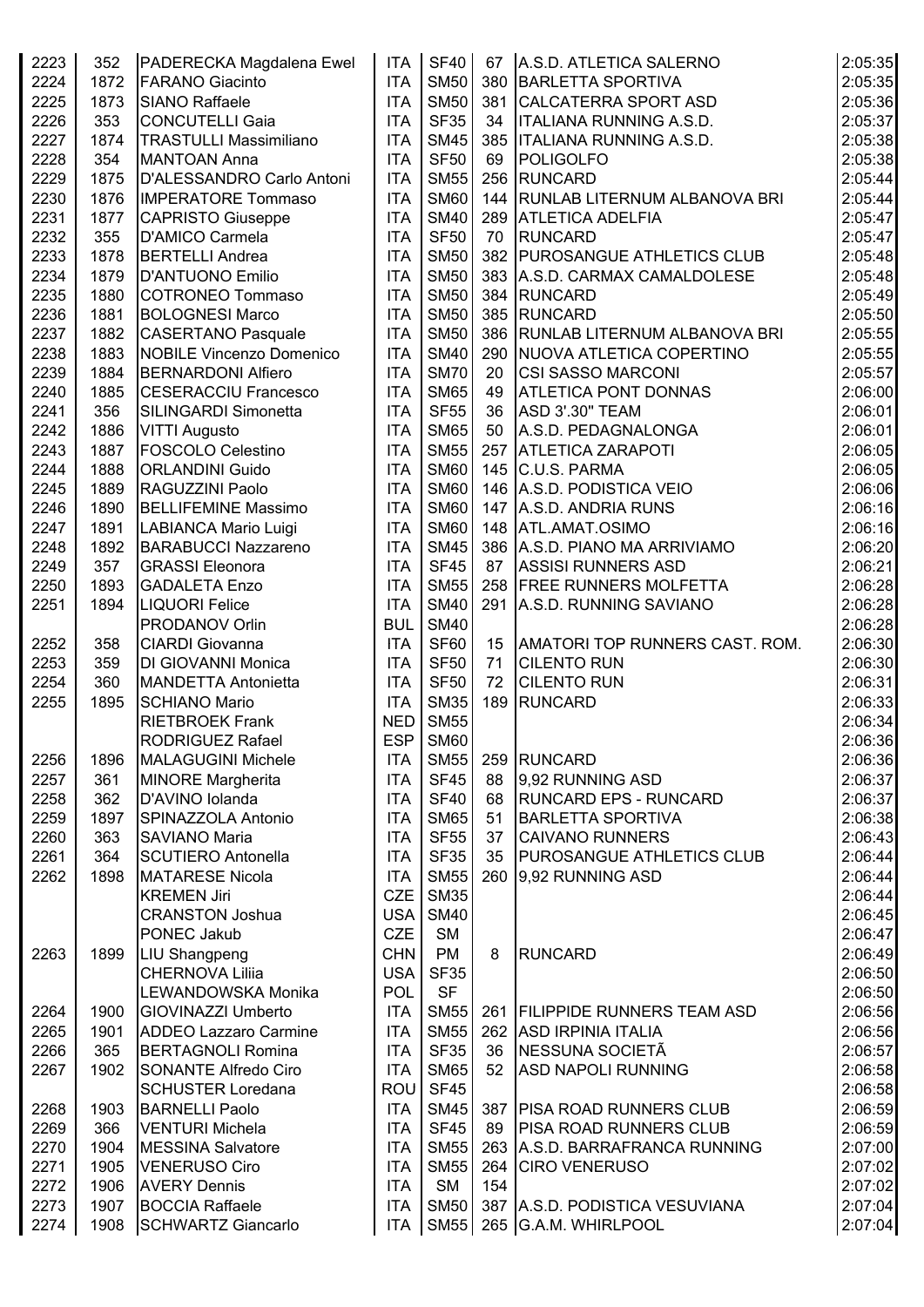| 2275 | 1909 | GIAMUNDO Angelo               | <b>ITA</b> | <b>SM50</b> |    | 388 RUNCARD                           | 2:07:06 |
|------|------|-------------------------------|------------|-------------|----|---------------------------------------|---------|
| 2276 | 1910 | ROSSO Emiliano Paolo          | <b>ITA</b> | <b>SM45</b> |    | 388 RUNCARD                           | 2:07:07 |
| 2277 | 367  | RANDAZZO Giuseppina           | <b>ITA</b> | <b>SF55</b> | 38 | MARTELLAGO RUNNING TEAM               | 2:07:11 |
| 2278 | 1911 | <b>DI PALMA Davide</b>        | <b>ITA</b> | <b>SM45</b> |    | 389 ASD PODISTICA FRATTESE            | 2:07:11 |
| 2279 | 1912 | <b>SANTITORO Nicola</b>       | <b>ITA</b> | <b>SM60</b> |    | 149 ASDATL. ISAURA VALLE DELL'IRNO    | 2:07:11 |
| 2280 | 368  | RADICCHI Katiuscia            | <b>ITA</b> | <b>SF45</b> | 90 | <b>ATLETICA AVIS PERUGIA</b>          | 2:07:11 |
| 2281 | 369  | <b>TONINATO Rosanna</b>       | <b>ITA</b> | <b>SF55</b> | 39 | <b>RUNCARD</b>                        | 2:07:13 |
| 2282 | 1913 | PASSARO Luigi                 | <b>ITA</b> | <b>SM65</b> | 53 | <b>ASD PODISTICA FRATTESE</b>         | 2:07:14 |
| 2283 | 1914 | <b>STRINO Alessandro</b>      | <b>ITA</b> | <b>SM</b>   |    | 155 RUNCARD                           | 2:07:15 |
| 2284 | 370  | <b>SCHIANCHI Raffaella</b>    | <b>ITA</b> | <b>SF45</b> | 91 | <b>RUNCARD EPS - RUNCARD</b>          | 2:07:26 |
| 2285 | 1915 | <b>DI TELLA Francesco</b>     | <b>ITA</b> | <b>SM40</b> |    | 292 RUNLAB LITERNUM ALBANOVA BRI      | 2:07:29 |
|      |      | <b>CLARK William</b>          | <b>USA</b> | <b>SM</b>   |    |                                       | 2:07:30 |
| 2286 | 1916 | DI CARLUCCIO Angelo           | <b>ITA</b> | <b>SM65</b> | 54 | <b>ASD REGGIA RUNNING</b>             | 2:07:30 |
|      |      | <b>NORMAN Rob</b>             | <b>USA</b> | <b>SM35</b> |    |                                       | 2:07:30 |
| 2287 | 371  | <b>FURANO Melissa</b>         | <b>ITA</b> | <b>SF50</b> | 73 | <b>TORINO ROAD RUNNERS A.S.D.</b>     | 2:07:31 |
| 2288 | 1917 | <b>PUGLISI Giuseppe</b>       | <b>ITA</b> | <b>SM45</b> |    | 390   LIBERTAS ATLETICA 88 ACERRA     | 2:07:32 |
| 2289 | 372  | <b>QUARANTA Simona</b>        | <b>ITA</b> | <b>SF50</b> | 74 | <b>TORINO ROAD RUNNERS A.S.D.</b>     | 2:07:33 |
| 2290 | 373  | <b>CUCCARONI Elisena</b>      | <b>ITA</b> | <b>SF50</b> | 75 | S.S. LAZIO ATLETICA LEGGERA           | 2:07:33 |
| 2291 | 1918 | <b>GIOFFRE Saverio</b>        | <b>ITA</b> | <b>SM40</b> |    | 293 RUNCARD                           | 2:07:33 |
| 2292 | 374  | <b>CONTI Roberta</b>          | <b>ITA</b> | <b>SF50</b> | 76 | A.S.D. GO RUNNING                     | 2:07:33 |
| 2293 | 375  | SÍBROVÁ Lucie                 | <b>CZE</b> | <b>SF</b>   | 48 | <b>CZECH MARATHON CLUB</b>            | 2:07:33 |
| 2294 | 376  | <b>MOLENA Cristina</b>        | <b>ITA</b> | <b>SF50</b> | 77 | A.S.D. GO RUNNING                     | 2:07:33 |
| 2295 | 377  | HEŘMAN Petra                  | <b>CZE</b> | <b>SF40</b> | 69 | <b>CZECH MARATHON CLUB</b>            | 2:07:33 |
| 2296 | 1919 | <b>FRANZESE Giuseppe</b>      | <b>ITA</b> | <b>SM50</b> |    | 389 GS MONTE ACUTO MARATHON           | 2:07:36 |
| 2297 | 1920 | <b>TORTORA Gianluca</b>       | <b>ITA</b> | <b>SM40</b> |    | 294   RUNCARD EPS - RUNCARD           | 2:07:41 |
| 2298 | 1921 | <b>FERRAIOLI Diodato</b>      | <b>ITA</b> | <b>SM35</b> |    | 190 COLLANA MARATHON NAPOLI           | 2:07:41 |
| 2299 | 1922 | <b>GRECO Raffaele</b>         | <b>ITA</b> | <b>SM35</b> |    | 191   AMATORI PODISTICA TERNI         | 2:07:47 |
| 2300 | 1923 | <b>ROSSI Fabrizio</b>         | <b>ITA</b> | <b>SM60</b> |    | 150 ANTARES FREE RUNNER STABIA        | 2:07:52 |
|      |      | <b>LAZAR Katja</b>            | <b>SLO</b> | <b>SF45</b> |    |                                       | 2:07:55 |
| 2301 | 378  | <b>MATINONG Maridel</b>       | PHI        | <b>SF40</b> | 70 | <b>RUNCARD</b>                        | 2:07:55 |
| 2302 | 379  | <b>EMMA Lidia</b>             | <b>ITA</b> | <b>SF40</b> | 71 | A.S.D. FINANZA SPORT CAMPANIA         | 2:07:57 |
| 2303 | 1924 | <b>ESPOSITO Michele</b>       | <b>ITA</b> | <b>SM70</b> | 21 | <b>CAIVANO RUNNERS</b>                | 2:07:58 |
| 2304 | 380  | <b>CARNEVALE Maria Helena</b> | <b>ITA</b> | <b>SF55</b> | 40 | RUNCARD EPS - CAMMINATORINO A         | 2:07:59 |
| 2305 | 1925 | <b>VINCITORE Franco</b>       | <b>ITA</b> | <b>SM35</b> |    | 192 A.S.D. VEGAN POWER TEAM           | 2:08:06 |
| 2306 | 1926 | <b>CARIOTI Francesco</b>      | <b>ITA</b> | <b>SM45</b> |    | 391 ATLETICA ZARAPOTI                 | 2:08:08 |
| 2307 | 381  | POLI Giulia                   | <b>ITA</b> | <b>SF35</b> | 37 | TERNANA MARATHON CLUB A.S.D.          | 2:08:10 |
| 2308 | 1927 | <b>GRECI Vincenzo</b>         | ITA        | <b>SM55</b> |    | 266   RUNCARD EPS - ORO FANTASY POLIS | 2:08:10 |
| 2309 | 1928 | MAMMINI Gian Domenico         | <b>ITA</b> | <b>SM45</b> |    | 392   TERNANA MARATHON CLUB A.S.D.    | 2:08:10 |
| 2310 | 1929 | <b>NUCERA Giuseppe</b>        | <b>ITA</b> | <b>SM60</b> |    | 151 RUNCARD EPS - RUNCARD             | 2:08:11 |
| 2311 | 1930 | <b>CHIESA Claudio</b>         | <b>ITA</b> | <b>SM60</b> |    | 152 G.S. DILETTANTISTICO ITALPOSE     | 2:08:14 |
| 2312 | 1931 | <b>REALE Alfredo</b>          | <b>ITA</b> | <b>SM35</b> |    | 193 A.S.D. POD. 'IL LAGHETTO'         | 2:08:18 |
| 2313 | 1932 | <b>COSTANTINO Rosario</b>     | <b>ITA</b> | <b>SM45</b> |    | 393 RUNCARD EPS - RUNCARD             | 2:08:18 |
| 2314 | 1933 | <b>ANDOLFO Sergio</b>         | <b>ITA</b> | <b>SM55</b> |    | 267 PERSICETANA PODISTICA             | 2:08:21 |
| 2315 | 1934 | <b>DE DIVITIIS Giuseppe</b>   | <b>ITA</b> | <b>SM65</b> | 55 | A.S.D. ATLETICA SALERNO               | 2:08:21 |
| 2316 | 1935 | <b>CAPPA Corrado</b>          | <b>ITA</b> | <b>SM65</b> | 56 | <b>G.S. DILETTANTISTICO ITALPOSE</b>  | 2:08:24 |
| 2317 | 1936 | <b>CUGURU Federico</b>        | <b>ITA</b> | <b>SM60</b> |    | 153 A.S.D. PIANO MA ARRIVIAMO         | 2:08:25 |
| 2318 | 382  | <b>COSTAGLIOLA Anna</b>       | <b>ITA</b> | <b>SF</b>   | 49 | ASD RUNNERS ELITE CECCANO             | 2:08:30 |
| 2319 | 383  | <b>VACCA Fabiola</b>          | <b>ITA</b> | <b>SF40</b> | 72 | <b>ASD SORRENTO RUNNERS</b>           | 2:08:31 |
| 2320 | 384  | <b>BIANCHINO Serena</b>       | <b>ITA</b> | <b>SF</b>   | 50 | C.C.R.SPORT. ALPINI TROFARELLO        | 2:08:37 |
| 2321 | 1937 | <b>LUCARELLI Fatimo</b>       | ITA        | <b>SM60</b> |    | 154 A.S.D. POD. 'IL LAGHETTO'         | 2:08:40 |
| 2322 | 1938 | <b>CONTE Claudio Giuseppe</b> | <b>ITA</b> | <b>SM65</b> | 57 | <b>RUNLAB LITERNUM ALBANOVA BRI</b>   | 2:08:44 |
| 2323 | 1939 | <b>BENVENUTI Paolo</b>        | <b>ITA</b> | <b>SM50</b> |    | 390 RUNCARD EPS - RUNCARD             | 2:08:44 |
| 2324 | 1940 | ILLICA MAGNANI Paolo          | <b>ITA</b> | <b>SM55</b> |    | 268 G.S. DILETTANTISTICO ITALPOSE     | 2:08:45 |
| 2325 | 1941 | CASILLO Luigi                 | <b>ITA</b> | <b>SM45</b> |    | 394 A.S.D. PODISTICA VESUVIANA        | 2:08:46 |
| 2326 | 385  | <b>CACCAVALE Giuseppina</b>   | <b>ITA</b> | <b>SF45</b> | 92 | A.S.D. AMATORI VESUVIO                | 2:08:49 |
|      |      | <b>DUFES Julien</b>           | <b>FRA</b> | <b>SM40</b> |    |                                       | 2:08:50 |
| 2327 | 386  | <b>MONTE Eleonora</b>         | <b>ITA</b> | <b>SF35</b> | 38 | <b>SCUOLA ATLETICA KROTONIATE</b>     | 2:08:50 |
|      |      | <b>GREUEL Andreas</b>         | <b>GER</b> | <b>SM35</b> |    |                                       | 2:08:52 |
|      |      | <b>BRIGHT Joseph</b>          | <b>USA</b> | <b>SM50</b> |    |                                       | 2:08:54 |
| 2328 | 1942 | <b>CASCETTA Ennio</b>         | <b>ITA</b> | <b>SM65</b> |    | 58 A.S.D. NAPOLI NORD MARATHON        | 2:08:55 |
| 2329 | 1943 | <b>FERRARA Gaetano</b>        | ITA        |             |    | SM45 395 A.S.D. ATLETICA ERMES        | 2:08:56 |
|      |      |                               |            |             |    |                                       |         |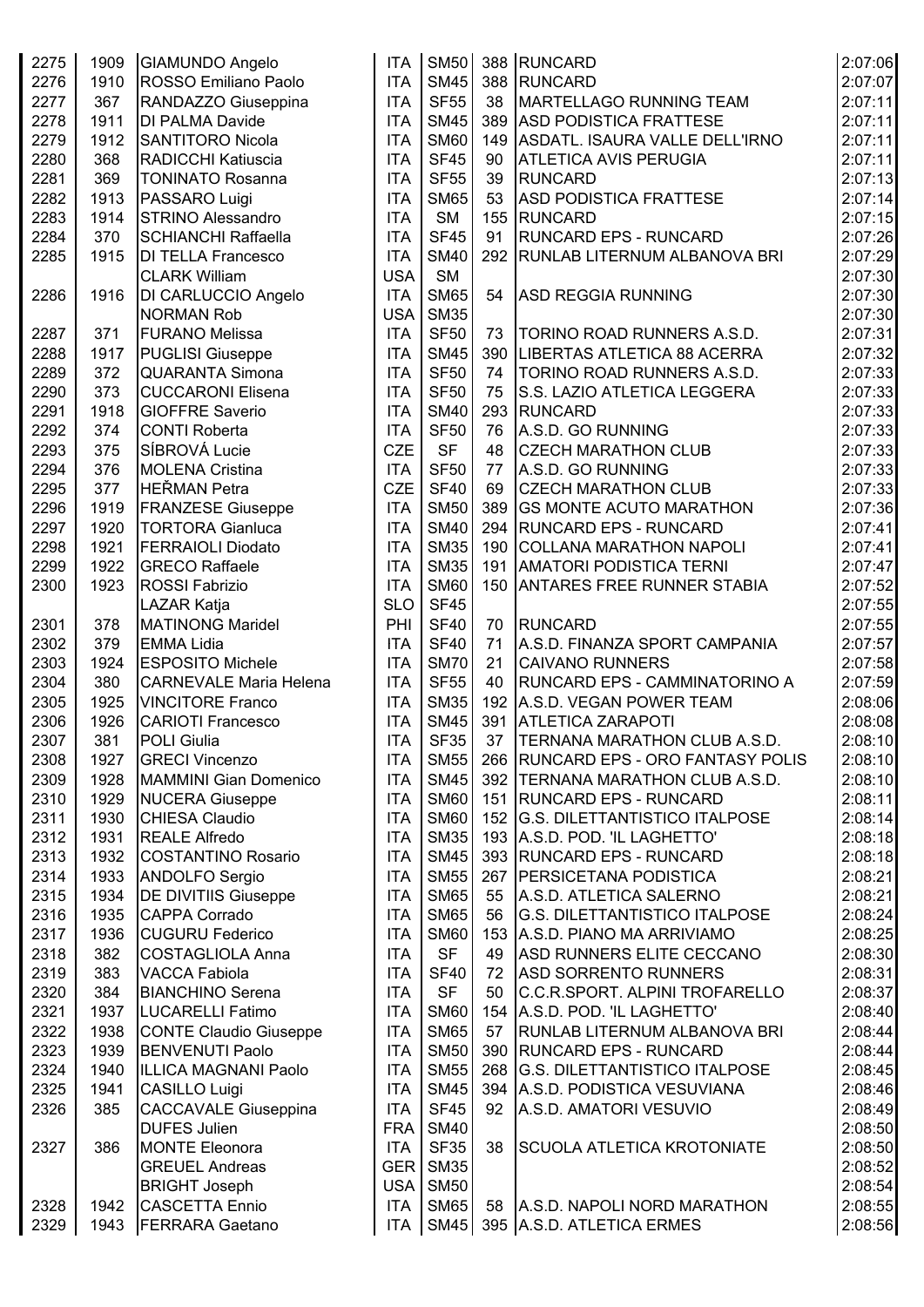| 2330<br>2331 | 1944<br>1945 | MIZII Claudio<br><b>BALBONI Alessandro</b><br><b>ANDRADE María</b> | <b>ITA</b><br><b>ITA</b><br><b>USA</b> | <b>SM65</b><br><b>SM50</b><br><b>SF</b> | 59<br>391 | VALORE SALUTE, FORTI E VELOCI<br><b>ATLETICA CORRIFERRARA</b> | 2:09:06<br>2:09:10<br>2:09:15 |
|--------------|--------------|--------------------------------------------------------------------|----------------------------------------|-----------------------------------------|-----------|---------------------------------------------------------------|-------------------------------|
| 2332         | 1946         | <b>TREVISAN Francesco</b>                                          | ITA                                    | <b>SM65</b>                             | 60        | 9,92 RUNNING ASD                                              | 2:09:16                       |
| 2333         | 387          | <b>GERMANI Claudia</b>                                             | <b>ITA</b>                             | <b>SF55</b>                             | 41        | <b>PUROSANGUE ATHLETICS CLUB</b>                              | 2:09:18                       |
|              |              | <b>LAMASINE DARNAL Virgini</b>                                     | <b>FRA</b>                             | <b>SF40</b>                             |           |                                                               | 2:09:21                       |
|              |              | DEBARRE Jean-françois                                              | <b>FRA</b>                             | <b>SM45</b>                             |           |                                                               | 2:09:23                       |
|              | 388          | <b>OLIVA Cinzia</b>                                                | <b>ITA</b>                             | <b>SF60</b>                             |           | <b>CAIVANO RUNNERS</b>                                        |                               |
| 2334<br>2335 | 1947         | <b>BRACALE Valerio</b>                                             | <b>ITA</b>                             | <b>SM40</b>                             | 16<br>295 | A.S.D. ATL. MARANO                                            | 2:09:31<br>2:09:32            |
|              |              |                                                                    |                                        |                                         |           | A.S.D. PIANO MA ARRIVIAMO                                     |                               |
| 2336         | 389          | DI POCE Maria Grazia                                               | <b>ITA</b>                             | <b>SF50</b>                             | 78        |                                                               | 2:09:34                       |
|              |              | SPASOV Igor                                                        | <b>BUL</b>                             | <b>SM</b>                               |           |                                                               | 2:09:35                       |
| 2337         | 1948         | <b>MAURO Piero</b>                                                 | <b>ITA</b>                             | <b>SM50</b>                             | 392       | RUNCARD                                                       | 2:09:35                       |
| 2338         | 390          | <b>GRAGNANIELLO Maria</b>                                          | <b>ITA</b>                             | <b>SF50</b>                             | 79        | RUNCARD                                                       | 2:09:35                       |
| 2339         | 1949         | <b>COVINO Rosario</b>                                              | <b>ITA</b>                             | <b>SM55</b>                             | 269       | A.S.D. FINANZA SPORT CAMPANIA                                 | 2:09:38                       |
| 2340         | 1950         | <b>RUSSO Fernando</b>                                              | <b>ITA</b>                             | <b>SM35</b>                             | 194       | RUNCARD                                                       | 2:09:46                       |
| 2341         | 391          | <b>SPINSANTI Francesca</b>                                         | <b>ITA</b>                             | <b>SF45</b>                             | 93        | S.E.F. STAMURA ANCONA A.S.D.                                  | 2:09:46                       |
| 2342         | 392          | <b>RONCACE' Sara</b>                                               | <b>ITA</b>                             | <b>SF40</b>                             | 73        | ANCARIA RUNNING A.S.D.                                        | 2:09:48                       |
| 2343         | 393          | <b>HANCHARYK Liliya</b>                                            | <b>BLR</b>                             | <b>SF35</b>                             | 39        | <b>RUNCARD</b>                                                | 2:09:48                       |
| 2344         | 1951         | <b>BASSO Sabino</b>                                                | <b>ITA</b>                             | <b>SM60</b>                             | 155       | <b>ASD IRPINIA ITALIA</b>                                     | 2:09:50                       |
|              |              | <b>KEHN Benjamin</b>                                               | <b>USA</b>                             | <b>SM</b>                               |           |                                                               | 2:09:51                       |
| 2345         | 1952         | <b>BRUNO Angelo</b>                                                | <b>ITA</b>                             | <b>SM50</b>                             |           | 393 RUNCARD                                                   | 2:09:52                       |
| 2346         | 394          | LA PADULA Angiolina                                                | <b>ITA</b>                             | <b>SF65</b>                             | 3         | A.S.D. PODISTICA POLLESE                                      | 2:09:55                       |
| 2347         | 1953         | <b>ESPOSITO Raffaele</b>                                           | <b>ITA</b>                             | <b>SM60</b>                             |           | 156 A.S.D. ATLETICA CAIVANO                                   | 2:09:59                       |
| 2348         | 1954         | PROTOPAPA Giuseppe                                                 | <b>ITA</b>                             | <b>SM45</b>                             |           | 396   DORANDO PIETRI                                          | 2:10:04                       |
| 2349         | 1955         | <b>CONGEDO Francesco Paolo</b>                                     | <b>ITA</b>                             | <b>SM45</b>                             |           | 397 NUOVA ATLETICA COPERTINO                                  | 2:10:07                       |
| 2350         | 1956         | <b>FARIO Giuseppe</b>                                              | <b>ITA</b>                             | <b>SM60</b>                             |           | 157 A.S.D. NAPOLI NORD MARATHON                               | 2:10:10                       |
|              |              | <b>NGUYEN Tuan</b>                                                 | <b>USA</b>                             | <b>SM</b>                               |           |                                                               | 2:10:14                       |
| 2351         | 1957         | <b>LAZZARINI Giancarlo</b>                                         | <b>ITA</b>                             | <b>SM65</b>                             | 61        | SAI FRECCE BIANCHE TRIATHLON                                  | 2:10:17                       |
| 2352         | 1958         | PAGANI Giuseppe                                                    | <b>ITA</b>                             | <b>SM40</b>                             | 296       | <b>POLISPORTIVA SALUS GERENZANO</b>                           | 2:10:22                       |
| 2353         | 1959         | <b>RONCA Aldo</b>                                                  | <b>ITA</b>                             | <b>SM55</b>                             | 270       | <b>SALERNO MARATHON</b>                                       | 2:10:26                       |
| 2354         | 1960         | <b>DE FILIPPIS Daniele</b>                                         | <b>ITA</b>                             | <b>SM45</b>                             | 398       | <b>LBM SPORT TEAM</b>                                         | 2:10:27                       |
| 2355         | 1961         | <b>GIELLA Michele</b>                                              | <b>ITA</b>                             | <b>SM45</b>                             |           | 399   RUNCARD EPS - DASA SPORT CERNU                          |                               |
|              |              |                                                                    | <b>ITA</b>                             | <b>SF60</b>                             | 17        | <b>ASD SPACE RUNNING</b>                                      | 2:10:29                       |
| 2356         | 395          | FIORDELMONDO Tiziana                                               | <b>ITA</b>                             |                                         |           | <b>ASD AMATORI PODISMO BENEVENT</b>                           | 2:10:36                       |
| 2357         | 1962         | <b>VOSA Giampiero</b>                                              |                                        | <b>SM</b>                               | 156       |                                                               | 2:10:39                       |
| 2358         | 396          | <b>MISAN Shir</b>                                                  | <b>ITA</b>                             | <b>SF</b>                               | 51        | <b>CORRO ERGO SUM RUNNERS</b>                                 | 2:10:40                       |
| 2359         | 1963         | IALDEGHI Giuliano                                                  | ITA                                    |                                         |           | SM60   158   TEAM OTC SSD ARL                                 | 2:10:42                       |
| 2360         | 1964         | <b>CURTI Athos Giacinto</b>                                        |                                        | ITA SM65                                |           | 62 ASD ATLETICA PIDAGGIA 1528                                 | 2:10:43                       |
| 2361         | 397          | <b>CICCIOLA Maria Pia</b>                                          | <b>ITA</b>                             | <b>SF55</b>                             | 42        | 9,92 RUNNING ASD                                              | 2:10:46                       |
| 2362         | 398          | POLAKOVA Barbora                                                   | <b>CZE</b>                             | <b>SF</b>                               | 52        | <b>CZECH ATHLETIC</b>                                         | 2:10:47                       |
| 2363         | 399          | <b>HORACKOVA Simona</b>                                            | CZE <sup>I</sup>                       | <b>SF50</b>                             | 80        | <b>CZECH ATHLETIC</b>                                         | 2:10:47                       |
| 2364         | 1965         | HORÁČEK Milan                                                      | CZE <sup>I</sup>                       | <b>SM50</b>                             |           | 394 CZECH ATHLETIC                                            | 2:10:48                       |
| 2365         | 1966         | <b>DUSANEK Jan</b>                                                 | CZE <sup>I</sup>                       | <b>SM40</b>                             | 297       | <b>CZECH ATHLETIC</b>                                         | 2:10:49                       |
| 2366         | 400          | <b>CASIRAGHI Marta</b>                                             | <b>ITA</b>                             | <b>SF45</b>                             | 94        | 5 CERCHI SEREGNO                                              | 2:10:52                       |
| 2367         | 401          | <b>FRIGERIO Miriam</b>                                             | <b>ITA</b>                             | <b>SF55</b>                             | 43        | 5 CERCHI SEREGNO                                              | 2:10:52                       |
| 2368         | 402          | <b>SARTORI Sara</b>                                                | <b>ITA</b>                             | <b>SF40</b>                             | 74        | ASD 3'.30" TEAM                                               | 2:10:52                       |
| 2369         | 403          | DI MARTINO Amalia                                                  | <b>ITA</b>                             | <b>SF45</b>                             | 95        | <b>CAIVANO RUNNERS</b>                                        | 2:10:53                       |
| 2370         | 1967         | <b>ZUCCHI Fabrizio</b>                                             | <b>ITA</b>                             | <b>SM50</b>                             |           | 395   PARMARATHON ASD                                         | 2:10:55                       |
|              |              | <b>GERONIMO Yordan</b>                                             | CAN                                    | <b>SM</b>                               |           |                                                               | 2:10:56                       |
|              |              | <b>DESCHENES Daniel</b>                                            | CAN                                    | <b>SM40</b>                             |           |                                                               | 2:10:57                       |
|              |              | <b>ORTEGO Irene</b>                                                | ESP <sup>1</sup>                       | <b>SF35</b>                             |           |                                                               | 2:10:58                       |
| 2371         | 1968         | <b>BUCCOLIERO Antonio</b>                                          | <b>ITA</b>                             | <b>SM60</b>                             |           | 159 GPDM LECCE                                                | 2:10:59                       |
| 2372         | 404          | RADLOWSKA Magdalena                                                | <b>ITA</b>                             | SF45                                    | 96        | MARCIATORI DESIO                                              | 2:11:00                       |
| 2373         | 405          | SPINELLI Elisa                                                     | ITA                                    | <b>SF45</b>                             | 97        | <b>VRM TEAM ASD</b>                                           | 2:11:01                       |
| 2374         | 406          | <b>TOSCHES Elena</b>                                               | <b>ITA</b>                             | <b>SF35</b>                             | 40        | <b>ASD RUNNERS PESCARA</b>                                    | 2:11:03                       |
| 2375         | 1969         | <b>BOMBONATI Paolo</b>                                             | <b>ITA</b>                             | <b>SM50</b>                             |           | 396 RUNCARD                                                   | 2:11:04                       |
| 2376         | 1970         | <b>TOME' Andrea</b>                                                | <b>ITA</b>                             | <b>SM60</b>                             |           | 160 RUNCARD                                                   | 2:11:09                       |
| 2377         | 1971         | <b>SCARPARO Roberto</b>                                            | <b>ITA</b>                             | <b>SM70</b>                             | 22        | RUNCARD                                                       | 2:11:10                       |
|              |              |                                                                    |                                        |                                         |           |                                                               |                               |
| 2378         | 407          | COTI ZELATI Anna Maria                                             | <b>ITA</b>                             | <b>SF55</b>                             | 44        | CAMISANO RUNNING A.S.D.                                       | 2:11:14                       |
|              |              | LOPEZ CAZORLA Vanesa                                               | <b>ESP</b>                             | <b>SF40</b>                             |           |                                                               | 2:11:15                       |
| 2379         | 1972         | <b>POGGIOLI Stefano</b>                                            | <b>ITA</b>                             | SM55                                    |           | 271 RUNCARD                                                   | 2:11:16                       |
| 2380         |              | 1973 CAMMAROTA Antonio                                             |                                        |                                         |           | ITA SM55 272 COLLANA MARATHON NAPOLI                          | 2:11:23                       |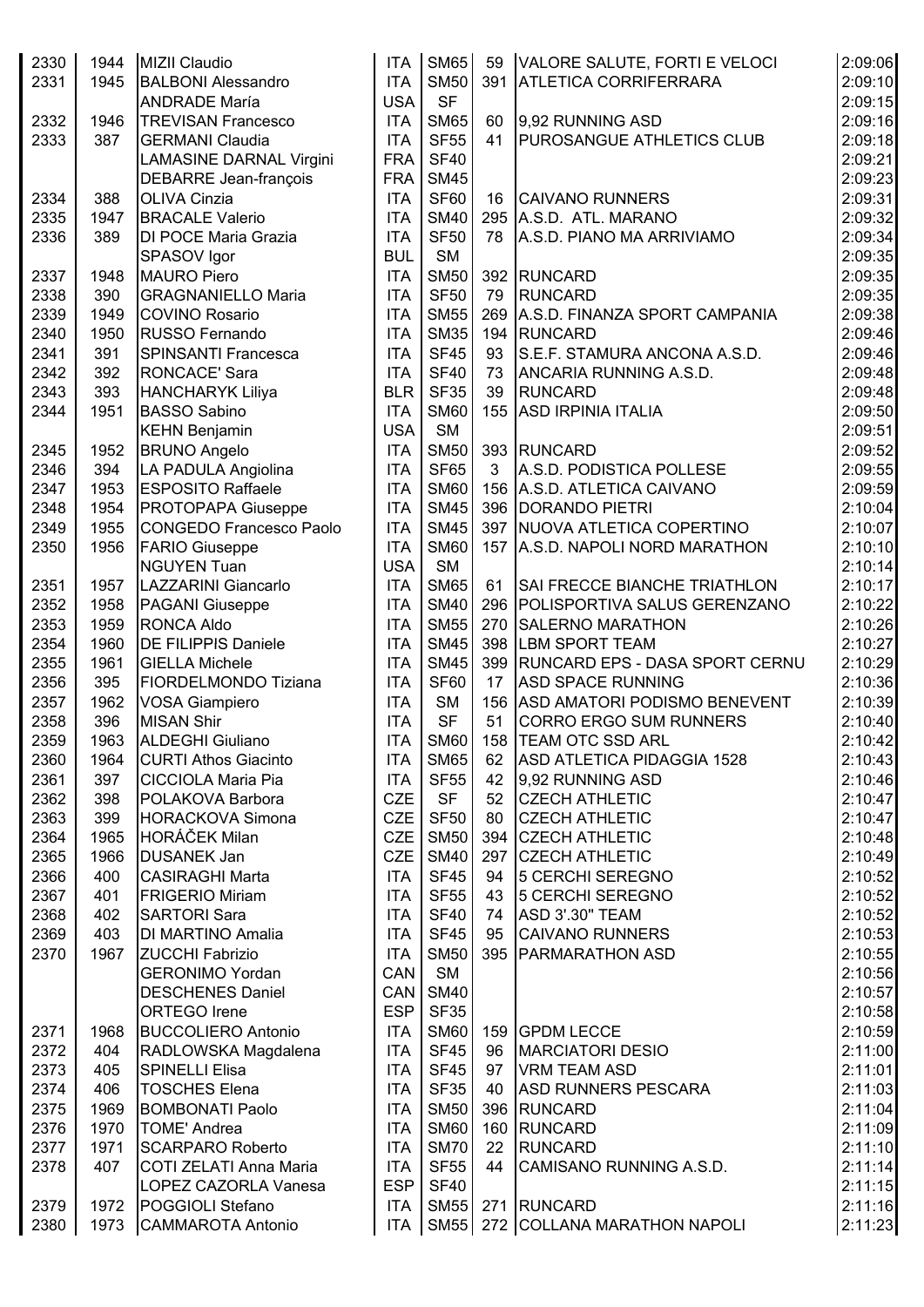| 2381 | 408  | <b>CAVALLARI Claudia</b>       | ITA              | <b>SF40</b>      |    | 75   ATLETICA CORRIFERRARA           | 2:11:24 |
|------|------|--------------------------------|------------------|------------------|----|--------------------------------------|---------|
|      |      | <b>FOT Irina</b>               | <b>KAZ</b>       | <b>SF35</b>      |    |                                      | 2:11:25 |
| 2382 | 1974 | <b>BRADANINI Aldo</b>          | <b>ITA</b>       | <b>SM60</b>      |    | 161 A.S.D. JUST RUN                  | 2:11:25 |
| 2383 | 409  | <b>BRADANINI Sabrina</b>       | <b>ITA</b>       | <b>SF55</b>      |    | 45 A.S.D. JUST RUN                   | 2:11:25 |
| 2384 | 410  | LONGHI Daniela                 | <b>ITA</b>       | <b>SF55</b>      | 46 | <b>LBM SPORT TEAM</b>                | 2:11:27 |
|      |      | <b>SJOERS Kim</b>              | <b>NED</b>       | PF               |    |                                      | 2:11:30 |
| 2385 | 1975 | <b>DE FEO Arturo</b>           | <b>ITA</b>       | <b>SM55</b>      |    | 273 SALERNO MARATHON                 | 2:11:35 |
|      |      | <b>MELLER SHANI Lilach</b>     | <b>ISR</b>       | SF45             |    |                                      | 2:11:37 |
| 2386 | 411  | <b>ERRICO Diana</b>            | <b>ITA</b>       | <b>SF35</b>      |    | 41 RUNCARD                           | 2:11:38 |
| 2387 | 412  | <b>TORONE Matilde</b>          | <b>ITA</b>       | <b>SF40</b>      | 76 | S.S.D. TELESIA RUNNING TEAM          | 2:11:38 |
| 2388 | 1976 | <b>MARIGLIANO Domenico</b>     | <b>ITA</b>       | <b>SM50</b>      |    | 397 BORN TO RUN                      | 2:11:39 |
| 2389 | 1977 | SINAGRO Vincenzo               | <b>ITA</b>       | <b>SM45</b>      |    | 400 BORN TO RUN                      | 2:11:41 |
|      |      | MORIZIO Aude                   | <b>FRA</b>       | <b>SF</b>        |    |                                      | 2:11:44 |
| 2390 | 413  | <b>BARRA Giovanna</b>          | <b>ITA</b>       | <b>SF50</b>      | 81 | A.S.D. ATLETICA SALERNO              | 2:11:44 |
|      |      | <b>BOUCHERON Clémence</b>      | <b>FRA</b>       | <b>SF</b>        |    |                                      | 2:11:44 |
| 2391 | 1978 | <b>VENTRE Enzo</b>             | <b>ITA</b>       | <b>SM40</b>      |    | 298 RUNCARD                          | 2:11:47 |
| 2392 |      |                                | <b>ITA</b>       | <b>SF35</b>      | 42 | <b>IMPOSSIBLE226 TRIATHLON FORLI</b> | 2:11:50 |
|      | 414  | <b>CICCOTELLI Erika</b>        |                  |                  |    |                                      |         |
| 2393 | 1979 | <b>BORELLO Angelo</b>          | <b>ITA</b>       | <b>SM65</b>      | 63 | G.P. CARTOTECNICA PIEMONTESE A       | 2:11:52 |
| 2394 | 1980 | PECCI Corrado                  | <b>ITA</b>       | <b>SM45</b>      |    | 401 A.S.D. PODISTICA POLLESE         | 2:11:52 |
|      |      | DELBÉE Stéphanie               | <b>FRA</b>       | <b>SF35</b>      |    |                                      | 2:11:54 |
| 2395 | 1981 | <b>GARGIULO Ciro</b>           | <b>ITA</b>       | <b>SM65</b>      | 64 | <b>ATLETICA LEGGERA PORTICI</b>      | 2:12:05 |
| 2396 | 1982 | <b>RENIER Massimo</b>          | <b>ITA</b>       | <b>SM65</b>      | 65 | ASD MARATHON CAVALLI MARINI          | 2:12:07 |
| 2397 | 415  | <b>BORINI Federica</b>         | <b>ITA</b>       | <b>SF45</b>      | 98 | <b>TORINO ROAD RUNNERS A.S.D.</b>    | 2:12:08 |
| 2398 | 416  | <b>GALLINARO Maria Laura</b>   | <b>ITA</b>       | <b>SF50</b>      | 82 | <b>RUNCARD</b>                       | 2:12:15 |
|      |      | <b>DAVEY Sarah</b>             | <b>GBR</b>       | <b>SF50</b>      |    |                                      | 2:12:18 |
| 2399 | 1983 | <b>SCHNIDERITSCH Pierluigi</b> | <b>ITA</b>       | <b>SM50</b>      |    | 398 ASD RUNNERS ELITE CECCANO        | 2:12:19 |
| 2400 | 1984 | <b>FERRAJOLI Gianfranco</b>    | <b>ITA</b>       | <b>SM50</b>      |    | 399 ASD 'NOCERA RUNNERS FOLGORE'     | 2:12:22 |
|      |      | <b>BAKER Lucia</b>             | <b>SVK</b>       | <b>SF</b>        |    |                                      | 2:12:22 |
|      |      | <b>CHAUS Yury</b>              | <b>BLR</b>       | <b>SM35</b>      |    |                                      | 2:12:23 |
| 2401 | 417  | <b>MOCCIA Maria</b>            | <b>ITA</b>       | <b>SF50</b>      | 83 | G.S. AVIS BARLETTA A.S.D.            | 2:12:30 |
|      |      | <b>PICUS Mihaela</b>           | ROU              | <b>SF</b>        |    |                                      | 2:12:32 |
|      |      | MIHAYLOV Vladislav             | BUL              | <b>SM35</b>      |    |                                      | 2:12:38 |
| 2402 | 1985 | <b>BONUCCHI Fabio</b>          | <b>ITA</b>       | <b>SM60</b>      |    | 162 RUNCARD EPS - RUNCARD            | 2:12:41 |
| 2403 | 1986 | <b>RUSSEL John</b>             | GBR              | <b>SM65</b>      | 66 | <b>BOGNOR REGIS TONE ZONE RUNNER</b> | 2:12:46 |
| 2404 | 1987 | PISAPIA Vincenzo               | <b>ITA</b>       | <b>SM55</b>      |    | 274 ATLETICA LEGGERA PORTICI         | 2:12:52 |
| 2405 | 418  | <b>BATTAGLIA Giuseppina</b>    | <b>ITA</b>       | SF55             |    | 47   ATLETICA ZARAPOTI               | 2:12:54 |
| 2406 | 1988 | <b>MENNITI Francesco</b>       | <b>ITA</b>       | <b>SM55</b>      |    | 275 ATLETICA ZARAPOTI                | 2:12:54 |
| 2407 | 419  | <b>PELLEGRINI Rosa</b>         | <b>ITA</b>       | <b>SF55</b>      |    | 48 ASD AMATORI PODISMO BENEVENT      | 2:12:56 |
| 2408 | 1989 | <b>TUBELLI Ciro</b>            | <b>ITA</b>       | <b>SM50</b>      |    | 400 COLLANA MARATHON NAPOLI          | 2:12:59 |
|      |      | <b>VILLANO Margherita</b>      |                  | <b>SF50</b>      |    | 84 A.S.D. PODISTICA NORMANNA         | 2:13:01 |
| 2409 | 420  |                                | <b>ITA</b>       |                  |    |                                      |         |
| 2410 | 1990 | <b>IOVINO Roberto</b>          | <b>ITA</b>       | <b>SM50</b>      |    | 401 RUNCARD EPS - ATLETICA ATELLAN   | 2:13:01 |
| 2411 | 1991 | <b>COPPOLA Paolo</b>           | <b>ITA</b>       | <b>SM50</b>      |    | 402 RUNCARD                          | 2:13:09 |
| 2412 | 421  | <b>DE LEONARDIS Milena</b>     | <b>ITA</b>       | SF45             | 99 | S.S.D. REGGIA POWER A.R.L.           | 2:13:10 |
| 2413 | 422  | <b>SAPONARA Agnese</b>         | <b>ITA</b>       | SF45             |    | 100 FRIESIAN TEAM                    | 2:13:10 |
|      |      | <b>TISON Lila</b>              | <b>FRA</b>       | <b>SF</b>        |    |                                      | 2:13:11 |
| 2414 | 423  | <b>BIANDUCCI Tiziana</b>       | <b>ITA</b>       | <b>SF45</b>      |    | 101 S.S.D. REGGIA POWER A.R.L.       | 2:13:12 |
| 2415 | 1992 | <b>GAROFALO Giacomo</b>        | <b>ITA</b>       | <b>SM45</b>      |    | 402 RUNCARD                          | 2:13:24 |
|      |      | <b>INGEL David</b>             | <b>USA</b>       | <b>SM40</b>      |    |                                      | 2:13:24 |
| 2416 | 1993 | <b>AMICO Pasquale</b>          | <b>ITA</b>       | <b>SM50</b>      |    | 403 CAIVANO RUNNERS                  | 2:13:25 |
| 2417 | 424  | <b>CANCIELLO Luisa</b>         | <b>ITA</b>       | SF45             |    | 102 A.S.D. ATL. MARANO               | 2:13:25 |
| 2418 | 1994 | <b>RIZZITELLI Michele</b>      | <b>ITA</b>       | <b>SM75</b>      | 4  | <b>BARLETTA SPORTIVA</b>             | 2:13:27 |
| 2419 | 425  | <b>BUFANO Antonella</b>        | <b>ITA</b>       | SF <sub>55</sub> | 49 | MARTINA FRANCA RUNNING A.S.D.        | 2:13:27 |
|      |      | <b>GRIFFIN Guy</b>             | USA <sup>I</sup> | <b>SM35</b>      |    |                                      | 2:13:34 |
| 2420 | 1995 | <b>SEBASTE Francesco</b>       | <b>ITA</b>       | <b>SM55</b>      |    | 276 RUNCARD EPS - G.S. LE PANCHE CAS | 2:13:37 |
|      |      | <b>ARZOGLOU Thaleia</b>        | GRE              | SF40             |    |                                      | 2:13:37 |
| 2421 | 1996 | <b>ARENELLA Antonio</b>        | ITA              | <b>SM65</b>      |    | 67 RUNCARD                           | 2:13:45 |
| 2422 | 1997 | <b>CHIANESE Gennaro</b>        | <b>ITA</b>       | <b>SM35</b>      |    | 195 ASD PODISTICA FRATTESE           | 2:13:46 |
| 2423 | 1998 | NATALIZIO Claudio Antonio      | <b>ITA</b>       | <b>SM60</b>      |    | 163 NUOVA ATLETICA COPERTINO         | 2:13:52 |
|      |      | <b>LAOT Philippe</b>           | FRA              | <b>SM55</b>      |    |                                      | 2:13:56 |
|      |      | MAINEROVÁ Iva                  | CZE              | SF45             |    |                                      | 2:13:57 |
| 2424 | 426  | <b>BERTONCELLI Ylenia</b>      |                  |                  |    | ITA   SF45   103   MODENA ATLETICA   | 2:14:02 |
|      |      |                                |                  |                  |    |                                      |         |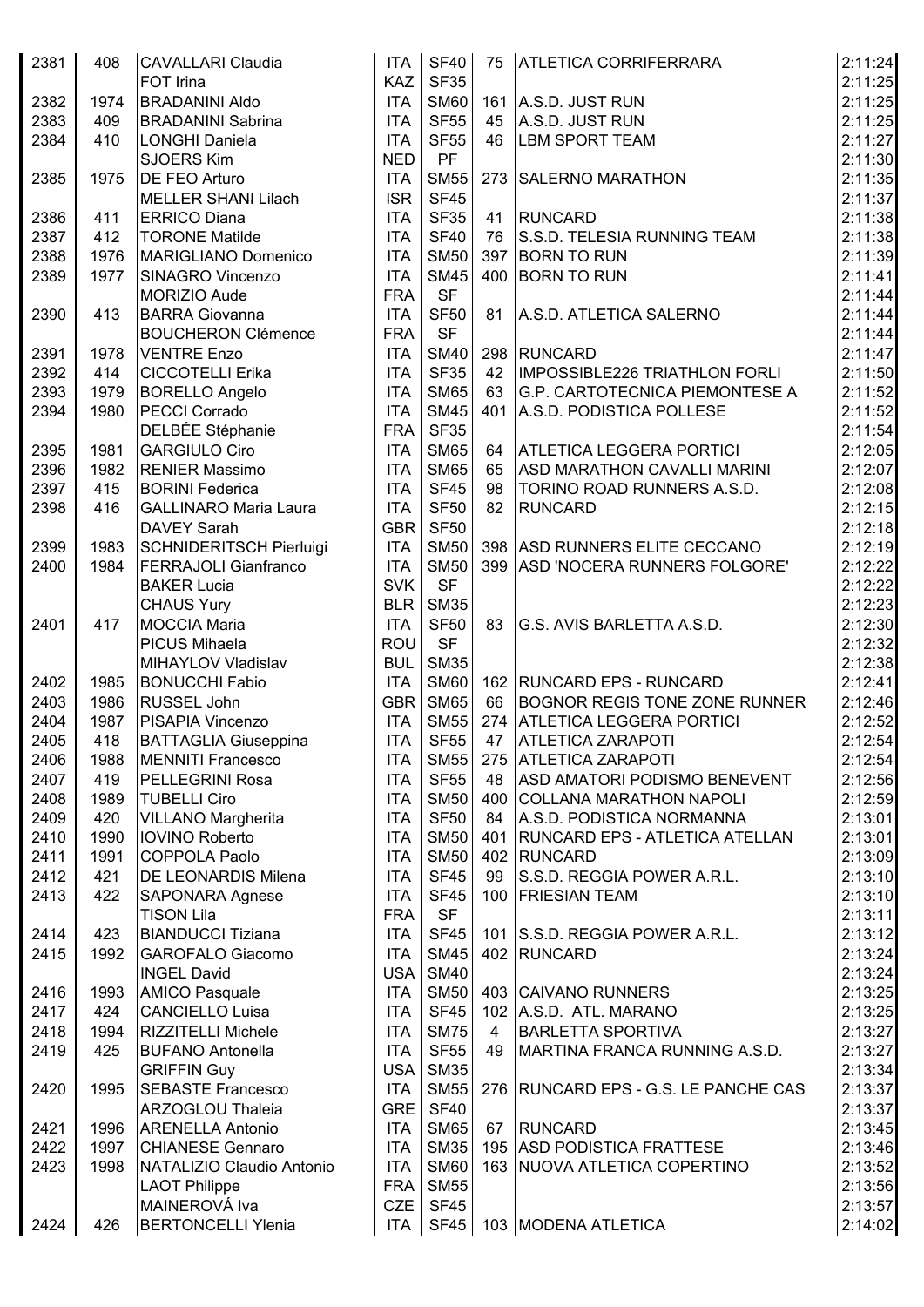| 2425 | 427  | <b>CERCHIARI Barbara</b>        |                  | ITA SF45         |                | 104 RUNCARD EPS - RUNCARD         | 2:14:02 |
|------|------|---------------------------------|------------------|------------------|----------------|-----------------------------------|---------|
| 2426 | 1999 | <b>GIOVAGNOLI Luca</b>          | <b>ITA</b>       | <b>SM55</b>      |                | 277 CUS PRO PATRIA MILANO         | 2:14:03 |
|      |      | <b>BENCHIKH EL FEGOUN Bay</b>   | FRA              | SF40             |                |                                   | 2:14:08 |
| 2427 | 428  | <b>SEPE Caterina</b>            | <b>ITA</b>       | <b>SF35</b>      |                | 43 ASD PODISTICA FRATTESE         | 2:14:09 |
|      |      | RADUSCH Joerg                   | <b>CIV</b>       | <b>SM55</b>      |                |                                   | 2:14:10 |
| 2428 | 2000 | COLITTO Maurizio                | <b>ITA</b>       | <b>SM55</b>      |                | 278 ASD PODISTICA SAN SALVO       | 2:14:11 |
| 2429 | 429  | <b>PANE Chiara</b>              | <b>ITA</b>       | <b>SF</b>        | 53             | <b>ASD SORRENTO RUNNERS</b>       | 2:14:13 |
|      |      | SMITH Alexandrea                | <b>USA</b>       | <b>SF</b>        |                |                                   | 2:14:14 |
| 2430 | 2001 | <b>BOCCIA Emanuele Renato</b>   | <b>ITA</b>       | <b>SM45</b>      |                | 403 RUNCARD EPS - RUNCARD         | 2:14:16 |
| 2431 | 2002 | D'AMBRA Alfredo                 | <b>ITA</b>       | <b>SM55</b>      |                | 279 9.92 RUNNING ASD              | 2:14:18 |
|      |      |                                 |                  | <b>SM40</b>      |                |                                   |         |
| 2432 | 2003 | <b>GABRIELE Francesco</b>       | <b>ITA</b>       |                  |                | 299 ATLETICA VOMERO SANKAKU       | 2:14:21 |
| 2433 | 2004 | <b>LENZA Salvatore</b>          | <b>ITA</b>       | <b>SM50</b>      |                | 404 LBM SPORT TEAM                | 2:14:25 |
| 2434 | 2005 | PETRUZZO Domenico               | <b>ITA</b>       | <b>SM50</b>      |                | 405 9,92 RUNNING ASD              | 2:14:28 |
| 2435 | 430  | <b>TSALDARAKIS Giovanna</b>     | <b>ITA</b>       | <b>SF50</b>      |                | 85   VRM TEAM ASD                 | 2:14:34 |
| 2436 | 2006 | <b>PATRONE Vincenzo</b>         | <b>ITA</b>       | <b>SM55</b>      |                | 280 A.S.D. AMATORI VESUVIO        | 2:14:34 |
| 2437 | 431  | URBANSKA Aleksandra             | <b>ITA</b>       | <b>SF</b>        | 54             |                                   | 2:14:36 |
| 2438 | 432  | PARSONS Wendy Joanne            | <b>GBR</b>       | <b>SF50</b>      | 86             | RUNCARD                           | 2:14:39 |
|      |      | <b>SNOWDEN Catherine</b>        | <b>USA</b>       | <b>SF</b>        |                |                                   | 2:14:44 |
| 2439 | 433  | <b>ZANINI Sonia</b>             | <b>ITA</b>       | <b>SF55</b>      |                | 50 CAMISANO RUNNING A.S.D.        | 2:14:48 |
| 2440 | 2007 | <b>ROSSI</b> Stefano            | <b>ITA</b>       | <b>SM55</b>      |                | 281 RUNCARD                       | 2:14:52 |
| 2441 | 434  | KIMMEL Luciana Elizabeth        | ARG              | <b>SF35</b>      |                | 44 A.S.D. GO RUNNING              | 2:14:53 |
| 2442 | 2008 | <b>TOCCHI Fabrizio</b>          | <b>ITA</b>       | <b>SM60</b>      |                | 164   DUE PONTI SRL               | 2:15:00 |
|      |      | <b>IKONEN Tatu</b>              | <b>FIN</b>       | <b>SM40</b>      |                |                                   | 2:15:01 |
|      |      | <b>BERGMANN Frits</b>           | NED              | <b>SM60</b>      |                |                                   | 2:15:05 |
| 2443 | 2009 | <b>CAPRERA Paolo</b>            | <b>ITA</b>       | <b>SM60</b>      |                | 165 ASSINDUSTRIA SPORT            | 2:15:09 |
| 2444 | 2010 | <b>MONTELEONE Ilario</b>        | <b>ITA</b>       | <b>SM55</b>      |                | 282 RUNCARD                       | 2:15:10 |
| 2445 | 2011 | SORIANO Claudio                 | <b>ITA</b>       | <b>SM50</b>      |                | 406 A.S.D. PODISTI ALTO SANNIO    | 2:15:18 |
| 2446 | 435  | <b>FORTUNATO Anna</b>           | <b>ITA</b>       | SF <sub>50</sub> | 87             | RUNCARD                           | 2:15:22 |
|      |      | <b>TUNLEY John</b>              | GBR              | SM35             |                |                                   | 2:15:23 |
| 2447 | 436  | <b>MONA Maria Carmela</b>       | <b>ITA</b>       | <b>SF65</b>      | $\overline{4}$ | <b>RUNNERS GINOSA</b>             | 2:15:28 |
| 2448 | 2012 | RIZZO Roberto                   | <b>ITA</b>       | <b>SM45</b>      |                | 404 RUNCARD                       | 2:15:29 |
| 2449 | 2013 | CAPASSO Domenico                | <b>ITA</b>       | <b>SM60</b>      |                | 166 A.S.D. ATLETICA CAIVANO       | 2:15:29 |
|      |      | <b>LAKOSTIK Martin</b>          | SVK              | <b>SM45</b>      |                |                                   | 2:15:39 |
| 2450 | 2014 | MARTIGNETTI Luigi               | <b>ITA</b>       | <b>SM60</b>      |                | 167 BIO CORRENDO AVIS             | 2:15:52 |
|      |      | <b>ABLEIDINGER Thomas</b>       | AUT              | <b>SM55</b>      |                |                                   | 2:16:06 |
| 2451 | 437  | <b>FONSECA Maria Michela</b>    | ITA              |                  |                | SF45   105   A.S PODISTICA TARAS  | 2:16:06 |
| 2452 | 2015 | <b>VARRIALE Carlo</b>           | <b>ITA</b>       | <b>SM60</b>      |                | 168 A.S.D. FINANZA SPORT CAMPANIA | 2:16:14 |
| 2453 | 2016 | <b>SARDU Bruno</b>              | <b>ITA</b>       | <b>SM60</b>      |                | 169 MARATHON CLUB ORISTANO        | 2:16:19 |
|      |      | SANDOVAL Jonathan               | <b>USA</b>       | <b>SM35</b>      |                |                                   | 2:16:25 |
|      |      | MARAFIOTI Simona                |                  |                  |                |                                   | 2:16:25 |
| 2454 | 438  |                                 | <b>ITA</b>       | <b>SF50</b>      | 88             | CALCATERRA SPORT ASD              |         |
|      |      | <b>GARCIA Maria</b>             | <b>USA</b>       | SF40             |                |                                   | 2:16:26 |
| 2455 | 439  | SPADAVECCHIA Maria Dome         | <b>ITA</b>       | <b>SF55</b>      |                | 51 RUNCARD                        | 2:16:26 |
| 2456 | 440  | CASADEI Maria Antonietta        | <b>ITA</b>       | SF65             | 5              | G.P. AVIS FORLI                   | 2:16:27 |
| 2457 | 441  | <b>CUCCU Ilaria</b>             | <b>ITA</b>       | SF45             |                | 106 RUNNING CLUB COMACCHIO        | 2:16:28 |
| 2458 | 2017 | <b>DEL GAUDIO Emanuele</b>      | <b>ITA</b>       | <b>SM</b>        |                | 157 RUNCARD                       | 2:16:33 |
| 2459 | 2018 | <b>PICARIELLO Felice</b>        | <b>ITA</b>       | <b>SM70</b>      | 23             | A.S.D. POD. 'IL LAGHETTO'         | 2:16:33 |
| 2460 | 2019 | <b>FOCACCIO Antonio</b>         | <b>ITA</b>       | <b>SM</b>        |                | 158 RUNCARD                       | 2:16:36 |
| 2461 | 2020 | <b>LEVITA Luigi</b>             | <b>ITA</b>       | <b>SM40</b>      |                | 300 RUNCARD                       | 2:16:38 |
| 2462 | 2021 | <b>FABI Giuseppe</b>            | <b>ITA</b>       | <b>SM55</b>      |                | 283 ASD SORRENTO RUNNERS          | 2:16:39 |
|      |      | <b>DIONISIO Massimiliano</b>    | SUI              | <b>SM50</b>      |                |                                   | 2:16:41 |
| 2463 | 2022 | <b>DIONISIO Alessandro</b>      | <b>ITA</b>       | <b>SM</b>        |                | 159 RUNCARD                       | 2:16:41 |
|      |      | <b>ROBINSON Carrie</b>          | <b>GBR</b>       | <b>SF50</b>      |                |                                   | 2:16:50 |
|      |      | <b>WITTEVEEN Arjen</b>          | <b>NED</b>       | <b>SM35</b>      |                |                                   | 2:16:53 |
| 2464 | 442  | JONES Julia Esther              | <b>USA</b>       | SF60             |                | 18  IL CORSO DI CORSA             | 2:16:54 |
| 2465 | 2023 | <b>ZARRELLA Roberto</b>         | <b>ITA</b>       | <b>SM50</b>      |                | 407 RUNCARD                       | 2:17:00 |
|      |      | KAJFEŽ MALOVEC Barbara          | <b>SLO</b>       | <b>SF50</b>      |                |                                   | 2:17:01 |
|      |      | JERMAN Tjaša                    | <b>SLO</b>       | SF45             |                |                                   | 2:17:01 |
| 2466 | 443  | <b>GAMBACORTA Maria Ausilia</b> | <b>ITA</b>       | <b>SF55</b>      |                | 52 A.S.ATLETICA FALCONARA         | 2:17:08 |
| 2467 | 444  | MINETTO Barbara                 | <b>ITA</b>       | <b>SF45</b>      |                | 107 A.S.D. CORRITREVISO           | 2:17:12 |
|      |      | <b>MIDNIGHT Blake</b>           | USA <sup>I</sup> | <b>SM35</b>      |                |                                   | 2:17:13 |
|      |      | <b>ESCOBEDO Yesenia</b>         |                  | USA SF35         |                |                                   | 2:17:14 |
|      |      |                                 |                  |                  |                |                                   |         |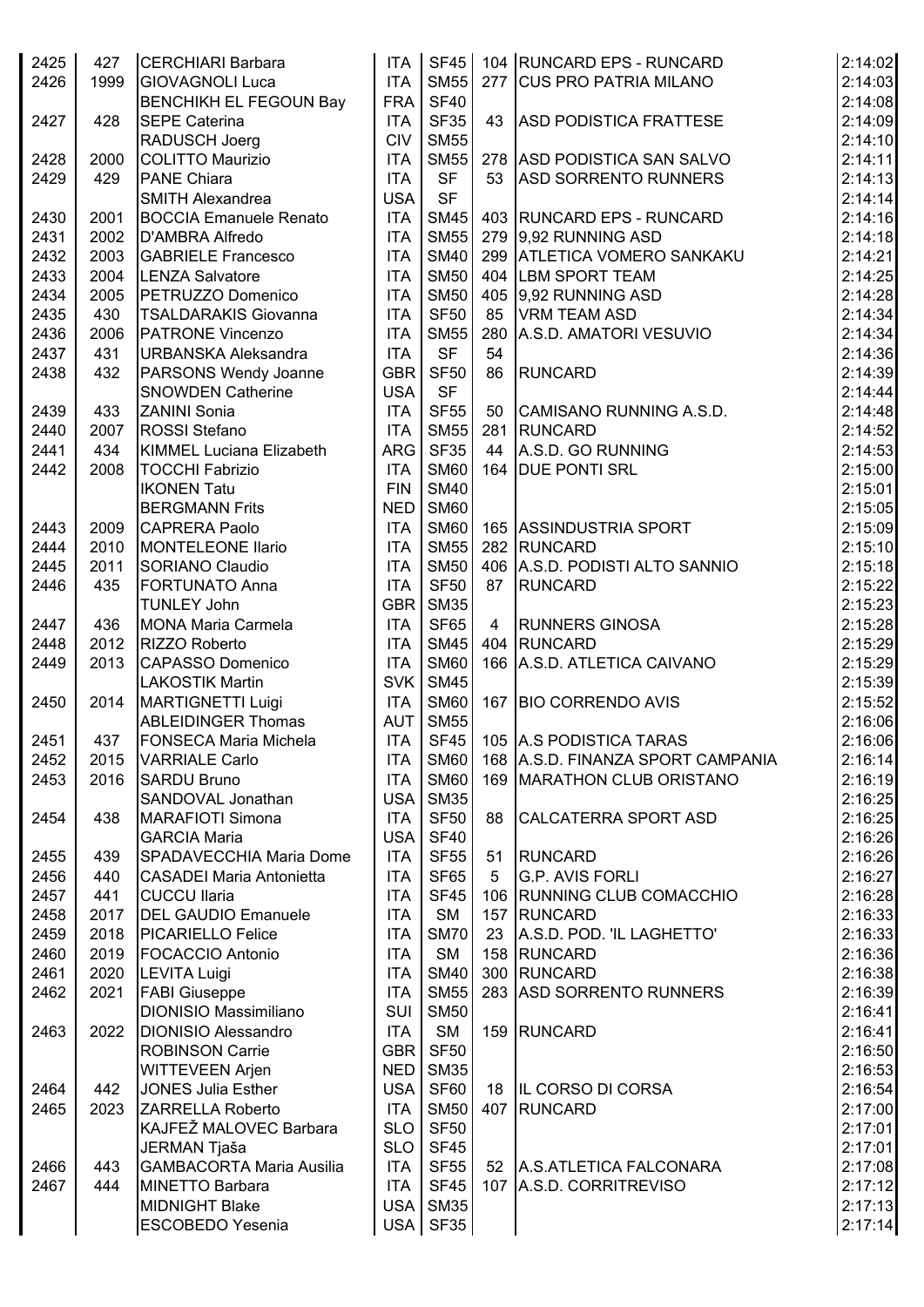| 2468 | 2024 | PASTENA Antonio               | <b>ITA</b>       | <b>SM60</b> |              | 170   IDEATLETICA AURORA              | 2:17:21 |
|------|------|-------------------------------|------------------|-------------|--------------|---------------------------------------|---------|
| 2469 | 445  | <b>VIVIANI Cristina</b>       | <b>ITA</b>       | <b>SF45</b> |              | 108 CAMISANO RUNNING A.S.D.           | 2:17:24 |
| 2470 | 446  | <b>GUERRA Angela</b>          | <b>ITA</b>       | <b>SF50</b> | 89           | <b>BARLETTA SPORTIVA</b>              | 2:17:26 |
| 2471 | 2025 | <b>CARINELLA Luca</b>         | <b>ITA</b>       | <b>SM35</b> |              | 196 RUNCARD EPS - RUNCARD             | 2:17:27 |
| 2472 | 447  | <b>CATALANI Michela</b>       | <b>ITA</b>       | <b>SF</b>   | 55           | <b>RUNCARD EPS - RUNCARD</b>          | 2:17:27 |
| 2473 | 2026 | <b>CICALI Walter</b>          | <b>ITA</b>       | <b>SM60</b> |              | 171 CLUB SPORTIVO FIRENZE 1870 P.D    | 2:17:30 |
| 2474 | 2027 | ALLOCCA Domenico              | <b>ITA</b>       | <b>SM70</b> | 24           | A.S.D. AMATORI VESUVIO                | 2:17:31 |
|      |      |                               |                  |             |              |                                       |         |
| 2475 | 2028 | NALDINI Leonardo              | <b>ITA</b>       | <b>SM50</b> |              | 408   PROSPORT ATL. FIRENZE           | 2:17:32 |
|      |      | <b>WILLIAMS Lorena</b>        | <b>MEX</b>       | <b>PF</b>   |              |                                       | 2:17:35 |
| 2476 | 448  | <b>CONCILIO Anna</b>          | <b>ITA</b>       | <b>SF55</b> | 53           | <b>ATLETICA LEGGERA PORTICI</b>       | 2:17:41 |
| 2477 | 449  | <b>FIORE Albarosa</b>         | <b>ITA</b>       | <b>SF65</b> | 6            | A.S.D. PODISTICA TORINO               | 2:17:48 |
| 2478 | 2029 | NETTLE lan                    | <b>AUS</b>       | <b>SM65</b> | 68           | <b>RUNCARD EPS - RUNCARD</b>          | 2:17:50 |
| 2479 | 2030 | <b>FABBI Gianni</b>           | <b>ITA</b>       | <b>SM65</b> | 69           | <b>G.S. DILETTANTISTICO ITALPOSE</b>  | 2:17:53 |
|      |      | MOULISOVA Jitka               | <b>CZE</b>       | <b>SF45</b> |              |                                       | 2:17:55 |
| 2480 | 450  | <b>COLANTONI Sara</b>         | <b>ITA</b>       | <b>JF</b>   | $\mathbf{1}$ | <b>ASD ATLETICA CEREA</b>             | 2:17:57 |
| 2481 | 451  | ZARI Paola                    | <b>ITA</b>       | <b>SF50</b> | 90           | <b>ASD ATLETICA CEREA</b>             | 2:17:57 |
| 2482 | 452  | <b>ZAMIGNAN Alessia</b>       | <b>ITA</b>       | <b>SF40</b> | 77           | <b>RUNCARD</b>                        | 2:18:10 |
| 2483 | 2031 | <b>DEFINO Salvatore</b>       | <b>ITA</b>       | <b>SM40</b> |              | 301 BARLETTA SPORTIVA                 | 2:18:21 |
| 2484 | 453  | MILANESI Emiliana             | <b>ITA</b>       | <b>SF55</b> |              | 54 CAMISANO RUNNING A.S.D.            | 2:18:25 |
| 2485 | 2032 | <b>GALLO Ugo</b>              | <b>ITA</b>       | <b>SM50</b> |              | 409 ASD PODISTICA FRATTESE            | 2:18:37 |
| 2486 | 2033 | LOFFREDO Antonio              | <b>ITA</b>       | <b>SM40</b> |              | 302 A.S.D. POD. 'IL LAGHETTO'         | 2:18:43 |
|      |      | HERRERA JR. Ray               | <b>UMI</b>       | <b>SM</b>   |              |                                       | 2:18:48 |
| 2487 | 454  | <b>BELLANTUONO Annalisa</b>   | <b>ITA</b>       | <b>SF45</b> |              | 109 A.S.D. NADIR ON THE ROAD - PUT    | 2:19:02 |
|      |      |                               | <b>AUT</b>       | <b>SF55</b> |              |                                       |         |
|      |      | <b>KEEL Gabriele</b>          |                  |             |              |                                       | 2:19:05 |
| 2488 | 2034 | D'AMICO Andrea                | <b>ITA</b>       | <b>SM55</b> |              | 284 ASD ATLETICA CEREA                | 2:19:08 |
|      |      | <b>KUKUK Axel</b>             | GER              | <b>SM40</b> |              |                                       | 2:19:13 |
|      |      | <b>SANDRA Huber</b>           | GER <sup>I</sup> | <b>SF35</b> |              |                                       | 2:19:13 |
|      |      | <b>KARAM Carla</b>            | <b>LIB</b>       | <b>SF50</b> |              |                                       | 2:19:17 |
| 2489 | 2035 | <b>CERVONE Giovanni</b>       | <b>ITA</b>       | <b>SM50</b> |              | 410 ASD PODISTI S.GIORGIO D SANNIO    | 2:19:19 |
|      |      | <b>TERZIIEV Dmytro</b>        | <b>UKR</b>       | <b>SM</b>   |              |                                       | 2:19:21 |
|      |      | <b>MCMILLAN lain</b>          | GBR              | <b>SM45</b> |              |                                       | 2:19:21 |
|      |      | <b>HOBSON Rachel</b>          | GBR              | <b>SF40</b> |              |                                       | 2:19:22 |
| 2490 | 455  | <b>GASPARINI Simona</b>       | <b>ITA</b>       | <b>SF50</b> | 91           | <b>RUNCARD EPS - RUNCARD</b>          | 2:19:29 |
| 2491 | 456  | NARANJO Veronica              | <b>ITA</b>       | <b>SF50</b> | 92           | <b>RUNCARD</b>                        | 2:19:33 |
| 2492 | 457  | <b>CORDOVA GARZON Erika N</b> | <b>ITA</b>       | <b>SF35</b> | 45           | <b>RUNCARD EPS - RUNCARD</b>          | 2:19:34 |
| 2493 | 2036 | <b>OLIVIERI Italo</b>         | <b>ITA</b>       | <b>SM70</b> | 25           | I SARACENI DI LUCERA                  | 2:19:45 |
| 2494 | 2037 | <b>GIACOMODONATO Rocco</b>    | <b>ITA</b>       | <b>SM55</b> |              | 285 ATHLETIC CLUB TERMOLI ASD         | 2:19:47 |
| 2495 | 2038 | <b>GASPARINI Valentino</b>    | <b>ITA</b>       | <b>SM60</b> |              | 172 MARTELLAGO RUNNING TEAM           | 2:19:48 |
| 2496 | 2039 | <b>SCHIANO LOMORIELLO Nic</b> | <b>ITA</b>       | <b>SM55</b> |              | 286 ASD NAPOLI RUNNING                | 2:19:48 |
| 2497 | 2040 | RAIMONDI Marco                | <b>ITA</b>       | <b>SM50</b> |              | 411 G.A.P. SARONNO                    | 2:19:50 |
|      |      | <b>SIMONEAU Melissa</b>       | CAN              | <b>SF40</b> |              |                                       | 2:19:54 |
| 2498 | 2041 | <b>ROSSI Marco</b>            | <b>ITA</b>       | <b>SM50</b> |              | 412 RUNCARD                           | 2:19:58 |
|      |      | MERA FERNANDEZ Alejandr       | <b>ESP</b>       | <b>SM45</b> |              |                                       | 2:19:59 |
|      |      | PIÑERO MONTES Marife          | <b>ESP</b>       | <b>SF50</b> |              |                                       | 2:19:59 |
|      |      |                               |                  |             |              |                                       |         |
| 2499 | 2042 | <b>GUIDA Damiano Giovanni</b> | <b>ITA</b>       | <b>SM65</b> | 70           | <b>G.P. CARTOTECNICA PIEMONTESE A</b> | 2:20:11 |
| 2500 | 2043 | MATTEUCCI Gian Piero          | <b>ITA</b>       | <b>SM55</b> |              | 287 RUNCARD                           | 2:20:13 |
| 2501 | 458  | MIGLIORI Sara                 | <b>ITA</b>       | <b>SF50</b> | 93           | <b>RUNCARD</b>                        | 2:20:13 |
| 2502 | 2044 | PIERRO Pasquale               | <b>ITA</b>       | <b>SM50</b> |              | 413 A.S.D. PODISTICA NORMANNA         | 2:20:15 |
| 2503 | 2045 | <b>CACCETTA Angelo</b>        | <b>ITA</b>       | <b>SM70</b> | 26           | <b>PISA ROAD RUNNERS CLUB</b>         | 2:20:15 |
|      |      | <b>KULIK Tatiana</b>          | <b>RUS</b>       | <b>SF40</b> |              |                                       | 2:20:19 |
| 2504 | 2046 | <b>BORRELLI Salvatore</b>     | <b>ITA</b>       | <b>SM40</b> |              | 303 RUNCARD                           | 2:20:20 |
| 2505 | 459  | MITILINOU Fani                | <b>GRE</b>       | <b>SF40</b> | 78           | <b>RUNCARD</b>                        | 2:20:23 |
|      |      | <b>KULA Dganit</b>            | <b>ISR</b>       | <b>SF50</b> |              |                                       | 2:20:25 |
| 2506 | 460  | <b>HEINLOVÁ Martina</b>       | <b>CZE</b>       | <b>SF55</b> | 55           | <b>RUNCARD</b>                        | 2:20:27 |
|      |      | PAQUIN Suzie M.               | CAN              | <b>SF50</b> |              |                                       | 2:20:29 |
| 2507 | 2047 | <b>NOTINGHER Petru</b>        | ROU              | <b>SM75</b> | 5            | LOCOMOTIVA BUCURESTI, ROMANIA         | 2:20:30 |
| 2508 | 2048 | NATOLI Gianfranco             | <b>ITA</b>       | <b>SM70</b> | 27           | <b>RUNCARD</b>                        | 2:20:32 |
| 2509 | 2049 | <b>MILANO Giuseppe</b>        | <b>ITA</b>       | <b>SM60</b> |              | 173   IONICA RUNNING ASD              | 2:20:36 |
| 2510 | 2050 | <b>ALBANESE Roberto</b>       | <b>ITA</b>       | <b>SM55</b> |              | 288 IONICA RUNNING ASD                | 2:20:39 |
| 2511 | 2051 | <b>PRANDONI Riccardo</b>      | <b>ITA</b>       | <b>SM45</b> |              | 405 ASD WELOVEINSULINA TEAM           | 2:20:48 |
|      |      | <b>RALPH Steven</b>           | USA              | <b>SM40</b> |              |                                       | 2:20:54 |
|      |      |                               |                  |             |              |                                       |         |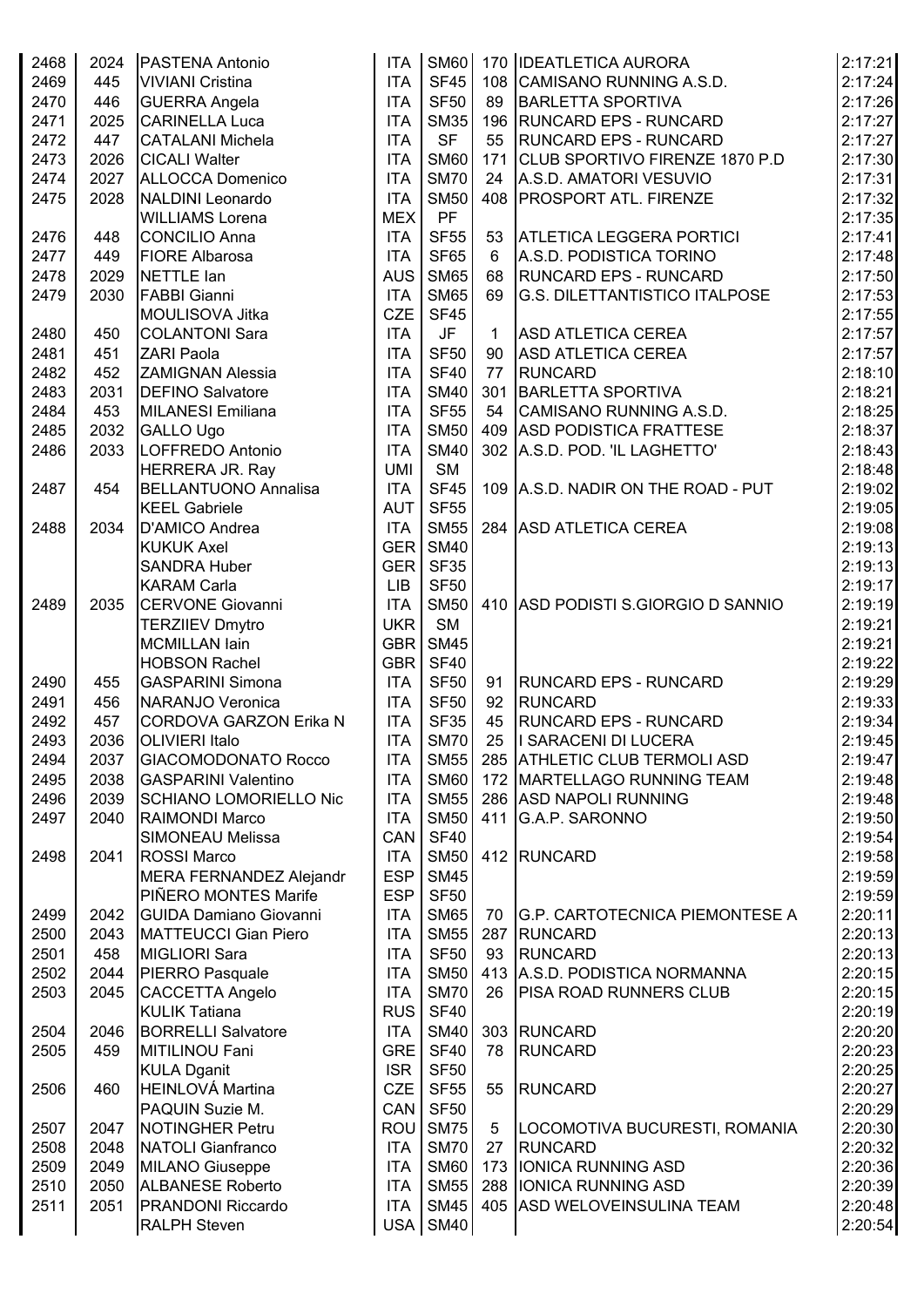| 2512<br>2513 | 2052<br>2053 | SCHETTINO Amedeo<br><b>CINTIO Luigino</b><br><b>OROURKE Maree</b> | <b>ITA</b><br><b>ITA</b><br>GBR | <b>SM55</b><br><b>SF45</b> |    | SM60 174 RUNCARD EPS - ASD RUNNINGZEN<br>289 A.S.D. RINCORRO | 2:21:01<br>2:21:07 |
|--------------|--------------|-------------------------------------------------------------------|---------------------------------|----------------------------|----|--------------------------------------------------------------|--------------------|
|              |              | VISHNEVSKAYA Valeriya                                             | <b>RUS</b>                      | <b>SF</b>                  |    |                                                              | 2:21:08<br>2:21:08 |
| 2514         | 461          | <b>INFORTUNA Mariangela</b>                                       | <b>ITA</b>                      | <b>SF55</b>                | 56 | COSENZA K42                                                  | 2:21:08            |
| 2515         | 2054         | <b>GIORDANO Antonio</b>                                           | <b>ITA</b>                      | <b>SM65</b>                | 71 | <b>CAIVANO RUNNERS</b>                                       | 2:21:13            |
| 2516         | 462          | <b>SERRAO Giuseppa</b>                                            | <b>ITA</b>                      | <b>SF55</b>                | 57 | <b>CAIVANO RUNNERS</b>                                       | 2:21:14            |
| 2517         | 463          | <b>BIAGINI Federica</b>                                           | <b>ITA</b>                      | <b>SF50</b>                | 94 | A.S.D. PIANO MA ARRIVIAMO                                    | 2:21:17            |
| 2518         | 464          | DI COSTANZO Daniela                                               | <b>ITA</b>                      | <b>SF50</b>                | 95 | VALORE SALUTE, FORTI E VELOCI                                | 2:21:24            |
| 2519         | 465          | DI GIACOMO Valentina                                              | <b>ITA</b>                      | <b>SF50</b>                | 96 | <b>SALERNO MARATHON</b>                                      | 2:21:26            |
| 2520         | 466          | <b>FIORILLO Marcella</b>                                          | <b>ITA</b>                      | <b>SF55</b>                | 58 | <b>TEAM MARATHON S.S.D.</b>                                  | 2:21:28            |
| 2521         | 2055         | VOLONTE' Claudio                                                  | <b>ITA</b>                      | <b>SM60</b>                |    | 175 RUNNING SARONNO                                          | 2:21:34            |
| 2522         | 2056         | <b>TORRESAN Manuel</b>                                            | <b>ITA</b>                      | <b>SM45</b>                |    | 406   RUNCARD Trail - CORRI TREVISO                          | 2:21:38            |
| 2523         | 467          | <b>BARONI Silvia</b>                                              | <b>ITA</b>                      | <b>SF60</b>                | 19 | <b>RUNCARD EPS - RUNCARD</b>                                 | 2:21:39            |
| 2524         | 468          | MARZANO Emilia                                                    | <b>ITA</b>                      | <b>SF50</b>                | 97 | <b>CAIVANO RUNNERS</b>                                       | 2:21:42            |
|              |              | <b>CIRILLO Tiziana</b>                                            | <b>IRL</b>                      | <b>SF</b>                  |    |                                                              | 2:21:44            |
| 2525         | 469          | DI MEGLIO Chiarastella                                            | <b>ITA</b>                      | <b>SF50</b>                | 98 | VALORE SALUTE, FORTI E VELOCI                                | 2:21:44            |
|              |              | <b>SCHRETTNER Susanne</b>                                         | <b>AUT</b>                      | <b>SF55</b>                |    |                                                              | 2:21:49            |
| 2526         | 2057         | <b>LICCARDI Antonio</b>                                           | <b>ITA</b>                      | <b>SM35</b>                |    | 197 RUNCARD                                                  | 2:21:54            |
| 2527         | 2058         | VIOLANTE Sebastiano                                               | <b>ITA</b>                      | <b>SM45</b>                |    | 407 GSBR                                                     | 2:22:01            |
|              |              | <b>ALVAREZ Robert</b>                                             | <b>USA</b>                      | <b>SM</b>                  |    |                                                              | 2:22:05            |
| 2528         | 470          | LOMBARDI Luisa                                                    | <b>ITA</b>                      | <b>SF40</b>                | 79 | A.S.D. PIANO MA ARRIVIAMO                                    | 2:22:14            |
|              |              | <b>LUCA George</b>                                                | <b>ROU</b>                      | <b>SM45</b>                |    |                                                              | 2:22:15            |
| 2529         | 2059         | <b>TERRANOVA Andrea</b>                                           | <b>ITA</b>                      | <b>SM45</b>                |    | 408 ASD RUN LIFE                                             | 2:22:15            |
|              |              | <b>CHARREYRE Bernard</b>                                          | <b>FRA</b>                      | <b>SM70</b>                |    |                                                              | 2:22:24            |
|              |              | <b>CHARREYRE Fabien</b>                                           | <b>FRA</b>                      | <b>SM</b>                  |    |                                                              | 2:22:24            |
| 2530         | 2060         | SCROCCA Eugenio                                                   | <b>ITA</b>                      | <b>SM45</b>                |    | 409 RUNCARD                                                  | 2:22:31            |
| 2531         | 2061         | <b>DE ROSA Antonio</b>                                            | <b>ITA</b>                      | <b>SM55</b>                |    | 290 ASD PODISTICA FRATTESE                                   | 2:22:32            |
|              |              | ORBACH WIZEL Ayala                                                | <b>ISR</b>                      | <b>SF40</b>                |    |                                                              | 2:22:34            |
|              |              | <b>WIZEL Benyamin</b>                                             | <b>ISR</b>                      | <b>SM45</b>                |    |                                                              | 2:22:34            |
| 2532         | 2062         | <b>ESPOSITO Luca</b>                                              | <b>ITA</b>                      | <b>SM40</b>                |    | 304 RUNCARD                                                  | 2:22:35            |
| 2533         | 2063         | <b>VARRIALE Vincenzo</b>                                          | <b>ITA</b>                      | <b>SM50</b>                |    | 414   PODISTICA SOLIDARIETA'                                 | 2:22:35            |
| 2534         | 2064         | <b>BOLOGNESI Andrea</b>                                           | <b>ITA</b>                      | <b>SM35</b>                |    | 198 RUNCARD                                                  | 2:22:42            |
| 2535         | 471          | MOROZZI Anna                                                      | <b>ITA</b>                      | <b>SF45</b>                |    | 110 GRIFO RUNNERS PERUGIA ASD                                | 2:22:43            |
| 2536         | 2065         | <b>ROSSI Federico</b>                                             | <b>ITA</b>                      | <b>SM40</b>                |    | 305 GRIFO RUNNERS PERUGIA ASD                                | 2:22:43            |
| 2537         | 472          | <b>PALMIERO Filomena</b>                                          | <b>ITA</b>                      | <b>SF65</b>                |    | 7 CAIVANO RUNNERS                                            | 2:22:44            |
| 2538         | 2066         | <b>DICATALDO Savino</b>                                           | <b>ITA</b>                      | <b>SM60</b>                |    | 176 BARLETTA SPORTIVA                                        | 2:22:47            |
|              |              | VARVAROVSKA Sarka                                                 | <b>CZE</b>                      | <b>SF</b>                  |    |                                                              | 2:22:47            |
| 2539         | 2067         | <b>FRATTURA Giuseppe</b>                                          | ITA                             | <b>SM35</b>                |    | 199 DK RUNNERS MILANO                                        | 2:22:48            |
| 2540         | 473          | DE NICOLO' Nadia                                                  | <b>ITA</b>                      | <b>SF55</b>                | 59 | <b>RUNNING SARONNO</b>                                       | 2:22:58            |
| 2541         | 2068         | <b>DI CAPUA Francesco</b>                                         | <b>ITA</b>                      | <b>SM50</b>                |    | 415 RUNCARD                                                  | 2:23:06            |
|              |              | STANILEVICH Vladislav                                             | <b>BUL</b>                      | <b>SM</b>                  |    |                                                              | 2:23:08            |
|              |              | <b>BAKUREVICH Viktor</b>                                          | <b>BUL</b>                      | <b>SM45</b>                |    |                                                              | 2:23:09            |
| 2542         | 474          | <b>BORRIONE Elena</b>                                             | <b>ITA</b>                      | SF45                       |    | 111 9,92 RUNNING ASD                                         | 2:23:11            |
| 2543         | 475          | <b>CAVALLARO</b> Arianna                                          | <b>ITA</b>                      | <b>SF45</b>                |    | 112 ASD ENTERPRISE SPORT & SERVICE                           | 2:23:15            |
|              |              | <b>VERVUURT Rick</b>                                              | <b>NED</b>                      | <b>SM</b>                  |    |                                                              | 2:23:15            |
| 2544         | 476          | <b>GERBI</b> Giuliana                                             | <b>ITA</b>                      | <b>SF55</b>                |    | 60 SAI FRECCE BIANCHE TRIATHLON                              | 2:23:16            |
| 2545         | 477          | ZARAMELLA Valentina                                               | <b>ITA</b>                      | <b>SF45</b>                |    | 113 SAI FRECCE BIANCHE TRIATHLON                             | 2:23:17            |
| 2546         | 2069         | DI DOMIZI Angelo                                                  | <b>ITA</b>                      | <b>SM55</b>                |    | 291 RUNCARD                                                  | 2:23:19            |
|              |              | <b>RODRIGUEZ Oscar</b>                                            | <b>MEX</b>                      | <b>SM</b>                  |    |                                                              | 2:23:36            |
| 2547         | 2070         | <b>FORMISANO Gaetano</b>                                          | <b>ITA</b>                      | <b>SM55</b>                |    | 292 RUNCARD                                                  | 2:23:40            |
|              |              | OLIVA Jonathan                                                    |                                 | USA SM35                   |    |                                                              | 2:23:49            |
| 2548         | 2071         | <b>GARGANO Carlo</b>                                              | <b>ITA</b>                      |                            |    | SM45 410 A.S.D. AMATORI VESUVIO                              | 2:23:54            |
| 2549         | 2072         | <b>DE IANNI Nicola</b>                                            | <b>ITA</b>                      | <b>SM65</b>                |    | 72 ASD CSAL FLORENTIA                                        | 2:24:08            |
| 2550         | 2073         | <b>DI BLASIO Davide</b>                                           | <b>ITA</b>                      | <b>SM35</b>                |    | 200 ASD RUNNERS PESCARA                                      | 2:24:14            |
| 2551         | 2074         | AMBROSINO Luigi                                                   | ITA                             | SM60                       |    | 177 A.S.D. PODISTICA TORINO                                  | 2:24:16            |
| 2552         | 478          | <b>LANDI Sara</b>                                                 | <b>ITA</b>                      | SF40                       |    | 80 A.S.D. CORRITREVISO                                       | 2:24:17            |
|              |              | <b>EVGENII Peychev</b>                                            | <b>BUL</b>                      | <b>SM35</b>                |    |                                                              | 2:24:20            |
| 2553         | 2075         | <b>OLIVA Alfonso</b>                                              | <b>ITA</b>                      |                            |    | SM40 306 RUNCARD                                             | 2:24:20            |
| 2554         | 2076         | MIRANDA Giovanni                                                  | <b>ITA</b>                      |                            |    | SM55 293 A.S.D. POD. 'IL LAGHETTO'                           | 2:24:26            |
| 2555         | 2077         | <b>DE CHIARA Vitaliano</b>                                        |                                 |                            |    | ITA   SM50   416   RUNCARD EPS - ATLETICA CALES              | 2:24:28            |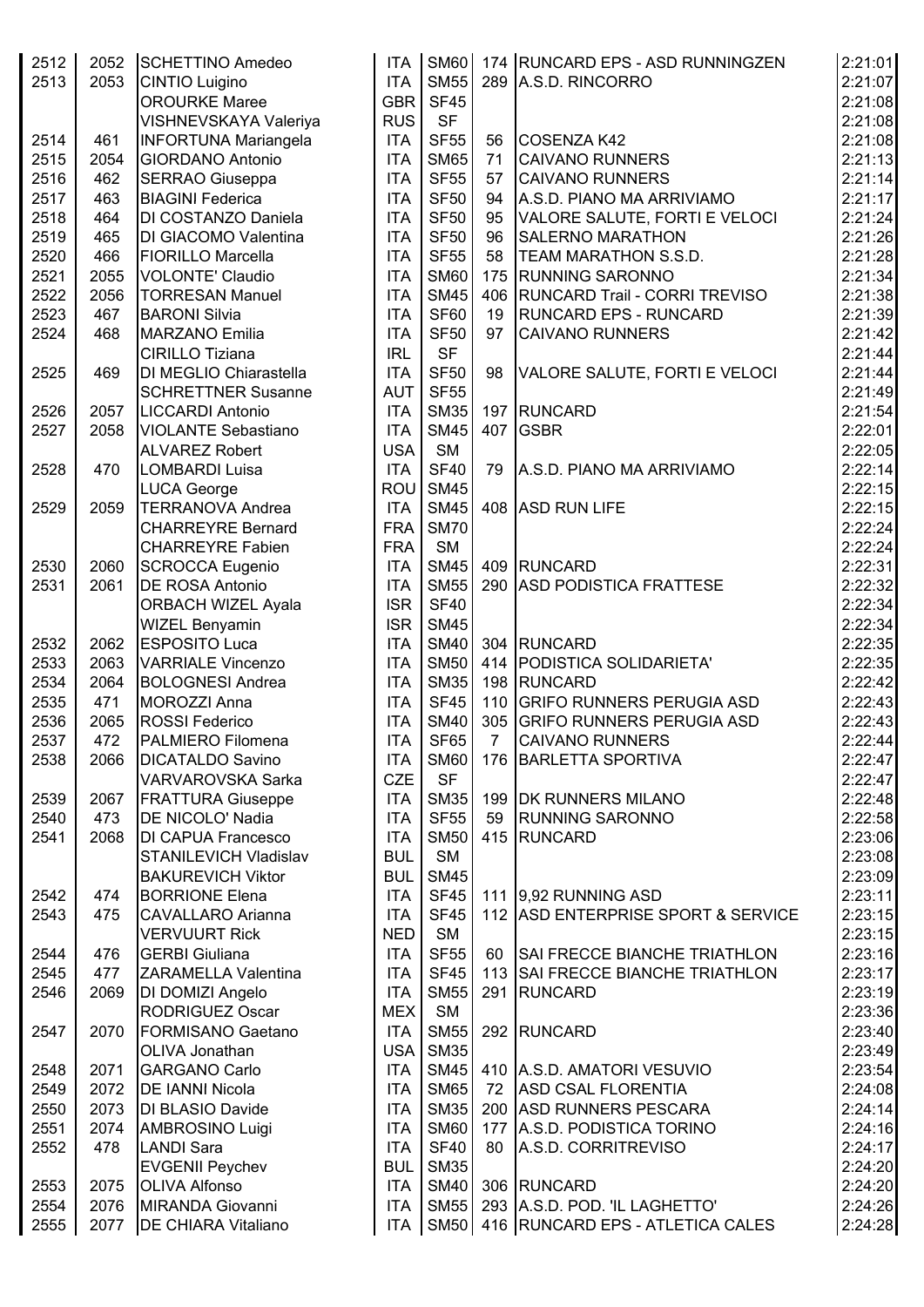| 2556         | 479  | <b>VIRGILIO Anna</b><br><b>FABIO Bux</b>         | <b>ITA</b><br><b>BEL</b> | <b>SF65</b><br><b>SM40</b> | 8               | <b>RUNCARD EPS - RUNCARD</b>         | 2:24:36<br>2:24:39 |
|--------------|------|--------------------------------------------------|--------------------------|----------------------------|-----------------|--------------------------------------|--------------------|
| 2557         | 2078 | <b>ONZA Gennaro</b>                              | <b>ITA</b>               | <b>SM75</b>                | 6               | A.S.D. POD. 'IL LAGHETTO'            | 2:24:40            |
|              |      | <b>HENDRIX Mark</b>                              | <b>USA</b>               | <b>SM60</b>                |                 |                                      | 2:24:41            |
| 2558         | 480  | <b>FAIELLA Simona</b>                            | <b>ITA</b>               | <b>SF45</b>                |                 | 114 RUNCARD                          | 2:24:43            |
|              |      | <b>KOMAREK Pavel</b>                             | <b>CZE</b>               | <b>SM40</b>                |                 |                                      | 2:24:48            |
| 2559         | 481  | D'AVELLO Lola                                    | <b>ITA</b>               | <b>SF35</b>                | 46              | X-SOLID SPORT LAB ASD                | 2:24:54            |
|              |      | <b>HECQUET-SALAMO Eglantin</b>                   | <b>FRA</b>               | <b>SF50</b>                |                 |                                      | 2:24:54            |
| 2560         | 2079 | <b>CIOFFI Carmine</b>                            | <b>ITA</b>               | <b>SM65</b>                | 73              | <b>RUNCARD EPS - RUNCARD</b>         | 2:24:58            |
|              |      | <b>FRANCOIS Bodson</b>                           | <b>BEL</b>               | <b>SM</b>                  |                 |                                      | 2:24:58            |
|              |      |                                                  | <b>FRA</b>               | <b>SF</b>                  |                 |                                      | 2:24:59            |
|              |      | <b>JUSTINE Teyssier</b><br><b>DIGGINES Emma</b>  | <b>GBR</b>               | <b>SF</b>                  |                 |                                      | 2:25:01            |
| 2561         | 2080 | <b>STRAVATO Stefano</b>                          | <b>ITA</b>               | <b>SM40</b>                |                 | 307 LBM SPORT TEAM                   | 2:25:05            |
|              |      | <b>BLAGOJEVIC Milen</b>                          | <b>SRB</b>               | <b>SM35</b>                |                 |                                      | 2:25:10            |
|              |      | <b>SEKULIC Marija</b>                            | <b>SRB</b>               | <b>SF</b>                  |                 |                                      | 2:25:13            |
| 2562         | 2081 | <b>MAZZINI Alessandro</b>                        | <b>ITA</b>               | <b>SM50</b>                |                 | 417 RUNCARD                          | 2:25:13            |
| 2563         | 2082 | COLANGELO Giovambattista                         | <b>ITA</b>               | <b>SM60</b>                |                 | 178 RUNCARD                          | 2:25:39            |
|              |      | <b>KUHLMANN Michael</b>                          | <b>GER</b>               | <b>SM50</b>                |                 |                                      | 2:25:52            |
|              | 482  | <b>CIANNI Cristina</b>                           | <b>ITA</b>               | SF65                       | 9               | I SARMATI                            | 2:25:59            |
| 2564<br>2565 | 483  |                                                  | <b>GBR</b>               | <b>SF60</b>                | 20              | <b>BOGNOR REGIS TONE ZONE RUNNER</b> | 2:26:00            |
| 2566         | 2083 | <b>RUSSEL Paula</b><br><b>PRECCHIA Mario</b>     | <b>ITA</b>               | <b>SM60</b>                |                 | 179 A.S.D. NAPOLI NORD MARATHON      | 2:26:05            |
|              |      |                                                  | <b>BUL</b>               | <b>SM</b>                  |                 |                                      | 2:26:09            |
|              |      | <b>TAGIEV Pavel</b><br><b>CALICIOTTI Massimo</b> | <b>ITA</b>               |                            |                 | 180 RUNCARD                          |                    |
| 2567         | 2084 |                                                  |                          | <b>SM60</b>                |                 |                                      | 2:26:17            |
| 2568         | 484  | <b>CAVOLA Stefania</b>                           | <b>ITA</b>               | <b>SF45</b>                |                 | 115 RUNCARD                          | 2:26:17            |
| 2569         | 485  | <b>SALVADOR Nadia</b>                            | <b>ITA</b>               | SF65                       | 10 <sup>°</sup> | <b>RUNCARD</b>                       | 2:26:28            |
| 2570         | 486  | <b>MELONI Maria Ester</b>                        | <b>ITA</b>               | <b>SF50</b>                | 99              | <b>RUN &amp; SMILE ASD</b>           | 2:26:41            |
| 2571         | 2085 | <b>ANTONINI Gianfranco</b>                       | <b>ITA</b>               | <b>SM55</b>                |                 | 294 RUN & SMILE ASD                  | 2:26:42            |
| 2572         | 2086 | DI MEGLIO Biagio                                 | <b>ITA</b>               | <b>SM60</b>                |                 | 181 A.S.D.MARATH.CLUB IS. D'ISCHIA   | 2:26:43            |
| 2573         | 2087 | <b>COLONNA Giuseppe</b>                          | <b>ITA</b>               | <b>SM50</b>                |                 | 418 ASD PODISTICA FRATTESE           | 2:26:49            |
|              |      | <b>EL ALAMI Ahmed</b>                            | <b>MAR</b>               | <b>SM</b>                  |                 |                                      | 2:26:53            |
| 2574         | 487  | DI CESARE Silvia                                 | <b>ITA</b>               | <b>SF40</b>                | 81              | A.S.D. PIANO MA ARRIVIAMO            | 2:27:00            |
| 2575         | 488  | <b>ELIA Laura</b>                                | <b>ITA</b>               | <b>SF45</b>                |                 | 116 G.P. RUNNERS SULMONA             | 2:27:26            |
| 2576         | 2088 | <b>PUGLIESE Antonio</b>                          | <b>ITA</b>               | <b>SM60</b>                |                 | 182 A.S.D. POD. 'IL LAGHETTO'        | 2:27:32            |
|              |      | DARANYINE CSONKA Valeri                          | <b>HUN</b>               | <b>SF60</b>                |                 |                                      | 2:27:33            |
| 2577         | 489  | <b>ESPOSITO Sara Caterina</b>                    | <b>ITA</b>               | <b>SF</b>                  | 56              | <b>RUNCARD</b>                       | 2:27:40            |
| 2578         | 2089 | VAN RAAIJ Dylan                                  | <b>ITA</b>               | SM                         | 160             |                                      | 2:27:51            |
| 2579         | 2090 | <b>LUPA Max</b>                                  | <b>ITA</b>               | <b>SM</b>                  | 161             |                                      | 2:27:51            |
| 2580         | 490  | <b>BROĎÁNI Pavlína</b>                           | <b>CZE</b>               | <b>SF45</b>                |                 | 117 CZECH MARATHON CLUB              | 2:27:54            |
| 2581         | 2091 | <b>ATTANASIO Pasquale</b>                        | <b>ITA</b>               | <b>SM45</b>                |                 | 411 S.S.D. REGGIA POWER A.R.L.       | 2:27:55            |
| 2582         | 491  | ROMOLO Ramona                                    | <b>ITA</b>               | <b>SF40</b>                |                 | 82 G.S.D. FIAMME ARGENTO             | 2:27:55            |
| 2583         | 492  | <b>GERMANI Anna</b>                              | <b>ITA</b>               | SF45                       |                 | 118 A.S.D. PIANO MA ARRIVIAMO        | 2:28:05            |
| 2584         | 493  | <b>CIMMINO Elvira</b>                            | <b>ITA</b>               | SF <sub>50</sub>           |                 | 100   RUN FOR LOVE PROJ. ANNA CERBON | 2:28:26            |
| 2585         | 2092 | DI GIOVANNI Paolo                                | <b>ITA</b>               | <b>SM60</b>                |                 | 183 A.S.D. POD. 'IL LAGHETTO'        | 2:28:26            |
|              |      | NAVO Danilo                                      | <b>USA</b>               | <b>SM55</b>                |                 |                                      | 2:28:33            |
| 2586         | 494  | <b>BRAVIAKOVA Jana</b>                           | <b>SVK</b>               | <b>SF45</b>                |                 | 119 9,92 RUNNING ASD                 | 2:28:41            |
| 2587         | 2093 | <b>DAL BARCO Stefano</b>                         | <b>ITA</b>               | <b>SM55</b>                |                 | 295 9.92 RUNNING ASD                 | 2:28:41            |
| 2588         | 2094 | <b>D'ERRICO Dario</b>                            | <b>ITA</b>               | <b>SM45</b>                |                 | 412 RUNCARD                          | 2:28:46            |
| 2589         | 2095 | CAPASSO Gaetano                                  | <b>ITA</b>               | <b>SM45</b>                |                 | 413 RUNCARD                          | 2:28:46            |
| 2590         | 2096 | $ -$                                             | <b>ITA</b>               |                            | 1               |                                      | 2:28:55            |
|              |      | OBA Kenichi                                      | JPN                      | <b>SM55</b>                |                 |                                      | 2:28:59            |
|              |      | <b>LAMIS Alex</b>                                | USA <sup>I</sup>         | <b>SM45</b>                |                 |                                      | 2:29:04            |
|              |      | <b>KJESTRUP Julie</b>                            | DEN <sup></sup>          | <b>SF40</b>                |                 |                                      | 2:29:06            |
|              |      | <b>KÄLLROOS Britt-marie</b>                      | SWE <sup>I</sup>         | <b>SF55</b>                |                 |                                      | 2:29:12            |
| 2591         | 2097 | <b>SESSA Francesco</b>                           | <b>ITA</b>               | <b>SM55</b>                |                 | 296 ASD REGGIA RUNNING               | 2:29:13            |
|              |      | <b>BURLAKOV Arseniy</b>                          | <b>RUS</b>               | <b>SM35</b>                |                 |                                      | 2:29:21            |
| 2592         | 2098 | <b>QUADRANTI Ernesto</b>                         | <b>ITA</b>               | <b>SM55</b>                |                 | 297 ASD POD CAVA PIC COSTA AMALFI    | 2:29:22            |
|              |      | SISKOVA Emilia                                   | <b>SVK</b>               | <b>SF40</b>                |                 |                                      | 2:29:34            |
| 2593         | 495  | <b>DILEO Maria Rosaria</b>                       | <b>ITA</b>               | <b>SF55</b>                |                 | 61   PUGLIA MARATHON                 | 2:29:43            |
| 2594         | 496  | <b>PICI Valentina</b>                            | <b>ITA</b>               | <b>SF40</b>                | 83              | A.S.D. PIANO MA ARRIVIAMO            | 2:29:44            |
|              |      | <b>CHAN Leona</b>                                | CAN                      | SF40                       |                 |                                      | 2:29:47            |
| 2595         | 497  | DI MICCO Angela                                  | <b>ITA</b>               | <b>SF55</b>                |                 | 62 RUNCARD                           | 2:29:56            |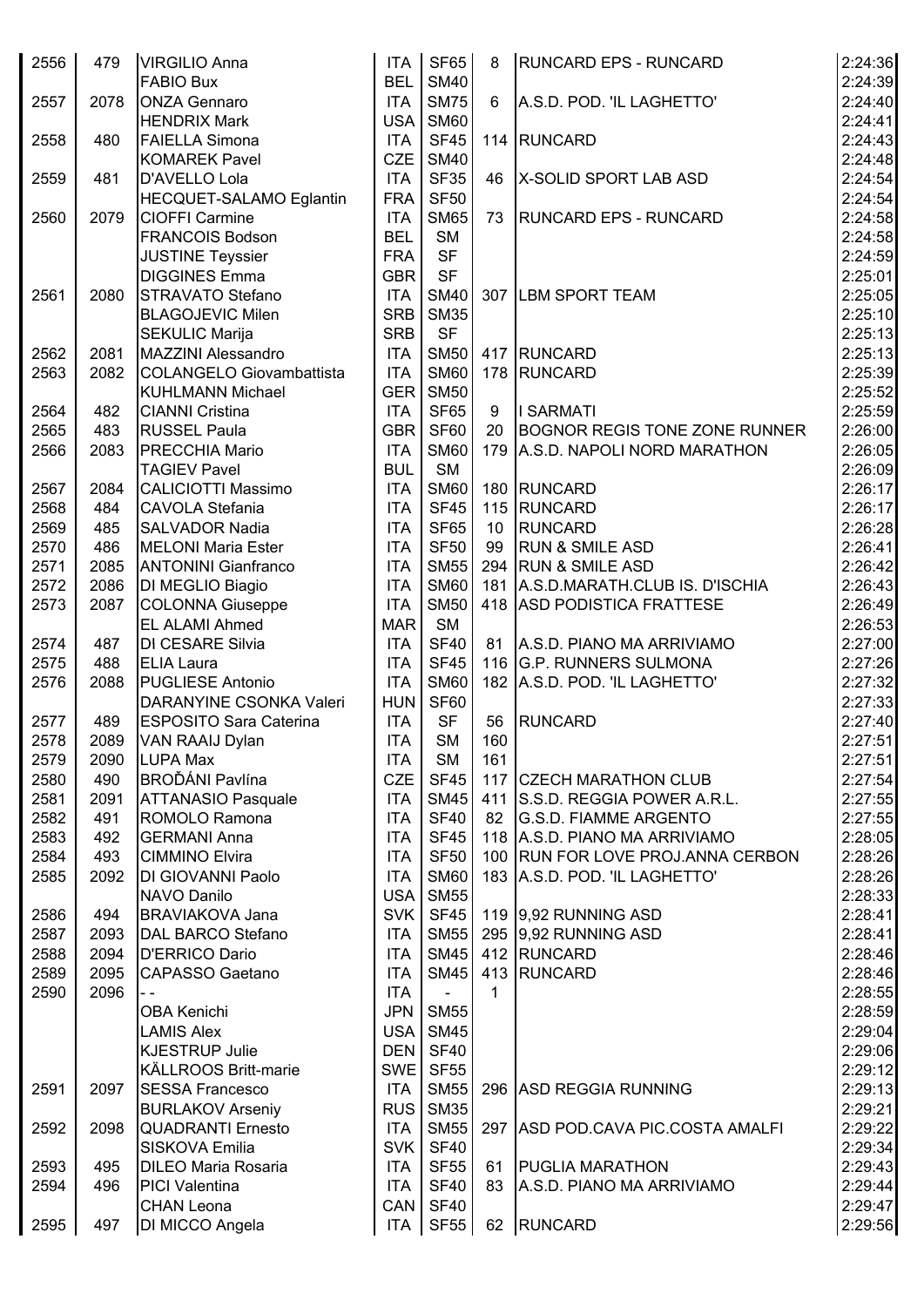|      |      | <b>PECH Louise</b>            | <b>FRA</b> | <b>SF</b>        |    |                                      | 2:29:58 |
|------|------|-------------------------------|------------|------------------|----|--------------------------------------|---------|
|      |      | <b>ARGOUD Sarah</b>           | <b>FRA</b> | <b>SF55</b>      |    |                                      | 2:30:11 |
|      |      | POLYMILIS Charalampos         | GRE        | <b>SM45</b>      |    |                                      | 2:30:15 |
|      |      | <b>HOHENWARTER Susanne</b>    | <b>AUT</b> | <b>SF35</b>      |    |                                      | 2:30:25 |
|      |      | <b>HERRERA Ray</b>            | USA        | <b>SM40</b>      |    |                                      | 2:31:00 |
|      |      | STOBIÅ, SKA Kamila            | <b>POL</b> | <b>SF45</b>      |    |                                      | 2:31:05 |
| 2596 | 498  | <b>FERRARA Rosa</b>           | <b>ITA</b> | <b>SF45</b>      |    | 120 RUNCARD EPS - RUN FOR LOVE PROJ  | 2:31:05 |
| 2597 | 499  | <b>FRASCADORE Maria</b>       | <b>ITA</b> | <b>SF55</b>      | 63 | <b>RUN FOR LOVE PROJ.ANNA CERBON</b> | 2:31:06 |
|      |      | <b>SARTORIO Carlotta</b>      | <b>ITA</b> | <b>SF60</b>      |    | <b>SAI FRECCE BIANCHE TRIATHLON</b>  | 2:31:12 |
| 2598 | 500  | <b>FATTORE Rosanna</b>        |            |                  | 21 | <b>RUNCARD EPS - FIDAL</b>           | 2:31:30 |
| 2599 | 501  |                               | <b>ITA</b> | <b>SF55</b>      | 64 |                                      |         |
|      |      | <b>SIMOES Anthony</b>         | CAN        | <b>SM55</b>      |    |                                      | 2:31:30 |
| 2600 | 502  | D'ANGELO Gabriella            | <b>ITA</b> | <b>SF50</b>      |    | 101 RUNCARD                          | 2:31:32 |
| 2601 | 2099 | <b>AURINO Raffaele</b>        | <b>ITA</b> | <b>SM70</b>      | 28 | A.S.D. AMATORI VESUVIO               | 2:31:53 |
| 2602 | 503  | DE LORENZO Anna               | <b>ITA</b> | <b>SF55</b>      | 65 | A.S.D. ATLETICA CAIVANO              | 2:31:56 |
| 2603 | 504  | <b>AVALLONE Rosaria</b>       | <b>ITA</b> | <b>SF60</b>      | 22 | <b>RUNLAB LITERNUM ALBANOVA BRI</b>  | 2:32:05 |
| 2604 | 2100 | <b>RESTUCCIA Salvatore</b>    | <b>ITA</b> | <b>SM65</b>      | 74 | 9,92 RUNNING ASD                     | 2:32:13 |
| 2605 | 505  | <b>LEO Valentina</b>          | <b>ITA</b> | <b>SF40</b>      | 84 | <b>G.S.ATLETICA AMATORI CORATO</b>   | 2:32:15 |
| 2606 | 506  | <b>NEDELA Katharina</b>       | <b>GER</b> | <b>SF35</b>      | 47 | <b>RUNCARD</b>                       | 2:32:17 |
| 2607 | 507  | PARROTTA Angela               | <b>ITA</b> | <b>SF40</b>      | 85 | <b>RUNCARD</b>                       | 2:32:19 |
|      |      | <b>NEDELA Volker</b>          | <b>GER</b> | <b>SM60</b>      |    |                                      | 2:32:19 |
| 2608 | 508  | SCHIAPPA Maria Giuseppina     | <b>ITA</b> | <b>SF40</b>      | 86 | <b>RUNCARD</b>                       | 2:32:19 |
|      |      | <b>STALEV Sergey</b>          | <b>BUL</b> | <b>SM</b>        |    |                                      | 2:32:25 |
| 2609 | 2101 | <b>BOTTI Vincenzo</b>         | <b>ITA</b> | <b>SM55</b>      |    | 298 A.S.D. POD. 'IL LAGHETTO'        | 2:32:29 |
| 2610 | 2102 | <b>DELLA CORTE Gennaro</b>    | <b>ITA</b> | <b>SM60</b>      |    | 184 RUNCARD                          | 2:32:42 |
| 2611 | 2103 | <b>TOME' Francesco</b>        | <b>ITA</b> | <b>SM65</b>      | 75 | RUNCARD                              | 2:33:00 |
| 2612 | 509  | LA BARBERA Rosalia            | <b>ITA</b> | <b>SF45</b>      |    | 121 ATLETICA CORRIFERRARA            | 2:33:10 |
| 2613 | 2104 | MASTRAPASQUA Pasquale         | <b>ITA</b> | <b>SM50</b>      |    | 419 BARLETTA SPORTIVA                | 2:33:31 |
|      |      | <b>GRIMM Katja</b>            | <b>GER</b> | <b>SF</b>        |    |                                      | 2:33:43 |
|      |      | <b>KARNOSKY Eva</b>           | <b>GER</b> | <b>SF</b>        |    |                                      | 2:33:43 |
|      |      | <b>SAAD Taos</b>              | <b>FRA</b> | <b>SF35</b>      |    |                                      | 2:34:02 |
| 2614 | 510  | <b>ESPOSITO Assunta</b>       | <b>ITA</b> | <b>SF</b>        | 57 | RUNCARD                              | 2:34:11 |
| 2615 | 2105 | <b>ESPOSITO Ferdinando</b>    | <b>ITA</b> | <b>SM</b>        |    | 162 RUNCARD                          | 2:34:12 |
|      |      | <b>RÉGNIER Vincent</b>        | <b>FRA</b> | <b>SM45</b>      |    |                                      | 2:34:14 |
| 2616 | 511  | <b>PELLEGRINI Fabiola</b>     | <b>ITA</b> | <b>SF55</b>      | 66 | I SARMATI                            | 2:34:15 |
| 2617 | 512  | <b>DE MARCO Felicita</b>      | <b>ITA</b> | <b>SF45</b>      |    | 122 GSBR                             | 2:34:33 |
| 2618 | 513  | VITTOZZI Roberta              | <b>ITA</b> | <b>SF50</b>      |    | 102 9,92 RUNNING ASD                 | 2:34:37 |
| 2619 | 514  | VENTURINI Paola               | <b>ITA</b> | <b>SF50</b>      |    | 103 CAMPUS VARESE RUNNERS            | 2:34:52 |
| 2620 | 515  | <b>SOLITO Katia</b>           | <b>ITA</b> | <b>SF40</b>      |    | 87 RUNNERS GINOSA                    | 2:35:29 |
| 2621 | 2106 | <b>GIGANTE Domenico</b>       | <b>ITA</b> | <b>SM65</b>      |    | 76 RUNNERS GINOSA                    | 2:35:30 |
| 2622 | 2107 | <b>QUIRINO Giuseppe</b>       | <b>ITA</b> | <b>SM45</b>      |    | 414 A.S.D. POD. 'IL LAGHETTO'        | 2:35:38 |
| 2623 | 2108 | <b>CATTANEO Emanuele</b>      | <b>ITA</b> | <b>SM</b>        |    | 163 RUNCARD                          | 2:36:06 |
| 2624 | 516  | SIMONE Giovanna               | <b>ITA</b> | <b>SF55</b>      |    | 67 A.S.D. LA FENICE                  | 2:36:08 |
| 2625 | 2109 | CAROFIGLIO Gaetano            | <b>ITA</b> | <b>SM55</b>      |    | 299 RUNNERS DEL LEVANTE              | 2:36:09 |
| 2626 | 2110 | <b>DEL BRAVO Corrado</b>      | <b>ITA</b> | <b>SM60</b>      |    | 185 CAIVANO RUNNERS                  | 2:36:30 |
| 2627 | 2111 | <b>DIBELLO Vito</b>           | <b>ITA</b> | <b>SM45</b>      |    | 415 A.S.D. CARMAX CAMALDOLESE        | 2:36:31 |
|      |      | <b>SEVERE Laurence</b>        | <b>FRA</b> | <b>SF45</b>      |    |                                      | 2:36:33 |
| 2628 | 517  | <b>TRETTEL Maristella</b>     | <b>ITA</b> | <b>SF65</b>      |    | 11 S.G EISACKTAL RAIFFEISEN ASV      | 2:36:43 |
| 2629 | 2112 | <b>IANNINI Carmine</b>        | <b>ITA</b> | <b>SM50</b>      |    | 420 A.S.D. ATLETICA CAIVANO          | 2:37:08 |
| 2630 | 518  | RUGGIERO Marisa               | <b>ITA</b> | <b>SF40</b>      | 88 | <b>CAIVANO RUNNERS</b>               | 2:37:10 |
|      |      | <b>NASH WANKLIN Charlotte</b> | GBR        | <b>SF45</b>      |    |                                      | 2:37:54 |
| 2631 | 2113 | <b>FORTINI Alessandro</b>     | <b>ITA</b> | <b>SM45</b>      |    | 416 RUNCARD                          | 2:38:19 |
| 2632 | 519  | <b>OPERATO Francesca</b>      | <b>ITA</b> | SF <sub>50</sub> |    | 104 A.S.D. ATLETICA CAIVANO          | 2:38:20 |
| 2633 | 520  | <b>GARGANO Angela</b>         | <b>ITA</b> | SF60             |    | 23 BARLETTA SPORTIVA                 | 2:38:29 |
|      |      | <b>LAMIS Maria</b>            | USA        | <b>SF45</b>      |    |                                      | 2:38:35 |
| 2634 | 2114 | <b>BERNARDO Fabio</b>         | ITA        | <b>SM45</b>      |    | 417 A.S.D. AMATORI VESUVIO           | 2:38:38 |
| 2635 | 521  | LA ROCCA Rita                 | <b>ITA</b> | SF65             |    | 12 A.S.D. PEDAGNALONGA               | 2:38:44 |
|      |      | <b>CLAEYS Josephine</b>       | <b>FRA</b> | <b>SF</b>        |    |                                      | 2:38:54 |
| 2636 | 2115 | <b>RUBINACCI Alfonso</b>      | <b>ITA</b> | <b>SM55</b>      |    | 300 RUNCARD                          | 2:38:55 |
|      |      | <b>DRIEUX Anne</b>            | <b>FRA</b> | <b>SF</b>        |    |                                      | 2:38:55 |
|      |      | OZOLINA Sintija               | <b>LAT</b> | <b>SF</b>        |    |                                      | 2:38:59 |
|      |      | LOW lain                      |            |                  |    |                                      | 2:39:03 |
|      |      |                               | GBR        | <b>SM</b>        |    |                                      |         |